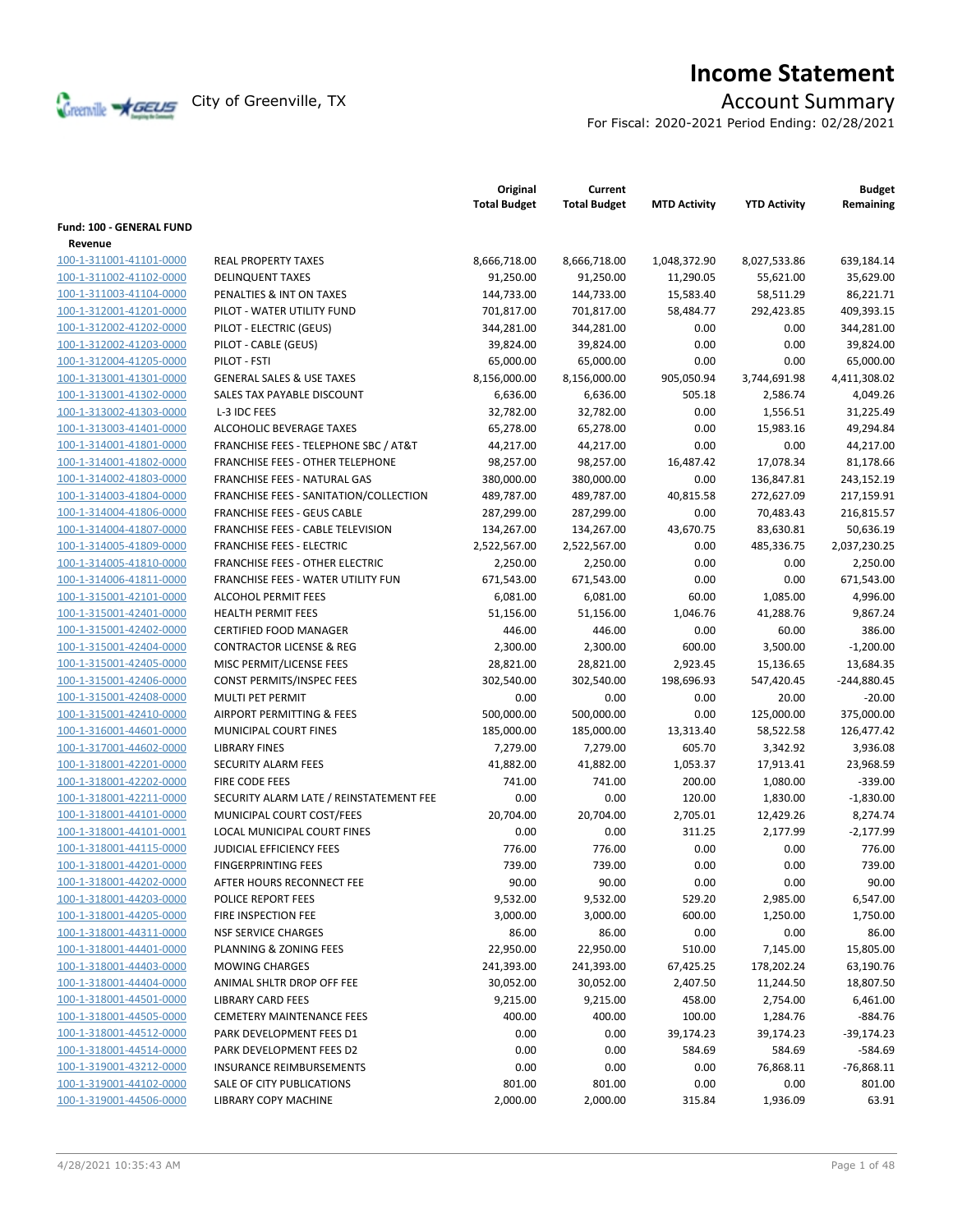|                                                    |                                                   | Original<br><b>Total Budget</b> | Current<br><b>Total Budget</b> | <b>MTD Activity</b> | <b>YTD Activity</b>   | <b>Budget</b><br>Remaining |
|----------------------------------------------------|---------------------------------------------------|---------------------------------|--------------------------------|---------------------|-----------------------|----------------------------|
| 100-1-319001-45302-0000                            | <b>CEMETERY LOTS SALES</b>                        | 50.00                           | 50.00                          | 0.00                | 0.00                  | 50.00                      |
| 100-1-319001-45303-0000                            | LAND SALES                                        | 45,000.00                       | 45,000.00                      | 0.00                | 8,150.00              | 36,850.00                  |
| 100-1-319001-45305-0000                            | <b>AUCTION PROCEEDS</b>                           | 190,000.00                      | 190,000.00                     | 0.00                | 0.00                  | 190,000.00                 |
| 100-1-319001-45401-0000                            | <b>INTEREST REVENUES</b>                          | 52,340.00                       | 52,340.00                      | $-885.32$           | $-112.09$             | 52,452.09                  |
| 100-1-319001-45501-0000                            | LIBRARY MTG ROOM RENTAL                           | 1,224.00                        | 1,224.00                       | 0.00                | 0.00                  | 1,224.00                   |
| 100-1-319001-45503-0000                            | <b>PAVILION RENTALS</b>                           | 9,900.00                        | 9,900.00                       | 0.00                | 582.46                | 9,317.54                   |
| 100-1-319001-45601-0000                            | MISCELLANEOUS REVENUES                            | 68,756.00                       | 68,756.00                      | 24.29               | 23,736.93             | 45,019.07                  |
| 100-1-319001-45604-0000                            | OTHER REVENUE / OVER/SHORT                        | 0.00                            | 0.00                           | $-2,387.97$         | $-2,356.94$           | 2,356.94                   |
| 100-1-322001-43002-0000                            | ANIMAL SHELTER CONTRIB                            | 100,000.00                      | 100,000.00                     | 0.00                | 0.00                  | 100,000.00                 |
| 100-1-322001-43003-0000                            | <b>HUNT CO CONTRIB - FIRE</b>                     | 28,800.00                       | 28,800.00                      | 2,400.00            | 14,000.00             | 14,800.00                  |
| 100-1-322001-43004-0000                            | HUNT CO MEM HOSP REIM                             | 22,400.00                       | 22,400.00                      | 0.00                | 8,464.84              | 13,935.16                  |
| 100-1-323001-46008-0000                            | <b>XFR - TOURISM FUND</b>                         | 98,000.00                       | 98,000.00                      | 8,166.67            | 40,833.35             | 57,166.65                  |
| 100-1-323001-46015-0000                            | <b>XFR - DEBT SERVICE FUND</b>                    | 118,309.00                      | 118,309.00                     | 9,859.08            | 49,295.40             | 69,013.60                  |
| 100-1-324001-46506-0000                            | <b>CA - RECREATION FUND</b>                       | 973.00                          | 973.00                         | 81.08               | 405.40                | 567.60                     |
| 100-1-324001-46509-0000                            | CA - VENUE MGMT FUND                              | 4,129.00                        | 4,129.00                       | 344.08              | 1,720.40              | 2,408.60                   |
| 100-1-324001-46537-0000                            | CA - MAIL MACHINE LEASE                           | 0.00                            | 0.00                           | 269.28              | 1,346.40              | $-1,346.40$                |
| 100-1-324001-46614-0000                            | CA - SANITATION FUND COLLECTION                   | 40,166.00                       | 40,166.00                      | 3,347.17            | 16,735.85             | 23,430.15                  |
| 100-1-324001-46650-0000                            | CA - UTILITY FUND TO GENERAL GOVERNME             | 336,411.00                      | 336,411.00                     | 30,534.25           | 152,671.25            | 183,739.75                 |
| 100-1-324001-46651-0000                            | CA - UTILITY FUND TO PUBLIC WORKS                 | 159,224.00                      | 159,224.00                     | 13,268.67           | 66,343.35             | 92,880.65                  |
| 100-1-324001-46801-0000                            | CA - SPENCE FUND                                  | 600.00                          | 600.00                         | 50.00               | 250.00                | 350.00                     |
| 100-1-324009-46901-0000                            | CA - ELECTRIC UTILITY                             | 426,336.00                      | 426,336.00                     | 35,528.00           | 177,640.00            | 248,696.00                 |
| 100-1-324009-46906-0000                            | <b>CA - CABLE UTILITY</b>                         | 58,987.00                       | 58,987.00                      | 4,915.58            | 24,577.90             | 34,409.10                  |
|                                                    | <b>Revenue Total:</b>                             | 26,174,095.00                   | 26,174,095.00                  | 2,579,516.43        | 15,003,432.76         | 11,170,662.24              |
| <b>Expense</b>                                     |                                                   |                                 |                                |                     |                       |                            |
| 100-1-000000-43105-0001                            | <b>CENSUS GRANT MANAGEMENT</b>                    | 0.00                            | 0.00                           | 0.00                | 8,912.00              | $-8,912.00$                |
| 100-1-000000-52103-0000                            | <b>ESSENTIAL EMPLOYEE MEALS</b>                   | 0.00                            | 0.00                           | 0.00                | 38.15                 | $-38.15$                   |
| 100-1-000000-96119-0000                            | PANDEMIC EXPENSES                                 | 0.00                            | 0.00                           | 7,551.10            | 65,828.77             | $-65,828.77$               |
| 100-1-411000-52001-0000                            | <b>OFFICE SUPPLIES</b>                            | 50.00                           | 50.00                          | 0.00                | 4.79                  | 45.21                      |
| 100-1-411000-52005-0000                            | PRINTED MATERIALS                                 | 96.00                           | 96.00                          | 0.00                | 48.00                 | 48.00                      |
| 100-1-411000-52103-0000                            | <b>MEETING SUPPLIES</b>                           | 2,931.00                        | 2,931.00                       | 213.48              | 651.69                | 2,279.31                   |
| 100-1-411000-54001-0000                            | <b>TELEPHONE CHARGES</b>                          | 3,132.00                        | 3,132.00                       | 227.94              | 1,060.35              | 2,071.65                   |
| 100-1-411000-54101-0000                            | PROFESSIONAL SERVICES                             | 8,000.00                        | 8,000.00                       | 0.00                | 6,000.00              | 2,000.00                   |
| 100-1-411000-54201-0000                            | MEMBERSHIPS & SUBSCRIPTIONS                       | 6,675.00                        | 6,675.00                       | 0.00                | 2,261.60              | 4,413.40                   |
| 100-1-411000-54204-0000                            | PUBLIC RELATIONS                                  | 1,700.00                        | 1,700.00                       | 0.00                | 0.00                  | 1,700.00                   |
| 100-1-411000-54213-0000                            | PLAQUES AND AWARDS                                | 1,000.00                        | 1,000.00                       | 24.00               | 477.00                | 523.00                     |
| 100-1-411000-54214-0000                            | <b>TRAVEL &amp; TRAINING</b>                      | 14,520.00                       | 10,920.00                      | 300.00              | 530.00                | 10,390.00                  |
| 100-1-411000-54300-0000                            | <b>TRAVEL TO AUSTIN</b>                           | 0.00                            | 3,600.00                       | 0.00                | 0.00                  | 3,600.00                   |
| 100-1-411400-51001-0000                            | <b>REGULAR SALARIES</b>                           | 147,449.00                      | 147,449.00                     | 11,223.52           | 55,453.35             | 91,995.65                  |
| 100-1-411400-51020-0000                            | <b>OVERTIME</b>                                   | 0.00                            | 0.00                           | 45.39               | 45.39                 | $-45.39$                   |
| 100-1-411400-51021-0000                            | <b>LONGEVITY</b>                                  | 1,656.00                        | 1,656.00                       | 0.00                | 1,752.00              | $-96.00$                   |
| 100-1-411400-51116-0000                            | <b>CAR ALLOWANCE</b>                              | 4,200.00                        | 4,200.00                       | 323.08              | 1,615.40              | 2,584.60                   |
| 100-1-411400-51117-0000                            | <b>CELL PHONE ALLOWANCE</b>                       | 2,130.00                        | 2,130.00                       | 163.84              | 819.20                | 1,310.80                   |
| 100-1-411400-51201-0000                            | <b>FICA</b>                                       | 9,633.00                        | 9,633.00                       | 687.43              | 3,560.85              | 6,072.15                   |
| 100-1-411400-51202-0000                            | <b>MEDICARE</b>                                   | 2,253.00                        | 2,253.00                       | 160.77              | 832.79                | 1,420.21                   |
| 100-1-411400-51203-0000                            | <b>HEALTH INSURANCE</b>                           | 24,266.00                       | 24,266.00                      | 1,011.08            | 5,055.40              | 19,210.60                  |
| 100-1-411400-51204-0000                            | <b>WORKERS COMPENSATION</b>                       | 375.00                          | 375.00                         | 19.96               | 99.80                 | 275.20                     |
| 100-1-411400-51205-0000                            | STATE UNEMPLOYMENT                                | 126.00                          | 126.00                         | 100.63              | 431.98                | $-305.98$                  |
| 100-1-411400-51301-0000                            | <b>TMRS</b>                                       | 17,887.00                       | 17,887.00                      | 1,363.67            | 6,796.76              | 11,090.24                  |
| 100-1-411400-52001-0000                            | <b>OFFICE SUPPLIES</b>                            | 225.00                          | 225.00                         | 0.00                | 99.96                 | 125.04                     |
| 100-1-411400-52002-0000                            | POSTAGE / FREIGHT                                 | 125.00                          | 125.00                         | $-2.03$             | $-32.86$              | 157.86                     |
| 100-1-411400-52005-0000<br>100-1-411400-54001-0000 | PRINTED MATERIALS                                 | 5,150.00                        | 5,150.00                       | 0.00                | 24.00                 | 5,126.00                   |
| 100-1-411400-54101-0000                            | <b>TELEPHONE CHARGES</b><br>PROFESSIONAL SERVICES | 1,046.00                        | 1,046.00                       | 91.02<br>0.00       | 377.83<br>395.00      | 668.17<br>780.00           |
| 100-1-411400-54201-0000                            | MEMBERSHIPS & SUBSCRIPTIONS                       | 1,175.00                        | 1,175.00<br>125.00             | 0.00                | 350.00                | $-225.00$                  |
| 100-1-411400-54206-0000                            | <b>ELECTION EXPENSE</b>                           | 125.00<br>108,000.00            | 108,000.00                     | 29.95               | 158.19                | 107,841.81                 |
| 100-1-411400-54214-0000                            | <b>TRAVEL &amp; TRAINING</b>                      | 3,555.00                        | 3,555.00                       | 759.83              |                       | 2,040.17                   |
| 100-1-412100-51001-0000                            | <b>REGULAR SALARIES</b>                           | 185,492.40                      | 185,492.40                     | 10,320.27           | 1,514.83<br>59,183.90 |                            |
| 100-1-412100-51020-0000                            | <b>OVERTIME</b>                                   | 7,409.87                        | 7,409.87                       | 149.32              | 860.02                | 126,308.50<br>6,549.85     |
| 100-1-412100-51021-0000                            | <b>LONGEVITY</b>                                  | 6,002.00                        | 6,002.00                       | 206.66              | 4,546.66              | 1,455.34                   |
|                                                    |                                                   |                                 |                                |                     |                       |                            |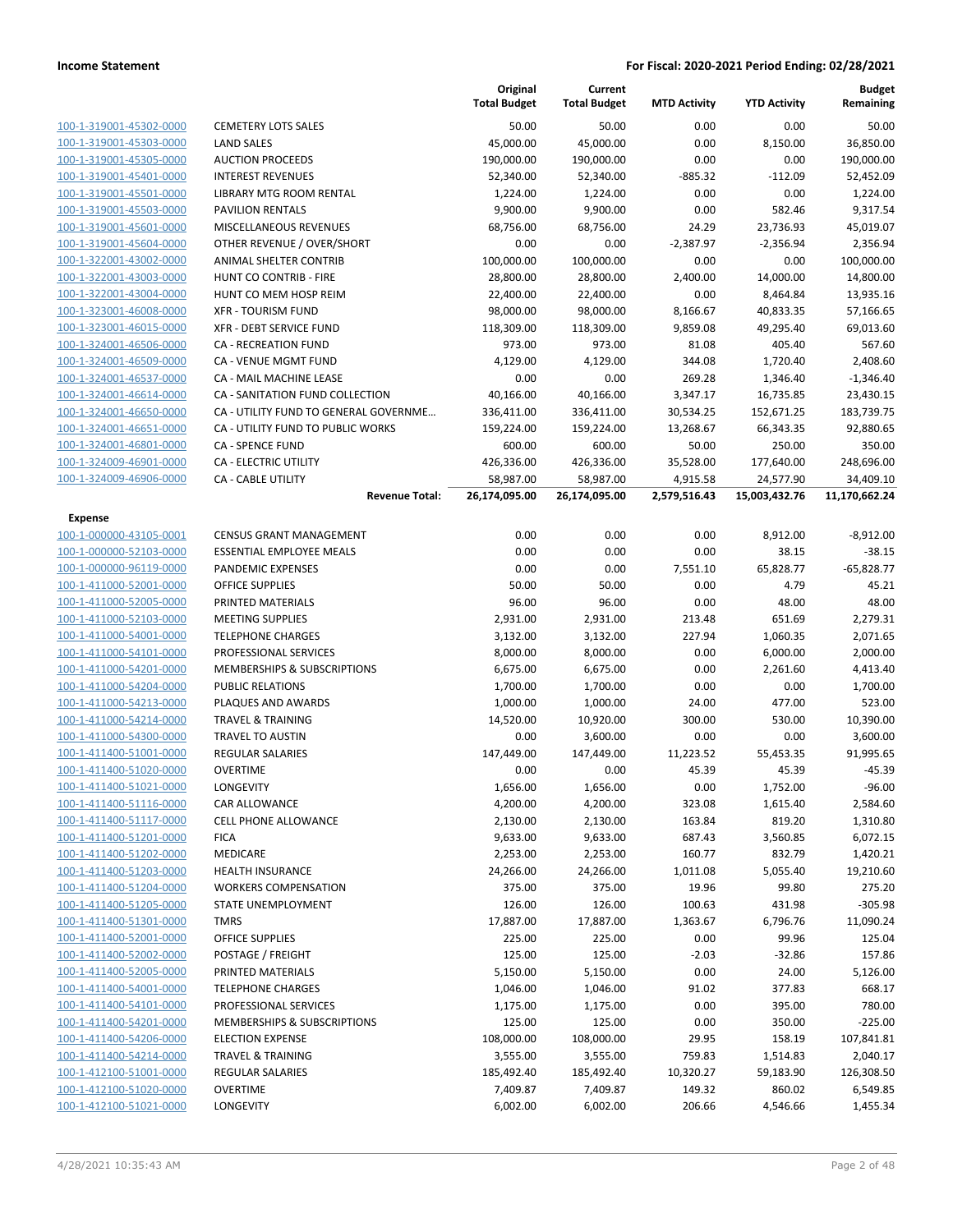| 100-1-412100-51101-0000        |
|--------------------------------|
| 100-1-412100-51201-0000        |
| 100-1-412100-51202-0000        |
| 100-1-412100-51203-0000        |
| <u>100-1-412100-51204-0000</u> |
| 100-1-412100-51205-0000        |
| 100-1-412100-51301-0000        |
| 100-1-412100-52001-0000        |
| 100-1-412100-52002-0000        |
| 100-1-412100-52005-0000        |
| 100-1-412100-52102-0000        |
| 100-1-412100-52110-0000        |
| 100-1-412100-53201-0000        |
| 100-1-412100-54001-0000        |
| 100-1-412100-54101-0000        |
| 100-1-412100-54201-0000        |
| 100-1-412100-54207-0000        |
| 100-1-412100-54214-0000        |
| 100-1-413200-51001-0000        |
| 100-1-413200-51020-0000        |
| 100-1-413200-51021-0000        |
| 100-1-413200-51116-0000        |
| 100-1-413200-51117-0000        |
| 100-1-413200-51201-0000        |
| 100-1-413200-51202-0000        |
| 100-1-413200-51203-0000        |
| 100-1-413200-51204-0000        |
| 100-1-413200-51205-0000        |
| 100-1-413200-51301-0000        |
| 100-1-413200-51303-0000        |
| 100-1-413200-52001-0000        |
| 100-1-413200-52002-0000        |
| 100-1-413200-52103-0000        |
| 100-1-413200-54001-0000        |
| 100-1-413200-54101-0000        |
| 100-1-413200-54201-0000        |
| 100-1-413200-54205-0000        |
| 100-1-413200-54212-0000        |
| 100-1-413200-54214-0000        |
| 100-1-413200-54300-0000        |
| 100-1-415100-51001-0000        |
| <u>100-1-415100-51020-0000</u> |
| 100-1-415100-51021-0000        |
| 100-1-415100-51116-0000        |
| 100-1-415100-51117-0000        |
| <u>100-1-415100-51201-0000</u> |
| <u>100-1-415100-51202-0000</u> |
| <u>100-1-415100-51203-0000</u> |
| 100-1-415100-51204-0000        |
| <u>100-1-415100-51205-0000</u> |
| <u>100-1-415100-51301-0000</u> |
| <u>100-1-415100-52001-0000</u> |
| <u>100-1-415100-52002-0000</u> |
| 100-1-415100-52005-0000        |
| 100-1-415100-54001-0000        |
| <u>100-1-415100-54110-0000</u> |
| 100-1-415100-54201-0000        |
| <u>100-1-415100-54211-0000</u> |
| 100-1-415100-54214-0000        |
|                                |

|                         |                                    | Original<br><b>Total Budget</b> | Current<br><b>Total Budget</b> | <b>MTD Activity</b> | <b>YTD Activity</b> | <b>Budget</b><br>Remaining |
|-------------------------|------------------------------------|---------------------------------|--------------------------------|---------------------|---------------------|----------------------------|
| 100-1-412100-51101-0000 | <b>CERTIFICATION PAY</b>           | 3,600.00                        | 3,600.00                       | 230.78              | 1,153.90            | 2,446.10                   |
| 100-1-412100-51201-0000 | <b>FICA</b>                        | 12,555.26                       | 12,555.26                      | 874.14              | 4,218.73            | 8,336.53                   |
| 100-1-412100-51202-0000 | MEDICARE                           | 2,936.31                        | 2,936.31                       | 204.43              | 986.63              | 1,949.68                   |
| 100-1-412100-51203-0000 | <b>HEALTH INSURANCE</b>            | 48,533.00                       | 48,533.00                      | 4,044.42            | 20,222.10           | 28,310.90                  |
| 100-1-412100-51204-0000 | <b>WORKERS COMPENSATION</b>        | 488.44                          | 488.44                         | 40.70               | 203.50              | 284.94                     |
| 100-1-412100-51205-0000 | STATE UNEMPLOYMENT                 | 379.08                          | 379.08                         | 220.40              | 507.48              | $-128.40$                  |
| 100-1-412100-51301-0000 | <b>TMRS</b>                        | 22,000.42                       | 22,000.42                      | 1,806.66            | 8,239.41            | 13,761.01                  |
| 100-1-412100-52001-0000 | <b>OFFICE SUPPLIES</b>             | 900.00                          | 900.00                         | 226.71              | 258.96              | 641.04                     |
| 100-1-412100-52002-0000 | POSTAGE / FREIGHT                  | 2,750.00                        | 2,750.00                       | 176.70              | 679.42              | 2,070.58                   |
| 100-1-412100-52005-0000 | PRINTED MATERIALS                  | 1,500.00                        | 1,500.00                       | 0.00                | 0.00                | 1,500.00                   |
| 100-1-412100-52102-0000 | <b>BOOKS / REF SUPPLIES</b>        | 250.00                          | 250.00                         | 0.00                | 0.00                | 250.00                     |
| 100-1-412100-52110-0000 | <b>TICKET WRITER SUPPLIES</b>      | 8,700.00                        | 8,700.00                       | 0.00                | 0.00                | 8,700.00                   |
| 100-1-412100-53201-0000 | FURNITURE & OFFICE EQUIPMENT       | 2,235.00                        | 2,235.00                       | 0.00                | 1,348.30            | 886.70                     |
| 100-1-412100-54001-0000 | <b>TELEPHONE CHARGES</b>           | 3,500.00                        | 3,500.00                       | 377.78              | 1,792.82            | 1,707.18                   |
| 100-1-412100-54101-0000 | PROFESSIONAL SERVICES              | 29,000.00                       | 4,000.00                       | 135.00              | 325.30              | 3,674.70                   |
| 100-1-412100-54201-0000 | MEMBERSHIPS & SUBSCRIPTIONS        | 550.00                          | 550.00                         | 92.90               | 624.09              | $-74.09$                   |
| 100-1-412100-54207-0000 | <b>COURT COSTS, JURY, WIT FEES</b> | 360.00                          | 360.00                         | 0.00                | 0.00                | 360.00                     |
| 100-1-412100-54214-0000 | <b>TRAVEL &amp; TRAINING</b>       | 6,080.00                        | 3,080.00                       | 200.00              | 200.00              | 2,880.00                   |
| 100-1-413200-51001-0000 | REGULAR SALARIES                   | 243,744.80                      | 243,744.80                     | 18,864.29           | 94,324.45           | 149,420.35                 |
| 100-1-413200-51020-0000 | <b>OVERTIME</b>                    | 145.58                          | 145.58                         | 0.00                | 0.00                | 145.58                     |
| 100-1-413200-51021-0000 | LONGEVITY                          | 618.00                          | 618.00                         | 0.00                | 933.00              | $-315.00$                  |
| 100-1-413200-51116-0000 | CAR ALLOWANCE                      | 7,200.00                        | 7,200.00                       | 553.84              | 2,769.20            | 4,430.80                   |
| 100-1-413200-51117-0000 | <b>CELL PHONE ALLOWANCE</b>        | 1,170.00                        | 1,170.00                       | 90.00               | 450.00              | 720.00                     |
| 100-1-413200-51201-0000 | <b>FICA</b>                        | 11,874.26                       | 11,874.26                      | 1,123.34            | 2,990.16            | 8,884.10                   |
| 100-1-413200-51202-0000 | MEDICARE                           | 3,666.74                        | 3,666.74                       | 262.72              | 1,325.20            | 2,341.54                   |
| 100-1-413200-51203-0000 | <b>HEALTH INSURANCE</b>            | 30,333.00                       | 30,333.00                      | 2,527.75            | 12,638.75           | 17,694.25                  |
| 100-1-413200-51204-0000 | <b>WORKERS COMPENSATION</b>        | 609.94                          | 609.94                         | 50.83               | 254.15              | 355.79                     |
| 100-1-413200-51205-0000 | <b>STATE UNEMPLOYMENT</b>          | 157.95                          | 157.95                         | 71.58               | 287.15              | $-129.20$                  |
| 100-1-413200-51301-0000 | <b>TMRS</b>                        | 29,112.62                       | 29,112.62                      | 2,262.94            | 11,210.56           | 17,902.06                  |
| 100-1-413200-51303-0000 | SUP 457 COMP PLAN                  | 22,230.00                       | 22,230.00                      | 1,695.24            | 8,476.20            | 13,753.80                  |
| 100-1-413200-52001-0000 | <b>OFFICE SUPPLIES</b>             | 300.00                          | 300.00                         | 0.00                | 360.41              | $-60.41$                   |
| 100-1-413200-52002-0000 | POSTAGE / FREIGHT                  | 100.00                          | 100.00                         | 0.00                | 7.07                | 92.93                      |
| 100-1-413200-52103-0000 | <b>MEETING SUPPLIES</b>            | 850.00                          | 850.00                         | 0.00                | 58.14               | 791.86                     |
| 100-1-413200-54001-0000 | <b>TELEPHONE CHARGES</b>           | 4,000.00                        | 4,000.00                       | 380.18              | 1,731.82            | 2,268.18                   |
| 100-1-413200-54101-0000 | PROFESSIONAL SERVICES              | 100.00                          | 100.00                         | 0.00                | 0.00                | 100.00                     |
| 100-1-413200-54201-0000 | MEMBERSHIPS & SUBSCRIPTIONS        | 1,525.00                        | 1,525.00                       | 0.00                | 359.22              | 1,165.78                   |
| 100-1-413200-54205-0000 | <b>BUSINESS MEALS</b>              | 600.00                          | 600.00                         | 0.00                | 31.24               | 568.76                     |
| 100-1-413200-54212-0000 | <b>PRINTING</b>                    | 150.00                          | 150.00                         | 0.00                | 0.00                | 150.00                     |
| 100-1-413200-54214-0000 | TRAVEL & TRAINING                  | 2,600.00                        | 1,500.00                       | 65.00               | 599.00              | 901.00                     |
| 100-1-413200-54300-0000 | <b>TRAVEL TO AUSTIN</b>            | 0.00                            | 1,100.00                       | 0.00                | 0.00                | 1,100.00                   |
| 100-1-415100-51001-0000 | REGULAR SALARIES                   | 288,633.28                      | 288,633.28                     | 22,200.31           | 111,306.88          | 177,326.40                 |
| 100-1-415100-51020-0000 | <b>OVERTIME</b>                    | 1,476.45                        | 1,476.45                       | 0.00                | 0.00                | 1,476.45                   |
| 100-1-415100-51021-0000 | LONGEVITY                          | 3,322.00                        | 3,322.00                       | 0.00                | 3,652.00            | $-330.00$                  |
| 100-1-415100-51116-0000 | CAR ALLOWANCE                      | 4,200.00                        | 4,200.00                       | 323.08              | 1,615.40            | 2,584.60                   |
| 100-1-415100-51117-0000 | <b>CELL PHONE ALLOWANCE</b>        | 2,130.00                        | 2,130.00                       | 163.84              | 819.20              | 1,310.80                   |
| 100-1-415100-51201-0000 | <b>FICA</b>                        | 18,585.23                       | 18,585.23                      | 1,305.09            | 6,777.63            | 11,807.60                  |
| 100-1-415100-51202-0000 | MEDICARE                           | 4,346.55                        | 4,346.55                       | 305.22              | 1,585.07            | 2,761.48                   |
| 100-1-415100-51203-0000 | <b>HEALTH INSURANCE</b>            | 66,732.00                       | 66,732.00                      | 5,561.00            | 27,805.00           | 38,927.00                  |
| 100-1-415100-51204-0000 | <b>WORKERS COMPENSATION</b>        | 723.03                          | 723.03                         | 60.25               | 301.25              | 421.78                     |
| 100-1-415100-51205-0000 | <b>STATE UNEMPLOYMENT</b>          | 347.49                          | 347.49                         | 257.92              | 622.54              | $-275.05$                  |
| 100-1-415100-51301-0000 | <b>TMRS</b>                        | 34,510.07                       | 34,510.07                      | 2,631.71            | 13,365.89           | 21,144.18                  |
| 100-1-415100-52001-0000 | <b>OFFICE SUPPLIES</b>             | 1,700.00                        | 1,700.00                       | 406.22              | 921.07              | 778.93                     |
| 100-1-415100-52002-0000 | POSTAGE / FREIGHT                  | 4,000.00                        | 4,000.00                       | 195.09              | 2,040.92            | 1,959.08                   |
| 100-1-415100-52005-0000 | PRINTED MATERIALS                  | 150.00                          | 150.00                         | 0.00                | 0.00                | 150.00                     |
| 100-1-415100-54001-0000 | <b>TELEPHONE CHARGES</b>           | 3,000.00                        | 3,000.00                       | 282.17              | 1,297.41            | 1,702.59                   |
| 100-1-415100-54110-0000 | <b>AUDIT</b>                       | 69,000.00                       | 69,000.00                      | 31,000.00           | 31,000.00           | 38,000.00                  |
| 100-1-415100-54201-0000 | MEMBERSHIPS & SUBSCRIPTIONS        | 2,139.00                        | 2,139.00                       | 45.00               | 1,625.00            | 514.00                     |
| 100-1-415100-54211-0000 | ADVERTISING                        | 35,000.00                       | 35,000.00                      | 723.00              | 10,375.94           | 24,624.06                  |
| 100-1-415100-54214-0000 | <b>TRAVEL &amp; TRAINING</b>       | 2,465.00                        | 2,465.00                       | 0.00                | 0.00                | 2,465.00                   |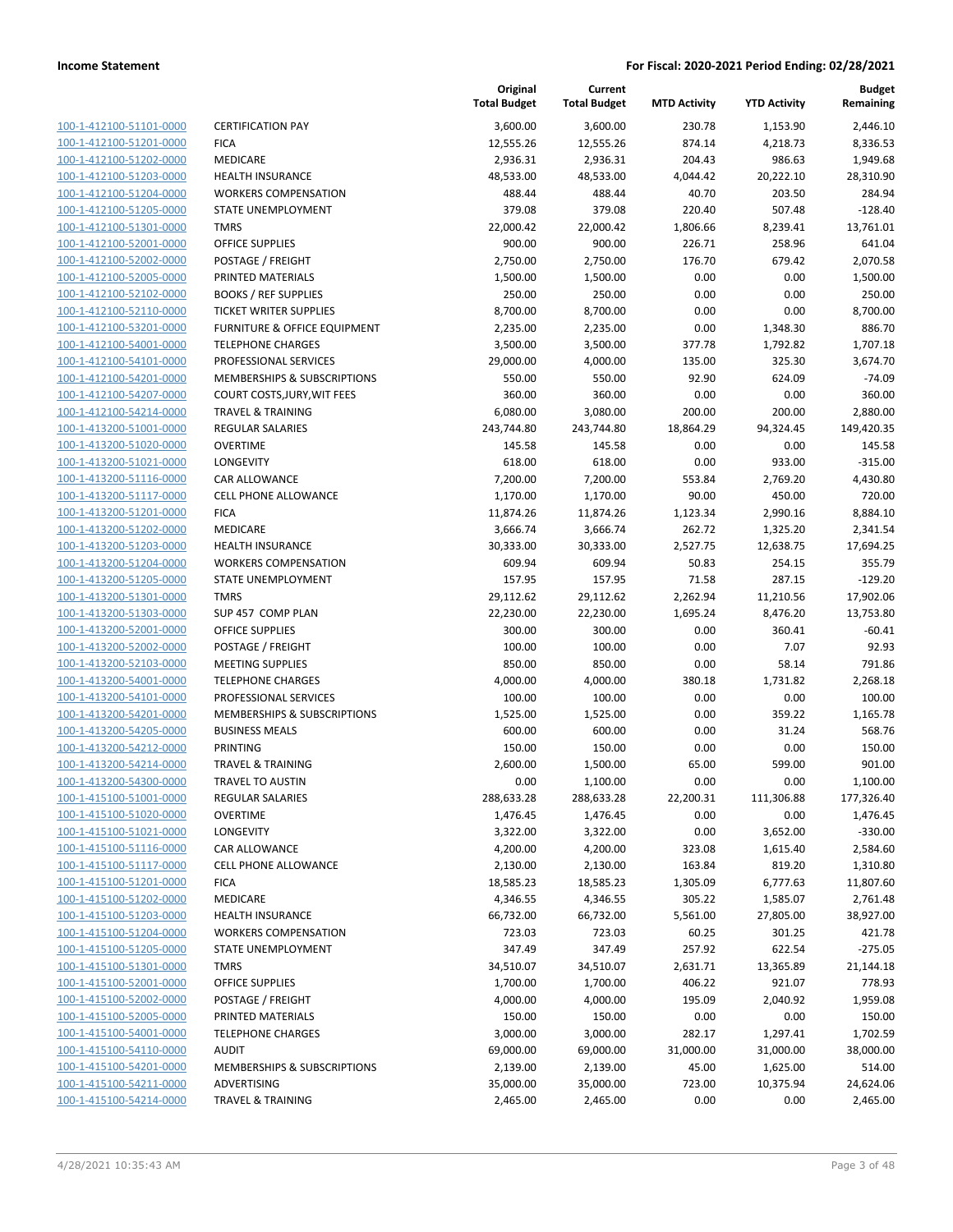| 100-1-415150-54401-0000        |
|--------------------------------|
| 100-1-415150-54402-0000        |
| <u>100-1-415300-54106-0000</u> |
| <u>100-1-415500-51001-0000</u> |
| 100-1-415500-51020-0000        |
| 100-1-415500-51021-0000        |
| 100-1-415500-51116-0000        |
| <u>100-1-415500-51117-0000</u> |
| 100-1-415500-51201-0000        |
| 100-1-415500-51202-0000        |
| 100-1-415500-51203-0000        |
| 100-1-415500-51204-0000        |
| 100-1-415500-51205-0000        |
| 100-1-415500-51301-0000        |
| 100-1-415500-52001-0000        |
| 100-1-415500-52002-0000        |
| 100-1-415500-52303-0000        |
| <u>100-1-415500-54001-0000</u> |
| 100-1-415500-54102-0000        |
| 100-1-415500-54107-0000        |
| 100-1-415500-54118-0000        |
| 100-1-415500-54119-0000        |
| 100-1-415500-54201-0000        |
| 100-1-415500-54213-0000        |
| 100-1-415500-54214-0000        |
| 100-1-421100-51001-0000        |
| 100-1-421100-51020-0000        |
| <u>100-1-421100-51021-0000</u> |
| 100-1-421100-51101-0000        |
| 100-1-421100-51115-0000        |
| 100-1-421100-51117-0000        |
| 100-1-421100-51201-0000        |
| <u>100-1-421100-51202-0000</u> |
| 100-1-421100-51203-0000        |
| 100-1-421100-51204-0000        |
| 100-1-421100-51205-0000        |
| 100-1-421100-51301-0000        |
| 100-1-421100-52001-0000        |
| 100-1-421100-52002-0000        |
| 100-1-421100-52004-0000        |
| 100-1-421100-52005-0000        |
| 100-1-421100-52103-0000        |
| 100-1-421100-52104-0000        |
| 100-1-421100-52201-0000        |
| 100-1-421100-52203-0000        |
| 100-1-421100-52302-0000        |
| 100-1-421100-52304-0000        |
| 100-1-421100-52305-0000        |
| <u>100-1-421100-53202-0000</u> |
| 100-1-421100-53205-0000        |
| 100-1-421100-54001-0000        |
| 100-1-421100-54002-0000        |
| 100-1-421100-54201-0000        |
| 100-1-421100-54205-0000        |
| 100-1-421100-54212-0000        |
| 100-1-421100-54213-0000        |
| 100-1-421100-54214-0000        |
| 100-1-421210-51001-0000        |
| 100-1-421210-51020-0000        |
|                                |

|                         |                              | Original<br><b>Total Budget</b> | Current<br><b>Total Budget</b> | <b>MTD Activity</b> | <b>YTD Activity</b> | <b>Budget</b><br>Remaining |
|-------------------------|------------------------------|---------------------------------|--------------------------------|---------------------|---------------------|----------------------------|
| 100-1-415150-54401-0000 | APPRAISER                    | 270,135.00                      | 270,135.00                     | 0.00                | 67,533.83           | 202,601.17                 |
| 100-1-415150-54402-0000 | <b>COLLECTOR</b>             | 0.00                            | 0.00                           | 0.00                | 17,009.57           | $-17,009.57$               |
| 100-1-415300-54106-0000 | <b>ATTORNEY FEES</b>         | 200,000.00                      | 200,000.00                     | 0.00                | 64,636.20           | 135,363.80                 |
| 100-1-415500-51001-0000 | REGULAR SALARIES             | 185,473.60                      | 185,473.60                     | 14,265.44           | 72,595.74           | 112,877.86                 |
| 100-1-415500-51020-0000 | <b>OVERTIME</b>              | 0.00                            | 0.00                           | 0.00                | 220.55              | $-220.55$                  |
| 100-1-415500-51021-0000 | LONGEVITY                    | 3,894.00                        | 3,894.00                       | 0.00                | 4,158.00            | $-264.00$                  |
| 100-1-415500-51116-0000 | CAR ALLOWANCE                | 4,200.00                        | 4,200.00                       | 323.08              | 1,615.40            | 2,584.60                   |
| 100-1-415500-51117-0000 | <b>CELL PHONE ALLOWANCE</b>  | 1,170.00                        | 1,170.00                       | 90.00               | 450.00              | 720.00                     |
| 100-1-415500-51201-0000 | <b>FICA</b>                  | 12,073.73                       | 12,073.73                      | 818.94              | 4,485.19            | 7,588.54                   |
| 100-1-415500-51202-0000 | MEDICARE                     | 2,823.70                        | 2,823.70                       | 191.52              | 1,048.93            | 1,774.77                   |
| 100-1-415500-51203-0000 | <b>HEALTH INSURANCE</b>      | 36,399.00                       | 36,399.00                      | 3,033.25            | 16,730.25           | 19,668.75                  |
| 100-1-415500-51204-0000 | <b>WORKERS COMPENSATION</b>  | 469.71                          | 469.71                         | 39.14               | 195.70              | 274.01                     |
| 100-1-415500-51205-0000 | STATE UNEMPLOYMENT           | 189.54                          | 189.54                         | 152.09              | 388.36              | $-198.82$                  |
| 100-1-415500-51301-0000 | <b>TMRS</b>                  | 22,419.17                       | 22,419.17                      | 1,702.70            | 8,994.25            | 13,424.92                  |
| 100-1-415500-52001-0000 | <b>OFFICE SUPPLIES</b>       | 2,300.00                        | 2,300.00                       | 2,345.98            | 2,755.20            | $-455.20$                  |
| 100-1-415500-52002-0000 | POSTAGE / FREIGHT            | 1,500.00                        | 1,500.00                       | 27.37               | 308.12              | 1,191.88                   |
| 100-1-415500-52303-0000 | <b>TRAINING SUPPLIES</b>     | 750.00                          | 750.00                         | 0.00                | 0.00                | 750.00                     |
| 100-1-415500-54001-0000 | <b>TELEPHONE CHARGES</b>     | 2,100.00                        | 2,100.00                       | 228.11              | 1,059.50            | 1,040.50                   |
| 100-1-415500-54102-0000 | <b>MVR CHECKS</b>            | 500.00                          | 500.00                         | 0.00                | 0.00                | 500.00                     |
| 100-1-415500-54107-0000 | <b>MEDICAL</b>               | 8,000.00                        | 8,000.00                       | 453.00              | 1,600.00            | 6,400.00                   |
| 100-1-415500-54118-0000 | <b>MEDICAL - POLICE</b>      | 2,500.00                        | 2,500.00                       | 112.00              | 323.00              | 2,177.00                   |
| 100-1-415500-54119-0000 | <b>MEDICAL - FIRE</b>        | 2,500.00                        | 2,500.00                       | 0.00                | 199.00              | 2,301.00                   |
| 100-1-415500-54201-0000 | MEMBERSHIPS & SUBSCRIPTIONS  | 3,300.00                        | 3,300.00                       | 474.59              | 931.48              | 2,368.52                   |
| 100-1-415500-54213-0000 | PLAQUES AND AWARDS           | 26,000.00                       | 26,000.00                      | 485.10              | 16,631.84           | 9,368.16                   |
| 100-1-415500-54214-0000 | <b>TRAVEL &amp; TRAINING</b> | 3,000.00                        | 3,000.00                       | 269.00              | 398.00              | 2,602.00                   |
| 100-1-421100-51001-0000 | REGULAR SALARIES             | 416,852.80                      | 416,852.80                     | 28,921.93           | 162,501.73          | 254,351.07                 |
| 100-1-421100-51020-0000 | <b>OVERTIME</b>              | 17,435.85                       | 17,435.85                      | 448.54              | 1,463.06            | 15,972.79                  |
| 100-1-421100-51021-0000 | LONGEVITY                    | 10,476.00                       | 10,476.00                      | 249.24              | 9,184.87            | 1,291.13                   |
| 100-1-421100-51101-0000 | <b>CERTIFICATION PAY</b>     | 6,240.00                        | 6,240.00                       | 415.38              | 2,076.90            | 4,163.10                   |
| 100-1-421100-51115-0000 | <b>CLOTHING ALLOWANCE</b>    | 841.00                          | 841.00                         | 27.72               | 1,038.60            | $-197.60$                  |
| 100-1-421100-51117-0000 | CELL PHONE ALLOWANCE         | 2,130.00                        | 2,130.00                       | 223.84              | 1,119.20            | 1,010.80                   |
| 100-1-421100-51201-0000 | <b>FICA</b>                  | 28,146.49                       | 28,146.49                      | 1,838.93            | 12,204.83           | 15,941.66                  |
| 100-1-421100-51202-0000 | MEDICARE                     | 6,582.65                        | 6,582.65                       | 430.07              | 2,904.65            | 3,678.00                   |
| 100-1-421100-51203-0000 | <b>HEALTH INSURANCE</b>      | 60,666.00                       | 60,666.00                      | 5,055.50            | 25,277.50           | 35,388.50                  |
| 100-1-421100-51204-0000 | <b>WORKERS COMPENSATION</b>  | 8,757.79                        | 8,757.79                       | 729.82              | 3,649.10            | 5,108.69                   |
| 100-1-421100-51205-0000 | STATE UNEMPLOYMENT           | 315.90                          | 315.90                         | 70.83               | 740.69              | $-424.79$                  |
| 100-1-421100-51301-0000 | <b>TMRS</b>                  | 52,263.95                       | 52,263.95                      | 3,513.25            | 22,656.87           | 29,607.08                  |
| 100-1-421100-52001-0000 | <b>OFFICE SUPPLIES</b>       | 1,000.00                        | 1,000.00                       | 106.28              | 218.12              | 781.88                     |
| 100-1-421100-52002-0000 | POSTAGE / FREIGHT            | 300.00                          | 300.00                         | 0.00                | 48.30               | 251.70                     |
| 100-1-421100-52004-0000 | <b>COMPUTER SUPPLIES</b>     | 600.00                          | 600.00                         | 0.00                | 196.98              | 403.02                     |
| 100-1-421100-52005-0000 | PRINTED MATERIALS            | 300.00                          | 300.00                         | 0.00                | 0.00                | 300.00                     |
| 100-1-421100-52103-0000 | <b>MEETING SUPPLIES</b>      | 2,080.00                        | 2,080.00                       | 79.85               | 547.47              | 1,532.53                   |
| 100-1-421100-52104-0000 | <b>WEARING APPAREL</b>       | 398.00                          | 398.00                         | 0.00                | 0.00                | 398.00                     |
| 100-1-421100-52201-0000 | MINOR TOOLS & EQUIPMENT      | 600.00                          | 600.00                         | 0.00                | 0.00                | 600.00                     |
| 100-1-421100-52203-0000 | <b>MOTOR VEHICLE FUEL</b>    | 1,175.00                        | 1,175.00                       | 175.25              | 875.81              | 299.19                     |
| 100-1-421100-52302-0000 | <b>MEDICAL SUPPLIES</b>      | 300.00                          | 300.00                         | 0.00                | 0.00                | 300.00                     |
| 100-1-421100-52304-0000 | <b>DRONE PROGRAM</b>         | 2,150.00                        | 2,150.00                       | 229.35              | 532.34              | 1,617.66                   |
| 100-1-421100-52305-0000 | PUBLIC EDUCATION             | 4,300.00                        | 4,300.00                       | 775.50              | 1,001.45            | 3,298.55                   |
| 100-1-421100-53202-0000 | MACHINE, TOOLS & IMPLMNTS    | 150.00                          | 150.00                         | 0.00                | 0.00                | 150.00                     |
| 100-1-421100-53205-0000 | <b>MOTOR VEHICLES</b>        | 2,500.00                        | 2,500.00                       | 0.00                | 520.00              | 1,980.00                   |
| 100-1-421100-54001-0000 | <b>TELEPHONE CHARGES</b>     | 12,000.00                       | 12,000.00                      | 375.56              | 1,676.01            | 10,323.99                  |
| 100-1-421100-54002-0000 | UTILITY CHARGES              | 65,000.00                       | 65,000.00                      | 4,954.63            | 24,911.60           | 40,088.40                  |
| 100-1-421100-54201-0000 | MEMBERSHIPS & SUBSCRIPTIONS  | 2,978.00                        | 2,978.00                       | 55.00               | 55.00               | 2,923.00                   |
| 100-1-421100-54205-0000 | <b>BUSINESS MEALS</b>        | 150.00                          | 150.00                         | 0.00                | 0.00                | 150.00                     |
| 100-1-421100-54212-0000 | PRINTING                     | 198.00                          | 198.00                         | 0.00                | 0.00                | 198.00                     |
| 100-1-421100-54213-0000 | PLAQUES AND AWARDS           | 200.00                          | 200.00                         | 0.00                | 0.00                | 200.00                     |
| 100-1-421100-54214-0000 | <b>TRAVEL &amp; TRAINING</b> | 6,158.53                        | 6,158.53                       | 525.20              | 1,270.20            | 4,888.33                   |
| 100-1-421210-51001-0000 | REGULAR SALARIES             | 867,276.80                      | 867,276.80                     | 57,460.79           | 287,747.91          | 579,528.89                 |
| 100-1-421210-51020-0000 | <b>OVERTIME</b>              | 48,740.66                       | 48,740.66                      | 1,285.06            | 15,867.79           | 32,872.87                  |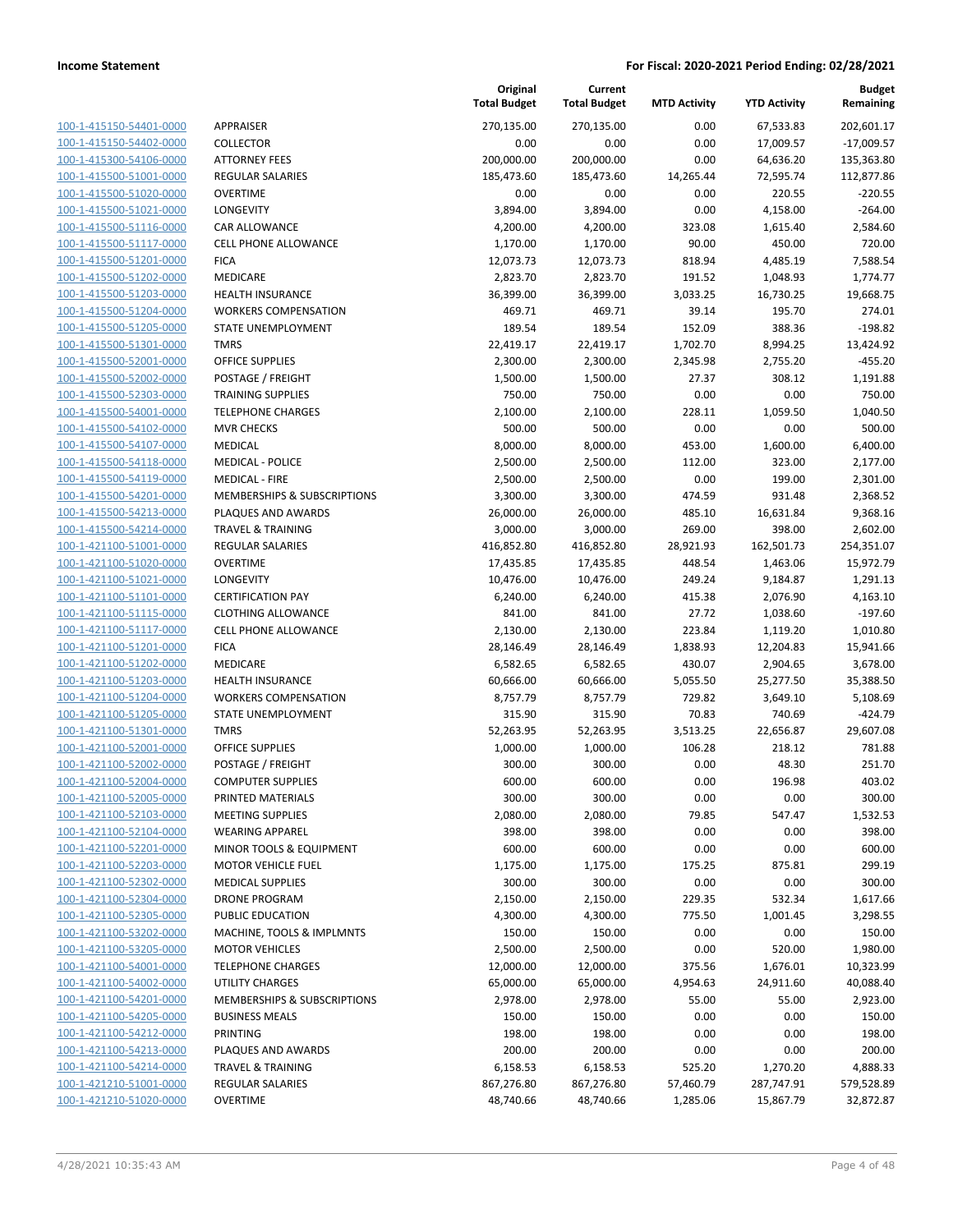|                         |                                       | Original<br><b>Total Budget</b> | Current<br><b>Total Budget</b> | <b>MTD Activity</b> | <b>YTD Activity</b> | Budget<br>Remaining |
|-------------------------|---------------------------------------|---------------------------------|--------------------------------|---------------------|---------------------|---------------------|
| 100-1-421210-51021-0000 | LONGEVITY                             | 13,938.00                       | 13,938.00                      | 83.08               | 11,827.72           | 2,110.28            |
| 100-1-421210-51101-0000 | <b>CERTIFICATION PAY</b>              | 17,040.00                       | 17,040.00                      | 1,199.98            | 5,999.90            | 11,040.10           |
| 100-1-421210-51115-0000 | <b>CLOTHING ALLOWANCE</b>             | 8,646.00                        | 8,646.00                       | 83.16               | 3,115.80            | 5,530.20            |
| 100-1-421210-51117-0000 | <b>CELL PHONE ALLOWANCE</b>           | 7,380.00                        | 7,380.00                       | 447.68              | 2,208.40            | 5,171.60            |
| 100-1-421210-51201-0000 | <b>FICA</b>                           | 59,707.33                       | 59,707.33                      | 3,545.98            | 19,260.66           | 40,446.67           |
| 100-1-421210-51202-0000 | MEDICARE                              | 13,963.81                       | 13,963.81                      | 829.30              | 4,504.49            | 9,459.32            |
| 100-1-421210-51203-0000 | <b>HEALTH INSURANCE</b>               | 145,598.00                      | 145,598.00                     | 12,133.17           | 60,665.85           | 84,932.15           |
| 100-1-421210-51204-0000 | <b>WORKERS COMPENSATION</b>           | 21,593.19                       | 21,593.19                      | 1,799.43            | 8,997.15            | 12,596.04           |
| 100-1-421210-51205-0000 | <b>STATE UNEMPLOYMENT</b>             | 758.16                          | 758.16                         | 425.15              | 1,384.65            | $-626.49$           |
| 100-1-421210-51301-0000 | <b>TMRS</b>                           | 114,897.36                      | 114,897.36                     | 7,035.10            | 37,192.48           | 77,704.88           |
| 100-1-421210-52001-0000 | <b>OFFICE SUPPLIES</b>                | 1,060.00                        | 1,060.00                       | 276.30              | 363.42              | 696.58              |
| 100-1-421210-52002-0000 | POSTAGE / FREIGHT                     | 150.00                          | 150.00                         | 0.00                | 180.90              | $-30.90$            |
| 100-1-421210-52004-0000 | <b>COMPUTER SUPPLIES</b>              | 1,350.00                        | 1,350.00                       | 371.09              | 371.09              | 978.91              |
| 100-1-421210-52005-0000 | PRINTED MATERIALS                     | 50.00                           | 50.00                          | 0.00                | 24.00               | 26.00               |
| 100-1-421210-52102-0000 | <b>BOOKS / REF SUPPLIES</b>           | 120.00                          | 120.00                         | 0.00                | 0.00                | 120.00              |
| 100-1-421210-52201-0000 | MINOR TOOLS & EQUIPMENT               | 840.00                          | 840.00                         | 291.49              | 634.93              | 205.07              |
| 100-1-421210-52203-0000 | <b>MOTOR VEHICLE FUEL</b>             | 3,650.00                        | 3,650.00                       | 239.53              | 1,325.25            | 2,324.75            |
| 100-1-421210-53203-0000 | <b>INSTRUMENTS &amp; APPARATUS</b>    | 300.00                          | 300.00                         | 0.00                | 0.00                | 300.00              |
| 100-1-421210-53205-0000 | <b>MOTOR VEHICLES</b>                 | 2,000.00                        | 2,000.00                       | 0.00                | 488.72              | 1,511.28            |
| 100-1-421210-54001-0000 | <b>TELEPHONE CHARGES</b>              | 15,000.00                       | 15,000.00                      | 650.68              | 3,231.98            | 11,768.02           |
| 100-1-421210-54201-0000 | MEMBERSHIPS & SUBSCRIPTIONS           | 9,840.00                        | 9,840.00                       | 0.00                | 3,700.00            | 6,140.00            |
| 100-1-421210-54208-0000 | <b>LABORATORY WORK</b>                | 9,900.00                        | 9,900.00                       | 0.00                | 0.00                | 9,900.00            |
| 100-1-421210-54214-0000 | <b>TRAVEL &amp; TRAINING</b>          | 11,550.00                       | 11,550.00                      | 0.00                | 595.00              | 10,955.00           |
| 100-1-421230-51001-0000 | <b>REGULAR SALARIES</b>               | 2,983,073.60                    | 2,983,073.60                   | 204,942.19          | 1,043,783.31        | 1,939,290.29        |
| 100-1-421230-51020-0000 | <b>OVERTIME</b>                       | 210,823.76                      | 210,823.76                     | 28,453.21           | 173,657.31          | 37,166.45           |
| 100-1-421230-51021-0000 | LONGEVITY                             | 30,075.00                       | 30,075.00                      | 62.76               | 31,337.30           | $-1,262.30$         |
| 100-1-421230-51101-0000 | <b>CERTIFICATION PAY</b>              | 63,240.00                       | 63,240.00                      | 3,138.39            | 15,645.84           | 47,594.16           |
| 100-1-421230-51102-0000 | <b>BILINGUAL PAY</b>                  | 1,800.00                        | 1,800.00                       | 92.32               | 461.60              | 1,338.40            |
| 100-1-421230-51115-0000 | <b>CLOTHING ALLOWANCE</b>             | 5,042.00                        | 5,042.00                       | 332.64              | 1,700.16            | 3,341.84            |
| 100-1-421230-51117-0000 | CELL PHONE ALLOWANCE                  | 1,740.00                        | 1,740.00                       | 267.68              | 1,128.40            | 611.60              |
| 100-1-421230-51201-0000 | <b>FICA</b>                           | 204,339.25                      | 204,339.25                     | 13,952.09           | 79,800.43           | 124,538.82          |
| 100-1-421230-51202-0000 | MEDICARE                              | 47,789.02                       | 47,789.02                      | 3,262.99            | 18,663.01           | 29,126.01           |
| 100-1-421230-51203-0000 | <b>HEALTH INSURANCE</b>               | 515,659.00                      | 515,659.00                     | 42,971.59           | 214,857.95          | 300,801.05          |
| 100-1-421230-51204-0000 | <b>WORKERS COMPENSATION</b>           | 76,844.74                       | 76,844.74                      | 6,403.72            | 32,018.60           | 44,826.14           |
| 100-1-421230-51205-0000 | <b>STATE UNEMPLOYMENT</b>             | 2,685.15                        | 2,685.15                       | 1,279.68            | 5,526.09            | $-2,840.94$         |
| 100-1-421230-51301-0000 | <b>TMRS</b>                           | 379,428.33                      | 379,428.33                     | 27,525.53           | 153,171.28          | 226,257.05          |
| 100-1-421230-51401-0000 | <b>CONTRA - SALARIES</b>              | $-75,000.00$                    | $-75,000.00$                   | $-398.96$           | $-8,850.00$         | $-66,150.00$        |
| 100-1-421230-52001-0000 | OFFICE SUPPLIES (PATROL)              | 600.00                          | 600.00                         | 0.00                | 249.64              | 350.36              |
| 100-1-421230-52002-0000 | POSTAGE / FREIGHT (PATROL)            | 390.00                          | 390.00                         | 1.05                | 4.22                | 385.78              |
| 100-1-421230-52004-0000 | <b>COMPUTER SUPPLIES (PATROL)</b>     | 400.00                          | 400.00                         | 0.00                | 0.00                | 400.00              |
| 100-1-421230-52005-0000 | PRINTED MATERIALS (PATROL)            | 524.00                          | 524.00                         | 0.00                | 24.00               | 500.00              |
| 100-1-421230-52006-0000 | OFFICE SUPPLIES (OPERATIONS)          | 390.00                          | 390.00                         | 0.00                | 0.00                | 390.00              |
| 100-1-421230-52007-0000 | POSTAGE/FRIEGHT (OPERATIONS)          | 40.00                           | 40.00                          | 0.00                | 0.00                | 40.00               |
| 100-1-421230-52008-0000 | <b>COMPUTER SUPPLIES (OPERATIONS)</b> | 948.00                          | 948.00                         | 805.85              | 805.85              | 142.15              |
| 100-1-421230-52009-0000 | PRINTED MATERIALS (OPERATIONS)        | 1,120.00                        | 1,120.00                       | 0.00                | 24.00               | 1,096.00            |
| 100-1-421230-52104-0000 | <b>WEARING APPAREL (PATROL)</b>       | 46,707.00                       | 46,707.00                      | 1,147.12            | 19,252.45           | 27,454.55           |
| 100-1-421230-52105-0000 | <b>WEARING APPAREL (OPERATIONS)</b>   | 3,430.00                        | 3,430.00                       | 0.00                | 2,825.88            | 604.12              |
| 100-1-421230-52108-0000 | <b>MENAGERIE SUPPLIES</b>             | 1,255.00                        | 1,255.00                       | 137.98              | 267.34              | 987.66              |
| 100-1-421230-52109-0000 | <b>SUPPORT OF PRISONERS</b>           | 2,440.00                        | 2,440.00                       | 159.30              | 442.21              | 1,997.79            |
| 100-1-421230-52111-0000 | <b>AMMUNITION</b>                     | 18,173.58                       | 18,173.58                      | 486.28              | 486.28              | 17,687.30           |
| 100-1-421230-52201-0000 | MINOR TOOLS & EQUIPMENT (PATROL)      | 10,682.00                       | 10,682.00                      | 2,448.39            | 5,757.31            | 4,924.69            |
| 100-1-421230-52202-0000 | MINOR TOOLS AND EQUIPMENT (OPERATION  | 2,290.00                        | 2,290.00                       | 0.00                | 892.54              | 1,397.46            |
| 100-1-421230-52203-0000 | <b>MOTOR VEHICLE FUEL</b>             | 65,000.00                       | 65,000.00                      | 6,313.52            | 26,312.12           | 38,687.88           |
| 100-1-421230-52303-0000 | <b>TRAINING SUPPLIES</b>              | 628.00                          | 628.00                         | 0.00                | 109.95              | 518.05              |
| 100-1-421230-52309-0000 | <b>BODY ARMOR</b>                     | 10,800.00                       | 10,800.00                      | 3,926.08            | 4,907.60            | 5,892.40            |
| 100-1-421230-53202-0000 | MACHINE, TOOLS & IMPLMNTS             | 1,500.00                        | 1,500.00                       | 0.00                | 209.75              | 1,290.25            |
| 100-1-421230-53205-0000 | <b>MOTOR VEHICLES</b>                 | 25,000.00                       | 25,000.00                      | 4,243.82            | 9,519.02            | 15,480.98           |
| 100-1-421230-54001-0000 | <b>TELEPHONE CHARGES</b>              | 35,000.00                       | 35,000.00                      | 2,014.46            | 9,383.17            | 25,616.83           |
| 100-1-421230-54108-0000 | <b>VETERINARY SERVICES</b>            | 650.00                          | 650.00                         | 0.00                | 450.79              | 199.21              |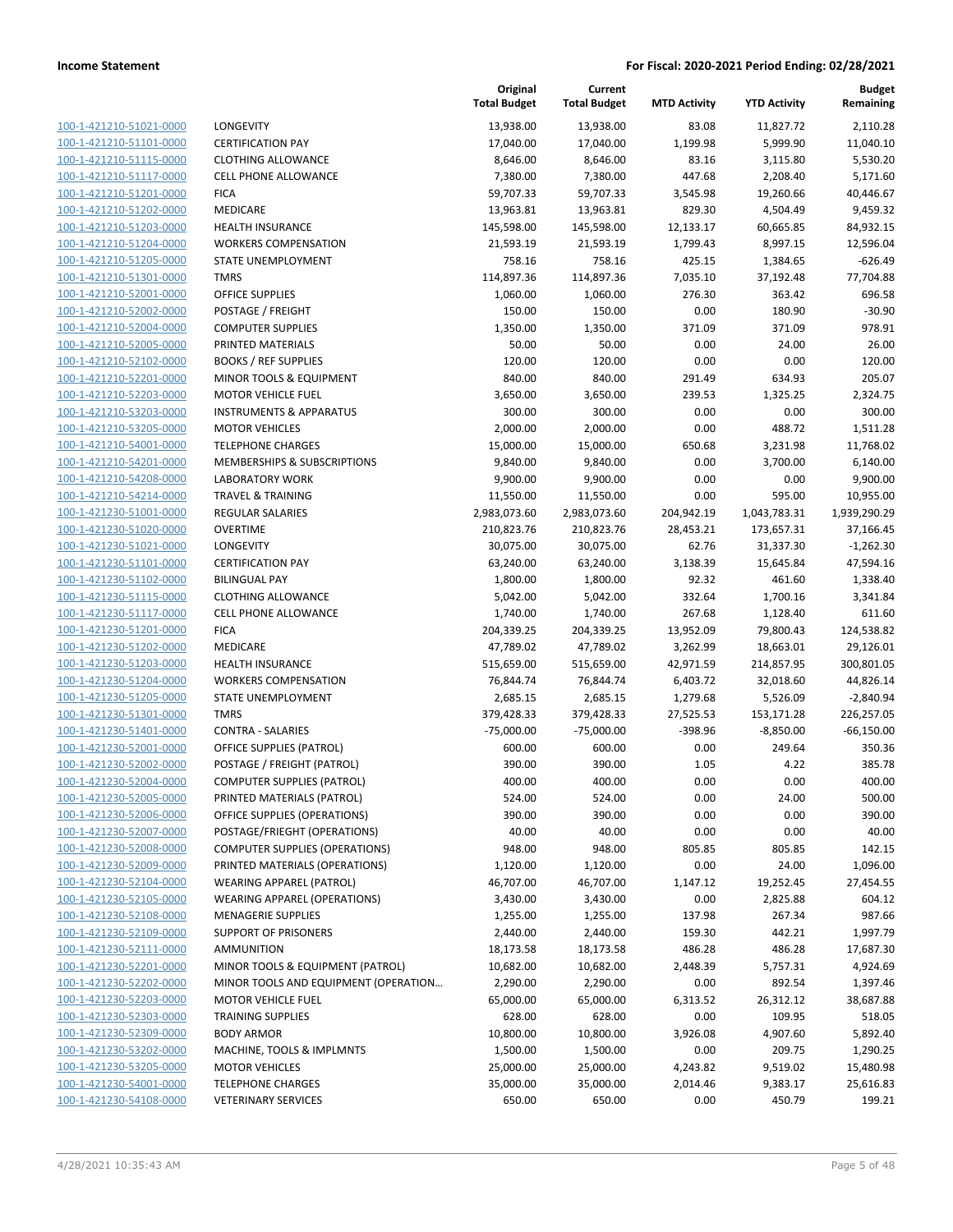**Budget**

|                                                    |                                                            | Original<br><b>Total Budget</b> | Current<br><b>Total Budget</b> | <b>MTD Activity</b> | <b>YTD Activity</b> | <b>Budget</b><br>Remaining |
|----------------------------------------------------|------------------------------------------------------------|---------------------------------|--------------------------------|---------------------|---------------------|----------------------------|
| 100-1-421230-54201-0000                            | MEMBERSHIPS & SUBSCRIPTIONS (PATROL)                       | 30.00                           | 30.00                          | 0.00                | 0.00                | 30.00                      |
| 100-1-421230-54202-0000                            | MEMBERSHIPS & SUBSCRIPTIONS (OPERATIO                      | 3,320.00                        | 3,320.00                       | 90.00               | 3,211.64            | 108.36                     |
| 100-1-421230-54214-0000                            | <b>TRAVEL &amp; TRAINING</b>                               | 1,450.00                        | 1,450.00                       | 0.00                | 0.00                | 1,450.00                   |
| 100-1-421230-54215-0000                            | TRAVEL & TRAINING (OPERATIONS)                             | 11,625.00                       | 11,625.00                      | 2,735.00            | 2,980.00            | 8,645.00                   |
| 100-1-421240-51001-0000                            | REGULAR SALARIES                                           | 812,812.52                      | 812,812.52                     | 50,978.62           | 264,079.57          | 548,732.95                 |
| 100-1-421240-51020-0000                            | <b>OVERTIME</b>                                            | 50,922.50                       | 50,922.50                      | 11,084.47           | 58,129.35           | $-7,206.85$                |
| 100-1-421240-51021-0000                            | LONGEVITY                                                  | 11,474.00                       | 11,474.00                      | 203.06              | 8,977.30            | 2,496.70                   |
| 100-1-421240-51101-0000                            | <b>CERTIFICATION PAY</b>                                   | 14,280.00                       | 14,280.00                      | 1,200.00            | 6,000.00            | 8,280.00                   |
| 100-1-421240-51102-0000                            | <b>BILINGUAL PAY</b>                                       | 1,500.00                        | 1,500.00                       | 46.16               | 230.80              | 1,269.20                   |
| 100-1-421240-51115-0000                            | <b>CLOTHING ALLOWANCE</b>                                  | 120.00                          | 120.00                         | 9.24                | 46.20               | 73.80                      |
| 100-1-421240-51117-0000                            | CELL PHONE ALLOWANCE                                       | 960.00                          | 960.00                         | 73.84               | 369.20              | 590.80                     |
| 100-1-421240-51201-0000                            | <b>FICA</b>                                                | 23,682.49                       | 23,682.49                      | 2,161.82            | 11,607.09           | 12,075.40                  |
| 100-1-421240-51202-0000                            | MEDICARE                                                   | 12,935.00                       | 12,935.00                      | 864.18              | 4,639.04            | 8,295.96                   |
| 100-1-421240-51203-0000                            | <b>HEALTH INSURANCE</b>                                    | 224,463.00                      | 224,463.00                     | 18,705.26           | 93,526.30           | 130,936.70                 |
| 100-1-421240-51204-0000                            | <b>WORKERS COMPENSATION</b>                                | 5,008.03                        | 5,008.03                       | 417.34              | 2,086.70            | 2,921.33                   |
| 100-1-421240-51205-0000                            | STATE UNEMPLOYMENT                                         | 1,200.42                        | 1,200.42                       | 759.71              | 2,007.75            | $-807.33$                  |
| 100-1-421240-51301-0000                            | <b>TMRS</b>                                                | 93,725.00                       | 93,725.00                      | 4,297.26            | 22,098.59           | 71,626.41                  |
| 100-1-421240-51302-0000                            | <b>FR&amp;R RETIREMENT</b>                                 | 60,580.00                       | 60,580.00                      | 5,455.86            | 29,099.47           | 31,480.53                  |
| 100-1-421240-52001-0000                            | <b>OFFICE SUPPLIES</b>                                     | 2,247.00                        | 2,247.00                       | 0.00                | 374.64              | 1,872.36                   |
| 100-1-421240-52002-0000                            | POSTAGE / FREIGHT                                          | 2,200.00                        | 2,200.00                       | 24.42               | 306.38              | 1,893.62                   |
| 100-1-421240-52004-0000                            | <b>COMPUTER SUPPLIES</b>                                   | 500.00                          | 500.00                         | 0.00                | 14.99               | 485.01                     |
| 100-1-421240-52005-0000                            | PRINTED MATERIALS                                          | 750.00                          | 750.00                         | 0.00                | 0.00                | 750.00                     |
| 100-1-421240-52102-0000                            | REFERENCE SUPPLIES                                         | 4,175.00                        | 4,175.00                       | 0.00                | 15.12               | 4,159.88                   |
| 100-1-421240-52104-0000                            | <b>WEARING APPAREL</b>                                     | 1,800.00                        | 1,800.00                       | 0.00                | 0.00                | 1,800.00                   |
| 100-1-421240-52201-0000                            | MINOR TOOLS & EQUIPMENT                                    | 2,200.00                        | 2,200.00                       | 0.00                | 0.00                | 2,200.00                   |
| 100-1-421240-52203-0000                            | <b>MOTOR VEHICLE FUEL</b>                                  | 525.00                          | 525.00                         | 49.08               | 218.38              | 306.62                     |
| 100-1-421240-52303-0000                            | <b>TRAINING SUPPLIES</b>                                   | 970.00                          | 970.00                         | 0.00                | 0.00                | 970.00                     |
| 100-1-421240-53202-0000                            | MACHINE, TOOLS & IMPLMNTS                                  | 194.00                          | 194.00                         | 0.00                | 0.00                | 194.00                     |
| 100-1-421240-53205-0000                            | <b>MOTOR VEHICLES</b>                                      | 250.00                          | 250.00                         | 248.80              | 248.80              | 1.20                       |
| 100-1-421240-53207-0000                            | RADIO/COMMUNICATIONS                                       | 49,538.00                       | 49,538.00                      | 0.00                | 49,538.00           | 0.00                       |
| 100-1-421240-54001-0000                            | <b>TELEPHONE CHARGES</b>                                   | 18,000.00                       | 18,000.00                      | 1,056.63            | 4,760.90            | 13,239.10                  |
| 100-1-421240-54101-0000                            | PROFESSIONAL SERVICES                                      | 24,631.00                       | 24,631.00                      | 400.00              | 1,950.00            | 22,681.00                  |
| 100-1-421240-54201-0000                            | MEMBERSHIPS & SUBSCRIPTIONS                                | 2,516.00                        | 2,516.00                       | 960.00              | 960.00              | 1,556.00                   |
| 100-1-421240-54212-0000                            | PRINTING                                                   | 485.00                          | 485.00                         | 0.00                | 0.00                | 485.00                     |
| 100-1-421240-54214-0000                            | <b>TRAVEL &amp; TRAINING</b><br><b>LESS LETHAL PROGRAM</b> | 24,790.00                       | 24,790.00                      | 3,310.00            | 3,310.00            | 21,480.00                  |
| 100-1-421240-55231-0000                            |                                                            | 20,937.00                       | 20,937.00                      | 0.00                | 18,216.44           | 2,720.56                   |
| 100-1-421240-55232-0000<br>100-1-421600-52104-0000 | <b>FIREARMS PROGRAM</b>                                    | 24,873.00                       | 24,873.00                      | 0.00                | 524.48              | 24,348.52                  |
|                                                    | <b>WEARING APPAREL</b><br><b>AMMUNITION</b>                | 3,800.00                        | 3,800.00                       | 0.00                | 0.00                | 3,800.00                   |
| 100-1-421600-52111-0000<br>100-1-421600-52201-0000 |                                                            | 6,600.00                        | 6,600.00                       | 0.00                | 0.00                | 6,600.00                   |
|                                                    | MINOR TOOLS & EQUIPMENT                                    | 6,900.00                        | 6,900.00                       | 0.00<br>0.00        | 2,540.00<br>0.00    | 4,360.00<br>6,740.00       |
| 100-1-421600-52206-0000<br>100-1-421600-53202-0000 | SPECIAL OPS EQUIPMENT<br>MACHINE, TOOLS & IMPLMNTS         | 6,740.00<br>100.00              | 6,740.00<br>100.00             | 0.00                | 0.00                | 100.00                     |
| 100-1-421600-54201-0000                            | MEMBERSHIPS & SUBSCRIPTIONS                                | 440.00                          | 440.00                         | 0.00                | 0.00                | 440.00                     |
| 100-1-421600-54214-0000                            | <b>TRAVEL &amp; TRAINING</b>                               | 11,400.00                       | 11,400.00                      | 150.00              | 150.00              | 11,250.00                  |
| 100-1-421600-55201-0000                            | <b>EQUIPMENT PURCHASES</b>                                 | 0.00                            | 0.00                           | $-16,580.21$        | $-2,431.33$         | 2,431.33                   |
| 100-1-422100-51001-0000                            | REGULAR SALARIES                                           | 297,868.80                      | 297,868.80                     | 22,959.57           | 115,837.65          | 182,031.15                 |
| 100-1-422100-51020-0000                            | <b>OVERTIME</b>                                            | 5,431.50                        | 5,431.50                       | 0.00                | 308.10              | 5,123.40                   |
| 100-1-422100-51021-0000                            | <b>LONGEVITY</b>                                           | 4,288.00                        | 4,288.00                       | 64.62               | 3,381.58            | 906.42                     |
| 100-1-422100-51101-0000                            | <b>CERTIFICATION PAY</b>                                   | 5,400.00                        | 5,400.00                       | 369.24              | 1,846.20            | 3,553.80                   |
| 100-1-422100-51116-0000                            | CAR ALLOWANCE                                              | 7,800.00                        | 7,800.00                       | 600.00              | 3,000.00            | 4,800.00                   |
| 100-1-422100-51117-0000                            | CELL PHONE ALLOWANCE                                       | 1,950.00                        | 1,950.00                       | 150.00              | 750.00              | 1,200.00                   |
| 100-1-422100-51201-0000                            | <b>FICA</b>                                                | 8,800.08                        | 8,800.08                       | 207.00              | 1,149.13            | 7,650.95                   |
| 100-1-422100-51202-0000                            | MEDICARE                                                   | 4,662.31                        | 4,662.31                       | 341.77              | 1,771.27            | 2,891.04                   |
| 100-1-422100-51203-0000                            | <b>HEALTH INSURANCE</b>                                    | 36,399.00                       | 36,399.00                      | 3,033.25            | 15,166.25           | 21,232.75                  |
| 100-1-422100-51204-0000                            | <b>WORKERS COMPENSATION</b>                                | 6,891.58                        | 6,891.58                       | 574.30              | 2,871.50            | 4,020.08                   |
| 100-1-422100-51205-0000                            | STATE UNEMPLOYMENT                                         | 189.54                          | 189.54                         | 61.86               | 411.73              | $-222.19$                  |
| 100-1-422100-51301-0000                            |                                                            |                                 |                                | 448.50              |                     |                            |
| 100-1-422100-51302-0000                            | <b>TMRS</b><br><b>FR&amp;R RETIREMENT</b>                  | 6,181.00                        | 6,181.00                       |                     | 2,391.49            | 3,789.51                   |
| 100-1-422100-52001-0000                            | OFFICE SUPPLIES                                            | 57,052.00                       | 57,052.00                      | 4,333.76            | 22,189.51           | 34,862.49                  |
|                                                    |                                                            | 2,158.00                        | 2,158.00                       | 186.42              | 571.85              | 1,586.15                   |

**Original**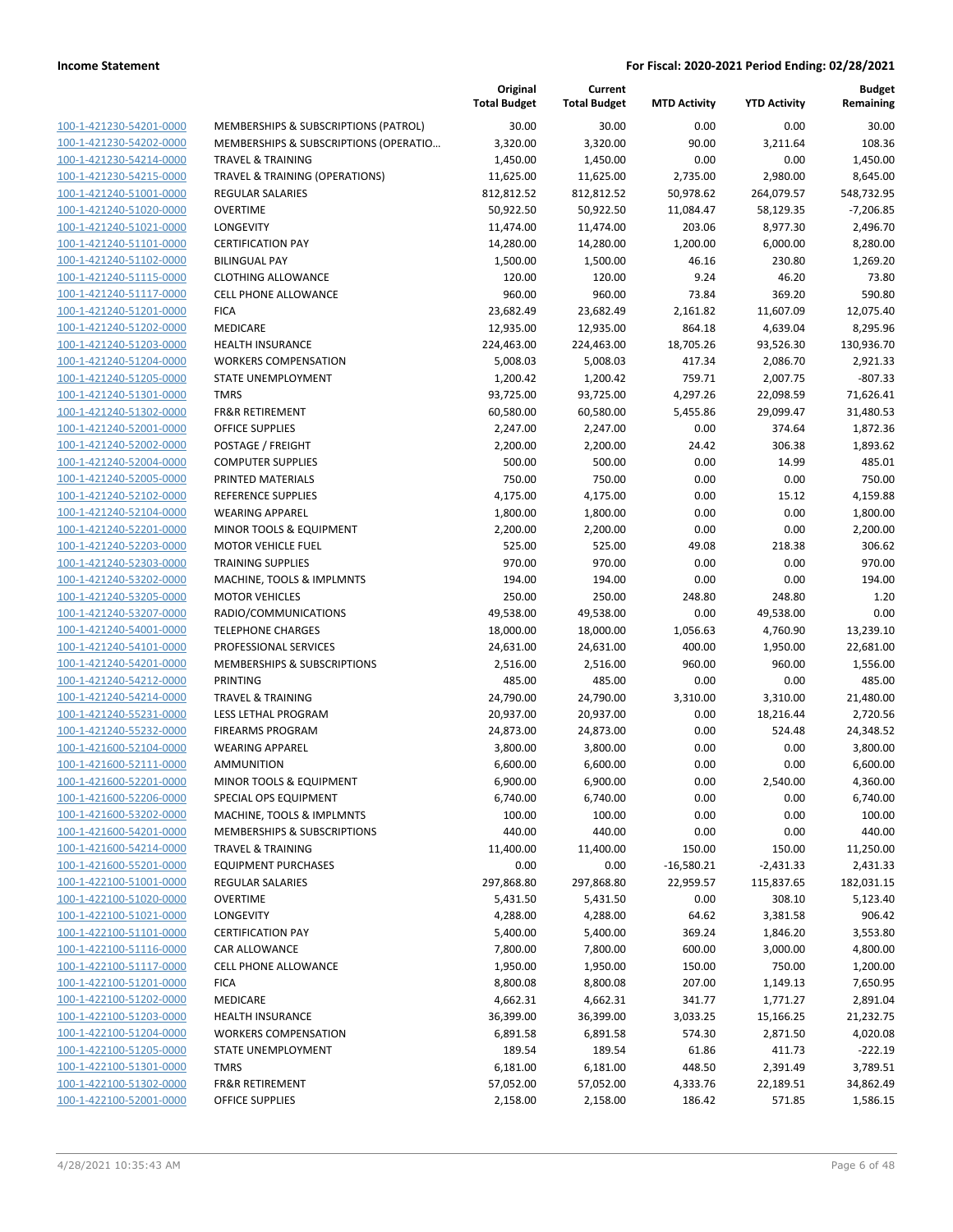100-1-422100-52002-0000 100-1-422100-52005-0000 PRINTED MATERIALS 500.00 500.00 0.00 0.00 500.00 100-1-422100-52102-0000 100-1-422100-52103-0000 100-1-422100-52104-0000 100-1-422100-53207-0000 100-1-422100-54001-0000 100-1-422100-54002-0000 100-1-422100-54101-0000 100-1-422100-54201-0000 100-1-422100-54214-0000 100-1-422100-54217-0000 100-1-422200-51001-0000 100-1-422200-51020-0000 100-1-422200-51021-0000 100-1-422200-51101-0000 100-1-422200-51102-0000 BILINGUAL PAY 600.00 600.00 92.32 461.60 138.40 100-1-422200-51117-0000 100-1-422200-51202-0000 100-1-422200-51203-0000 100-1-422200-51204-0000 100-1-422200-51205-0000 100-1-422200-51302-0000 100-1-422200-51401-0000 100-1-422200-52001-0000 100-1-422200-52101-0000 100-1-422200-52102-0000 REFERENCE SUPPLIES 600.00 600.00 0.00 0.00 600.00 100-1-422200-52104-0000 100-1-422200-52107-0000 100-1-422200-52201-0000 100-1-422200-52203-0000 100-1-422200-52205-0000 100-1-422200-52207-0000 100-1-422200-52208-0000 100-1-422200-52306-0000 100-1-422200-53202-0000 100-1-422200-53205-0000 100-1-422200-53208-0000 100-1-422200-53213-0000 100-1-422200-54001-0000 100-1-422200-54002-0000 100-1-422200-54109-0000 100-1-422200-54214-0000 100-1-422200-55201-0000 100-1-422200-55203-0000 100-1-422200-55207-0000 100-1-422300-51001-0000 100-1-422300-51020-0000 100-1-422300-51021-0000 100-1-422300-51101-0000 100-1-422300-51117-0000 100-1-422300-51201-0000 100-1-422300-51202-0000 100-1-422300-51203-0000 100-1-422300-51204-0000 100-1-422300-51205-0000 100-1-422300-51302-0000 100-1-422300-51401-0000 100-1-422300-52002-0000

|                              | Original<br><b>Total Budget</b> | Current<br><b>Total Budget</b> | <b>MTD Activity</b> | <b>YTD Activity</b> | <b>Budget</b><br>Remaining |
|------------------------------|---------------------------------|--------------------------------|---------------------|---------------------|----------------------------|
| POSTAGE / FREIGHT            | 300.00                          | 300.00                         | 162.62              | 162.62              | 137.38                     |
| PRINTED MATERIALS            | 500.00                          | 500.00                         | 0.00                | 0.00                | 500.00                     |
| REFERENCE SUPPLIES           | 3,000.00                        | 3,000.00                       | 0.00                | 2,046.86            | 953.14                     |
| <b>MEETING SUPPLIES</b>      | 1,100.00                        | 1,100.00                       | 0.00                | 533.42              | 566.58                     |
| <b>WEARING APPAREL</b>       | 1,435.00                        | 1,435.00                       | 0.00                | 735.11              | 699.89                     |
| RADIO/COMMUNICATIONS         | 9,500.00                        | 9,500.00                       | 0.00                | 0.00                | 9,500.00                   |
| <b>TELEPHONE CHARGES</b>     | 3,300.00                        | 3,300.00                       | 313.19              | 1,417.48            | 1,882.52                   |
| <b>UTILITY CHARGES</b>       | 3,900.00                        | 3,900.00                       | 331.67              | 1,680.92            | 2,219.08                   |
| PROFESSIONAL SERVICES        | 7,500.00                        | 7,500.00                       | 0.00                | 0.00                | 7,500.00                   |
| MEMBERSHIPS & SUBSCRIPTIONS  | 6,071.70                        | 6,071.70                       | 20.00               | 5,194.34            | 877.36                     |
| <b>TRAVEL &amp; TRAINING</b> | 4,500.00                        | 4,500.00                       | 300.00              | 750.41              | 3,749.59                   |
| <b>AWARDS PROGRAM</b>        | 500.00                          | 500.00                         | 0.00                | 0.00                | 500.00                     |
| <b>REGULAR SALARIES</b>      | 3,428,638.75                    | 3,428,638.75                   | 261,414.57          | 1,362,395.14        | 2,066,243.61               |
| <b>OVERTIME</b>              | 435,244.92                      | 435,244.92                     | 38,655.98           | 292,044.98          | 143,199.94                 |
| LONGEVITY                    | 48,410.00                       | 48,410.00                      | 70.16               | 49,992.09           | $-1,582.09$                |
| <b>CERTIFICATION PAY</b>     | 113,160.00                      | 113,160.00                     | 5,243.20            | 26,696.02           | 86,463.98                  |
| <b>BILINGUAL PAY</b>         | 600.00                          | 600.00                         | 92.32               | 461.60              | 138.40                     |
| CELL PHONE ALLOWANCE         | 2,340.00                        | 2,340.00                       | 120.00              | 780.00              | 1,560.00                   |
| MEDICARE                     | 57,106.14                       | 57,106.14                      | 4,165.07            | 25,427.12           | 31,679.02                  |
| <b>HEALTH INSURANCE</b>      | 582,391.00                      | 582,391.00                     | 48,532.59           | 242,662.95          | 339,728.05                 |
| <b>WORKERS COMPENSATION</b>  | 99,003.93                       | 99,003.93                      | 8,250.32            | 41,251.60           | 57,752.33                  |
| STATE UNEMPLOYMENT           | 3,123.62                        | 3,123.62                       | 1,740.05            | 6,912.95            | $-3,789.33$                |
| <b>FR&amp;R RETIREMENT</b>   | 858,047.85                      | 858,047.85                     | 65,092.05           | 368,958.63          | 489,089.22                 |
| <b>CONTRA - SALARIES</b>     | 0.00                            | 0.00                           | $-6,042.00$         | $-13,091.00$        | 13,091.00                  |
| OFFICE SUPPLIES              | 1,616.00                        | 1,616.00                       | 0.00                | 57.99               | 1,558.01                   |
| <b>JANITORIAL SUPPLIES</b>   | 0.00                            | 0.00                           | 199.42              | 1,622.18            | $-1,622.18$                |
| <b>REFERENCE SUPPLIES</b>    | 600.00                          | 600.00                         | 0.00                | 0.00                | 600.00                     |
| <b>WEARING APPAREL</b>       | 22,060.00                       | 22,060.00                      | 453.78              | 5,378.92            | 16,681.08                  |
| <b>BOTANICAL SUPPLIES</b>    | 1,000.00                        | 1,000.00                       | 0.00                | 0.00                | 1,000.00                   |
| MINOR TOOLS & EQUIPMENT      | 10,800.00                       | 10,800.00                      | $-178.66$           | 3,513.19            | 7,286.81                   |
| <b>MOTOR VEHICLE FUEL</b>    | 28,650.00                       | 28,650.00                      | 2,589.73            | 11,569.66           | 17,080.34                  |
| FIRST RESPONDER SUPPLIES     | 23,640.00                       | 23,640.00                      | 5,221.53            | 8,656.35            | 14,983.65                  |
| <b>BUNKER GEAR</b>           | 42,680.00                       | 42,680.00                      | 1,647.45            | 1,863.43            | 40,816.57                  |
| <b>RESCUE EQUIPMENT</b>      | 4,625.00                        | 4,625.00                       | 0.00                | 0.00                | 4,625.00                   |
| <b>HAZMAT SUPPLIES</b>       | 12,400.00                       | 12,400.00                      | 872.10              | 3,054.82            | 9,345.18                   |
| MACHINE, TOOLS & IMPLMNTS    | 1,900.00                        | 1,900.00                       | 0.00                | 0.00                | 1,900.00                   |
| <b>MOTOR VEHICLES</b>        | 50,000.00                       | 75,000.00                      | 4,397.59            | 21,575.60           | 53,424.40                  |
| FIRE HOSE/NOZZLES            | 13,050.00                       | 13,050.00                      | 0.00                | 523.74              | 12,526.26                  |
| <b>SCBA MAINTENANCE</b>      | 2,000.00                        | 2,000.00                       | 0.00                | 221.90              | 1,778.10                   |
| <b>TELEPHONE CHARGES</b>     | 11,000.00                       | 11,000.00                      | 901.00              | 4,278.51            | 6,721.49                   |
| <b>UTILITY CHARGES</b>       | 54,150.00                       | 54,150.00                      | 4,590.30            | 21,825.66           | 32,324.34                  |
| INSPECTIONS/TESTING          | 9,840.00                        | 9,840.00                       | 772.00              | 3,237.00            | 6,603.00                   |
| <b>TRAVEL &amp; TRAINING</b> | 20,900.00                       | 20,900.00                      | 930.16              | 2,688.36            | 18,211.64                  |
| <b>EQUIPMENT PURCHASES</b>   | 2,100.00                        | 2,100.00                       | 141.84              | 1,064.55            | 1,035.45                   |
| FURNITURE/OFFICE EQUIP       | 9,000.00                        | 9,000.00                       | 0.00                | 9,010.00            | $-10.00$                   |
| RADIO COMMUNICATION EQUIP    | 8,000.00                        | 8,000.00                       | 5,183.04            | 6,240.80            | 1,759.20                   |
| REGULAR SALARIES             | 118,256.40                      | 118,256.40                     | 9,434.40            | 46,712.72           | 71,543.68                  |
| <b>OVERTIME</b>              | 14,354.52                       | 14,354.52                      | 380.87              | 2,485.69            | 11,868.83                  |
| <b>LONGEVITY</b>             | 1,744.00                        | 1,744.00                       | 0.00                | 1,760.00            | $-16.00$                   |
| <b>CERTIFICATION PAY</b>     | 2,520.00                        | 2,520.00                       | 147.70              | 738.50              | 1,781.50                   |
| CELL PHONE ALLOWANCE         | 780.00                          | 780.00                         | 60.00               | 300.00              | 480.00                     |
| <b>FICA</b>                  | 8,534.61                        | 8,534.61                       | 0.00                | 0.00                | 8,534.61                   |
| MEDICARE                     | 1,996.00                        | 1,996.00                       | 143.90              | 749.37              | 1,246.63                   |
| <b>HEALTH INSURANCE</b>      | 12,133.00                       | 12,133.00                      | 1,011.08            | 5,055.40            | 7,077.60                   |
| <b>WORKERS COMPENSATION</b>  | 3,460.42                        | 3,460.42                       | 288.37              | 1,441.85            | 2,018.57                   |
| STATE UNEMPLOYMENT           | 63.18                           | 63.18                          | 0.00                | 144.00              | -80.82                     |
| <b>FR&amp;R RETIREMENT</b>   | 29,320.50                       | 29,320.50                      | 2,134.90            | 11,075.34           | 18,245.16                  |
| <b>CONTRA - SALARIES</b>     | 0.00                            | 0.00                           | $-7,163.67$         | $-16,679.49$        | 16,679.49                  |
| POSTAGE / FREIGHT            | 300.00                          | 300.00                         | 0.00                | 7.40                | 292.60                     |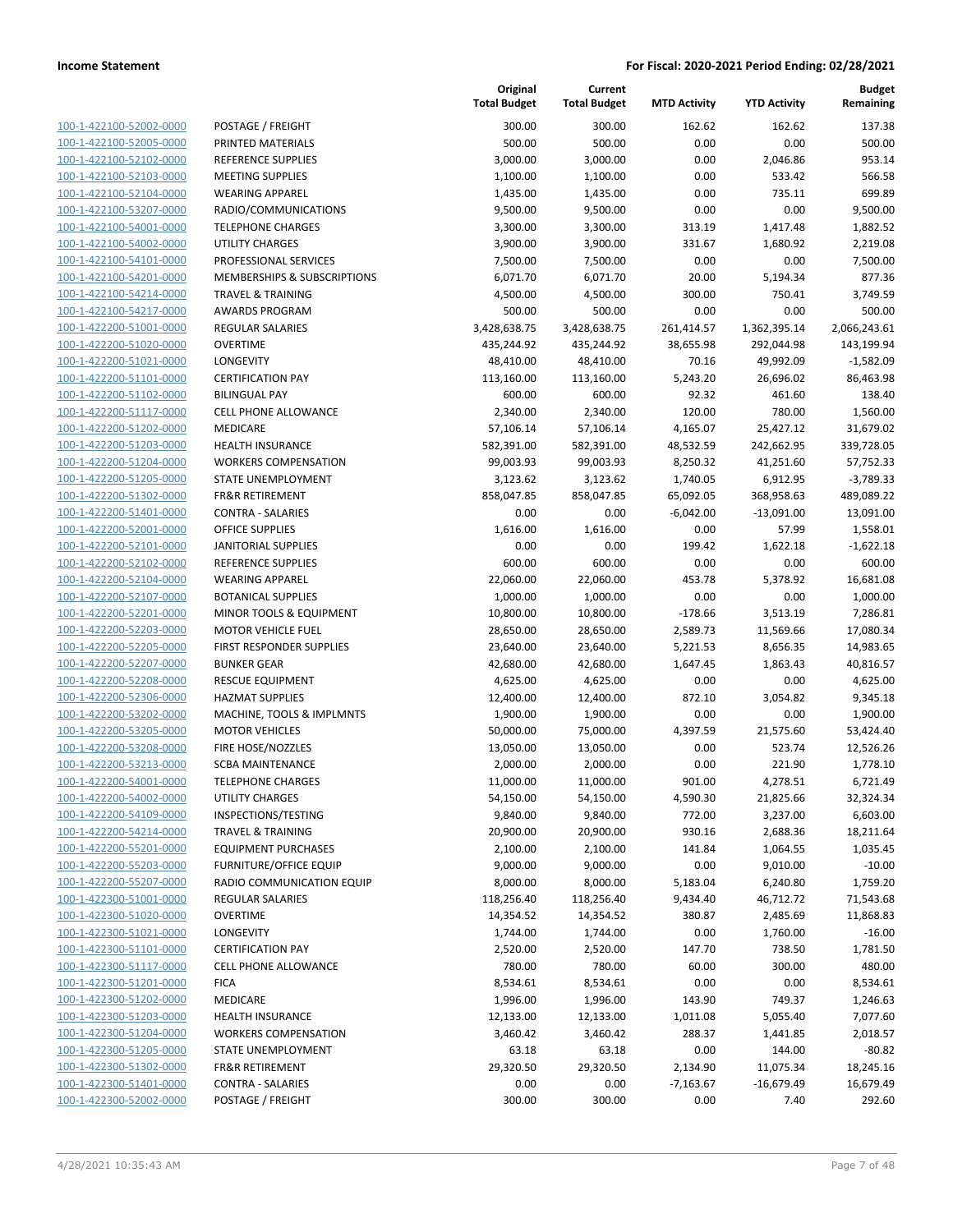| 100-1-422300-52005-0000        | P |
|--------------------------------|---|
| 100-1-422300-52104-0000        | ٧ |
| 100-1-422300-52201-0000        | Ν |
| <u>100-1-422300-52203-0000</u> | Λ |
| 100-1-422300-52304-0000        | F |
| 100-1-422300-53205-0000        | Λ |
| 100-1-422300-54001-0000        | Т |
| 100-1-422300-54201-0000        | Λ |
| 100-1-422300-54208-0000        | L |
| 100-1-422300-54210-0000        | P |
|                                | Т |
| 100-1-422300-54214-0000        |   |
| 100-1-422300-54217-0000        | А |
| 100-1-422400-53204-0000        | S |
| 100-1-422400-53209-0000        | ۲ |
| 100-1-422400-54001-0000        | T |
| 100-1-422400-54201-0000        | Λ |
| 100-1-422400-54214-0000        | Т |
| 100-1-431100-51001-0000        | R |
| 100-1-431100-51021-0000        | L |
| 100-1-431100-51116-0000        | C |
| 100-1-431100-51117-0000        | C |
| 100-1-431100-51201-0000        | F |
| 100-1-431100-51202-0000        | Ν |
| 100-1-431100-51203-0000        | ۲ |
| 100-1-431100-51204-0000        | ٧ |
| 100-1-431100-51205-0000        | S |
| 100-1-431100-51301-0000        | T |
| 100-1-431100-52001-0000        | C |
| 100-1-431100-52002-0000        | P |
| 100-1-431100-52103-0000        | Ν |
| 100-1-431100-52203-0000        | Λ |
| 100-1-431100-53201-0000        | F |
| 100-1-431100-53205-0000        | Ν |
| 100-1-431100-53207-0000        | R |
| 100-1-431100-54001-0000        | Т |
| 100-1-431100-54002-0000        | ι |
| 100-1-431100-54101-0000        | P |
| 100-1-431100-54201-0000        | Ν |
| 100-1-431100-54214-0000        | Т |
| 100-1-431200-51001-0000        | R |
| 100-1-431200-51020-0000        | C |
| 100-1-431200-51021-0000        | L |
| 100-1-431200-51117-0000        | C |
|                                | F |
| <u>100-1-431200-51201-0000</u> |   |
| 100-1-431200-51202-0000        | Λ |
| 100-1-431200-51203-0000        | ۲ |
| 100-1-431200-51204-0000        |   |
| 100-1-431200-51205-0000        | S |
| <u>100-1-431200-51301-0000</u> | Т |
| <u>100-1-431200-52001-0000</u> | C |
| 100-1-431200-52002-0000        | P |
| 100-1-431200-52103-0000        | Λ |
| 100-1-431200-52104-0000        | ٧ |
| <u>100-1-431200-52106-0000</u> | c |
| <u>100-1-431200-52107-0000</u> | В |
| 100-1-431200-52201-0000        | Λ |
| 100-1-431200-52203-0000        | Λ |
| 100-1-431200-52302-0000        | Λ |
| 100-1-431200-52303-0000        | Т |
|                                |   |

|                         |                              | Original<br><b>Total Budget</b> | Current<br><b>Total Budget</b> | <b>MTD Activity</b> | <b>YTD Activity</b> | <b>Budget</b><br>Remaining |
|-------------------------|------------------------------|---------------------------------|--------------------------------|---------------------|---------------------|----------------------------|
| 100-1-422300-52005-0000 | PRINTED MATERIALS            | 455.00                          | 455.00                         | 0.00                | 21.91               | 433.09                     |
| 100-1-422300-52104-0000 | <b>WEARING APPAREL</b>       | 750.00                          | 750.00                         | 0.00                | 0.00                | 750.00                     |
| 100-1-422300-52201-0000 | MINOR TOOLS & EQUIPMENT      | 520.00                          | 520.00                         | 66.92               | 97.91               | 422.09                     |
| 100-1-422300-52203-0000 | <b>MOTOR VEHICLE FUEL</b>    | 1,030.00                        | 1,030.00                       | 32.03               | 249.95              | 780.05                     |
| 100-1-422300-52304-0000 | FIRE PREVENTION SUPPLIES     | 8,857.50                        | 8,857.50                       | 0.00                | 221.98              | 8,635.52                   |
| 100-1-422300-53205-0000 | <b>MOTOR VEHICLES</b>        | 250.00                          | 250.00                         | 0.00                | 109.20              | 140.80                     |
| 100-1-422300-54001-0000 | <b>TELEPHONE CHARGES</b>     | 450.00                          | 450.00                         | 36.24               | 181.29              | 268.71                     |
| 100-1-422300-54201-0000 | MEMBERSHIPS & SUBSCRIPTIONS  | 1,902.00                        | 1,902.00                       | 0.00                | 0.00                | 1,902.00                   |
| 100-1-422300-54208-0000 | <b>LABORATORY WORK</b>       | 660.00                          | 660.00                         | 0.00                | 0.00                | 660.00                     |
| 100-1-422300-54210-0000 | PHOTO PROCESSING             | 50.00                           | 50.00                          | 0.00                | 0.00                | 50.00                      |
| 100-1-422300-54214-0000 | <b>TRAVEL &amp; TRAINING</b> | 5,350.00                        | 5,350.00                       | 100.00              | 494.00              | 4,856.00                   |
| 100-1-422300-54217-0000 | <b>AWARDS PROGRAM</b>        | 625.00                          | 625.00                         | 0.00                | 0.00                | 625.00                     |
| 100-1-422400-53204-0000 | <b>SIREN MAINTENANCE</b>     | 1,000.00                        | 1,000.00                       | 0.00                | 0.00                | 1,000.00                   |
| 100-1-422400-53209-0000 | HARDWARE/SOFTWARE            | 12,500.00                       | 12,500.00                      | 0.00                | 10,500.00           | 2,000.00                   |
| 100-1-422400-54001-0000 | <b>TELEPHONE CHARGES</b>     | 1,500.00                        | 1,500.00                       | 186.65              | 760.48              | 739.52                     |
| 100-1-422400-54201-0000 | MEMBERSHIPS & SUBSCRIPTIONS  | 3,150.00                        | 3,150.00                       | 0.00                | 0.00                | 3,150.00                   |
| 100-1-422400-54214-0000 | <b>TRAVEL &amp; TRAINING</b> | 1,500.00                        | 1,500.00                       | 0.00                | 0.00                | 1,500.00                   |
| 100-1-431100-51001-0000 | <b>REGULAR SALARIES</b>      | 138,548.80                      | 138,548.80                     | 10,657.60           | 53,383.98           | 85,164.82                  |
| 100-1-431100-51021-0000 | LONGEVITY                    | 240.00                          | 240.00                         | 0.00                | 384.00              | $-144.00$                  |
| 100-1-431100-51116-0000 | CAR ALLOWANCE                | 4,200.00                        | 4,200.00                       | 323.08              | 1,615.40            | 2,584.60                   |
| 100-1-431100-51117-0000 | CELL PHONE ALLOWANCE         | 1,950.00                        | 1,950.00                       | 150.00              | 750.00              | 1,200.00                   |
| 100-1-431100-51201-0000 | <b>FICA</b>                  | 8,919.34                        | 8,919.34                       | 660.10              | 3,359.54            | 5,559.80                   |
| 100-1-431100-51202-0000 | <b>MEDICARE</b>              | 2,101.61                        | 2,101.61                       | 154.38              | 785.70              | 1,315.91                   |
| 100-1-431100-51203-0000 | HEALTH INSURANCE             | 24,266.00                       | 24,266.00                      | 2,022.17            | 10,110.85           | 14,155.15                  |
| 100-1-431100-51204-0000 | <b>WORKERS COMPENSATION</b>  | 349.59                          | 349.59                         | 29.13               | 145.65              | 203.94                     |
| 100-1-431100-51205-0000 | STATE UNEMPLOYMENT           | 126.36                          | 126.36                         | 56.56               | 234.66              | $-108.30$                  |
| 100-1-431100-51301-0000 | <b>TMRS</b>                  | 16,686.08                       | 16,686.08                      | 1,291.16            | 6,392.99            | 10,293.09                  |
| 100-1-431100-52001-0000 | <b>OFFICE SUPPLIES</b>       | 600.00                          | 600.00                         | 0.00                | 182.05              | 417.95                     |
| 100-1-431100-52002-0000 | POSTAGE / FREIGHT            | 100.00                          | 100.00                         | 0.00                | 0.00                | 100.00                     |
| 100-1-431100-52103-0000 | <b>MEETING SUPPLIES</b>      | 100.00                          | 100.00                         | 0.00                | 0.00                | 100.00                     |
| 100-1-431100-52203-0000 | <b>MOTOR VEHICLE FUEL</b>    | 200.00                          | 200.00                         | 0.00                | 0.00                | 200.00                     |
| 100-1-431100-53201-0000 | FURNITURE & OFFICE EQUIPMENT | 500.00                          | 500.00                         | $-169.67$           | 220.17              | 279.83                     |
| 100-1-431100-53205-0000 | <b>MOTOR VEHICLES</b>        | 200.00                          | 200.00                         | 0.00                | 0.00                | 200.00                     |
| 100-1-431100-53207-0000 | RADIO/COMMUNICATIONS         | 1,800.00                        | 1,800.00                       | 0.00                | 0.00                | 1,800.00                   |
| 100-1-431100-54001-0000 | <b>TELEPHONE CHARGES</b>     | 3,300.00                        | 3,300.00                       | 307.21              | 1,363.62            | 1,936.38                   |
| 100-1-431100-54002-0000 | UTILITY CHARGES              | 850.00                          | 850.00                         | 0.00                | 440.18              | 409.82                     |
| 100-1-431100-54101-0000 | PROFESSIONAL SERVICES        | 500.00                          | 500.00                         | 0.00                | 40.00               | 460.00                     |
| 100-1-431100-54201-0000 | MEMBERSHIPS & SUBSCRIPTIONS  | 600.00                          | 600.00                         | 0.00                | 194.29              | 405.71                     |
| 100-1-431100-54214-0000 | <b>TRAVEL &amp; TRAINING</b> | 1,250.00                        | 1,250.00                       | 275.00              | 475.20              | 774.80                     |
| 100-1-431200-51001-0000 | <b>REGULAR SALARIES</b>      | 401,752.00                      | 401,752.00                     | 25,913.62           | 132,620.72          | 269,131.28                 |
| 100-1-431200-51020-0000 | <b>OVERTIME</b>              | 16,352.25                       | 16,352.25                      | 2,174.92            | 6,012.32            | 10,339.93                  |
| 100-1-431200-51021-0000 | LONGEVITY                    | 7,424.00                        | 7,424.00                       | 0.00                | 5,928.00            | 1,496.00                   |
| 100-1-431200-51117-0000 | CELL PHONE ALLOWANCE         | 1,560.00                        | 1,560.00                       | 120.00              | 600.00              | 960.00                     |
| 100-1-431200-51201-0000 | <b>FICA</b>                  | 26,479.47                       | 26,479.47                      | 1,584.92            | 8,242.31            | 18,237.16                  |
| 100-1-431200-51202-0000 | MEDICARE                     | 6,192.78                        | 6,192.78                       | 370.66              | 1,927.64            | 4,265.14                   |
| 100-1-431200-51203-0000 | HEALTH INSURANCE             | 133,465.00                      | 133,465.00                     | 11,122.08           | 55,610.40           | 77,854.60                  |
| 100-1-431200-51204-0000 | <b>WORKERS COMPENSATION</b>  | 20,511.17                       | 20,511.17                      | 1,709.26            | 8,546.30            | 11,964.87                  |
| 100-1-431200-51205-0000 | STATE UNEMPLOYMENT           | 694.98                          | 694.98                         | 451.33              | 895.17              | $-200.19$                  |
| 100-1-431200-51301-0000 | <b>TMRS</b>                  | 49,168.53                       | 49,168.53                      | 3,272.20            | 16,525.58           | 32,642.95                  |
| 100-1-431200-52001-0000 | <b>OFFICE SUPPLIES</b>       | 518.00                          | 518.00                         | 0.00                | 44.97               | 473.03                     |
| 100-1-431200-52002-0000 | POSTAGE / FREIGHT            | 20.00                           | 20.00                          | 0.00                | 0.00                | 20.00                      |
| 100-1-431200-52103-0000 | <b>MEETING SUPPLIES</b>      | 909.11                          | 909.11                         | 51.00               | 51.00               | 858.11                     |
| 100-1-431200-52104-0000 | <b>WEARING APPAREL</b>       | 8,000.00                        | 8,000.00                       | 684.13              | 2,744.96            | 5,255.04                   |
| 100-1-431200-52106-0000 | <b>CHEMICAL SUPPLIES</b>     | 4,194.20                        | 4,194.20                       | 0.00                | 0.00                | 4,194.20                   |
| 100-1-431200-52107-0000 | <b>BOTANICAL SUPPLIES</b>    | 1,349.97                        | 1,349.97                       | 0.00                | 0.00                | 1,349.97                   |
| 100-1-431200-52201-0000 | MINOR TOOLS & EQUIPMENT      | 8,131.41                        | 8,131.41                       | 0.00                | 2,378.73            | 5,752.68                   |
| 100-1-431200-52203-0000 | <b>MOTOR VEHICLE FUEL</b>    | 31,100.00                       | 31,100.00                      | 2,733.64            | 13,754.29           | 17,345.71                  |
| 100-1-431200-52302-0000 | <b>MEDICAL SUPPLIES</b>      | 150.00                          | 150.00                         | 0.00                | 0.00                | 150.00                     |
| 100-1-431200-52303-0000 | <b>TRAINING SUPPLIES</b>     | 212.99                          | 212.99                         | 0.00                | 0.00                | 212.99                     |
|                         |                              |                                 |                                |                     |                     |                            |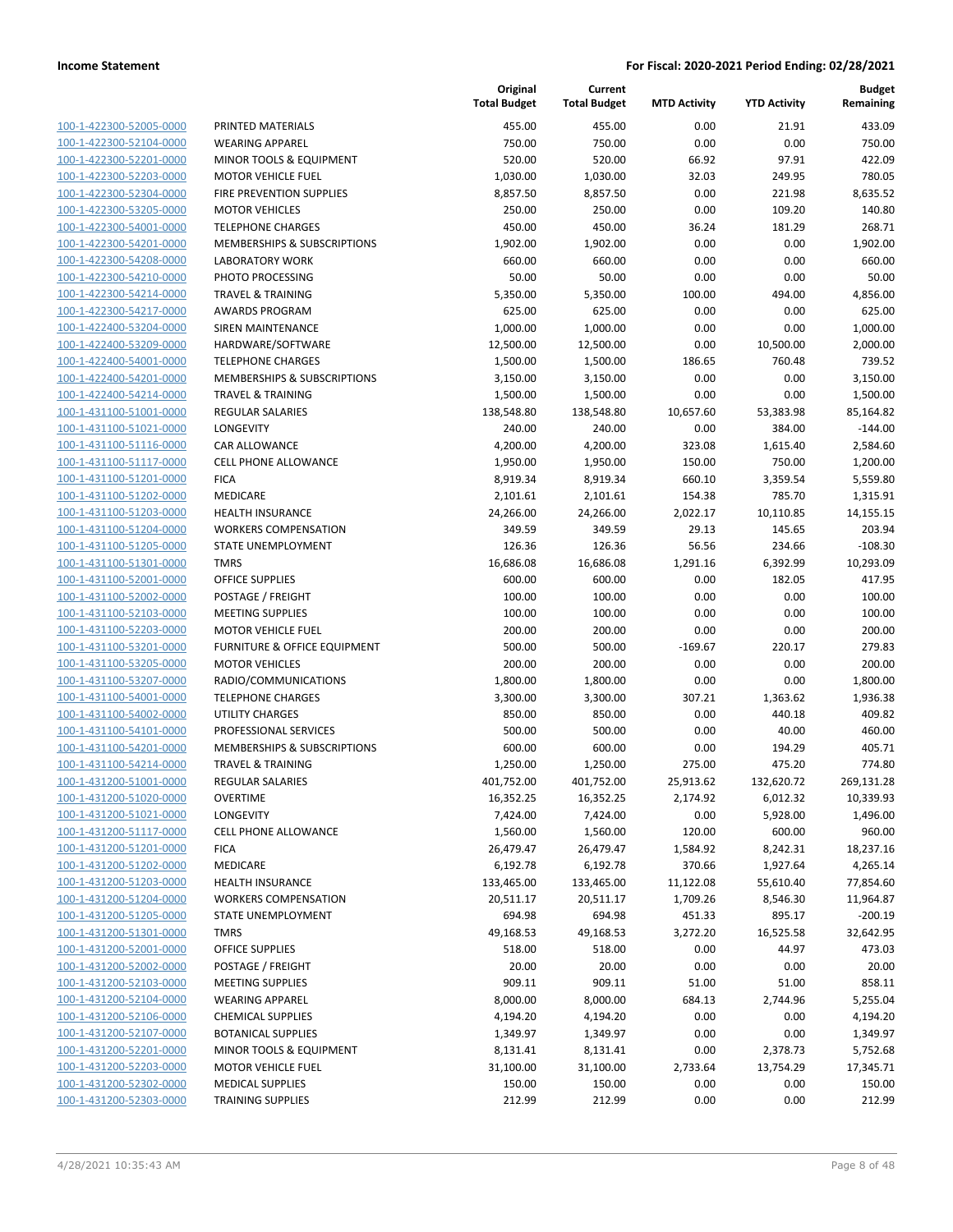| <u>100-1-431200-53202-0000</u> |
|--------------------------------|
| <u>100-1-431200-53205-0000</u> |
| 100-1-431200-53207-0000        |
| <u>100-1-431200-53301-0000</u> |
| 100-1-431200-53303-0000        |
| 100-1-431200-53305-0000        |
| <u>100-1-431200-53308-0000</u> |
| 100-1-431200-54001-0000        |
| 100-1-431200-54002-0000        |
| 100-1-431200-54201-0000        |
| 100-1-431200-54214-0000        |
| 100-1-431200-55207-0000        |
| 100-1-431600-51001-0000        |
| <u>100-1-431600-51020-0000</u> |
| 100-1-431600-51021-0000        |
| 100-1-431600-51101-0000        |
| 100-1-431600-51201-0000        |
| 100-1-431600-51202-0000        |
| 100-1-431600-51203-0000        |
|                                |
| 100-1-431600-51204-0000        |
| 100-1-431600-51205-0000        |
| 100-1-431600-51301-0000        |
| 100-1-431600-52001-0000        |
| 100-1-431600-52002-0000        |
| 100-1-431600-52104-0000        |
| 100-1-431600-52106-0000        |
| 100-1-431600-52201-0000        |
| 100-1-431600-52203-0000        |
| <u>100-1-431600-53202-0000</u> |
| 100-1-431600-53205-0000        |
| 100-1-431600-53207-0000        |
| 100-1-431600-53303-0000        |
| <u>100-1-431600-54001-0000</u> |
| 100-1-431600-54002-0000        |
| 100-1-431600-54214-0000        |
| 100-1-431700-51001-0000        |
| 100-1-431700-51020-0000        |
| 100-1-431700-51021-0000        |
| 100-1-431700-51117-0000        |
| 100-1-431700-51201-0000        |
| 100-1-431700-51202-0000        |
| <u>100-1-431700-51203-0000</u> |
| 100-1-431700-51204-0000        |
| 100-1-431700-51205-0000        |
| 100-1-431700-51301-0000        |
| 100-1-431700-52001-0000        |
| 100-1-431700-52002-0000        |
| <u>100-1-431700-52104-0000</u> |
| 100-1-431700-52201-0000        |
| 100-1-431700-52203-0000        |
| 100-1-431700-52303-0000        |
| 100-1-431700-53201-0000        |
| 100-1-431700-53205-0000        |
| 100-1-431700-53207-0000        |
| 100-1-431700-54001-0000        |
| 100-1-431700-54002-0000        |
| 100-1-431700-54201-0000        |
| 100-1-431700-54212-0000        |
| 100-1-431700-54214-0000        |
|                                |

|                         |                                 | Original<br><b>Total Budget</b> | Current<br><b>Total Budget</b> | <b>MTD Activity</b> | <b>YTD Activity</b> | <b>Budget</b><br>Remaining |
|-------------------------|---------------------------------|---------------------------------|--------------------------------|---------------------|---------------------|----------------------------|
| 100-1-431200-53202-0000 | MACHINE, TOOLS & IMPLMNTS       | 2,914.95                        | 2,914.95                       | 19.90               | 36.89               | 2,878.06                   |
| 100-1-431200-53205-0000 | <b>MOTOR VEHICLES</b>           | 25,000.00                       | 25,000.00                      | 390.58              | 15,860.63           | 9,139.37                   |
| 100-1-431200-53207-0000 | RADIO/COMMUNICATIONS            | 3,210.00                        | 3,210.00                       | 0.00                | 0.00                | 3,210.00                   |
| 100-1-431200-53301-0000 | SIDEWALKS, CURBS, & GUTTERS     | 20,014.80                       | 20,014.80                      | 0.00                | 5,622.60            | 14,392.20                  |
| 100-1-431200-53303-0000 | MAINT - STREET /ALLEY/APRN/RNWY | 45,000.00                       | 45,000.00                      | 3,148.41            | 21,443.23           | 23,556.77                  |
| 100-1-431200-53305-0000 | <b>BRIDGES &amp; CULVERTS</b>   | 7,783.40                        | 7,783.40                       | 0.00                | 0.00                | 7,783.40                   |
| 100-1-431200-53308-0000 | <b>STORM SEWERS</b>             | 4,998.64                        | 4,998.64                       | 0.00                | 0.00                | 4,998.64                   |
| 100-1-431200-54001-0000 | <b>TELEPHONE CHARGES</b>        | 1,200.00                        | 1,200.00                       | 96.24               | 481.44              | 718.56                     |
| 100-1-431200-54002-0000 | UTILITY CHARGES                 | 6,650.00                        | 6,650.00                       | 693.00              | 2,656.34            | 3,993.66                   |
| 100-1-431200-54201-0000 | MEMBERSHIPS & SUBSCRIPTIONS     | 1,770.00                        | 1,770.00                       | 275.00              | 390.29              | 1,379.71                   |
| 100-1-431200-54214-0000 | <b>TRAVEL &amp; TRAINING</b>    | 410.00                          | 410.00                         | 0.00                | 100.00              | 310.00                     |
| 100-1-431200-55207-0000 | RADIO COMMUNICATION EQUIP       | 1,887.50                        | 1,887.50                       | 0.00                | 0.00                | 1,887.50                   |
| 100-1-431600-51001-0000 | <b>REGULAR SALARIES</b>         | 75,585.12                       | 75,585.12                      | 5,813.76            | 29,076.31           | 46,508.81                  |
| 100-1-431600-51020-0000 | <b>OVERTIME</b>                 | 8,721.36                        | 8,721.36                       | 204.28              | 2,389.34            | 6,332.02                   |
| 100-1-431600-51021-0000 | LONGEVITY                       | 2,436.00                        | 2,436.00                       | 0.00                | 2,490.00            | $-54.00$                   |
| 100-1-431600-51101-0000 | <b>CERTIFICATION PAY</b>        | 600.00                          | 600.00                         | 46.16               | 230.80              | 369.20                     |
| 100-1-431600-51201-0000 | <b>FICA</b>                     | 5,415.23                        | 5,415.23                       | 341.76              | 1,973.08            | 3,442.15                   |
| 100-1-431600-51202-0000 | MEDICARE                        | 1,266.47                        | 1,266.47                       | 79.93               | 461.45              | 805.02                     |
| 100-1-431600-51203-0000 | <b>HEALTH INSURANCE</b>         | 24,266.00                       | 24,266.00                      | 2,022.17            | 10,110.85           | 14,155.15                  |
| 100-1-431600-51204-0000 | <b>WORKERS COMPENSATION</b>     | 4,194.68                        | 4,194.68                       | 349.56              | 1,747.80            | 2,446.88                   |
| 100-1-431600-51205-0000 | STATE UNEMPLOYMENT              | 126.36                          | 126.36                         | 97.02               | 310.34              | $-183.98$                  |
| 100-1-431600-51301-0000 | <b>TMRS</b>                     | 10,055.30                       | 10,055.30                      | 703.45              | 3,887.74            | 6,167.56                   |
| 100-1-431600-52001-0000 | <b>OFFICE SUPPLIES</b>          | 315.40                          | 315.40                         | 0.00                | 0.00                | 315.40                     |
| 100-1-431600-52002-0000 | POSTAGE / FREIGHT               | 20.00                           | 20.00                          | 0.00                | 0.00                | 20.00                      |
| 100-1-431600-52104-0000 | <b>WEARING APPAREL</b>          | 3,666.40                        | 3,666.40                       | 0.00                | 2,104.16            | 1,562.24                   |
| 100-1-431600-52106-0000 | <b>CHEMICAL SUPPLIES</b>        | 689.61                          | 689.61                         | 0.00                | 0.00                | 689.61                     |
| 100-1-431600-52201-0000 | MINOR TOOLS & EQUIPMENT         | 6,678.65                        | 6,678.65                       | 53.74               | 1,665.27            | 5,013.38                   |
| 100-1-431600-52203-0000 | <b>MOTOR VEHICLE FUEL</b>       | 3,450.00                        | 3,450.00                       | 295.73              | 1,115.32            | 2,334.68                   |
| 100-1-431600-53202-0000 | MACHINE, TOOLS & IMPLMNTS       | 7,859.28                        | 7,859.28                       | 0.00                | 31,560.07           | $-23,700.79$               |
| 100-1-431600-53205-0000 | <b>MOTOR VEHICLES</b>           | 2,000.00                        | 2,000.00                       | 61.25               | 395.71              | 1,604.29                   |
| 100-1-431600-53207-0000 | RADIO/COMMUNICATIONS            | 1,245.00                        | 1,245.00                       | 0.00                | 0.00                | 1,245.00                   |
| 100-1-431600-53303-0000 | MAINT - STREET /ALLEY/APRN/RNWY | 20,000.00                       | 20,000.00                      | 0.00                | 4,525.07            | 15,474.93                  |
| 100-1-431600-54001-0000 | <b>TELEPHONE CHARGES</b>        | 1,300.00                        | 1,300.00                       | 64.23               | 408.44              | 891.56                     |
| 100-1-431600-54002-0000 | UTILITY CHARGES                 | 308,750.00                      | 308,750.00                     | 24,200.37           | 121,540.37          | 187,209.63                 |
| 100-1-431600-54214-0000 | <b>TRAVEL &amp; TRAINING</b>    | 862.00                          | 862.00                         | 0.00                | 0.00                | 862.00                     |
| 100-1-431700-51001-0000 | <b>REGULAR SALARIES</b>         | 117,041.60                      | 117,041.60                     | 9,002.56            | 45,708.78           | 71,332.82                  |
| 100-1-431700-51020-0000 | <b>OVERTIME</b>                 | 363.45                          | 363.45                         | 0.00                | 0.00                | 363.45                     |
| 100-1-431700-51021-0000 | <b>LONGEVITY</b>                | 2,058.00                        | 2,058.00                       | 0.00                | 2,226.00            | $-168.00$                  |
| 100-1-431700-51117-0000 | CELL PHONE ALLOWANCE            | 1,560.00                        | 1,560.00                       | 60.00               | 300.00              | 1,260.00                   |
| 100-1-431700-51201-0000 | <b>FICA</b>                     | 7,503.43                        | 7,503.43                       | 518.56              | 2,784.79            | 4,718.64                   |
| 100-1-431700-51202-0000 | MEDICARE                        | 1,754.83                        | 1,754.83                       | 121.28              | 651.28              | 1,103.55                   |
| 100-1-431700-51203-0000 | <b>HEALTH INSURANCE</b>         | 24,266.00                       | 24,266.00                      | 2,022.17            | 10,110.85           | 14,155.15                  |
| 100-1-431700-51204-0000 | <b>WORKERS COMPENSATION</b>     | 661.66                          | 661.66                         | 55.14               | 275.70              | 385.96                     |
| 100-1-431700-51205-0000 | STATE UNEMPLOYMENT              | 126.36                          | 126.36                         | 123.05              | 269.65              | $-143.29$                  |
| 100-1-431700-51301-0000 | <b>TMRS</b>                     | 13,932.78                       | 13,932.78                      | 1,051.26            | 5,490.22            | 8,442.56                   |
| 100-1-431700-52001-0000 | <b>OFFICE SUPPLIES</b>          | 2,098.50                        | 2,098.50                       | 865.79              | 1,694.72            | 403.78                     |
| 100-1-431700-52002-0000 | POSTAGE / FREIGHT               | 20.00                           | 20.00                          | 0.00                | 0.00                | 20.00                      |
| 100-1-431700-52104-0000 | <b>WEARING APPAREL</b>          | 1,387.00                        | 1,387.00                       | 79.99               | 586.91              | 800.09                     |
| 100-1-431700-52201-0000 | MINOR TOOLS & EQUIPMENT         | 1,180.25                        | 1,180.25                       | 0.00                | 0.00                | 1,180.25                   |
| 100-1-431700-52203-0000 | <b>MOTOR VEHICLE FUEL</b>       | 3,450.00                        | 3,450.00                       | 193.82              | 1,050.58            | 2,399.42                   |
| 100-1-431700-52303-0000 | <b>TRAINING SUPPLIES</b>        | 478.95                          | 478.95                         | 0.00                | 146.00              | 332.95                     |
| 100-1-431700-53201-0000 | FURNITURE & OFFICE EQUIPMENT    | 4,515.00                        | 4,515.00                       | 0.00                | 0.00                | 4,515.00                   |
| 100-1-431700-53205-0000 | <b>MOTOR VEHICLES</b>           | 1,500.00                        | 1,500.00                       | 88.42               | $-2,354.90$         | 3,854.90                   |
| 100-1-431700-53207-0000 | RADIO/COMMUNICATIONS            | 205.00                          | 205.00                         | 0.00                | 0.00                | 205.00                     |
| 100-1-431700-54001-0000 | <b>TELEPHONE CHARGES</b>        | 3,200.00                        | 3,200.00                       | 240.48              | 1,250.51            | 1,949.49                   |
| 100-1-431700-54002-0000 | UTILITY CHARGES                 | 850.00                          | 850.00                         | 0.00                | 440.18              | 409.82                     |
| 100-1-431700-54201-0000 | MEMBERSHIPS & SUBSCRIPTIONS     | 700.00                          | 700.00                         | 0.00                | 238.00              | 462.00                     |
| 100-1-431700-54212-0000 | PRINTING                        | 200.00                          | 200.00                         | 0.00                | 0.00                | 200.00                     |
| 100-1-431700-54214-0000 | <b>TRAVEL &amp; TRAINING</b>    | 1,500.00                        | 1,500.00                       | 0.00                | 100.00              | 1,400.00                   |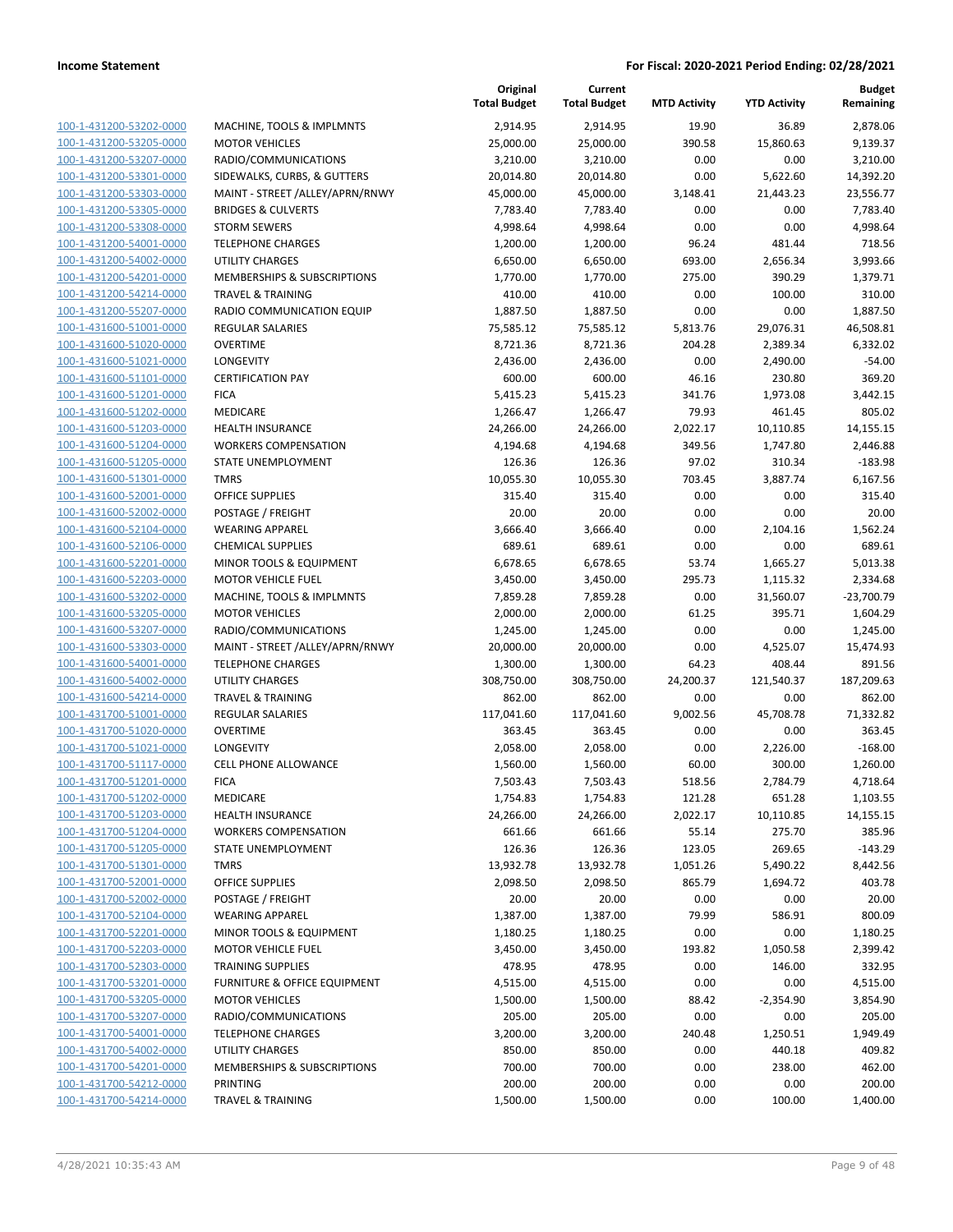| 100-1-431700-54410-0000         |
|---------------------------------|
| 100-1-441100-51001-0000         |
| 100-1-441100-51020-0000         |
| 100-1-441100-51021-0000         |
| <u>100-1-441100-51102-0000</u>  |
| 100-1-441100-51117-0000         |
| -441100-51201-0000<br>$100 - 1$ |
| 100-1-441100-51202-0000         |
| 100-1-441100-51203-0000         |
| 100-1-441100-51204-0000         |
| 100-1-441100-51205-0000         |
| -441100-51301-0000<br>$100 - 1$ |
| 100-1-441100-52001-0000         |
|                                 |
| 100-1-441100-52002-0000         |
| <u>100-1-441100-52005-0000</u>  |
| 100-1-441100-54001-0000         |
| -441100-54002-0000<br>$100 - 1$ |
| 100-1-441100-54101-0000         |
| 100-1-441100-54214-0000         |
| 100-1-441200-51001-0000         |
| 100-1-441200-51021-0000         |
| -441200-51101-0000<br>$100 - 1$ |
| 100-1-441200-51117-0000         |
| 100-1-441200-51201-0000         |
| 100-1-441200-51202-0000         |
| 100-1-441200-51203-0000         |
| -441200-51204-0000<br>$100 - 1$ |
| 100-1-441200-51205-0000         |
|                                 |
| 100-1-441200-51301-0000         |
| 100-1-441200-52104-0000         |
| 100-1-441200-54201-0000         |
| -441200-54214-0000<br>$100 - 1$ |
| 100-1-441300-51001-0000         |
| 100-1-441300-51021-0000         |
| <u>100-1-441300-51101-0000</u>  |
| 100-1-441300-51116-0000         |
| -441300-51117-0000<br>$100 - 1$ |
| 100-1-441300-51201-0000         |
| 100-1-441300-51202-0000         |
| 100-1-441300-51203-0000         |
| 100-1-441300-51204-0000         |
| 100-1-441300-51205-0000         |
| 100-1-441300-51301-0000         |
|                                 |
| <u>100-1-441300-52002-0000</u>  |
| 100-1-441300-52005-0000         |
| <u>100-1-441300-52104-0000</u>  |
| 100-1-441300-52201-0000         |
| 100-1-441300-52203-0000         |
| 100-1-441300-53205-0000         |
| <u>100-1-441300-54001-0000</u>  |
| 100-1-441300-54002-0000         |
| 100-1-441300-54120-0000         |
| 100-1-441300-54201-0000         |
| <u>100-1-441300-54214-0000</u>  |
| <u>100-1-441300-54410-0000</u>  |
| <u>100-1-442200-53205-0000</u>  |
| 100-1-443200-51001-0000         |
| 100-1-443200-51020-0000         |
|                                 |
| 100-1-443200-51021-0000         |

|                         |                              | Original<br><b>Total Budget</b> | Current<br><b>Total Budget</b> | <b>MTD Activity</b> | <b>YTD Activity</b> | <b>Budget</b><br>Remaining |
|-------------------------|------------------------------|---------------------------------|--------------------------------|---------------------|---------------------|----------------------------|
| 100-1-431700-54410-0000 | PERMITS/FEES                 | 200.00                          | 200.00                         | 0.00                | 0.00                | 200.00                     |
| 100-1-441100-51001-0000 | <b>REGULAR SALARIES</b>      | 141,523.20                      | 141,523.20                     | 10,495.20           | 50,964.70           | 90,558.50                  |
| 100-1-441100-51020-0000 | <b>OVERTIME</b>              | 1,176.84                        | 1,176.84                       | 0.00                | 78.58               | 1,098.26                   |
| 100-1-441100-51021-0000 | LONGEVITY                    | 966.00                          | 966.00                         | 0.00                | 750.00              | 216.00                     |
| 100-1-441100-51102-0000 | <b>BILINGUAL PAY</b>         | 1,200.00                        | 1,200.00                       | 46.16               | 276.96              | 923.04                     |
| 100-1-441100-51117-0000 | <b>CELL PHONE ALLOWANCE</b>  | 960.00                          | 960.00                         | 73.84               | 369.20              | 590.80                     |
| 100-1-441100-51201-0000 | <b>FICA</b>                  | 9,041.21                        | 9,041.21                       | 635.24              | 3,138.37            | 5,902.84                   |
| 100-1-441100-51202-0000 | MEDICARE                     | 2,114.48                        | 2,114.48                       | 148.56              | 733.96              | 1,380.52                   |
| 100-1-441100-51203-0000 | <b>HEALTH INSURANCE</b>      | 36,399.00                       | 36,399.00                      | 3,033.25            | 15,166.25           | 21,232.75                  |
| 100-1-441100-51204-0000 | <b>WORKERS COMPENSATION</b>  | 655.41                          | 655.41                         | 54.62               | 273.10              | 382.31                     |
| 100-1-441100-51205-0000 | STATE UNEMPLOYMENT           | 189.54                          | 189.54                         | 130.47              | 300.31              | $-110.77$                  |
| 100-1-441100-51301-0000 | <b>TMRS</b>                  | 16,788.22                       | 16,788.22                      | 1,231.36            | 5,973.76            | 10,814.46                  |
| 100-1-441100-52001-0000 | <b>OFFICE SUPPLIES</b>       | 3,252.89                        | 3,252.89                       | 16.23               | 290.71              | 2,962.18                   |
| 100-1-441100-52002-0000 | POSTAGE / FREIGHT            | 1,000.00                        | 1,000.00                       | 162.30              | 272.03              | 727.97                     |
| 100-1-441100-52005-0000 | PRINTED MATERIALS            | 710.44                          | 710.44                         | 0.00                | 0.00                | 710.44                     |
| 100-1-441100-54001-0000 | <b>TELEPHONE CHARGES</b>     | 3,100.00                        | 3,100.00                       | 256.19              | 1,075.42            | 2,024.58                   |
| 100-1-441100-54002-0000 | <b>UTILITY CHARGES</b>       | 850.00                          | 850.00                         | 0.00                | 440.18              | 409.82                     |
| 100-1-441100-54101-0000 | PROFESSIONAL SERVICES        | 0.00                            | 0.00                           | 6,000.00            | 7,500.00            | $-7,500.00$                |
| 100-1-441100-54214-0000 | <b>TRAVEL &amp; TRAINING</b> | 1,000.00                        | 1,000.00                       | 0.00                | 0.00                | 1,000.00                   |
| 100-1-441200-51001-0000 | <b>REGULAR SALARIES</b>      | 55,619.20                       | 55,619.20                      | 4,278.40            | 21,432.76           | 34,186.44                  |
| 100-1-441200-51021-0000 | LONGEVITY                    | 366.00                          | 366.00                         | 0.00                | 438.00              | $-72.00$                   |
| 100-1-441200-51101-0000 | <b>CERTIFICATION PAY</b>     | 1,200.00                        | 1,200.00                       | 0.00                | 0.00                | 1,200.00                   |
| 100-1-441200-51117-0000 | <b>CELL PHONE ALLOWANCE</b>  | 432.00                          | 432.00                         | 0.00                | 0.00                | 432.00                     |
| 100-1-441200-51201-0000 | <b>FICA</b>                  | 3,572.27                        | 3,572.27                       | 241.06              | 1,238.03            | 2,334.24                   |
| 100-1-441200-51202-0000 | MEDICARE                     | 835.45                          | 835.45                         | 56.38               | 289.52              | 545.93                     |
| 100-1-441200-51203-0000 | <b>HEALTH INSURANCE</b>      | 12,133.00                       | 12,133.00                      | 1,011.08            | 5,055.40            | 7,077.60                   |
| 100-1-441200-51204-0000 | <b>WORKERS COMPENSATION</b>  | 315.00                          | 315.00                         | 26.25               | 131.25              | 183.75                     |
| 100-1-441200-51205-0000 | STATE UNEMPLOYMENT           | 63.18                           | 63.18                          | 68.46               | 136.92              | $-73.74$                   |
| 100-1-441200-51301-0000 | <b>TMRS</b>                  | 6,633.18                        | 6,633.18                       | 496.30              | 2,485.84            | 4,147.34                   |
| 100-1-441200-52104-0000 | <b>WEARING APPAREL</b>       | 500.04                          | 500.04                         | 0.00                | 0.00                | 500.04                     |
| 100-1-441200-54201-0000 | MEMBERSHIPS & SUBSCRIPTIONS  | 250.00                          | 250.00                         | 0.00                | 55.00               | 195.00                     |
| 100-1-441200-54214-0000 | <b>TRAVEL &amp; TRAINING</b> | 1,000.00                        | 1,000.00                       | 0.00                | 0.00                | 1,000.00                   |
| 100-1-441300-51001-0000 | <b>REGULAR SALARIES</b>      | 323,274.00                      | 323,274.00                     | 24,868.01           | 124,461.62          | 198,812.38                 |
| 100-1-441300-51021-0000 | LONGEVITY                    | 3,024.00                        | 3,024.00                       | 0.00                | 3,408.00            | $-384.00$                  |
| 100-1-441300-51101-0000 | <b>CERTIFICATION PAY</b>     | 2,400.00                        | 2,400.00                       | 184.62              | 923.10              | 1,476.90                   |
| 100-1-441300-51116-0000 | <b>CAR ALLOWANCE</b>         | 4,200.00                        | 4,200.00                       | 323.08              | 1,615.40            | 2,584.60                   |
| 100-1-441300-51117-0000 | <b>CELL PHONE ALLOWANCE</b>  | 3,132.00                        | 3,132.00                       | 253.84              | 1,269.20            | 1,862.80                   |
| 100-1-441300-51201-0000 | <b>FICA</b>                  | 20,573.44                       | 20,573.44                      | 1,541.78            | 7,952.62            | 12,620.82                  |
| 100-1-441300-51202-0000 | MEDICARE                     | 4,811.53                        | 4,811.53                       | 360.58              | 1,859.91            | 2,951.62                   |
| 100-1-441300-51203-0000 | <b>HEALTH INSURANCE</b>      | 72,799.00                       | 72,799.00                      | 6,066.58            | 30,332.90           | 42,466.10                  |
| 100-1-441300-51204-0000 | <b>WORKERS COMPENSATION</b>  | 1,862.44                        | 1,862.44                       | 155.20              | 776.00              | 1,086.44                   |
| 100-1-441300-51205-0000 | STATE UNEMPLOYMENT           | 379.08                          | 379.08                         | 310.69              | 720.77              | $-341.69$                  |
| 100-1-441300-51301-0000 | <b>TMRS</b>                  | 38,201.88                       | 38,201.88                      | 2,973.04            | 14,992.29           | 23,209.59                  |
| 100-1-441300-52002-0000 | POSTAGE / FREIGHT            | 6,000.00                        | 6,000.00                       | 222.53              | 1,767.78            | 4,232.22                   |
| 100-1-441300-52005-0000 | PRINTED MATERIALS            | 1,490.40                        | 1,490.40                       | 0.00                | 448.60              | 1,041.80                   |
| 100-1-441300-52104-0000 | <b>WEARING APPAREL</b>       | 2,800.00                        | 2,800.00                       | 0.00                | 394.98              | 2,405.02                   |
| 100-1-441300-52201-0000 | MINOR TOOLS & EQUIPMENT      | 500.00                          | 500.00                         | 0.00                | 0.00                | 500.00                     |
| 100-1-441300-52203-0000 | <b>MOTOR VEHICLE FUEL</b>    | 3,200.00                        | 3,200.00                       | 208.82              | 1,252.41            | 1,947.59                   |
| 100-1-441300-53205-0000 | <b>MOTOR VEHICLES</b>        | 1,000.00                        | 1,000.00                       | 112.21              | 387.41              | 612.59                     |
| 100-1-441300-54001-0000 | <b>TELEPHONE CHARGES</b>     | 5,400.00                        | 5,400.00                       | 260.20              | 1,893.08            | 3,506.92                   |
| 100-1-441300-54002-0000 | UTILITY CHARGES              | 850.00                          | 850.00                         | 0.00                | 440.18              | 409.82                     |
| 100-1-441300-54120-0000 | <b>TITLE SEARCHES</b>        | 0.00                            | 0.00                           | 300.00              | 1,350.00            | $-1,350.00$                |
| 100-1-441300-54201-0000 | MEMBERSHIPS & SUBSCRIPTIONS  | 750.00                          | 750.00                         | 0.00                | 286.00              | 464.00                     |
| 100-1-441300-54214-0000 | <b>TRAVEL &amp; TRAINING</b> | 4,000.00                        | 4,000.00                       | 145.00              | 184.00              | 3,816.00                   |
| 100-1-441300-54410-0000 | PERMITS/FEES                 | 16,000.00                       | 16,000.00                      | 4,574.02            | 18,331.27           | $-2,331.27$                |
| 100-1-442200-53205-0000 | <b>MOTOR VEHICLES</b>        | 200.00                          | 200.00                         | 0.00                | 0.00                | 200.00                     |
| 100-1-443200-51001-0000 | REGULAR SALARIES             | 210,600.00                      | 210,600.00                     | 17,146.71           | 85,742.95           | 124,857.05                 |
| 100-1-443200-51020-0000 | <b>OVERTIME</b>              | 7,949.67                        | 7,949.67                       | 686.22              | 4,025.74            | 3,923.93                   |
| 100-1-443200-51021-0000 | <b>LONGEVITY</b>             | 5,698.00                        | 5,698.00                       | 0.00                | 6,184.00            | $-486.00$                  |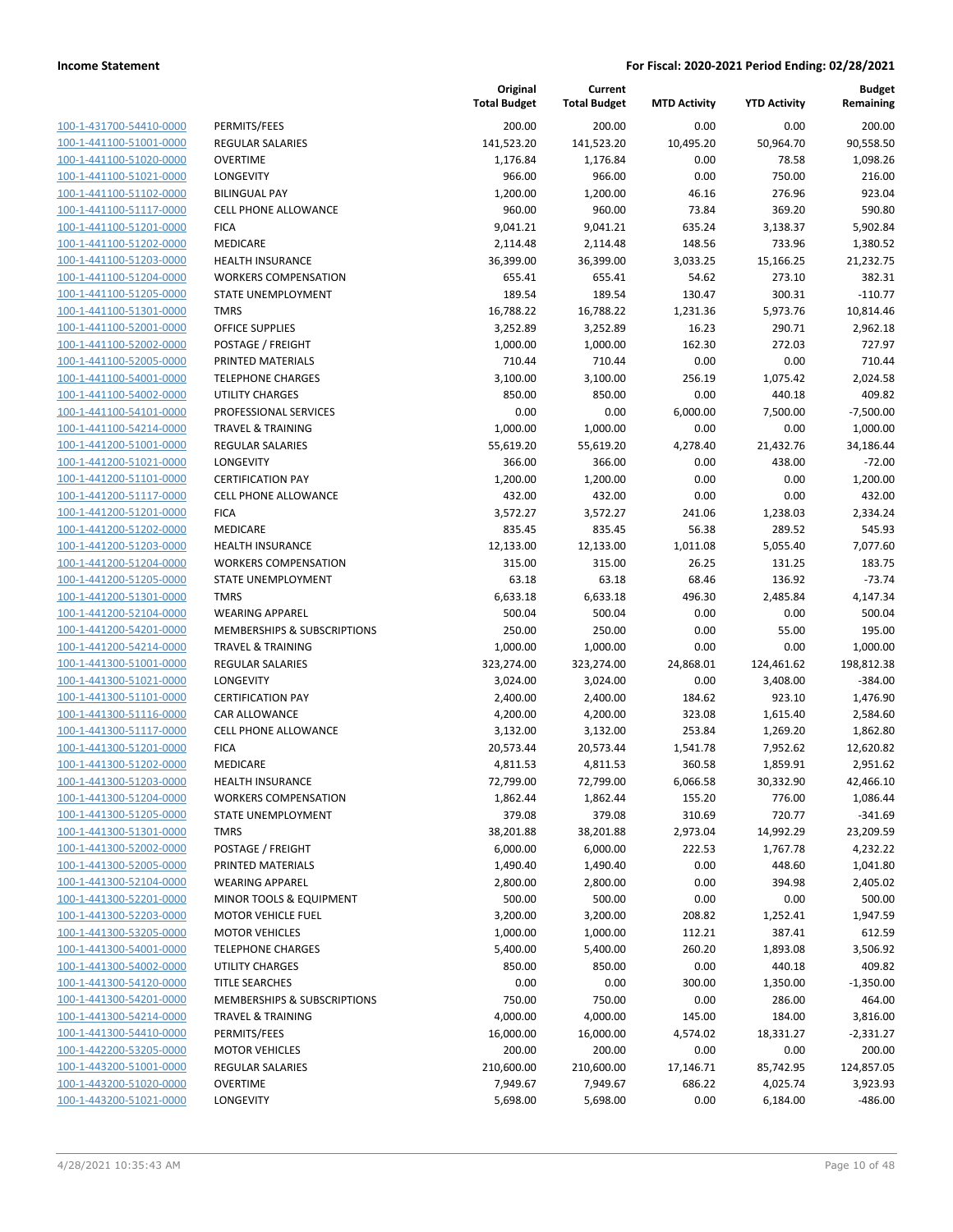| 100-1-443200-51102-0000        |
|--------------------------------|
| 100-1-443200-51117-0000        |
| 100-1-443200-51201-0000        |
| 100-1-443200-51202-0000        |
| <u>100-1-443200-51203-0000</u> |
| 100-1-443200-51204-0000        |
| 100-1-443200-51205-0000        |
| 100-1-443200-51301-0000        |
| 100-1-443200-52001-0000        |
| 100-1-443200-52002-0000        |
| 100-1-443200-52101-0000        |
| 100-1-443200-52104-0000        |
| 100-1-443200-52106-0000        |
| 100-1-443200-52108-0000        |
| <u>100-1-443200-52201-0000</u> |
| 100-1-443200-52203-0000        |
| 100-1-443200-53202-0000        |
| 100-1-443200-53205-0000        |
| 100-1-443200-54001-0000        |
| <u>100-1-443200-54002-0000</u> |
| 100-1-443200-54107-0000        |
| 100-1-443200-54108-0000        |
| 100-1-443200-54214-0000        |
| 100-1-451100-45310-0000        |
| <u>100-1-451100-51001-0000</u> |
| 100-1-451100-51020-0000        |
| 100-1-451100-51021-0000        |
| 100-1-451100-51101-0000        |
|                                |
| 100-1-451100-51102-0000        |
| 100-1-451100-51116-0000        |
| 100-1-451100-51117-0000        |
| 100-1-451100-51201-0000        |
| 100-1-451100-51202-0000        |
| 100-1-451100-51203-0000        |
| <u>100-1-451100-51204-0000</u> |
| 100-1-451100-51205-0000        |
| 100-1-451100-51301-0000        |
| 100-1-451100-51401-0000        |
| 100-1-451100-52001-0000        |
| 100-1-451100-52002-0000        |
| 100-1-451100-52101-0000        |
| 100-1-451100-52104-0000        |
| 100-1-451100-52106-0000        |
| 100-1-451100-52107-0000        |
| 100-1-451100-52201-0000        |
| <u>100-1-451100-52203-0000</u> |
| 100-1-451100-52401-0000        |
| 100-1-451100-53202-0000        |
| 100-1-451100-53205-0000        |
| 100-1-451100-53207-0000        |
| <u>100-1-451100-53402-0000</u> |
| 100-1-451100-53707-0000        |
| 100-1-451100-53708-0000        |
| <u>100-1-451100-53710-0000</u> |
| 100-1-451100-54001-0000        |
| <u>100-1-451100-54002-0000</u> |
| 100-1-451100-54101-0000        |
| <u>100-1-451100-54201-0000</u> |
| <u>100-1-451100-54211-0000</u> |
|                                |

|                                                    |                                                    | Original<br><b>Total Budget</b> | Current<br><b>Total Budget</b> | <b>MTD Activity</b> | <b>YTD Activity</b> | <b>Budget</b><br>Remaining |
|----------------------------------------------------|----------------------------------------------------|---------------------------------|--------------------------------|---------------------|---------------------|----------------------------|
| 100-1-443200-51102-0000                            | <b>BILINGUAL PAY</b>                               | 600.00                          | 600.00                         | 92.32               | 461.60              | 138.40                     |
| 100-1-443200-51117-0000                            | CELL PHONE ALLOWANCE                               | 1,170.00                        | 1,170.00                       | 90.00               | 450.00              | 720.00                     |
| 100-1-443200-51201-0000                            | <b>FICA</b>                                        | 14,013.10                       | 14,013.10                      | 1,003.08            | 5,482.46            | 8,530.64                   |
| 100-1-443200-51202-0000                            | MEDICARE                                           | 3,277.26                        | 3,277.26                       | 234.59              | 1,282.19            | 1,995.07                   |
| 100-1-443200-51203-0000                            | HEALTH INSURANCE                                   | 72,799.00                       | 72,799.00                      | 6,066.58            | 30,332.90           | 42,466.10                  |
| 100-1-443200-51204-0000                            | <b>WORKERS COMPENSATION</b>                        | 7,571.59                        | 7,571.59                       | 630.97              | 3,154.85            | 4,416.74                   |
| 100-1-443200-51205-0000                            | STATE UNEMPLOYMENT                                 | 379.08                          | 379.08                         | 284.05              | 574.24              | $-195.16$                  |
| 100-1-443200-51301-0000                            | <b>TMRS</b>                                        | 26,020.28                       | 26,020.28                      | 2,089.77            | 11,023.72           | 14,996.56                  |
| 100-1-443200-52001-0000                            | <b>OFFICE SUPPLIES</b>                             | 1,200.00                        | 1,200.00                       | 464.64              | 1,157.04            | 42.96                      |
| 100-1-443200-52002-0000                            | POSTAGE / FREIGHT                                  | 40.00                           | 40.00                          | 0.00                | 0.79                | 39.21                      |
| 100-1-443200-52101-0000                            | <b>JANITORIAL SUPPLIES</b>                         | 2,500.00                        | 2,500.00                       | 0.00                | 207.19              | 2,292.81                   |
| 100-1-443200-52104-0000                            | <b>WEARING APPAREL</b>                             | 1,800.00                        | 1,800.00                       | 1,226.63            | 1,738.49            | 61.51                      |
| 100-1-443200-52106-0000                            | <b>CHEMICAL SUPPLIES</b>                           | 12,000.00                       | 12,000.00                      | 857.16              | 2,887.38            | 9,112.62                   |
| 100-1-443200-52108-0000                            | <b>MENAGERIE SUPPLIES</b>                          | 7,500.00                        | 7,500.00                       | 621.21              | 2,771.80            | 4,728.20                   |
| 100-1-443200-52201-0000                            | MINOR TOOLS & EQUIPMENT                            | 1,400.00                        | 1,400.00                       | 0.00                | 311.96              | 1,088.04                   |
| 100-1-443200-52203-0000                            | <b>MOTOR VEHICLE FUEL</b>                          | 4,200.00                        | 4,200.00                       | 273.37              | 1,591.54            | 2,608.46                   |
| 100-1-443200-53202-0000                            | MACHINE, TOOLS & IMPLMNTS                          | 2,500.00                        | 2,500.00                       | 0.00                | 0.00                | 2,500.00                   |
| 100-1-443200-53205-0000<br>100-1-443200-54001-0000 | <b>MOTOR VEHICLES</b>                              | 1,000.00                        | 1,000.00                       | 34.80               | 174.00              | 826.00                     |
| 100-1-443200-54002-0000                            | <b>TELEPHONE CHARGES</b><br><b>UTILITY CHARGES</b> | 1,900.00                        | 1,900.00                       | 160.20<br>1,897.86  | 801.40<br>9,506.19  | 1,098.60<br>16,238.81      |
| 100-1-443200-54107-0000                            | MEDICAL                                            | 25,745.00<br>14,000.00          | 25,745.00                      | 0.00                | 3,004.40            | 10,995.60                  |
| 100-1-443200-54108-0000                            | <b>VETERINARY SERVICES</b>                         | 7,800.00                        | 14,000.00<br>7,800.00          | $-1,375.00$         | $-2,014.00$         | 9,814.00                   |
| 100-1-443200-54214-0000                            | <b>TRAVEL &amp; TRAINING</b>                       | 1,000.00                        | 1,000.00                       | 0.00                | 198.00              | 802.00                     |
| 100-1-451100-45310-0000                            | REECY DAVIS SUPPLIES                               | 17,693.96                       | 17,693.96                      | 638.56              | 4,778.55            | 12,915.41                  |
| 100-1-451100-51001-0000                            | <b>REGULAR SALARIES</b>                            | 672,233.00                      | 672,233.00                     | 50,775.78           | 248,220.07          | 424,012.93                 |
| 100-1-451100-51020-0000                            | <b>OVERTIME</b>                                    | 26,200.00                       | 26,200.00                      | 1,410.10            | 10,527.98           | 15,672.02                  |
| 100-1-451100-51021-0000                            | <b>LONGEVITY</b>                                   | 3,162.00                        | 3,162.00                       | 0.00                | 3,960.00            | $-798.00$                  |
| 100-1-451100-51101-0000                            | <b>CERTIFICATION PAY</b>                           | 3,000.00                        | 3,000.00                       | 230.80              | 1,154.00            | 1,846.00                   |
| 100-1-451100-51102-0000                            | <b>BILINGUAL PAY</b>                               | 600.08                          | 600.08                         | 92.32               | 461.60              | 138.48                     |
| 100-1-451100-51116-0000                            | CAR ALLOWANCE                                      | 4,200.00                        | 4,200.00                       | 323.08              | 1,615.40            | 2,584.60                   |
| 100-1-451100-51117-0000                            | <b>CELL PHONE ALLOWANCE</b>                        | 7,800.00                        | 7,800.00                       | 810.00              | 3,930.00            | 3,870.00                   |
| 100-1-451100-51201-0000                            | <b>FICA</b>                                        | 44,381.00                       | 44,381.00                      | 3,189.65            | 16,140.91           | 28,240.09                  |
| 100-1-451100-51202-0000                            | MEDICARE                                           | 10,380.00                       | 10,380.00                      | 745.96              | 3,774.88            | 6,605.12                   |
| 100-1-451100-51203-0000                            | <b>HEALTH INSURANCE</b>                            | 218,397.00                      | 218,397.00                     | 18,199.75           | 90,998.75           | 127,398.25                 |
| 100-1-451100-51204-0000                            | <b>WORKERS COMPENSATION</b>                        | 12,634.00                       | 12,634.00                      | 944.60              | 4,723.00            | 7,911.00                   |
| 100-1-451100-51205-0000                            | STATE UNEMPLOYMENT                                 | 1,169.00                        | 1,169.00                       | 795.12              | 1,830.19            | $-661.19$                  |
| 100-1-451100-51301-0000                            | <b>TMRS</b>                                        | 82,410.00                       | 82,410.00                      | 5,972.21            | 29,753.44           | 52,656.56                  |
| 100-1-451100-51401-0000                            | <b>CONTRA - SALARIES</b>                           | 0.00                            | 0.00                           | 0.00                | $-3,374.56$         | 3,374.56                   |
| 100-1-451100-52001-0000                            | <b>OFFICE SUPPLIES</b>                             | 600.00                          | 600.00                         | 0.00                | 198.59              | 401.41                     |
| 100-1-451100-52002-0000                            | POSTAGE / FREIGHT                                  | 250.00                          | 250.00                         | 4.52                | 47.54               | 202.46                     |
| 100-1-451100-52101-0000                            | <b>JANITORIAL SUPPLIES</b>                         | 6,485.00                        | 6,485.00                       | 69.33               | 2,580.91            | 3,904.09                   |
| 100-1-451100-52104-0000                            | <b>WEARING APPAREL</b>                             | 7,772.00                        | 7,118.98                       | 1,710.97            | 4,098.87            | 3,020.11                   |
| 100-1-451100-52106-0000                            | SPLASH PAD SUPPLIES                                | 7,755.00                        | 7,755.00                       | 35.90               | 405.64              | 7,349.36                   |
| 100-1-451100-52107-0000                            | <b>BOTANICAL SUPPLIES</b>                          | 11,250.00                       | 11,250.00                      | 99.98               | 862.00              | 10,388.00                  |
| 100-1-451100-52201-0000                            | <b>REPAIR &amp; MAINTENANCE</b>                    | 12,800.00                       | 15,800.00                      | 1,109.29            | 4,775.76            | 11,024.24                  |
| 100-1-451100-52203-0000                            | <b>MOTOR VEHICLE FUEL</b>                          | 12,800.00                       | 12,800.00                      | 963.83              | 5,704.58            | 7,095.42                   |
| 100-1-451100-52401-0000                            | RECREATIONAL SUPPLIES                              | 500.00                          | 500.00                         | 0.00                | 6.24                | 493.76                     |
| 100-1-451100-53202-0000                            | MACHINE, TOOLS & IMPLMNTS                          | 10,937.58                       | 10,937.58                      | 665.96              | 1,729.67            | 9,207.91                   |
| 100-1-451100-53205-0000                            | <b>MOTOR VEHICLES</b>                              | 6,000.00                        | 6,000.00                       | 962.79              | 5,448.41            | 551.59                     |
| 100-1-451100-53207-0000                            | RADIO/COMMUNICATIONS                               | 1,380.00                        | 1,380.00                       | 0.00                | 0.00                | 1,380.00                   |
| 100-1-451100-53402-0000                            | <b>BUILDING MAINTENANCE</b>                        | 1,200.00                        | 1,200.00                       | 188.45              | 188.45              | 1,011.55                   |
| 100-1-451100-53707-0000                            | <b>MAINT - GROUNDS</b>                             | 14,230.00                       | 14,230.00                      | 86.74               | 1,222.58            | 13,007.42                  |
| 100-1-451100-53708-0000                            | <b>ATHLETIC FIELDS</b>                             | 16,200.00                       | 16,200.00                      | 1,371.48            | 1,682.53            | 14,517.47                  |
| 100-1-451100-53710-0000                            | PARK IMPROVEMENTS                                  | 10,800.00                       | 10,800.00                      | 2,418.98            | 3,408.73            | 7,391.27                   |
| 100-1-451100-54001-0000                            | <b>TELEPHONE CHARGES</b>                           | 8,250.00                        | 8,250.00                       | 668.95              | 2,923.75            | 5,326.25                   |
| 100-1-451100-54002-0000                            | UTILITY CHARGES                                    | 115,000.00                      | 115,000.00                     | 7,639.77            | 52,740.41           | 62,259.59                  |
| 100-1-451100-54101-0000                            | PROFESSIONAL SERVICES                              | 10,000.00                       | 10,000.00                      | 686.46              | $-1,001.42$         | 11,001.42                  |
| 100-1-451100-54201-0000                            | MEMBERSHIPS & SUBSCRIPTIONS                        | 1,510.00                        | 2,066.03                       | 60.65               | 452.48              | 1,613.55                   |
| 100-1-451100-54211-0000                            | ADVERTISING                                        | 5,750.00                        | 3,308.00                       | 0.00                | 320.63              | 2,987.37                   |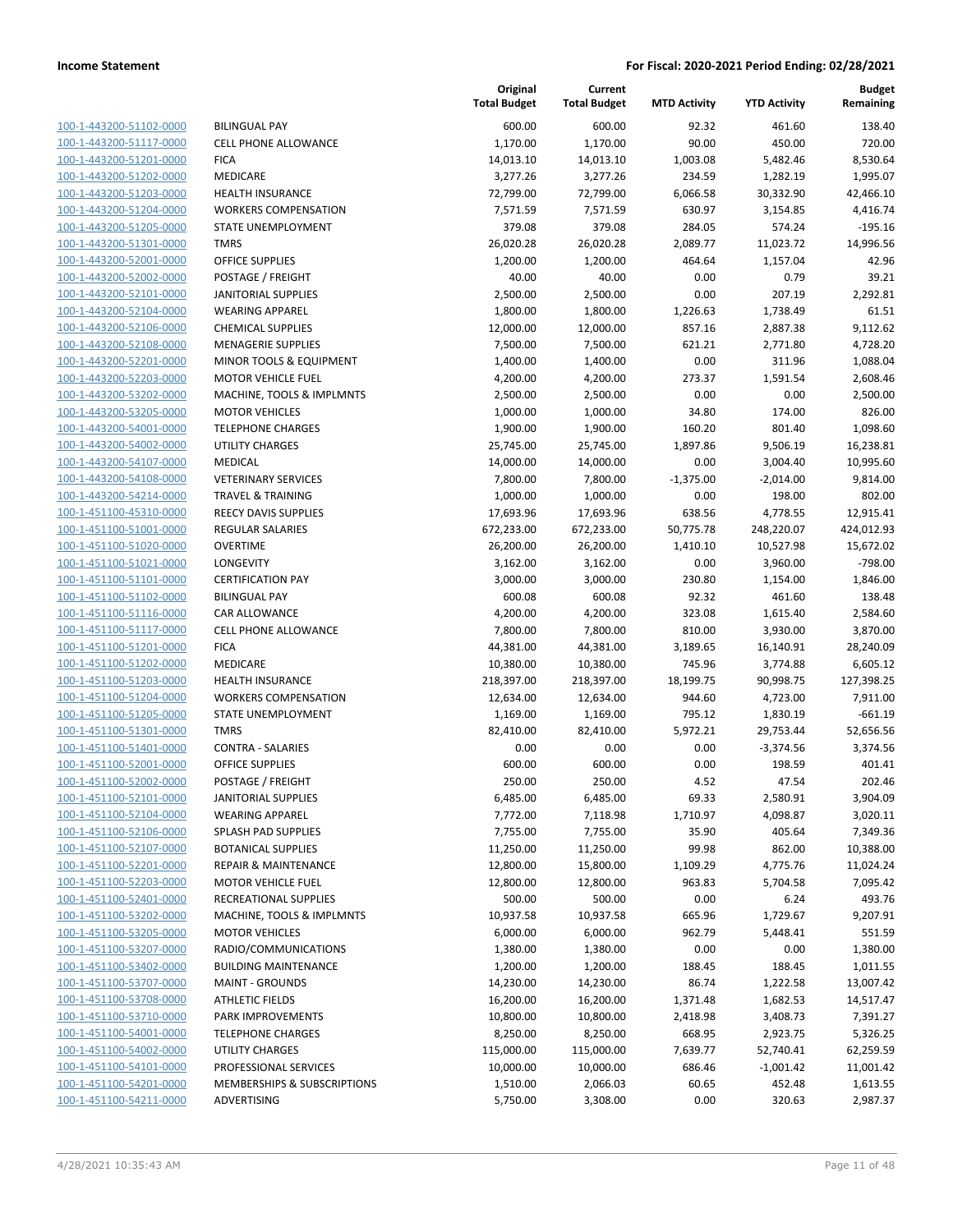100-1-451100-54212-0000 100-1-451100-54214-0000 100-1-451100-54301-0000 100-1-451100-54409-0000 100-1-451100-55203-0000 100-1-455100-51001-0000 100-1-455100-51020-0000 100-1-455100-51021-0000 100-1-455100-51102-0000 100-1-455100-51116-0000 100-1-455100-51117-0000 100-1-455100-51201-0000 100-1-455100-51202-0000 100-1-455100-51203-0000 100-1-455100-51204-0000 100-1-455100-51205-0000 100-1-455100-51301-0000 100-1-455100-52001-0000 100-1-455100-52002-0000 100-1-455100-52004-0000 100-1-455100-52005-0000 100-1-455100-52115-0000 100-1-455100-52201-0000 100-1-455100-52402-0000 100-1-455100-53201-0000 100-1-455100-54001-0000 100-1-455100-54002-0000 100-1-455100-54101-0000 100-1-455100-54201-0000 100-1-455100-54202-0000 LIBRARY PERIODICALS 650.00 650.00 0.00 0.00 650.00 100-1-455100-54211-0000 100-1-455100-54214-0000 100-1-455100-55203-0000 100-1-455100-55211-0000 100-1-456100-51001-0000 100-1-456100-51021-0000 100-1-456100-51116-0000 100-1-456100-51117-0000 100-1-456100-51201-0000 100-1-456100-51202-0000 100-1-456100-51203-0000 100-1-456100-51204-0000 100-1-456100-51205-0000 100-1-456100-51301-0000 100-1-456100-52001-0000 100-1-456100-52002-0000 100-1-456100-52103-0000 100-1-456100-54001-0000 100-1-456100-54201-0000 100-1-456100-54205-0000 100-1-456100-54214-0000 100-1-456100-54301-0000 100-1-456100-54523-0000 100-1-480000-52003-0000 100-1-480000-52006-0000 100-1-480000-54002-0000 100-1-480000-54105-0000 100-1-480000-54201-0000 100-1-480000-54904-0000

|                                        | Original<br><b>Total Budget</b> | Current<br><b>Total Budget</b> | <b>MTD Activity</b> | <b>YTD Activity</b>   | <b>Budget</b><br>Remaining |
|----------------------------------------|---------------------------------|--------------------------------|---------------------|-----------------------|----------------------------|
| <b>PRINTING</b>                        | 0.00                            |                                | 0.00                |                       | 0.00                       |
| <b>TRAVEL &amp; TRAINING</b>           | 2,461.58                        | 216.00<br>2,461.58             | 76.94               | 216.00<br>1,855.38    | 606.20                     |
| <b>SPECIAL EVENTS</b>                  | 63,150.00                       | 63,150.00                      | 3,354.07            |                       |                            |
| <b>CEMETERY MAINTENANCE</b>            | 80,700.00                       | 80,700.00                      | 11,350.00           | 12,900.89             | 50,249.11<br>41,175.00     |
| <b>FURNITURE/OFFICE EQUIP</b>          | 0.00                            | 2,322.99                       | 2,322.99            | 39,525.00<br>2,322.99 | 0.00                       |
| REGULAR SALARIES                       | 322,894.00                      | 322,894.00                     | 23,465.77           | 115,829.73            | 207,064.27                 |
| <b>OVERTIME</b>                        | 0.00                            | 0.00                           | 0.00                | 50.13                 | $-50.13$                   |
| LONGEVITY                              |                                 | 3,840.00                       | 0.00                |                       |                            |
| <b>BILINGUAL PAY</b>                   | 3,840.00                        |                                |                     | 3,996.00              | $-156.00$                  |
|                                        | 600.00                          | 600.00                         | 46.16               | 230.80                | 369.20                     |
| CAR ALLOWANCE                          | 4,200.00                        | 4,200.00                       | 323.08              | 1,615.40              | 2,584.60                   |
| <b>CELL PHONE ALLOWANCE</b>            | 1,170.00                        | 1,170.00                       | 90.00               | 450.00                | 720.00                     |
| <b>FICA</b>                            | 20,627.00                       | 20,627.00                      | 1,446.80            | 7,411.14              | 13,215.86                  |
| MEDICARE                               | 4,824.00                        | 4,824.00                       | 338.36              | 1,733.23              | 3,090.77                   |
| <b>HEALTH INSURANCE</b>                | 48,533.00                       | 48,533.00                      | 4,044.42            | 20,222.10             | 28,310.90                  |
| <b>WORKERS COMPENSATION</b>            | 980.00                          | 980.00                         | 81.67               | 408.35                | 571.65                     |
| STATE UNEMPLOYMENT                     | 759.00                          | 759.00                         | 310.03              | 750.60                | 8.40                       |
| <b>TMRS</b>                            | 28,408.15                       | 28,408.15                      | 2,286.08            | 11,642.12             | 16,766.03                  |
| <b>OFFICE SUPPLIES</b>                 | 2,650.00                        | 2,650.00                       | 323.77              | 1,294.77              | 1,355.23                   |
| POSTAGE / FREIGHT                      | 60.00                           | 60.00                          | 0.00                | 0.00                  | 60.00                      |
| <b>COMPUTER SUPPLIES</b>               | 75.00                           | 75.00                          | 0.00                | 0.00                  | 75.00                      |
| PRINTED MATERIALS                      | 72.00                           | 72.00                          | 0.00                | 24.00                 | 48.00                      |
| <b>CATALOGING SUPPLIES</b>             | 1,500.00                        | 1,500.00                       | 0.00                | 601.81                | 898.19                     |
| MINOR TOOLS & EQUIPMENT                | 75.00                           | 75.00                          | 0.00                | 0.00                  | 75.00                      |
| <b>BASIC PROGRAM EXPENSE</b>           | 4,000.00                        | 4,000.00                       | 483.86              | 1,456.49              | 2,543.51                   |
| FURNITURE & OFFICE EQUIPMENT           | 669.00                          | 669.00                         | 0.00                | 0.00                  | 669.00                     |
| <b>TELEPHONE CHARGES</b>               | 4,700.00                        | 4,700.00                       | 392.22              | 1,962.09              | 2,737.91                   |
| <b>UTILITY CHARGES</b>                 | 26,600.00                       | 26,600.00                      | 1,904.70            | 11,032.21             | 15,567.79                  |
| PROFESSIONAL SERVICES                  | 0.00                            | 0.00                           | 0.00                | 350.00                | $-350.00$                  |
| MEMBERSHIPS & SUBSCRIPTIONS            | 12,883.00                       | 12,883.00                      | 0.00                | 8,734.88              | 4,148.12                   |
| <b>LIBRARY PERIODICALS</b>             | 650.00                          | 650.00                         | 0.00                | 0.00                  | 650.00                     |
| ADVERTISING                            | 1,500.00                        | 1,500.00                       | 0.00                | 936.15                | 563.85                     |
| <b>TRAVEL &amp; TRAINING</b>           | 1,900.00                        | 1,900.00                       | 49.00               | 1,321.00              | 579.00                     |
| <b>FURNITURE/OFFICE EQUIP</b>          | 2,217.52                        | 2,217.52                       | 0.00                | 549.90                | 1,667.62                   |
| <b>BOOKS</b>                           | 44,000.00                       | 44,000.00                      | 4,968.83            | 20,444.99             | 23,555.01                  |
| <b>REGULAR SALARIES</b>                | 66,976.00                       | 66,976.00                      | 5,151.20            | 25,823.01             | 41,152.99                  |
| LONGEVITY                              | 1,680.00                        | 1,680.00                       | 0.00                | 1,776.00              | $-96.00$                   |
| <b>CAR ALLOWANCE</b>                   | 4,200.00                        | 4,200.00                       | 323.08              | 1,615.40              | 2,584.60                   |
| <b>CELL PHONE ALLOWANCE</b>            | 1,170.00                        | 1,170.00                       | 90.00               | 450.00                | 720.00                     |
| <b>FICA</b>                            | 4,552.41                        | 4,552.41                       | 308.76              | 1,674.07              | 2,878.34                   |
| MEDICARE                               | 1,064.68                        | 1,064.68                       | 72.20               | 391.51                | 673.17                     |
| <b>HEALTH INSURANCE</b>                | 12,133.00                       | 12,133.00                      | 1,011.08            | 5,055.40              | 7,077.60                   |
| <b>WORKERS COMPENSATION</b>            | 177.10                          | 177.10                         | 14.76               | 73.80                 | 103.30                     |
| STATE UNEMPLOYMENT                     | 63.18                           | 63.18                          | 54.97               | 143.99                | $-80.81$                   |
| <b>TMRS</b>                            | 8,453.17                        | 8,453.17                       | 645.46              | 3,376.20              | 5,076.97                   |
| <b>OFFICE SUPPLIES</b>                 | 50.00                           | 50.00                          | 0.00                | 17.69                 | 32.31                      |
| POSTAGE / FREIGHT                      | 25.00                           | 25.00                          | 0.00                | 0.00                  | 25.00                      |
| <b>MEETING SUPPLIES</b>                | 25.00                           | 25.00                          | 0.00                | 0.00                  | 25.00                      |
| <b>TELEPHONE CHARGES</b>               | 480.00                          | 480.00                         | 40.23               | 201.26                | 278.74                     |
| <b>MEMBERSHIPS &amp; SUBSCRIPTIONS</b> | 1,255.00                        | 1,255.00                       | 0.00                | 535.00                | 720.00                     |
| <b>BUSINESS MEALS</b>                  | 25.00                           | 25.00                          | 0.00                | 0.00                  | 25.00                      |
| <b>TRAVEL &amp; TRAINING</b>           | 700.00                          | 700.00                         | 0.00                | 0.00                  | 700.00                     |
| <b>SPECIAL EVENTS</b>                  | 9,300.00                        | 9,300.00                       | 282.00              | 2,184.27              | 7,115.73                   |
| PROPOSED EVENTS                        | 50,000.00                       | 50,000.00                      | 0.00                | 15,000.00             | 35,000.00                  |
| <b>COPIER CHARGES</b>                  | 60,000.00                       | 60,000.00                      | 3,329.45            | 19,963.79             | 40,036.21                  |
| <b>COPIER PAPER</b>                    | 4,000.00                        | 4,000.00                       | 488.46              | 1,713.64              | 2,286.36                   |
| UTILITY CHARGES                        | 575.00                          | 575.00                         | 48.57               | 242.75                | 332.25                     |
| MARKETING                              | 7,000.00                        | 7,000.00                       | 0.00                | 3,500.00              | 3,500.00                   |
| MEMBERSHIPS & SUBSCRIPTIONS            | 8,601.00                        | 8,601.00                       | 0.00                | 1,759.83              | 6,841.17                   |
| POSTAGE METER RENTAL                   | 0.00                            | 0.00                           | $-177.85$           | $-889.25$             | 889.25                     |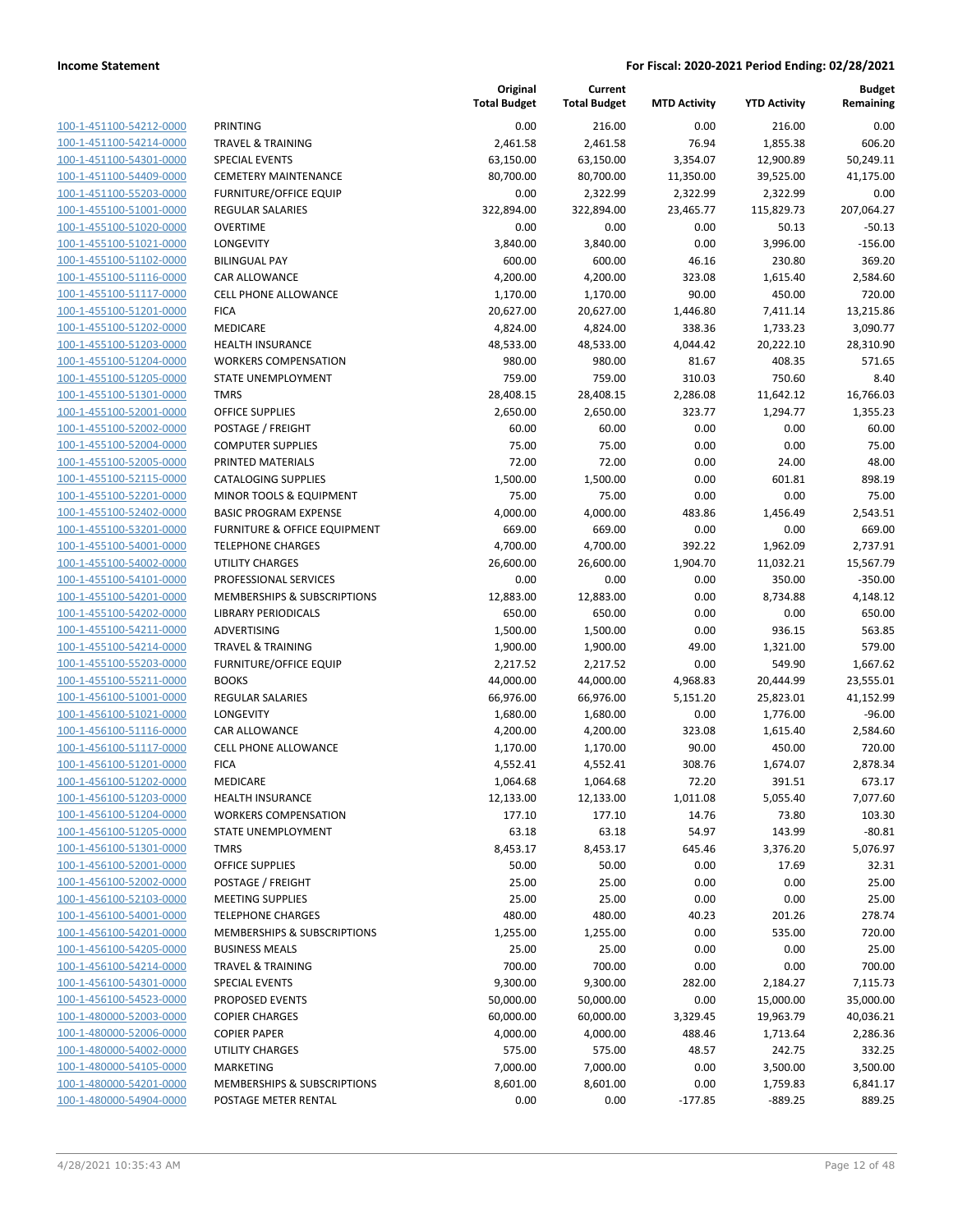|                                                    |                                                                       | Original<br><b>Total Budget</b> | Current<br><b>Total Budget</b> | <b>MTD Activity</b> | <b>YTD Activity</b> | <b>Budget</b><br>Remaining |
|----------------------------------------------------|-----------------------------------------------------------------------|---------------------------------|--------------------------------|---------------------|---------------------|----------------------------|
| 100-1-480000-56309-0000                            | PAYOUT ARRANGEMENT LOCAL SALES TAX                                    | 178,096.00                      | 178,096.00                     | 0.00                | 15,569.33           | 162,526.67                 |
| 100-1-480000-56309-0001                            | PAYOUT ARRANGEMENT - 380 AGREEMENT                                    | 100,000.00                      | 100,000.00                     | 0.00                | 0.00                | 100,000.00                 |
| 100-1-480000-57005-0000                            | <b>ACCRUED VAC &amp; SICK PAY</b>                                     | 210,000.00                      | 210,000.00                     | 4,667.66            | 213,314.08          | $-3,314.08$                |
| 100-1-480000-57007-0000                            | <b>COMMUNITY SERVICES</b>                                             | 32,000.00                       | 32,000.00                      | 0.00                | 0.00                | 32,000.00                  |
| 100-1-480000-57008-0000                            | <b>BANK CHARGES</b>                                                   | 8,000.00                        | 8,000.00                       | 884.02              | 4,783.81            | 3,216.19                   |
| 100-1-480000-57015-0000                            | <b>CONTINGENCY EXPENSE</b>                                            | 50,000.00                       | 50,000.00                      | 0.00                | 0.00                | 50,000.00                  |
| 100-1-491000-58040-0000                            | <b>XFR - GENERAL CIP</b>                                              | 2,321,998.00                    | 2,321,998.00                   | 193,499.83          | 967,499.15          | 1,354,498.85               |
| 100-1-491000-58204-0000                            | XFR - VEHICLE/EQUIP RPLCMNT                                           | 658,178.00                      | 658,178.00                     | 54,848.16           | 274,240.80          | 383,937.20                 |
| 100-1-495000-58702-0000                            | CA - GEN GOV TO CENTRAL SERVICE FUND                                  | 2,984.00                        | 2,984.00                       | 248.67              | 1,243.35            | 1,740.65                   |
| 100-1-495000-58703-0000                            | CA - PUBLIC WORKS TO CENTRAL SERVICE FU                               | 93,007.00                       | 93,007.00                      | 7,750.58            | 38,752.90           | 54,254.10                  |
| 100-1-495000-58704-0000                            | CA - PUBLIC SAFETY TO CENTRAL SERVICE FU                              | 258,976.00                      | 258,976.00                     | 21,581.33           | 107,906.65          | 151,069.35                 |
| 100-1-495000-58705-0000                            | CA - COM DEV TO CENTRAL SERVICE FUND                                  | 57,355.00                       | 57,355.00                      | 4,779.58            | 23,897.90           | 33,457.10                  |
| 100-1-495000-58706-0000                            | CA - PARKS & REC TO CENTRAL SERVICE FUND                              | 209,581.00                      | 209,581.00                     | 17,465.08           | 87,325.40           | 122,255.60                 |
| 100-1-495000-58712-0000                            | CA - GEN GOV TO INSURANCE FUND                                        | 2,322.00                        | 2,322.00                       | 193.50              | 967.50              | 1,354.50                   |
| 100-1-495000-58713-0000                            | CA - PUBLIC WORKS TO INSURANCE FUND                                   | 33,789.00                       | 33,789.00                      | 2,815.75            | 14,078.75           | 19,710.25                  |
| 100-1-495000-58714-0000                            | CA - PUBLIC SAFETY TO INSURANCE FUND                                  | 117,137.00                      | 117,137.00                     | 9,761.42            | 48,807.10           | 68,329.90                  |
| 100-1-495000-58715-0000                            | CA - COM DEV TO INSURANCE FUND                                        | 17,671.00                       | 17,671.00                      | 1,472.58            | 7,362.90            | 10,308.10                  |
| 100-1-495000-58716-0000                            | CA - PARKS & REC TO INSURANCE FUND                                    | 51,332.00                       | 51,332.00                      | 4,277.67            | 21,388.35           | 29,943.65                  |
| 100-1-495000-58722-0000                            | CA - GEN GOVERNMENT TO MIS FUND                                       | 38,698.00                       | 38,698.00                      | 3,224.83            | 16,124.15           | 22,573.85                  |
| 100-1-495000-58723-0000                            | CA - PUBLIC WORKS TO MIS FUND                                         | 20,569.00                       | 20,569.00                      | 1,714.08            | 8,570.40            | 11,998.60                  |
| 100-1-495000-58724-0000                            | CA - PUBLIC SAFETY TO MIS FUND                                        | 244,018.00                      | 244,018.00                     | 20,334.83           | 101,674.15          | 142,343.85                 |
| 100-1-495000-58725-0000                            | CA - COM DEV TO MIS FUND                                              | 114,886.00                      | 114,886.00                     | 9,573.83            | 47,869.15           | 67,016.85                  |
| 100-1-495000-58726-0000                            | CA - PARKS & REC TO MIS FUND                                          | 152,134.00                      | 152,134.00                     | 12,677.83           | 63,389.15           | 88,744.85                  |
|                                                    | <b>Expense Total:</b>                                                 | 27,648,157.04                   | 27,648,157.04                  | 2,005,536.64        | 10,951,148.82       | 16,697,008.22              |
|                                                    | Fund: 100 - GENERAL FUND Surplus (Deficit):                           | -1,474,062.04                   | -1,474,062.04                  | 573,979.79          | 4,052,283.94        |                            |
| Fund: 101 - MUNICIPAL COURT BUILDING SECURITY FEES |                                                                       |                                 |                                |                     |                     |                            |
| Revenue                                            |                                                                       |                                 |                                |                     |                     |                            |
| 101-1-318001-44101-0000                            | MUNICIPAL COURT COST/FEES                                             | 0.00                            | 0.00                           | 55.21               | 191.50              | -191.50                    |
| 101-1-318001-44101-0001                            | LOCAL MUNICIPAL COURT COST/FEES                                       | 0.00                            | 0.00                           | 299.03              | 2,102.05            | $-2,102.05$                |
| 101-1-319001-45401-0000                            | <b>INTEREST REVENUES</b><br><b>Revenue Total:</b>                     | 0.00<br>0.00                    | 0.00<br>0.00                   | $-10.02$<br>344.22  | 12.00<br>2,305.55   | $-12.00$<br>$-2,305.55$    |
|                                                    |                                                                       |                                 |                                |                     |                     |                            |
| <b>Expense</b><br>101-1-480000-57008-0000          | <b>BANK CHARGES</b>                                                   | 0.00                            | 0.00                           | 1.45                | 6.02                | $-6.02$                    |
|                                                    | <b>Expense Total:</b>                                                 | 0.00                            | 0.00                           | 1.45                | 6.02                | $-6.02$                    |
|                                                    | Fund: 101 - MUNICIPAL COURT BUILDING SECURITY FEES Surplus (Deficit): | 0.00                            | 0.00                           | 342.77              | 2,299.53            |                            |
| Fund: 102 - MUNICIPAL COURT TECH FUND              |                                                                       |                                 |                                |                     |                     |                            |
| Revenue                                            |                                                                       |                                 |                                |                     |                     |                            |
| 102-1-318001-44101-0000                            | MUNICIPAL COURT COST/FEES                                             | 0.00                            | 0.00                           | 73.61               | 253.40              | $-253.40$                  |
| 102-1-318001-44101-0001                            | LOCAL MUNICIPAL COURT COST/FEES                                       | 0.00                            | 0.00                           | 244.14              | 1,704.54            | $-1,704.54$                |
| 102-1-319001-45401-0000                            | <b>INTEREST REVENUES</b>                                              | 0.00                            | 0.00                           | $-7.02$             | 8.32                | $-8.32$                    |
|                                                    | <b>Revenue Total:</b>                                                 | 0.00                            | 0.00                           | 310.73              | 1,966.26            | $-1,966.26$                |
| <b>Expense</b>                                     |                                                                       |                                 |                                |                     |                     |                            |
| 102-1-480000-57008-0000                            | <b>BANK CHARGES</b>                                                   | 0.00                            | 0.00                           | 1.01                | 4.20                | $-4.20$                    |
|                                                    | <b>Expense Total:</b>                                                 | 0.00                            | 0.00                           | 1.01                | 4.20                | $-4.20$                    |
|                                                    | Fund: 102 - MUNICIPAL COURT TECH FUND Surplus (Deficit):              | 0.00                            | 0.00                           | 309.72              | 1,962.06            |                            |
| Fund: 103 - MUNICIPAL COURT CHILD SAFETY FUND      |                                                                       |                                 |                                |                     |                     |                            |
| Revenue                                            |                                                                       |                                 |                                |                     |                     |                            |
| 103-1-318001-44101-0000                            | MUNICIPAL COURT COST/FEES                                             | 350.00                          | 350.00                         | 0.00                | 50.00               | 300.00                     |
| 103-1-318001-44110-0000                            | OPTIONAL COUNTY FEE - CHILD SAFETY                                    | 29,987.00                       | 29,987.00                      | 0.00                | 6,157.60            | 23,829.40                  |
| 103-1-319001-45401-0000                            | <b>INTEREST REVENUES</b>                                              | 550.00                          | 550.00                         | $-1.37$             | 2.33                | 547.67                     |
|                                                    | <b>Revenue Total:</b>                                                 | 30,887.00                       | 30,887.00                      | $-1.37$             | 6,209.93            | 24,677.07                  |
| <b>Expense</b>                                     |                                                                       |                                 |                                |                     |                     |                            |
| 103-1-480000-57007-0000                            | <b>COMMUNITY SERVICES</b>                                             | 25,000.00                       | 25,000.00                      | 6,157.60            | 6,157.60            | 18,842.40                  |
| 103-1-480000-57008-0000                            | <b>BANK CHARGES</b>                                                   | 50.00                           | 50.00                          | 0.23                | 0.82                | 49.18                      |
|                                                    | <b>Expense Total:</b>                                                 | 25,050.00                       | 25,050.00                      | 6,157.83            | 6,158.42            | 18,891.58                  |
|                                                    | Fund: 103 - MUNICIPAL COURT CHILD SAFETY FUND Surplus (Deficit):      | 5,837.00                        | 5,837.00                       | $-6,159.20$         | 51.51               |                            |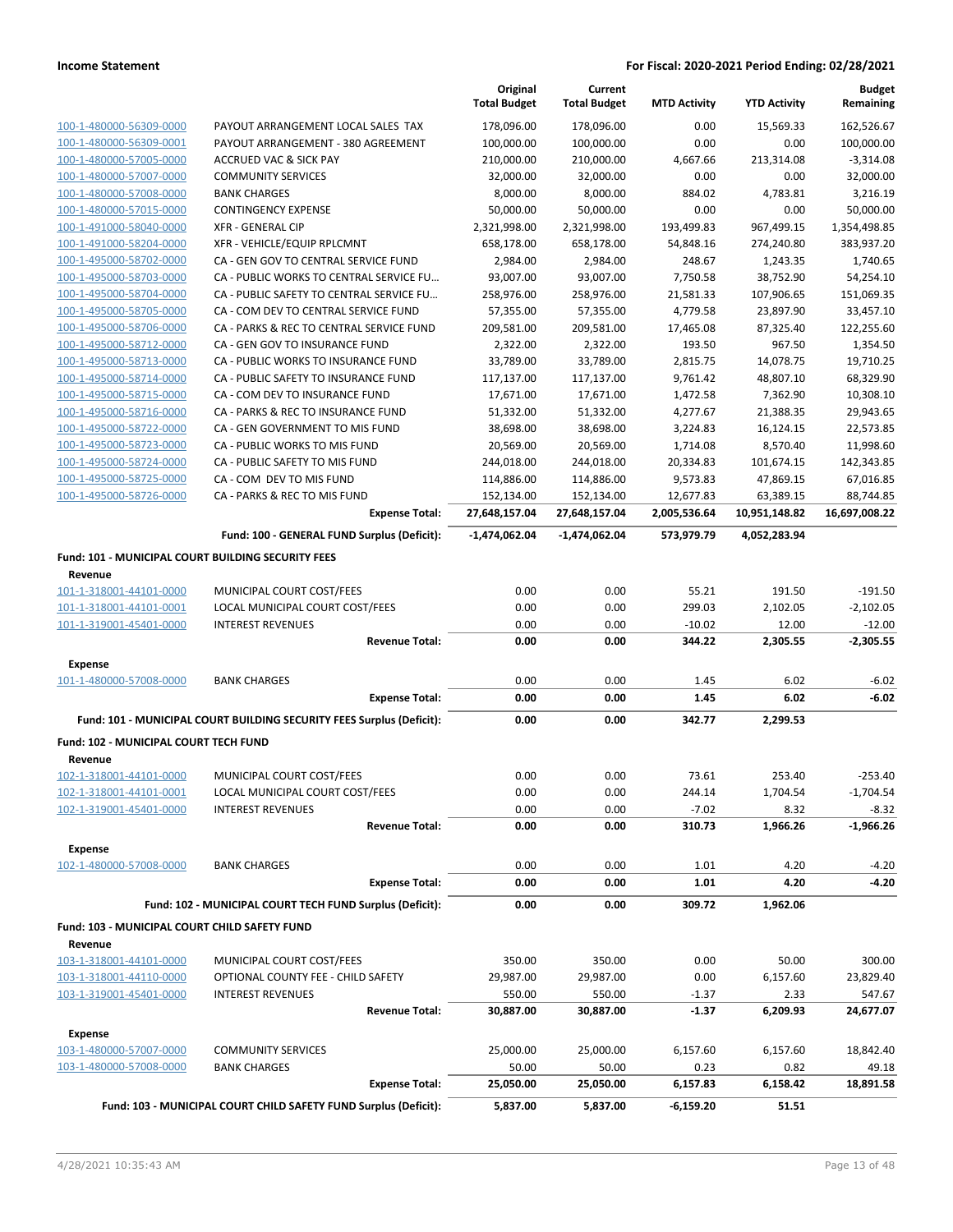|                                                         |                                                           | Original<br><b>Total Budget</b> | Current<br><b>Total Budget</b> | <b>MTD Activity</b> | <b>YTD Activity</b> | <b>Budget</b><br>Remaining |
|---------------------------------------------------------|-----------------------------------------------------------|---------------------------------|--------------------------------|---------------------|---------------------|----------------------------|
| <b>Fund: 111 - RECREATION ACTIVITIES FUND</b>           |                                                           |                                 |                                |                     |                     |                            |
| Revenue<br>111-1-319010-45306-0000                      | PARK CONCESSIONS                                          | 25,950.00                       | 25,950.00                      | 89.07               | $-514.26$           | 26,464.26                  |
| 111-1-319010-45306-0001                                 | SPLASH KINGDOM SEASON PASSES                              | 0.00                            | 0.00                           | $-70.88$            | 1,828.82            | $-1.828.82$                |
| 111-1-319011-44507-0000                                 | <b>ADULT RECREATION FEES</b>                              | 28,775.00                       | 28,775.00                      | 1,618.14            | 5,322.50            | 23,452.50                  |
| 111-1-319011-44508-0000                                 | YOUTH RECREATION FEES                                     | 103,000.00                      | 103,000.00                     | 1,949.62            | 23,191.96           | 79,808.04                  |
| 111-1-319011-44511-0000                                 | REECY DAVIS MEMBERSHIPS                                   | 33,780.00                       | 33,780.00                      | 850.56              | 4,337.26            | 29,442.74                  |
| 111-1-319012-44509-0000                                 | SPECIAL EVENT FUNDING                                     | 32,200.00                       | 32,200.00                      | 19.40               | 1,799.40            | 30,400.60                  |
| 111-1-319012-45504-0000                                 | RECREATION FACILTY RENTAL                                 | 14,225.00                       | 14,225.00                      | 1,109.28            | 8,727.99            | 5,497.01                   |
|                                                         | <b>Revenue Total:</b>                                     | 237,930.00                      | 237,930.00                     | 5,565.19            | 44,693.67           | 193,236.33                 |
| <b>Expense</b>                                          |                                                           |                                 |                                |                     |                     |                            |
| 111-1-451200-51001-0000                                 | REGULAR SALARIES / PART TIME TEMPORARY                    | 69,864.00                       | 81,594.00                      | 1,416.50            | 9,657.00            | 71,937.00                  |
| 111-1-451200-51201-0000                                 | <b>FICA</b>                                               | 4,331.57                        | 4,331.57                       | 87.83               | 598.76              | 3,732.81                   |
| 111-1-451200-51202-0000                                 | MEDICARE                                                  | 1,013.03                        | 1,013.03                       | 20.54               | 140.04              | 872.99                     |
| 111-1-451200-51204-0000                                 | <b>WORKERS COMPENSATION</b>                               | 497.32                          | 497.32                         | 41.44               | 207.20              | 290.12                     |
| 111-1-451200-51205-0000                                 | STATE UNEMPLOYMENT                                        | 313.37                          | 313.37                         | 22.67               | 129.60              | 183.77                     |
| 111-1-451200-51301-0000                                 | <b>TMRS</b>                                               | 6,053.73                        | 6,053.73                       | 58.99               | 334.08              | 5.719.65                   |
| 111-1-451200-52101-0000                                 | <b>JANITORIAL SUPPLIES</b>                                | 750.00                          | 750.00                         | 0.00                | 0.00                | 750.00                     |
| 111-1-451200-52401-0000                                 | YOUTH SPORT SUPPLIES                                      | 52,730.00                       | 52,730.00                      | 4,615.42            | 12,653.33           | 40,076.67                  |
| 111-1-451200-52403-0000                                 | <b>RESALE ITEMS</b>                                       | 19,160.00                       | 19,160.00                      | 138.85              | 1,288.36            | 17,871.64                  |
| 111-1-451200-52412-0000                                 | <b>ADULT SPORT SUPPLIES</b>                               | 11,450.00                       | 11,450.00                      | 202.29              | 3,575.13            | 7,874.87                   |
| 111-1-451200-54301-0000                                 | <b>SPECIAL EVENTS</b>                                     | 32,200.00                       | 20,470.00                      | $-435.00$           | $-435.00$           | 20,905.00                  |
| 111-1-451200-54303-0000                                 | ADULT OFFICIALS / INSTRUCTORS                             | 13,696.00                       | 13,696.00                      | 1,429.20            | 2,672.45            | 11,023.55                  |
| 111-1-451200-54305-0000                                 | YOUTH OFFICALS/INSTRUCTORS                                | 29,557.00                       | 29,557.00                      | 1,764.02            | 6,577.03            | 22,979.97                  |
| 111-1-480000-52003-0000                                 | <b>COPIER CHARGES</b>                                     | 2,600.00                        | 2,600.00                       | 100.91              | 368.96              | 2,231.04                   |
| 111-1-480000-57005-0000                                 | <b>ACCRUED VACATION SICK</b>                              | 1,000.00                        | 1,000.00                       | 0.00                | 0.00                | 1,000.00                   |
| 111-1-480000-57008-0000                                 | <b>BANK CHARGES</b>                                       | 2,800.00                        | 2,800.00                       | 204.10              | 1,589.00            | 1,211.00                   |
| 111-1-495000-58501-0000                                 | CA - GENERAL FUND                                         | 973.00                          | 973.00                         | 81.08               | 405.40              | 567.60                     |
| 111-1-495000-58701-0000                                 | CA - CENTRAL SERVICE FUND                                 | 75.00                           | 75.00                          | 6.25                | 31.25               | 43.75                      |
| 111-1-495000-58710-0000                                 | CA - INSURANCE FUND                                       | 103.00                          | 103.00                         | 8.58                | 42.90               | 60.10                      |
| 111-1-495000-58720-0000                                 | CA - MIS FUN                                              | 27.00                           | 27.00                          | 2.25                | 11.25               | 15.75                      |
|                                                         | <b>Expense Total:</b>                                     | 249,194.02                      | 249,194.02                     | 9,765.92            | 39,846.74           | 209,347.28                 |
|                                                         | Fund: 111 - RECREATION ACTIVITIES FUND Surplus (Deficit): | $-11,264.02$                    | -11,264.02                     | -4,200.73           | 4,846.93            |                            |
| <b>Fund: 112 - GUN RANGE FUND</b>                       |                                                           |                                 |                                |                     |                     |                            |
| Revenue                                                 |                                                           |                                 |                                |                     |                     |                            |
| 112-1-319001-45401-0000                                 | <b>INTEREST REVENUES</b>                                  | 50.00                           | 50.00                          | $-0.20$             | 0.12                | 49.88                      |
| 112-1-319001-45601-0000                                 | MISCELLANEOUS REVENUES                                    | 1,266.00                        | 1,266.00                       | 0.00                | 520.00              | 746.00                     |
|                                                         | <b>Revenue Total:</b>                                     | 1,316.00                        | 1,316.00                       | -0.20               | 520.12              | 795.88                     |
| <b>Expense</b>                                          |                                                           |                                 |                                |                     |                     |                            |
| 112-1-421700-54501-0000                                 | SPECIAL SERVICES                                          | 1,300.00                        | 1,300.00                       | 0.00                | 216.50              | 1,083.50                   |
| 112-1-480000-57008-0000                                 | <b>BANK CHARGES</b>                                       | 0.00                            | 0.00                           | 0.03                | 0.10                | $-0.10$                    |
|                                                         | <b>Expense Total:</b>                                     | 1,300.00                        | 1,300.00                       | 0.03                | 216.60              | 1,083.40                   |
|                                                         | Fund: 112 - GUN RANGE FUND Surplus (Deficit):             | 16.00                           | 16.00                          | $-0.23$             | 303.52              |                            |
| Fund: 113 - HOTEL / MOTEL OCCUPANCY TAX FUND<br>Revenue |                                                           |                                 |                                |                     |                     |                            |
| 113-1-313005-41402-0000                                 | HOTEL/MOTEL OCCUPANCY TAX                                 | 485,250.00                      | 485,250.00                     | 41,216.68           | 219,149.59          | 266,100.41                 |
| 113-1-319001-45401-0000                                 | <b>INTEREST REVENUES</b>                                  | 4,857.00                        | 4,857.00                       | $-64.10$            | 77.84               | 4,779.16                   |
|                                                         | <b>Revenue Total:</b>                                     | 490,107.00                      | 490,107.00                     | 41,152.58           | 219,227.43          | 270,879.57                 |
| <b>Expense</b>                                          |                                                           |                                 |                                |                     |                     |                            |
| 113-1-442200-51021-0000                                 | LONGEVITY                                                 | 0.00                            | 0.00                           | 0.00                | 225.34              | $-225.34$                  |
| 113-1-457100-54205-0000                                 | <b>BUSINESS MEALS</b>                                     | 250.00                          | 250.00                         | 0.00                | 0.00                | 250.00                     |
| 113-1-458100-51001-0000                                 | REGULAR                                                   | 44,262.40                       | 44,262.40                      | 2,036.56            | 10,186.56           | 34,075.84                  |
| 113-1-458100-51020-0000                                 | <b>OVERTIME</b>                                           | 25.65                           | 25.65                          | 0.00                | 0.00                | 25.65                      |
| 113-1-458100-51021-0000                                 | LONGEVITY                                                 | 360.00                          | 360.00                         | 0.00                | 195.00              | 165.00                     |
| 113-1-458100-51116-0000                                 | CAR ALLOWANCE                                             | 1,200.00                        | 1,200.00                       | 161.54              | 807.70              | 392.30                     |
| 113-1-458100-51117-0000                                 | CELL PHONE ALLOWANCE                                      | 585.00                          | 585.00                         | 45.00               | 225.00              | 360.00                     |
| 113-1-458100-51201-0000                                 | <b>FICA</b>                                               | 2,878.85                        | 2,878.85                       | 129.06              | 663.93              | 2,214.92                   |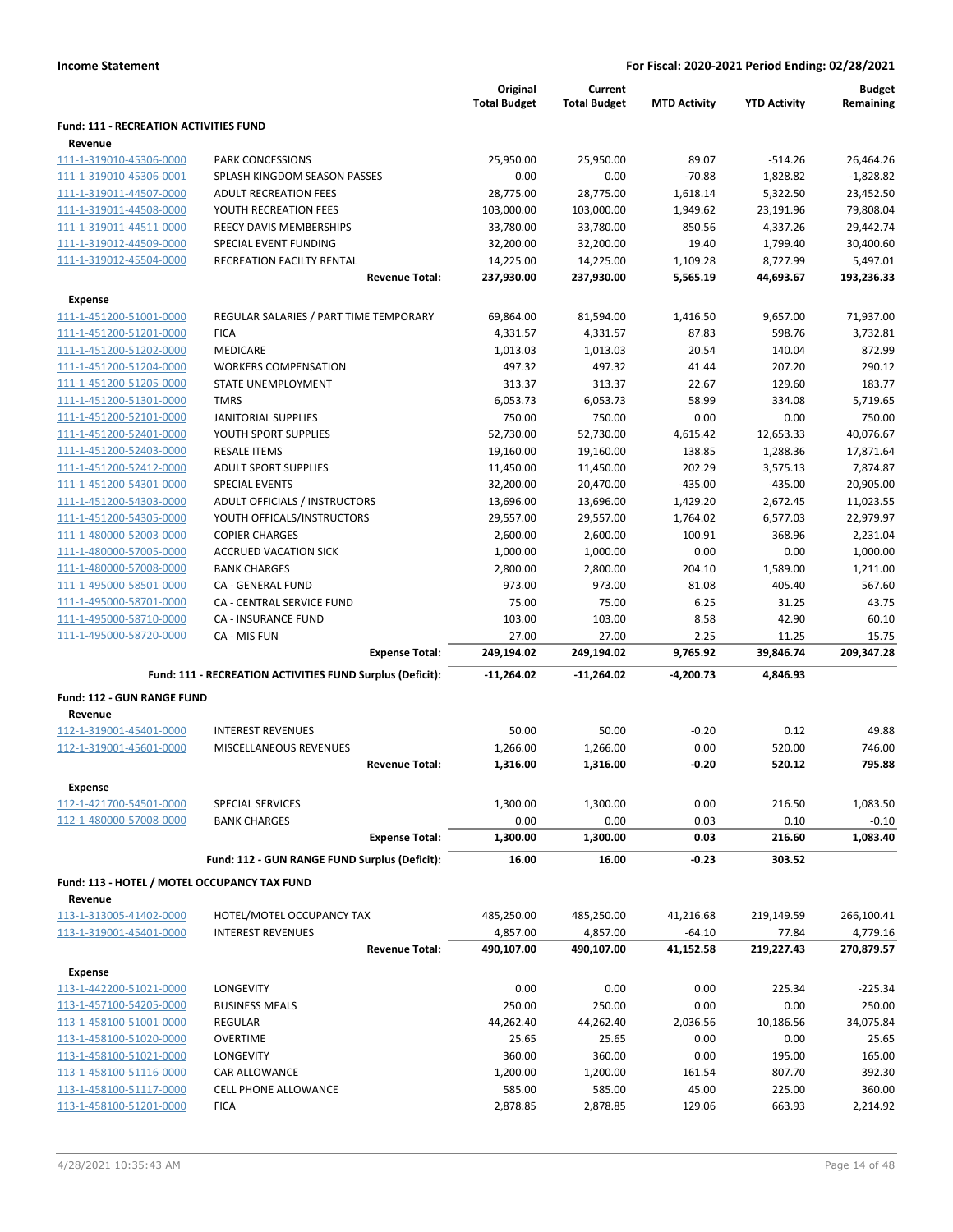|                                                    |                                                                 | Original<br><b>Total Budget</b> | Current<br><b>Total Budget</b> | <b>MTD Activity</b> | <b>YTD Activity</b> | <b>Budget</b><br>Remaining |
|----------------------------------------------------|-----------------------------------------------------------------|---------------------------------|--------------------------------|---------------------|---------------------|----------------------------|
| 113-1-458100-51202-0000                            | MEDICARE                                                        | 673.28                          | 673.28                         | 30.18               | 155.27              | 518.01                     |
| 113-1-458100-51203-0000                            | <b>HEALTH INSURANCE</b>                                         | 12,133.00                       | 12,133.00                      | 1,011.08            | 5,055.40            | 7,077.60                   |
| 113-1-458100-51204-0000                            | <b>WORKERS COMPENSATION</b>                                     | 655.84                          | 655.84                         | 54.65               | 273.25              | 382.59                     |
| 113-1-458100-51205-0000                            | <b>UNEMPLOYMENT</b>                                             | 63.18                           | 63.18                          | 30.49               | 65.42               | $-2.24$                    |
| 113-1-458100-51301-0000                            | <b>TMRS</b>                                                     | 5,345.60                        | 5,345.60                       | 241.46              | 1,219.63            | 4,125.97                   |
| 113-1-458100-52001-0000                            | <b>OFFICE SUPPLIES</b>                                          | 300.00                          | 300.00                         | 0.00                | 0.00                | 300.00                     |
| 113-1-458100-52002-0000                            | POSTAGE / FREIGHT                                               | 750.00                          | 750.00                         | 134.93              | 494.39              | 255.61                     |
| 113-1-458100-54101-0000                            | PROFESSIONAL SERVICES                                           | 16,000.00                       | 16,000.00                      | 0.00                | 1,500.00            | 14,500.00                  |
| 113-1-458100-54105-0000                            | <b>MARKETING</b>                                                | 10,000.00                       | 10,000.00                      | 0.00                | 1,800.00            | 8,200.00                   |
| 113-1-458100-54201-0000                            | MEMBERSHIPS & SUBSCRIPTIONS                                     | 1,500.00                        | 1,500.00                       | 0.00                | 540.00              | 960.00                     |
| 113-1-458100-54211-0000                            | ADVERTISING                                                     | 55,000.00                       | 55,000.00                      | 868.87              | 13,399.39           | 41,600.61                  |
| 113-1-458100-54212-0000                            | <b>PRINTING</b>                                                 | 5,000.00                        | 5,000.00                       | 0.00                | 0.00                | 5,000.00                   |
| 113-1-458100-54214-0000                            | TRAVEL/TRAINING EXPENSE                                         | 2,500.00                        | 2,500.00                       | 435.00              | 435.00              | 2,065.00                   |
| 113-1-458100-54301-0000                            | <b>SPECIAL EVENTS</b>                                           | 15,500.00                       | 15,500.00                      | 0.00                | 0.00                | 15,500.00                  |
| 113-1-458100-55203-0000                            | <b>FURNITURE/OFFICE EQUIP</b>                                   | 400.00                          | 400.00                         | 0.00                | 0.00                | 400.00                     |
| 113-1-480000-57008-0000                            | <b>BANK CHARGES</b>                                             | 0.00                            | 0.00                           | 9.16                | 38.00               | $-38.00$                   |
| 113-1-491000-58001-0000                            | <b>XFR - GENERAL FUND</b>                                       | 98,000.00                       | 98,000.00                      | 8,166.67            | 40,833.35           | 57,166.65                  |
| 113-1-491000-58040-0000                            | XFR - GENERAL CIP FUND                                          | 203,000.00                      | 203,000.00                     | 16,916.67           | 84,583.35           | 118,416.65                 |
| 113-1-491000-58101-0000                            | <b>XFR - UTILITY FUND</b>                                       | 45,000.00                       | 45,000.00                      | 3,750.00            | 18,750.00           | 26,250.00                  |
|                                                    | <b>Expense Total:</b>                                           | 521,382.80                      | 521,382.80                     | 34,021.32           | 181,445.98          | 339,936.82                 |
|                                                    | Fund: 113 - HOTEL / MOTEL OCCUPANCY TAX FUND Surplus (Deficit): | $-31,275.80$                    | $-31,275.80$                   | 7,131.26            | 37,781.45           |                            |
| Fund: 114 - VENUE MANAGEMENT FUND                  |                                                                 |                                 |                                |                     |                     |                            |
| Revenue                                            |                                                                 |                                 |                                |                     |                     |                            |
| 114-1-319010-45306-0000                            | <b>CONCESSIONS</b>                                              | 1,198.00                        | 1,198.00                       | $-1.98$             | 22.02               | 1,175.98                   |
| 114-1-319030-45506-0000                            | <b>AUDITORIUM RENTALS</b>                                       | 24,495.00                       | 24,495.00                      | 900.00              | 9,125.00            | 15,370.00                  |
| 114-1-319031-45505-0000                            | <b>CIVIC CENTER RENTALS</b>                                     | 39,319.00                       | 39,319.00                      | 3,718.00            | 10,918.00           | 28,401.00                  |
| 114-1-319032-44509-0000                            | SPECIAL EVENTS/SPONSORS                                         | 4,444.00                        | 4,444.00                       | 0.00                | 500.00              | 3,944.00                   |
| 114-1-319033-45307-0000                            | <b>TICKET SALES</b><br><b>Revenue Total:</b>                    | 46,561.00<br>116,017.00         | 46,561.00<br>116,017.00        | 0.00<br>4,616.02    | 54.12<br>20,619.14  | 46,506.88<br>95,397.86     |
|                                                    |                                                                 |                                 |                                |                     |                     |                            |
| <b>Expense</b><br>114-1-457100-51001-0000          | <b>REGULAR SALARIES</b>                                         | 26,478.40                       | 26,478.40                      | 3,404.56            | 17,046.19           | 9,432.21                   |
|                                                    | <b>OVERTIME</b>                                                 |                                 |                                |                     |                     |                            |
| 114-1-457100-51020-0000<br>114-1-457100-51021-0000 | LONGEVITY                                                       | 11,000.00<br>318.00             | 11,000.00<br>318.00            | 0.00                | 0.00                | 11,000.00<br>$-90.00$      |
| 114-1-457100-51116-0000                            | CAR ALLOWANCE                                                   | 1,200.00                        | 1,200.00                       | 0.00<br>161.54      | 408.00<br>807.70    | 392.30                     |
| 114-1-457100-51117-0000                            | <b>CELL PHONE ALLOWANCE</b>                                     | 585.00                          | 585.00                         | 45.00               | 225.00              | 360.00                     |
| 114-1-457100-51201-0000                            | <b>FICA</b>                                                     | 1,772.05                        | 1,772.05                       | 230.48              | 1,187.27            | 584.78                     |
| 114-1-457100-51202-0000                            | MEDICARE                                                        | 414.43                          | 414.43                         | 53.90               | 277.66              | 136.77                     |
| 114-1-457100-51203-0000                            | <b>HEALTH INSURANCE</b>                                         | 6,067.00                        | 6,067.00                       | 505.58              | 2,527.90            | 3,539.10                   |
| 114-1-457100-51204-0000                            | <b>WORKERS COMPENSATION</b>                                     | 612.79                          | 612.79                         | 51.07               | 255.35              | 357.44                     |
| 114-1-457100-51205-0000                            | <b>STATE UNEMPLOYMENT</b>                                       | 31.59                           | 31.59                          | 60.36               | 122.35              | $-90.76$                   |
| 114-1-457100-51301-0000                            | <b>TMRS</b>                                                     | 3,290.43                        | 3,290.43                       | 437.62              | 2,208.84            | 1,081.59                   |
| 114-1-457100-52001-0000                            | <b>OFFICE SUPPLIES</b>                                          | 250.00                          | 250.00                         | 0.00                | 13.78               | 236.22                     |
| 114-1-457100-52002-0000                            | POSTAGE / FREIGHT                                               | 5,000.00                        | 5,000.00                       | 0.00                | 0.00                | 5,000.00                   |
| 114-1-457100-52201-0000                            | MINOR TOOLS & EQUIPMENT                                         | 2,500.00                        | 2,500.00                       | 0.00                | 634.79              | 1,865.21                   |
| 114-1-457100-52403-0000                            | <b>RESALE ITEMS</b>                                             | 1,500.00                        | 1,500.00                       | 0.00                | 0.00                | 1,500.00                   |
| 114-1-457100-53702-0000                            | <b>AUDTIORIUM MAINTENANCE</b>                                   | 10,000.00                       | 10,000.00                      | 0.00                | 2,332.48            | 7,667.52                   |
| 114-1-457100-53704-0000                            | <b>CIVIC CENTER</b>                                             | 6,000.00                        | 6,000.00                       | 200.33              | 1,179.75            | 4,820.25                   |
| 114-1-457100-54001-0000                            | <b>TELEPHONE CHARGES</b>                                        | 200.00                          | 200.00                         | 0.00                | 0.00                | 200.00                     |
| 114-1-457100-54005-0000                            | <b>CIVIC CENTER UTILITY CHARGES</b>                             | 0.00                            | 0.00                           | 1,930.35            | 10,115.57           | $-10,115.57$               |
| 114-1-457100-54101-0000                            | PROFESSIONAL SERVICES                                           | 7,500.00                        | 7,500.00                       | 0.00                | 0.00                | 7,500.00                   |
| 114-1-457100-54105-0000                            | <b>MARKETING</b>                                                | 5,500.00                        | 5,500.00                       | 0.00                | 220.00              | 5,280.00                   |
| 114-1-457100-54201-0000                            | MEMBERSHIPS & SUBSCRIPTIONS                                     | 2,000.00                        | 2,000.00                       | 368.00              | 1,553.83            | 446.17                     |
| 114-1-457100-54205-0000                            | <b>BUSINESS MEALS</b>                                           | 100.00                          | 100.00                         | 0.00                | 0.00                | 100.00                     |
| 114-1-457100-54211-0000                            | ADVERTISING                                                     | 25,000.00                       | 25,000.00                      | 0.00                | 3,650.40            | 21,349.60                  |
| 114-1-457100-54214-0000                            | <b>TRAVEL &amp; TRAINING</b>                                    | 500.00                          | 500.00                         | 0.00                | 0.00                | 500.00                     |
| 114-1-457100-54301-0000                            | <b>SPECIAL EVENTS</b>                                           | 75,000.00                       | 75,000.00                      | 1,000.00            | 13,277.94           | 61,722.06                  |
| 114-1-480000-52003-0000                            | <b>COPIER CHARGES</b>                                           | 1,000.00                        | 1,000.00                       | 100.91              | 438.32              | 561.68                     |
| 114-1-480000-57008-0000                            | <b>BANK CHARGES</b>                                             | 0.00                            | 0.00                           | 392.06              | 1,330.83            | $-1,330.83$                |
|                                                    |                                                                 |                                 |                                |                     |                     |                            |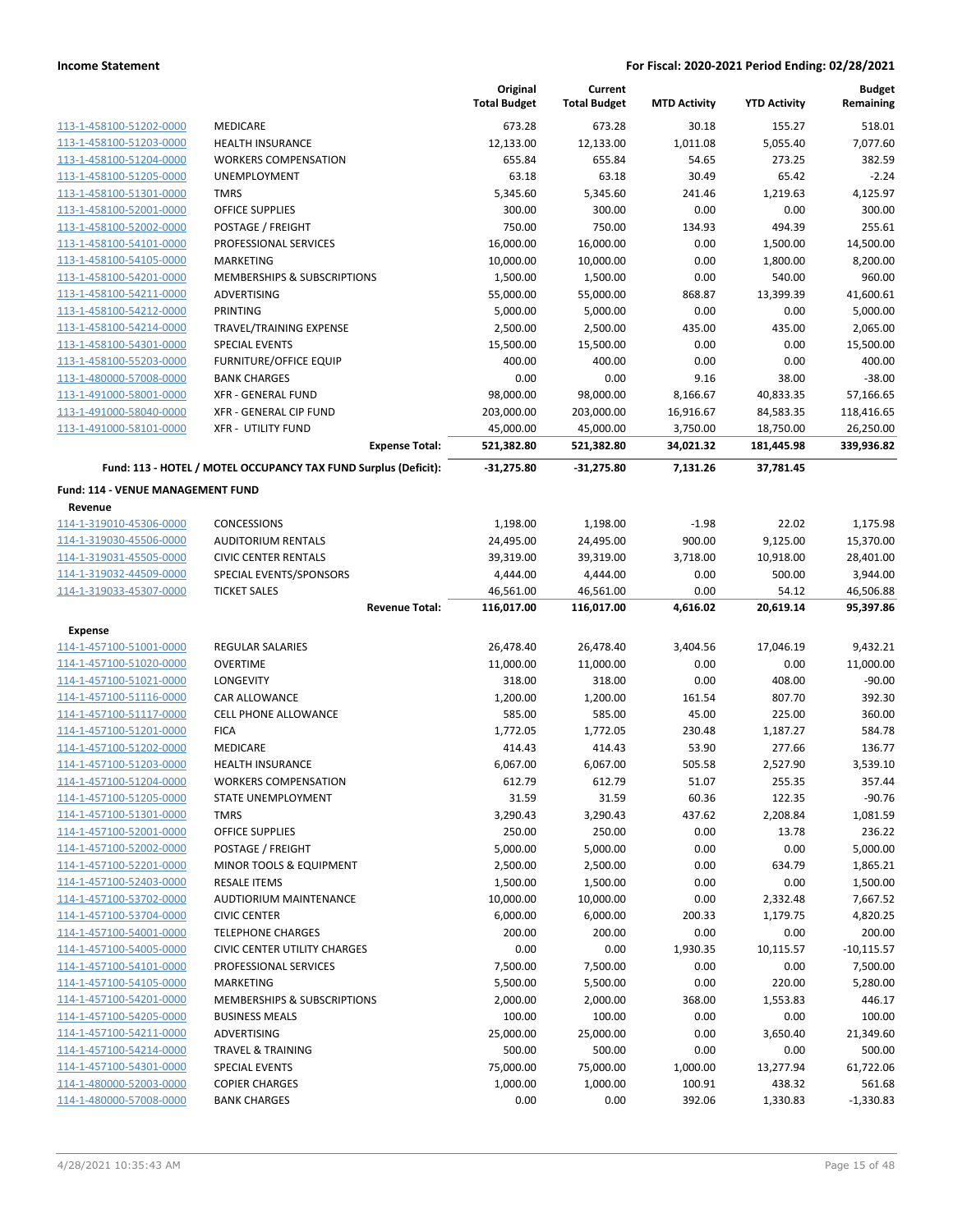|                                                    |                                                                           |                       | Original                  | Current                    |                        |                         | <b>Budget</b>              |
|----------------------------------------------------|---------------------------------------------------------------------------|-----------------------|---------------------------|----------------------------|------------------------|-------------------------|----------------------------|
|                                                    |                                                                           |                       | <b>Total Budget</b>       | <b>Total Budget</b>        | <b>MTD Activity</b>    | <b>YTD Activity</b>     | Remaining                  |
| 114-1-495000-58501-0000                            | CA - GENERAL FUND                                                         |                       | 4,129.00                  | 4,129.00                   | 344.08                 | 1,720.40                | 2,408.60                   |
| 114-1-495000-58701-0000                            | CA - CENTRAL SERVICE FUND                                                 |                       | 308.00                    | 308.00                     | 25.67                  | 128.35                  | 179.65                     |
| 114-1-495000-58710-0000                            | <b>CA - INSURANCE FUND</b>                                                |                       | 260.00                    | 260.00                     | 21.67                  | 108.35                  | 151.65                     |
| 114-1-495000-58720-0000                            | CA - MIS FUN                                                              |                       | 1,750.00                  | 1,750.00                   | 145.83                 | 729.15                  | 1,020.85                   |
|                                                    |                                                                           | <b>Expense Total:</b> | 200,266.69                | 200,266.69                 | 9,479.01               | 62,500.20               | 137,766.49                 |
|                                                    | Fund: 114 - VENUE MANAGEMENT FUND Surplus (Deficit):                      |                       | $-84,249.69$              | -84,249.69                 | -4,862.99              | -41,881.06              |                            |
|                                                    | <b>Fund: 123 - PTRAIN - POLICE REIMBURSEMENT GRANTS &amp; CONT EDUCAT</b> |                       |                           |                            |                        |                         |                            |
| Revenue                                            |                                                                           |                       |                           |                            |                        |                         |                            |
| 123-1-310001-43104-0000                            | <b>GRANTS / LEOSE</b>                                                     |                       | 0.00                      | 0.00                       | 3,299.50               | 3,149.50                | $-3,149.50$                |
| 123-1-319001-45401-0000                            | <b>INTEREST REVENUES</b>                                                  |                       | 0.00                      | 0.00                       | $-0.89$                | $-0.12$                 | 0.12                       |
|                                                    |                                                                           | <b>Revenue Total:</b> | 0.00                      | 0.00                       | 3,298.61               | 3,149.38                | $-3,149.38$                |
| <b>Expense</b>                                     |                                                                           |                       |                           |                            |                        |                         |                            |
| 123-1-421230-54214-0000                            | <b>TRAVEL &amp; TRAINING</b>                                              |                       | 0.00                      | 0.00                       | 640.00                 | 1,689.00                | $-1,689.00$                |
| 123-1-480000-57008-0000                            | <b>BANK CHARGES</b>                                                       |                       | 0.00                      | 0.00                       | 1.24                   | 1.56                    | $-1.56$                    |
|                                                    |                                                                           | <b>Expense Total:</b> | 0.00                      | 0.00                       | 641.24                 | 1,690.56                | $-1,690.56$                |
|                                                    | Fund: 123 - PTRAIN - POLICE REIMBURSEMENT GRANTS & CONT EDUCAT Sur        |                       | 0.00                      | 0.00                       | 2,657.37               | 1,458.82                |                            |
| <b>Fund: 124 - FIRE HAZMAT GRANT</b>               |                                                                           |                       |                           |                            |                        |                         |                            |
| <b>Expense</b>                                     |                                                                           |                       |                           |                            |                        |                         |                            |
| 124-1-480000-57008-0000                            | <b>BANK CHARGES</b>                                                       |                       | 0.00                      | 0.00                       | 0.02                   | 0.08                    | $-0.08$                    |
|                                                    |                                                                           | <b>Expense Total:</b> | 0.00                      | 0.00                       | 0.02                   | 0.08                    | $-0.08$                    |
|                                                    | Fund: 124 - FIRE HAZMAT GRANT Total:                                      |                       | 0.00                      | 0.00                       | 0.02                   | 0.08                    |                            |
| Fund: 140 - DEBT SERVICE FUND                      |                                                                           |                       |                           |                            |                        |                         |                            |
| Revenue                                            |                                                                           |                       |                           |                            |                        |                         |                            |
| 140-1-311001-41101-0000                            | <b>REAL PROPERTY TAXES</b>                                                |                       | 5,209,360.00              | 5,209,360.00               | 666,353.57             | 4,984,477.30            | 224,882.70                 |
| 140-1-311002-41102-0000                            | <b>DELINQUENT TAXES</b>                                                   |                       | 68,517.00                 | 68,517.00                  | 6,390.60               | 30,549.66               | 37,967.34                  |
| 140-1-319001-45401-0000                            | <b>INTEREST REVENUES</b>                                                  |                       | 22,102.00                 | 22,102.00                  | $-254.93$              | 719.18                  | 21,382.82                  |
| 140-1-323001-46100-0000                            | <b>XFR - UTILITY FUND</b>                                                 |                       | 1,476,165.00              | 1,476,165.00               | 123,013.75             | 615,068.75              | 861,096.25                 |
|                                                    |                                                                           | <b>Revenue Total:</b> | 6,776,144.00              | 6,776,144.00               | 795,502.99             | 5,630,814.89            | 1,145,329.11               |
| Expense                                            |                                                                           |                       |                           |                            |                        |                         |                            |
| 140-1-471100-56106-0000                            | 2013 CO PRINCIPAL                                                         |                       | 270,000.00                | 270,000.00                 | 270,000.00             | 270,000.00              | 0.00                       |
| 140-1-471100-56308-0000                            | 2011 GO REFUND PRINCIPAL                                                  |                       | 1,160,000.00              | 1,160,000.00               | 1,160,000.00           | 1,160,000.00            | 0.00                       |
| 140-1-471100-56310-0000                            | 2014 GO REFUND PRINCIPAL                                                  |                       | 188,000.00                | 188,000.00                 | 188,000.00             | 188,000.00              | 0.00                       |
| 140-1-471100-56311-0000                            | 2014 GENERAL OBLIGATIONS PRINCIPAL                                        |                       | 320,000.00                | 320,000.00                 | 320,000.00             | 320,000.00              | 0.00                       |
| 140-1-471100-56312-0000                            | 2015 GENERAL OBLIGATIONS PRINCIPAL                                        |                       | 481,000.00                | 481,000.00                 | 481,000.00             | 481,000.00              | 0.00                       |
| 140-1-471100-56313-0000                            | 2017 GO REFUND PRINCIPAL                                                  |                       | 1,875,000.00              | 1,875,000.00               | 1,875,000.00           | 1,875,000.00            | 0.00                       |
| 140-1-471100-56314-0000                            | 2019 GO AND REFUNDING PRINCIPAL                                           |                       | 1,160,000.00              | 1,160,000.00               | 1,160,000.00           | 1,160,000.00            | 0.00                       |
| 140-1-471200-56206-0000                            | 2013 CO INTEREST                                                          |                       | 12,282.00                 | 12,282.00                  | 7,342.50               | 7,342.50                | 4,939.50                   |
| 140-1-471200-56408-0000                            | 2011 GO REFUND INTEREST                                                   |                       | 56,135.00                 | 56,135.00                  | 34,447.50              | 34,447.50               | 21,687.50                  |
| 140-1-471200-56409-0000                            | 2014 GENERAL OBLIGATIONS - INTEREST                                       |                       | 86,652.00                 | 86,652.00                  | 45,350.25              | 45,350.25               | 41,301.75                  |
| 140-1-471200-56410-0000                            | 2015 GO - INTEREST                                                        |                       | 120,915.00                | 120,915.00                 | 63,295.20              | 63,295.20               | 57,619.80                  |
| 140-1-471200-56411-0000                            | 2014 GO REFUND INTEREST                                                   |                       | 17,760.00                 | 17,760.00                  | 9,820.00               | 9,820.00                | 7,940.00                   |
| 140-1-471200-56413-0000                            | 2017 GO REFUND INTEREST                                                   |                       | 145,625.00                | 145,625.00                 | 96,250.00              | 96,250.00               | 49,375.00                  |
| 140-1-471200-56414-0000<br>140-1-475100-56002-0000 | 2019 GO AND REFUNDING INTEREST<br><b>AGENT FEE</b>                        |                       | 792,156.00                | 792,156.00<br>1,500.00     | 410,578.12<br>1,850.00 | 410,578.12<br>1,850.00  | 381,577.88<br>$-350.00$    |
| 140-1-475100-56005-0000                            | ARBITRAGE                                                                 |                       | 1,500.00<br>6,100.00      | 6,100.00                   | 0.00                   | 2,200.00                | 3,900.00                   |
| 140-1-480000-57008-0000                            | <b>BANK CHARGES</b>                                                       |                       | 450.00                    | 450.00                     | 75.79                  | 184.00                  | 266.00                     |
| 140-1-491000-58001-0000                            | <b>XFR - GENERAL FUND</b>                                                 |                       | 118,309.00                | 118,309.00                 | 9,859.08               | 49,295.40               | 69,013.60                  |
|                                                    |                                                                           | <b>Expense Total:</b> | 6,811,884.00              | 6,811,884.00               | 6,132,868.44           | 6,174,612.97            | 637,271.03                 |
|                                                    |                                                                           |                       |                           |                            |                        |                         |                            |
|                                                    | Fund: 140 - DEBT SERVICE FUND Surplus (Deficit):                          |                       | $-35,740.00$              | -35,740.00                 | -5,337,365.45          | -543,798.08             |                            |
| Fund: 160 - GENERAL CAPITAL IMPROVEMENT FUND       |                                                                           |                       |                           |                            |                        |                         |                            |
| Revenue                                            |                                                                           |                       |                           |                            |                        |                         |                            |
| 160-1-314004-41808-0000                            | FRANCHISE FEES/CABLE-SICFA                                                |                       | 41,774.00                 | 41,774.00                  | 8,757.23               | 8,757.23                | 33,016.77                  |
| 160-1-319001-45401-0000<br>160-1-323001-46001-0000 | <b>INTEREST REVENUES</b><br><b>XFR - GENERAL FUND</b>                     |                       | 49,234.00<br>2,321,998.00 | 49,234.00                  | 221.24<br>193,499.83   | 9,449.37                | 39,784.63                  |
| 160-1-323001-46008-0000                            | <b>XFR - TOURISM FUND</b>                                                 |                       | 203,000.00                | 2,321,998.00<br>203,000.00 | 16,916.67              | 967,499.15<br>84,583.35 | 1,354,498.85<br>118,416.65 |
|                                                    |                                                                           | <b>Revenue Total:</b> | 2,616,006.00              | 2,616,006.00               | 219,394.97             | 1,070,289.10            | 1,545,716.90               |
|                                                    |                                                                           |                       |                           |                            |                        |                         |                            |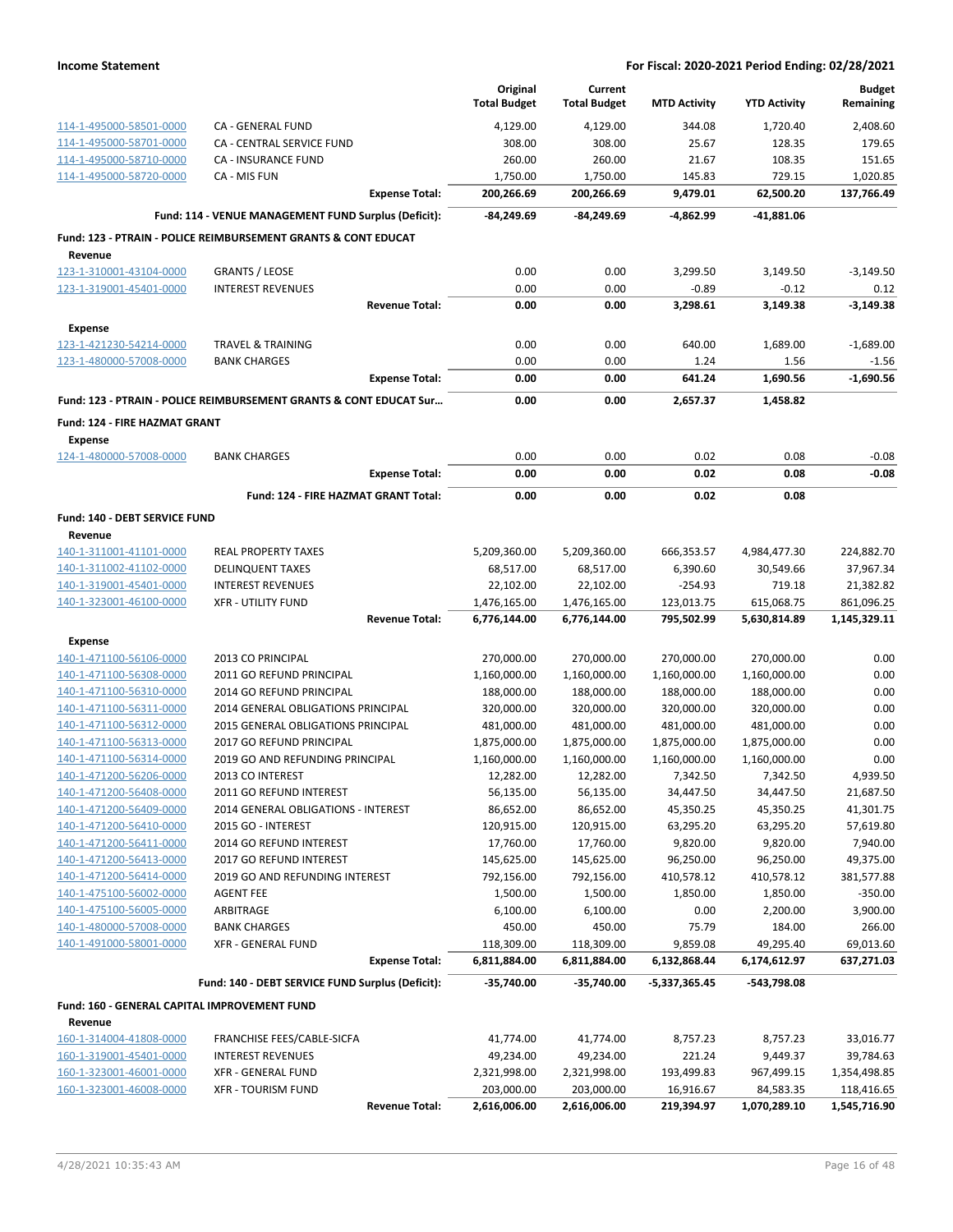|                                         |                                                                 | Original<br><b>Total Budget</b> | Current<br><b>Total Budget</b> | <b>MTD Activity</b> | <b>YTD Activity</b> | <b>Budget</b><br>Remaining |
|-----------------------------------------|-----------------------------------------------------------------|---------------------------------|--------------------------------|---------------------|---------------------|----------------------------|
| <b>Expense</b>                          |                                                                 |                                 |                                |                     |                     |                            |
| 160-1-000000-55098-0000                 | <b>GBOD INDUSTRIAL PROJECT - TRACKING ONLY</b>                  | 0.00                            | 0.00                           | 16,453.95           | 318,456.74          | -318,456.74                |
| 160-1-421240-55207-0000                 | RADIO COMMUNICATION EQUIP                                       | 0.00                            | 0.00                           | 23,088.65           | 59,003.19           | $-59,003.19$               |
| 160-1-422200-55003-0000                 | <b>BUILDING IMPROVEMENTS</b>                                    | 48,500.00                       | 48,500.00                      | 0.00                | 0.00                | 48,500.00                  |
| 160-1-431200-53304-0000                 | STREET IMPROV PROGRAM                                           | 2,000,000.00                    | 2,000,000.00                   | 892,735.10          | 2,040,661.06        | $-40,661.06$               |
| 160-1-431200-55002-0000                 | <b>IMPROVEMENTS</b>                                             | 175,000.00                      | 175,000.00                     | 0.00                | 0.00                | 175,000.00                 |
| 160-1-431600-55102-0000                 | <b>STREETS</b>                                                  | 0.00                            | 0.00                           | 689,428.05          | 2,587,028.30        | $-2,587,028.30$            |
| 160-1-443200-55201-0000                 | <b>EQUIPMENT PURCHASES</b>                                      | 7,600.00                        | 7,600.00                       | 0.00                | 6,678.00            | 922.00                     |
| 160-1-451100-55201-0000                 | <b>EQUIPMENT PURCHASES</b>                                      | 60,898.00                       | 60,898.00                      | 0.00                | 57,772.00           | 3,126.00                   |
| 160-1-456100-55204-0000                 | <b>OLD TOWN GREENVILLE</b>                                      | 0.00                            | 0.00                           | 0.00                | 4,118.64            | $-4,118.64$                |
| 160-1-457100-55003-0000                 | <b>BUILDING IMPROVEMENTS</b>                                    | 160,000.00                      | 160,000.00                     | 0.00                | 0.00                | 160,000.00                 |
| 160-1-480000-54101-0000                 | PROFESSIONAL SERVICES                                           | 0.00                            | 0.00                           | 20,157.02           | 32,406.15           | $-32,406.15$               |
| 160-1-480000-55002-0000                 | <b>IMPROVEMENTS</b>                                             | 43,000.00                       | 43,000.00                      | 0.00                | 0.00                | 43,000.00                  |
| 160-1-480000-55201-0000                 | <b>EQUIPMENT PURCHASES</b>                                      | 30,000.00                       | 30,000.00                      | 0.00                | 25,205.33           | 4,794.67                   |
| 160-1-480000-55203-0000                 | FURNITURE/OFFICE EQUIP                                          | 0.00                            | 0.00                           | 2,847.00            | 2,847.00            | $-2,847.00$                |
| 160-1-480000-57008-0000                 | <b>BANK CHARGES</b>                                             | 1,000.00                        | 1,000.00                       | 32.60               | 228.08              | 771.92                     |
|                                         | <b>Expense Total:</b>                                           | 2,525,998.00                    | 2,525,998.00                   | 1,644,742.37        | 5,134,404.49        | -2,608,406.49              |
|                                         | Fund: 160 - GENERAL CAPITAL IMPROVEMENT FUND Surplus (Deficit): | 90,008.00                       | 90,008.00                      | -1,425,347.40       | -4,064,115.39       |                            |
| Fund: 161 - STREET CONSTRUCTION FUND    |                                                                 |                                 |                                |                     |                     |                            |
| Revenue                                 |                                                                 |                                 |                                |                     |                     |                            |
| 161-1-319001-45401-0000                 | <b>INTEREST REVENUES</b>                                        | 10,000.00                       | 10,000.00                      | 0.00                | 79.94               | 9,920.06                   |
| <b>Expense</b>                          | <b>Revenue Total:</b>                                           | 10,000.00                       | 10,000.00                      | 0.00                | 79.94               | 9,920.06                   |
| 161-1-431200-55007-0000                 | ENG/ARCHITECTS/MGMT                                             | 0.00                            | 0.00                           | 133,487.03          | 1,077,762.07        | $-1,077,762.07$            |
| 161-1-480000-57008-0000                 | <b>BANK CHARGES</b>                                             | 400.00                          | 400.00                         | 0.00                | 27.23               | 372.77                     |
|                                         | <b>Expense Total:</b>                                           | 400.00                          | 400.00                         | 133,487.03          | 1,077,789.30        | -1,077,389.30              |
|                                         | Fund: 161 - STREET CONSTRUCTION FUND Surplus (Deficit):         | 9,600.00                        | 9,600.00                       | $-133,487.03$       | -1,077,709.36       |                            |
| Fund: 164 - 2013 CO CAPITAL FUND        |                                                                 |                                 |                                |                     |                     |                            |
| Revenue                                 |                                                                 |                                 |                                |                     |                     |                            |
| 164-1-319001-45401-0000                 | <b>INTEREST REVENUES</b>                                        | 275.00                          | 275.00                         | $-4.46$             | 6.51                | 268.49                     |
|                                         | <b>Revenue Total:</b>                                           | 275.00                          | 275.00                         | $-4.46$             | 6.51                | 268.49                     |
| <b>Expense</b>                          |                                                                 |                                 |                                |                     |                     |                            |
| 164-1-480000-57008-0000                 | <b>BANK CHARGES</b>                                             | 15.00                           | 15.00                          | 0.66                | 2.78                | 12.22                      |
|                                         | <b>Expense Total:</b>                                           | 15.00                           | 15.00                          | 0.66                | 2.78                | 12.22                      |
|                                         | Fund: 164 - 2013 CO CAPITAL FUND Surplus (Deficit):             | 260.00                          | 260.00                         | $-5.12$             | 3.73                |                            |
| Fund: 165 - 2014 GO FUND                |                                                                 |                                 |                                |                     |                     |                            |
| Revenue                                 |                                                                 |                                 |                                |                     |                     |                            |
| 165-1-319001-45401-0000                 | <b>INTEREST REVENUES</b>                                        | 10,000.00                       | 10,000.00                      | 31.28               | 288.11              | 9,711.89                   |
|                                         | <b>Revenue Total:</b>                                           | 10,000.00                       | 10,000.00                      | 31.28               | 288.11              | 9,711.89                   |
|                                         | Fund: 165 - 2014 GO FUND Total:                                 | 10,000.00                       | 10,000.00                      | 31.28               | 288.11              |                            |
| Fund: 171 - MAIN STREET SPECIAL REVENUE |                                                                 |                                 |                                |                     |                     |                            |
| Revenue                                 |                                                                 |                                 |                                |                     |                     |                            |
| 171-1-310001-43101-0000                 | <b>GRANT REVENUE - FEDERAL</b>                                  | 0.00                            | 0.00                           | 0.00                | 49,388.10           | $-49,388.10$               |
|                                         | <b>Revenue Total:</b>                                           | 0.00                            | 0.00                           | 0.00                | 49,388.10           | -49,388.10                 |
| <b>Expense</b>                          |                                                                 |                                 |                                |                     |                     |                            |
| 171-1-456100-54111-0000                 | <b>GRANT MANAGEMENT</b>                                         | 0.00                            | 0.00                           | 0.00                | 1,200.00            | $-1,200.00$                |
| 171-1-456100-54501-0000                 | SPECIAL SERVICES                                                | 0.00                            | 0.00                           | 10,000.00           | 35,863.75           | $-35,863.75$               |
| 171-1-456100-55012-0000                 | <b>CONSTRUCTION</b>                                             | 0.00                            | 0.00                           | 0.00                | 48,481.82           | $-48,481.82$               |
|                                         | <b>Expense Total:</b>                                           | 0.00                            | 0.00                           | 10,000.00           | 85,545.57           | $-85,545.57$               |
|                                         | Fund: 171 - MAIN STREET SPECIAL REVENUE Surplus (Deficit):      | 0.00                            | 0.00                           | $-10,000.00$        | $-36,157.47$        |                            |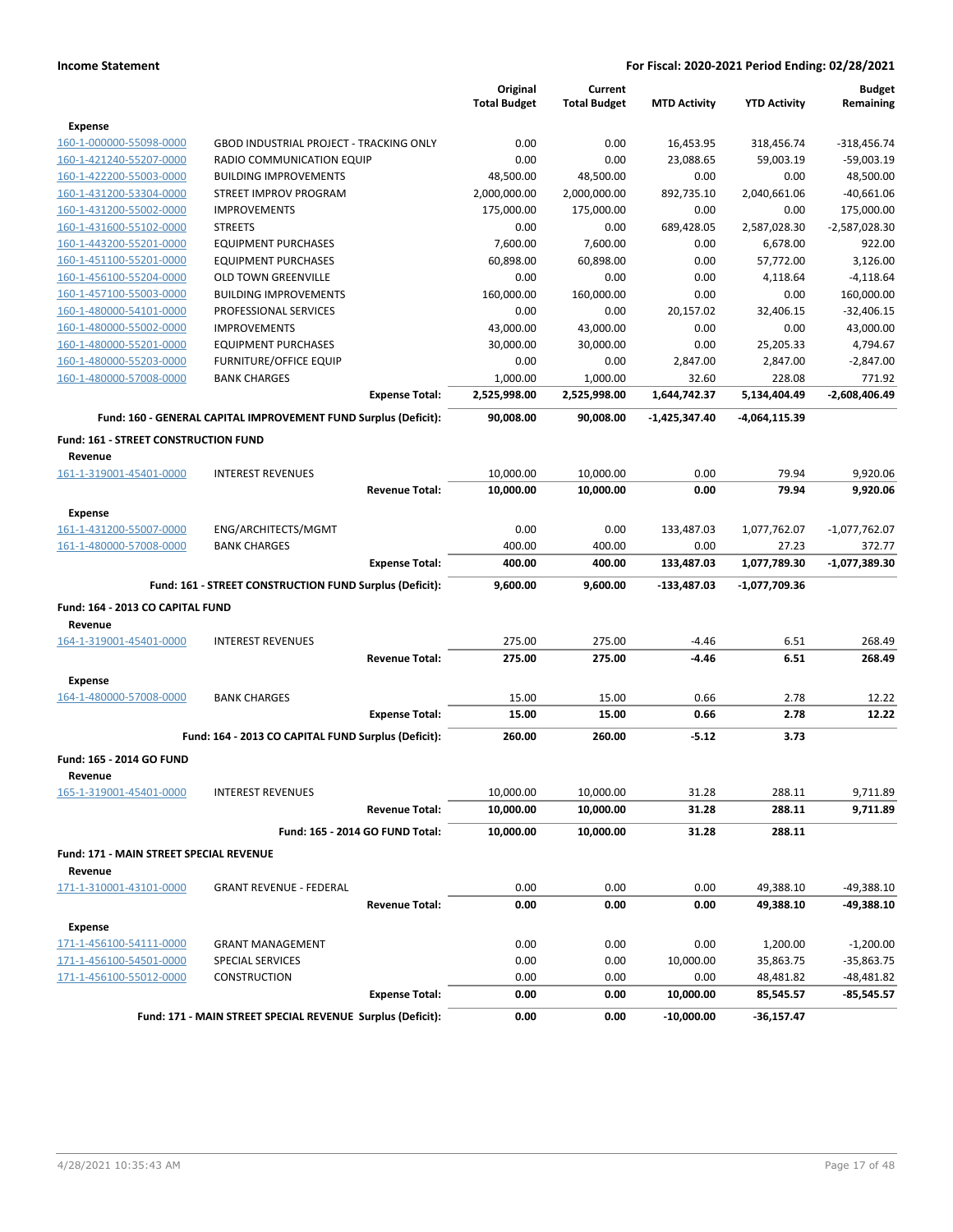|                                                    |                                                     | Original<br><b>Total Budget</b> | Current<br><b>Total Budget</b> | <b>MTD Activity</b> | <b>YTD Activity</b>     | Budget<br>Remaining     |
|----------------------------------------------------|-----------------------------------------------------|---------------------------------|--------------------------------|---------------------|-------------------------|-------------------------|
| <b>Fund: 172 - MINOR GRANTS FUND</b><br>Revenue    |                                                     |                                 |                                |                     |                         |                         |
| 172-1-310001-43108-0000                            | <b>GRANTS / LIBRARY GRANT</b>                       | 0.00                            | 0.00                           | 0.00                | 4,000.00                | $-4,000.00$             |
|                                                    | <b>Revenue Total:</b>                               | 0.00                            | 0.00                           | 0.00                | 4,000.00                | -4,000.00               |
|                                                    | Fund: 172 - MINOR GRANTS FUND Total:                | 0.00                            | 0.00                           | 0.00                | 4,000.00                |                         |
| Fund: 200 - WATER / WASTEWATER FUND                |                                                     |                                 |                                |                     |                         |                         |
| Revenue                                            |                                                     |                                 |                                |                     |                         |                         |
| 200-2-318003-42304-0000                            | <b>BACKFLOW INSPECTION FEES</b>                     | 8,487.00                        | 8,487.00                       | 0.00                | 1,614.70                | 6,872.30                |
| 200-2-318003-44302-0000                            | WATER REVENUES / SERVICE CHARGES                    | 187,446.00                      | 187,446.00                     | 43,522.67           | 146,259.72              | 41,186.28               |
| 200-2-318003-44304-0000                            | <b>NEW SERVICES - WATER</b>                         | 67,507.00                       | 67,507.00                      | 0.00                | 0.00                    | 67,507.00               |
| 200-2-318003-44305-0000                            | LATE CHARGES - WATER                                | 41,970.00                       | 41,970.00                      | 8.16                | 58.05                   | 41,911.95               |
| 200-2-318003-44306-0000                            | WATER REVENUES / WATER REREAD                       | 0.00                            | 0.00                           | 0.00                | 5.00                    | $-5.00$                 |
| 200-2-318003-44312-0000                            | <b>METER TAMPERING</b>                              | 1,236.00                        | 1,236.00                       | 250.00              | 750.00                  | 486.00                  |
| 200-2-318003-44317-0000                            | WATER REVENUES / METER CHANGE-OUTS                  | 0.00                            | $-435,250.00$                  | 0.00                | 0.00                    | $-435,250.00$           |
| 200-2-318003-45103-0000                            | <b>GEUS RAW WATER CONSUMPTN</b>                     | 105,000.00                      | 105,000.00                     | 0.00                | 0.00                    | 105,000.00              |
| 200-2-318004-42302-0000                            | <b>GREASE HAULER PERMIT FEES</b>                    | 0.00                            | 0.00                           | 0.00                | 50.00                   | $-50.00$                |
| 200-2-318004-42303-0000                            | WASTE HAULER PERMITS                                | 5,000.00                        | 5,000.00                       | 200.00              | 1,800.00                | 3,200.00                |
| 200-2-318004-44307-0000                            | NEW SERVICES - SEWER                                | 2,493.00                        | 2,493.00                       | 0.00                | 0.00                    | 2,493.00                |
| 200-2-318004-44309-0000                            | SEWER REVENUES / SERVICE CHARGES                    | 35,666.00                       | 35,666.00                      | 1,507.55            | 8,514.33                | 27,151.67               |
| 200-2-318004-44310-0000<br>200-2-318004-44318-0000 | LATE CHARGES - SEWER<br>LATE CHARGES - WASTEHAULERS | 37,427.00                       | 37,427.00                      | 18.25               | 45.45<br>1,034.27       | 37,381.55<br>4,752.73   |
| 200-2-318004-45106-0000                            | L-3 COMM COD DISCHARGE                              | 5,787.00<br>126,360.00          | 5,787.00                       | 197.25<br>10,530.00 |                         |                         |
| 200-2-318004-45201-0000                            | SEWER REV/ SEWER HAULER FEES                        | 400,000.00                      | 126,360.00<br>400,000.00       | 45,246.26           | 52,650.00<br>188,171.28 | 73,710.00<br>211,828.72 |
| 200-2-319003-45101-0000                            | WATER REVENUES / METERED SALES                      | 7,035,000.00                    | 7,035,000.00                   | 507,242.82          | 2,747,125.14            | 4,287,874.86            |
| 200-2-319004-45104-0000                            | <b>SEWER COLLECTION FEES</b>                        | 6,314,917.00                    | 6,314,917.00                   | 491,048.61          | 2,517,876.67            | 3,797,040.33            |
| 200-2-319004-45105-0000                            | SEWER REVENUES / EPA REVENUE                        | 0.00                            | 0.00                           | 171.21              | 252.85                  | $-252.85$               |
| 200-2-320003-45401-0000                            | <b>INTEREST REVENUES</b>                            | 35,000.00                       | 35,000.00                      | $-14.62$            | 18.51                   | 34,981.49               |
| 200-2-320003-45601-0000                            | MISCELLANEOUS REVENUES                              | 1,000.00                        | 1,000.00                       | 0.00                | 0.00                    | 1,000.00                |
| 200-2-323001-58013-0000                            | <b>XFR - TOURISM FUND</b>                           | 45,000.00                       | 45,000.00                      | 3,750.00            | 18,750.00               | 26,250.00               |
|                                                    | <b>Revenue Total:</b>                               | 14,455,296.00                   | 14,020,046.00                  | 1,103,678.16        | 5,684,975.97            | 8,335,070.03            |
| <b>Expense</b>                                     |                                                     |                                 |                                |                     |                         |                         |
| 200-2-436100-51001-0000                            | <b>REGULAR SALARIES</b>                             | 76,752.00                       | 76,752.00                      | 5,839.20            | 29,313.31               | 47,438.69               |
| 200-2-436100-51020-0000                            | <b>OVERTIME</b>                                     | 307.50                          | 307.50                         | 487.01              | 951.01                  | $-643.51$               |
| 200-2-436100-51021-0000                            | LONGEVITY                                           | 2,248.00                        | 2,248.00                       | 0.00                | 804.00                  | 1,444.00                |
| 200-2-436100-51101-0000                            | <b>CERTIFICATION PAY</b>                            | 600.00                          | 600.00                         | 92.32               | 461.60                  | 138.40                  |
| 200-2-436100-51102-0000                            | <b>BILINGUAL PAY</b>                                | 0.00                            | 0.00                           | 46.16               | 184.64                  | $-184.64$               |
| 200-2-436100-51117-0000                            | <b>CELL PHONE ALLOWANCE</b>                         | 780.00                          | 780.00                         | 60.00               | 300.00                  | 480.00                  |
| 200-2-436100-51201-0000                            | <b>FICA</b>                                         | 5,002.63                        | 5,002.63                       | 375.93              | 1,868.37                | 3,134.26                |
| 200-2-436100-51202-0000                            | MEDICARE                                            | 1,169.97                        | 1,169.97                       | 87.91               | 436.96                  | 733.01                  |
| 200-2-436100-51203-0000                            | <b>HEALTH INSURANCE</b>                             | 24,266.00                       | 24,266.00                      | 2,022.17            | 10,110.85               | 14,155.15               |
| 200-2-436100-51204-0000                            | <b>WORKERS COMPENSATION</b>                         | 1,090.18                        | 1,090.18                       | 90.85               | 454.25                  | 635.93                  |
| 200-2-436100-51205-0000                            | STATE UNEMPLOYMENT                                  | 126.36                          | 126.36                         | 104.40              | 204.14                  | $-77.78$                |
| 200-2-436100-51301-0000                            | <b>TMRS</b>                                         | 9,287.98                        | 9,287.98                       | 756.86              | 3,646.26                | 5,641.72                |
| 200-2-436100-52001-0000                            | <b>OFFICE SUPPLIES</b>                              | 500.00                          | 500.00                         | 143.53              | 418.50                  | 81.50                   |
| 200-2-436100-52002-0000                            | POSTAGE / FREIGHT                                   | 7,000.00                        | 7,000.00                       | 0.00                | 111.78                  | 6,888.22                |
| 200-2-436100-52201-0000                            | MINOR TOOLS & EQUIPMENT                             | 698.26                          | 698.26                         | 0.00                | 0.00                    | 698.26                  |
| 200-2-436100-52305-0000                            | PUBLIC EDUCATION                                    | 7,000.00                        | 7,000.00                       | 0.00                | 0.00                    | 7,000.00                |
| 200-2-436100-53402-0000                            | <b>BUILDING MAINTENANCE</b>                         | 0.00                            | 0.00                           | 441.73              | 1,684.48                | $-1,684.48$             |
| 200-2-436100-54001-0000                            | <b>TELEPHONE CHARGES</b>                            | 950.00                          | 950.00                         | 80.19               | 401.15                  | 548.85                  |
| 200-2-436100-54002-0000                            | <b>UTILITY CHARGES</b>                              | 35,000.00                       | 35,000.00                      | 3,529.28            | 13,597.31               | 21,402.69               |
| 200-2-436100-54214-0000                            | <b>TRAVEL &amp; TRAINING</b>                        | 0.00                            | 0.00                           | 0.00                | 100.00                  | $-100.00$               |
| 200-2-436200-51001-0000                            | <b>REGULAR SALARIES</b>                             | 390,061.00                      | 390,061.00                     | 22,354.66           | 121,551.35              | 268,509.65              |
| 200-2-436200-51020-0000                            | <b>OVERTIME</b>                                     | 17,804.00                       | 17,804.00                      | 4,938.68            | 19,546.45               | $-1,742.45$             |
| 200-2-436200-51021-0000                            | LONGEVITY                                           | 3,792.00                        | 3,792.00                       | 0.00                | 3,564.00                | 228.00                  |
| 200-2-436200-51101-0000                            | <b>CERTIFICATION PAY</b>                            | 3,000.00                        | 3,000.00                       | 138.48              | 784.70                  | 2,215.30                |
| 200-2-436200-51117-0000                            | <b>CELL PHONE ALLOWANCE</b>                         | 780.00                          | 780.00                         | 0.00                | 60.00                   | 720.00                  |
| 200-2-436200-51201-0000                            | <b>FICA</b>                                         | 25,757.00                       | 25,757.00                      | 1,584.86            | 9,125.26                | 16,631.74               |
| 200-2-436200-51202-0000                            | MEDICARE                                            | 6,024.00                        | 6,024.00                       | 370.66              | 2,134.14                | 3,889.86                |
|                                                    |                                                     |                                 |                                |                     |                         |                         |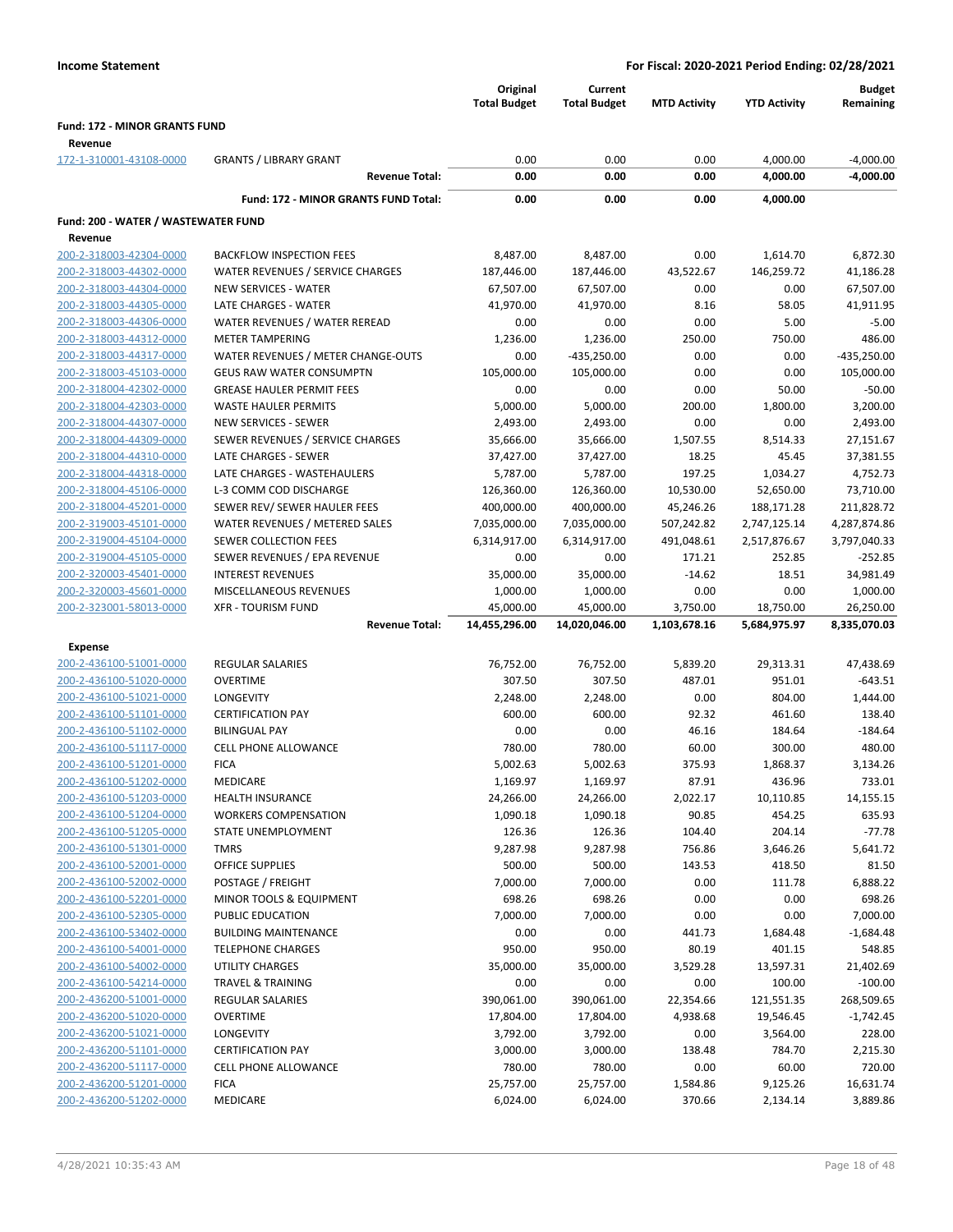| 200-2-436200-51203-0000                            |
|----------------------------------------------------|
| 200-2-436200-51204-0000                            |
| 200-2-436200-51205-0000                            |
| 200-2-436200-51301-0000                            |
| <u>200-2-436200-52001-0000</u>                     |
| <u>200-2-436200-52002-0000</u>                     |
| 200-2-436200-52101-0000                            |
| 200-2-436200-52104-0000                            |
| 200-2-436200-52105-0000                            |
| 200-2-436200-52106-0000                            |
| <u>200-2-436200-52201-0000</u>                     |
| 200-2-436200-52202-0000                            |
| 200-2-436200-52203-0000                            |
| 200-2-436200-52301-0000                            |
| 200-2-436200-53201-0000                            |
| 200-2-436200-53202-0000                            |
| 200-2-436200-53203-0000                            |
| 200-2-436200-53205-0000                            |
| 200-2-436200-53310-0000                            |
| 200-2-436200-53402-0000                            |
| 200-2-436200-53403-0000                            |
| 200-2-436200-53404-0000                            |
| 200-2-436200-53605-0000                            |
| 200-2-436200-53606-0000                            |
| 200-2-436200-54001-0000                            |
| 200-2-436200-54002-0000                            |
| 200-2-436200-54201-0000                            |
| 200-2-436200-54208-0000                            |
| 200-2-436200-54212-0000                            |
| 200-2-436200-54214-0000                            |
| 200-2-436200-54219-0000                            |
| 200-2-436200-54410-0000<br>200-2-436300-51001-0000 |
| 200-2-436300-51020-0000                            |
| <u>200-2-436300-51021-0000</u>                     |
| 200-2-436300-51101-0000                            |
| 200-2-436300-51117-0000                            |
| 200-2-436300-51201-0000                            |
| 200-2-436300-51202-0000                            |
| 200-2-436300-51203-0000                            |
| 200-2-436300-51204-0000                            |
| 200-2-436300-51205-0000                            |
| 200-2-436300-51301-0000                            |
| 200-2-436300-52001-0000                            |
| <u>200-2-436300-52002-0000</u>                     |
| <u>200-2-436300-52005-0000</u>                     |
| 200-2-436300-52104-0000                            |
| 200-2-436300-52106-0000                            |
| <u>200-2-436300-52201-0000</u>                     |
| <u>200-2-436300-52203-0000</u>                     |
| <u>200-2-436300-52303-0000</u>                     |
| 200-2-436300-53201-0000                            |
| 200-2-436300-53202-0000                            |
| 200-2-436300-53205-0000                            |
| <u>200-2-436300-53207-0000</u>                     |
| <u>200-2-436300-53210-0000</u>                     |
| 200-2-436300-53211-0000                            |
| 200-2-436300-53306-0000                            |
| 200-2-436300-53306-0001                            |

| HEALTH INSURANCE                     |
|--------------------------------------|
| WORKERS COMPENSATION                 |
| STATE UNEMPLOYMENT                   |
| TMRS                                 |
| <b>DFFICE SUPPLIES</b>               |
| POSTAGE / FREIGHT                    |
| ANITORIAL SUPPLIES                   |
| WEARING APPAREL                      |
| <b>LABORATORY</b>                    |
| CHEMICAL SUPPLIES                    |
| MINOR TOOLS & EQUIPMENT              |
| MECHANICAL SUPPLIES                  |
| MOTOR VEHICLE FUEL                   |
| SAFETY SUPPLIES                      |
| URNITURE & OFFICE EQUIPMENT          |
| <b>MACHINE, TOOLS &amp; IMPLMNTS</b> |
| <b>NSTRUMENTS &amp; APPARATUS</b>    |
| <b>MOTOR VEHICLES</b>                |
| RESVRS/STRG TANKS/ST PIPE            |
| <b>BUILDING MAINTENANCE</b>          |
| HEATING & COOLING SYSTEMS            |
| STRUCTURES / EXTERIOR STRUCTURES     |
| <b>STRUCTURES / FILTRATION PLANT</b> |
| <b>MAINT - GROUNDS</b>               |
| <b><i>TELEPHONE CHARGES</i></b>      |
| <b>JTILITY CHARGES</b>               |
| MEMBERSHIPS & SUBSCRIPTIONS          |
| <b>ABORATORY WORK</b>                |
| <b>PRINTING</b>                      |
| <b>FRAVEL &amp; TRAINING</b>         |
| SABINE RIVER AUTHORITY               |
| PERMITS/FEES                         |
| REGULAR SALARIES                     |
| OVERTIME                             |
| <b>ONGEVITY</b>                      |
| CERTIFICATION PAY                    |
| CELL PHONE ALLOWANCE                 |
| FICA                                 |
| <b>MEDICARE</b>                      |
| HEALTH INSURANCE                     |
| <b><i>NORKERS COMPENSATION</i></b>   |
| STATE UNEMPLOYMENT                   |
| <b>TMRS</b>                          |
| <b><i>OFFICE SUPPLIES</i></b>        |
| <b>POSTAGE / FREIGHT</b>             |
| PRINTED MATERIALS                    |
| WEARING APPAREL                      |
| CHEMICAL SUPPLIES                    |
| MINOR TOOLS & EQUIPMENT              |
| <b>MOTOR VEHICLE FUEL</b>            |
| <b>FRAINING SUPPLIES</b>             |
| URNITURE & OFFICE EQUIPMENT          |
| <b>MACHINE, TOOLS &amp; IMPLMNTS</b> |
| <b>MOTOR VEHICLES</b>                |
| RADIO/COMMUNICATIONS                 |
| <b>IRE HYDRANTS</b>                  |
| METERS & SETTINGS                    |
| WATER MAINS                          |

|                         |                                                                     | Original<br><b>Total Budget</b> | Current<br><b>Total Budget</b> | <b>MTD Activity</b> | <b>YTD Activity</b> | <b>Budget</b><br>Remaining |
|-------------------------|---------------------------------------------------------------------|---------------------------------|--------------------------------|---------------------|---------------------|----------------------------|
| 200-2-436200-51203-0000 | <b>HEALTH INSURANCE</b>                                             | 109,199.00                      | 109,199.00                     | 8,088.75            | 40,443.75           | 68,755.25                  |
| 200-2-436200-51204-0000 | <b>WORKERS COMPENSATION</b>                                         | 11,401.00                       | 11,401.00                      | 885.13              | 4,425.65            | 6,975.35                   |
| 200-2-436200-51205-0000 | STATE UNEMPLOYMENT                                                  | 631.80                          | 631.80                         | 412.08              | 967.48              | $-335.68$                  |
| 200-2-436200-51301-0000 | <b>TMRS</b>                                                         | 46,685.00                       | 46,685.00                      | 3,182.09            | 17,624.24           | 29.060.76                  |
| 200-2-436200-52001-0000 | <b>OFFICE SUPPLIES</b>                                              | 538.00                          | 538.00                         | 221.34              | 533.56              | 4.44                       |
| 200-2-436200-52002-0000 | POSTAGE / FREIGHT                                                   | 2,302.00                        | 2,302.00                       | 1.40                | 11.15               | 2,290.85                   |
| 200-2-436200-52101-0000 | <b>JANITORIAL SUPPLIES</b>                                          | 956.00                          | 956.00                         | 0.00                | 1,614.50            | $-658.50$                  |
| 200-2-436200-52104-0000 | <b>WEARING APPAREL</b>                                              | 6,278.00                        | 3,653.00                       | 2,625.00            | 4,051.72            | $-398.72$                  |
| 200-2-436200-52105-0000 | <b>LABORATORY</b>                                                   | 14,107.00                       | 14,107.00                      | 60.45               | 4,126.09            | 9,980.91                   |
| 200-2-436200-52106-0000 | <b>CHEMICAL SUPPLIES</b>                                            | 320,950.00                      | 320,950.00                     | 10,603.67           | 90,881.27           | 230,068.73                 |
| 200-2-436200-52201-0000 | MINOR TOOLS & EQUIPMENT                                             | 1,490.00                        | 1,490.00                       | 587.68              | 2,689.08            | $-1,199.08$                |
| 200-2-436200-52202-0000 | MECHANICAL SUPPLIES                                                 | 1,552.00                        | 1,552.00                       | 0.00                | 372.77              | 1,179.23                   |
| 200-2-436200-52203-0000 | <b>MOTOR VEHICLE FUEL</b>                                           | 3,900.00                        | 3,900.00                       | 306.76              | 1,267.04            | 2,632.96                   |
| 200-2-436200-52301-0000 | <b>SAFETY SUPPLIES</b>                                              | 2,135.00                        | 2,135.00                       | 338.72              | 737.82              | 1,397.18                   |
| 200-2-436200-53201-0000 | FURNITURE & OFFICE EQUIPMENT                                        | 250.00                          | 250.00                         | 0.00                | 0.00                | 250.00                     |
| 200-2-436200-53202-0000 | MACHINE, TOOLS & IMPLMNTS                                           | 5,236.00                        | 5,236.00                       | 132.42              | 1,236.24            | 3,999.76                   |
| 200-2-436200-53203-0000 | <b>INSTRUMENTS &amp; APPARATUS</b>                                  | 6,553.00                        | 6,553.00                       | 779.16              | 779.16              | 5,773.84                   |
| 200-2-436200-53205-0000 | <b>MOTOR VEHICLES</b>                                               | 1,500.00                        | 1,500.00                       | 0.00                | 239.07              | 1,260.93                   |
| 200-2-436200-53310-0000 | RESVRS/STRG TANKS/ST PIPE                                           | 20,140.00                       | 20,140.00                      | 27.00               | 77.00               | 20,063.00                  |
| 200-2-436200-53402-0000 | <b>BUILDING MAINTENANCE</b>                                         | 1,410.00                        | 1,410.00                       | 196.17              | 1,042.83            | 367.17                     |
| 200-2-436200-53403-0000 | <b>HEATING &amp; COOLING SYSTEMS</b>                                | 3,381.00                        | 3,381.00                       | 0.00                | 0.00                | 3,381.00                   |
| 200-2-436200-53404-0000 | STRUCTURES / EXTERIOR STRUCTURES                                    | 500.00                          | 500.00                         | 0.00                | 259.00              | 241.00                     |
| 200-2-436200-53605-0000 | STRUCTURES / FILTRATION PLANT                                       | 33,825.00                       | 33,825.00                      | 7,459.25            | 24,668.57           | 9,156.43                   |
| 200-2-436200-53606-0000 | <b>MAINT - GROUNDS</b>                                              | 340.00                          | 340.00                         | 0.00                | 0.00                | 340.00                     |
| 200-2-436200-54001-0000 | <b>TELEPHONE CHARGES</b>                                            | 7,000.00                        | 7,000.00                       | 430.43              | 2,063.89            | 4,936.11                   |
| 200-2-436200-54002-0000 | UTILITY CHARGES                                                     | 325,000.00                      | 325,000.00                     | 29,220.36           | 172,711.61          | 152,288.39                 |
| 200-2-436200-54201-0000 | MEMBERSHIPS & SUBSCRIPTIONS                                         | 1,261.00                        | 1,261.00                       | 0.00                | 525.00              | 736.00                     |
| 200-2-436200-54208-0000 | <b>LABORATORY WORK</b>                                              | 51,471.00                       | 51,471.00                      | 630.00              | 3,759.88            | 47,711.12                  |
| 200-2-436200-54212-0000 | <b>PRINTING</b>                                                     | 850.00                          | 850.00                         | 0.00                | 0.00                | 850.00                     |
| 200-2-436200-54214-0000 | <b>TRAVEL &amp; TRAINING</b>                                        | 5,602.00                        | 5,602.00                       | 750.00              | 850.00              | 4,752.00                   |
| 200-2-436200-54219-0000 | SABINE RIVER AUTHORITY                                              | 1,049,386.00                    | 1,049,386.00                   | 0.00                | 218,455.50          | 830,930.50                 |
| 200-2-436200-54410-0000 | PERMITS/FEES                                                        | 26,000.00                       | 26,000.00                      | 0.00                | 27,557.60           | $-1,557.60$                |
| 200-2-436300-51001-0000 | REGULAR SALARIES                                                    | 562,434.08                      | 562,434.08                     | 49,221.03           | 247,380.33          | 315,053.75                 |
| 200-2-436300-51020-0000 | <b>OVERTIME</b>                                                     | 59,909.10                       | 59,909.10                      | 9,763.76            | 43,015.38           | 16,893.72                  |
| 200-2-436300-51021-0000 | LONGEVITY                                                           | 4,814.00                        | 4,814.00                       | 0.00                | 5,849.00            | $-1,035.00$                |
| 200-2-436300-51101-0000 | <b>CERTIFICATION PAY</b>                                            | 600.00                          | 600.00                         | 46.16               | 230.80              | 369.20                     |
| 200-2-436300-51117-0000 | CELL PHONE ALLOWANCE                                                | 2,130.00                        | 2,130.00                       | 90.00               | 450.00              | 1,680.00                   |
| 200-2-436300-51201-0000 | <b>FICA</b>                                                         | 39,053.19                       | 39,053.19                      | 3,398.32            | 17,139.06           | 21,914.13                  |
| 200-2-436300-51202-0000 | MEDICARE                                                            | 9,133.41                        | 9,133.41                       | 794.77              | 4,008.32            | 5,125.09                   |
| 200-2-436300-51203-0000 | <b>HEALTH INSURANCE</b>                                             | 206,263.00                      | 206,263.00                     | 17,188.58           | 85,942.90           | 120,320.10                 |
| 200-2-436300-51204-0000 | <b>WORKERS COMPENSATION</b>                                         | 16,977.93                       | 16,977.93                      | 1,414.82            | 7,074.10            | 9,903.83                   |
| 200-2-436300-51205-0000 | STATE UNEMPLOYMENT                                                  | 1,105.65                        | 1,105.65                       | 945.93              | 2,009.41            | $-903.76$                  |
| 200-2-436300-51301-0000 | <b>TMRS</b>                                                         | 72,516.11                       | 72,516.11                      | 6,858.04            | 33,752.79           | 38,763.32                  |
| 200-2-436300-52001-0000 | <b>OFFICE SUPPLIES</b>                                              | 300.00                          | 300.00                         | 0.00                | 476.50              | $-176.50$                  |
| 200-2-436300-52002-0000 | POSTAGE / FREIGHT                                                   | 50.00                           | 50.00                          | 0.00                | 0.00                | 50.00                      |
| 200-2-436300-52005-0000 | PRINTED MATERIALS                                                   | 100.00                          | 100.00                         | 0.00                | 0.00                | 100.00                     |
| 200-2-436300-52104-0000 | <b>WEARING APPAREL</b>                                              | 15,000.00                       | 15,000.00                      | 449.99              | 4,744.33            | 10,255.67                  |
| 200-2-436300-52106-0000 | <b>CHEMICAL SUPPLIES</b>                                            | 500.00                          | 500.00                         | 378.28              | 378.28              | 121.72                     |
| 200-2-436300-52201-0000 | MINOR TOOLS & EQUIPMENT                                             | 11,926.00                       | 11,926.00                      | 191.38              | 10,883.07           | 1,042.93                   |
| 200-2-436300-52203-0000 | <b>MOTOR VEHICLE FUEL</b>                                           | 32,000.00                       | 32,000.00                      | 2,999.25            | 15,864.20           | 16,135.80                  |
| 200-2-436300-52303-0000 | <b>TRAINING SUPPLIES</b><br><b>FURNITURE &amp; OFFICE EQUIPMENT</b> | 300.00                          | 300.00                         | 0.00                | 0.00                | 300.00                     |
| 200-2-436300-53201-0000 |                                                                     | 96.00                           | 96.00                          | 0.00                | 343.91              | $-247.91$                  |
| 200-2-436300-53202-0000 | MACHINE, TOOLS & IMPLMNTS                                           | 4,598.00                        | 4,598.00                       | 1,550.00            | 1,556.00            | 3,042.00                   |
| 200-2-436300-53205-0000 | <b>MOTOR VEHICLES</b>                                               | 25,000.00                       | 25,000.00                      | 516.36              | 9,942.51            | 15,057.49                  |
| 200-2-436300-53207-0000 | RADIO/COMMUNICATIONS                                                | 4,484.00                        | 4,484.00                       | 0.00                | 0.00                | 4,484.00                   |
| 200-2-436300-53210-0000 | <b>FIRE HYDRANTS</b>                                                | 8,000.00                        | 8,000.00                       | 0.00                | 7,047.92            | 952.08                     |
| 200-2-436300-53211-0000 | <b>METERS &amp; SETTINGS</b>                                        | 81,696.00                       | 516,946.00                     | 0.00                | 68,549.75           | 448,396.25                 |
| 200-2-436300-53306-0000 | <b>WATER MAINS</b>                                                  | 390,598.20                      | 390,598.20                     | 10,921.28           | 255,777.92          | 134,820.28                 |
| 200-2-436300-53306-0001 | <b>UTILITY TAPS</b>                                                 | 0.00                            | 0.00                           | 15,643.00           | 156,408.80          | $-156,408.80$              |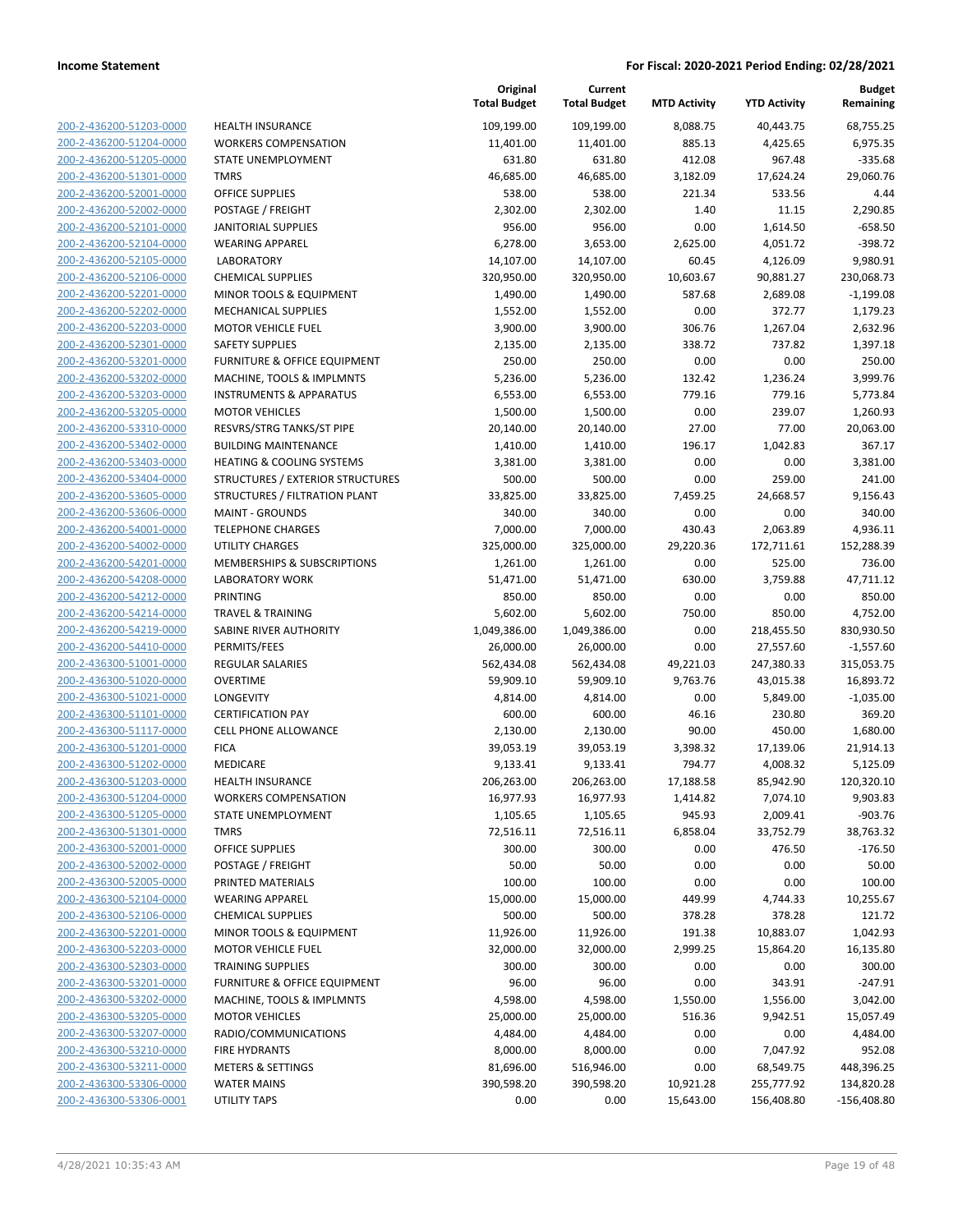| 200-2-436300-54001-0000        |
|--------------------------------|
| 200-2-436300-54214-0000        |
| 200-2-436300-55201-0000        |
| 200-2-437200-51001-0000        |
| <u>200-2-437200-51020-0000</u> |
| 200-2-437200-51021-0000        |
| 200-2-437200-51101-0000        |
| 200-2-437200-51117-0000        |
| 200-2-437200-51201-0000        |
| 200-2-437200-51202-0000        |
| 200-2-437200-51203-0000        |
|                                |
| 200-2-437200-51204-0000        |
| 200-2-437200-51205-0000        |
| 200-2-437200-51301-0000        |
| <u>200-2-437200-52103-0000</u> |
| <u>200-2-437200-52104-0000</u> |
| 200-2-437200-52106-0000        |
| 200-2-437200-52107-0000        |
| 200-2-437200-52201-0000        |
| 200-2-437200-52203-0000        |
| 200-2-437200-52303-0000        |
| 200-2-437200-53202-0000        |
| 200-2-437200-53205-0000        |
| 200-2-437200-53207-0000        |
| 200-2-437200-53309-0000        |
| <u>200-2-437200-53311-0000</u> |
| 200-2-437200-54001-0000        |
|                                |
| 200-2-437200-54002-0000        |
| 200-2-437200-54214-0000        |
| 200-2-437300-51001-0000        |
| 200-2-437300-51020-0000        |
| 200-2-437300-51021-0000        |
| 200-2-437300-51101-0000        |
| 200-2-437300-51117-0000        |
| 200-2-437300-51201-0000        |
| 200-2-437300-51202-0000        |
| 200-2-437300-51203-0000        |
| 200-2-437300-51204-0000        |
| 200-2-437300-51205-0000        |
| 200-2-437300-51301-0000        |
| 200-2-437300-52001-0000        |
| <u>200-2-437300-52002-0000</u> |
| 200-2-437300-52005-0000        |
| 200-2-437300-52101-0000        |
|                                |
| <u>200-2-437300-52102-0000</u> |
| <u>200-2-437300-52104-0000</u> |
| <u>200-2-437300-52105-0000</u> |
| 200-2-437300-52106-0000        |
| 200-2-437300-52107-0000        |
| <u>200-2-437300-52201-0000</u> |
| <u>200-2-437300-52202-0000</u> |
| 200-2-437300-52203-0000        |
| 200-2-437300-52301-0000        |
| 200-2-437300-53202-0000        |
| <u>200-2-437300-53203-0000</u> |
| <u>200-2-437300-53205-0000</u> |
| 200-2-437300-53402-0000        |
| 200-2-437300-54001-0000        |
| 200-2-437300-54002-0000        |
|                                |

| <b>ELEPHONE CHARGES</b>              |
|--------------------------------------|
| <b>RAVEL &amp; TRAINING</b>          |
| :QUIPMENT PURCHASES                  |
| <b>REGULAR SALARIES</b>              |
| <b>DVERTIME</b>                      |
| <b>ONGEVITY</b>                      |
| <b>CERTIFICATION PAY</b>             |
| CELL PHONE ALLOWANCE                 |
| <b>ICA</b>                           |
| <b>MEDICARE</b>                      |
| <b>IEALTH INSURANCE</b>              |
| WORKERS COMPENSATION                 |
| STATE UNEMPLOYMENT                   |
| <b>MRS</b>                           |
| MEETING SUPPLIES                     |
| VEARING APPAREL                      |
| CHEMICAL SUPPLIES                    |
| <b>BOTANICAL SUPPLIES</b>            |
| MINOR TOOLS & EQUIPMENT              |
| MOTOR VEHICLE FUEL                   |
| <b>RAINING SUPPLIES</b>              |
| <b>MACHINE, TOOLS &amp; IMPLMNTS</b> |
| <b>MOTOR VEHICLES</b>                |
| RADIO/COMMUNICATIONS                 |
| ANITARY SEWER & TCEQ SSO             |
| <b>IFT STATIONS</b>                  |
| ELEPHONE CHARGES                     |
| JTILITY CHARGES                      |
| <b>RAVEL &amp; TRAINING</b>          |
| REGULAR SALARIES                     |
| <b>DVERTIME</b>                      |
| ONGEVITY.                            |
| <b>CERTIFICATION PAY</b>             |
| CELL PHONE ALLOWANCE                 |
| <b>ICA</b>                           |
| <b>MEDICARE</b>                      |
| HEALTH INSURANCE                     |
| <b><i>NORKERS COMPENSATION</i></b>   |
| <b>TATE UNEMPLOYMENT</b>             |
| MRS <sup>.</sup>                     |
| <b>DFFICE SUPPLIES</b>               |
| OSTAGE / FREIGHT                     |
| <b>PRINTED MATERIALS</b>             |
| <b>ANITORIAL SUPPLIES</b>            |
| REFERENCE SUPPLIES                   |
| VEARING APPAREL                      |
| ABORATORY                            |
| <b>CHEMICAL SUPPLIES</b>             |
| <b>BOTANICAL SUPPLIES</b>            |
| <b>MINOR TOOLS &amp; EQUIPMENT</b>   |
| <b>MECHANICAL SUPPLIES</b>           |
| <b>MOTOR VEHICLE FUEL</b>            |
| <b>AFETY SUPPLIES</b>                |
| <b>MACHINE, TOOLS &amp; IMPLMNTS</b> |
| NSTRUMENTS & APPARATUS               |
| <b>MOTOR VEHICLES</b>                |
| <b>BUILDING MAINTENANCE</b>          |
| <b>ELEPHONE CHARGES</b>              |

|                                                    |                                                        | Original<br><b>Total Budget</b> | Current<br><b>Total Budget</b> | <b>MTD Activity</b> | <b>YTD Activity</b>    | <b>Budget</b><br>Remaining |
|----------------------------------------------------|--------------------------------------------------------|---------------------------------|--------------------------------|---------------------|------------------------|----------------------------|
| 200-2-436300-54001-0000                            | <b>TELEPHONE CHARGES</b>                               | 1,400.00                        | 1,400.00                       | 83.23               | 422.94                 | 977.06                     |
| 200-2-436300-54214-0000                            | <b>TRAVEL &amp; TRAINING</b>                           | 3,985.00                        | 3,985.00                       | 1,500.00            | 2,101.00               | 1,884.00                   |
| 200-2-436300-55201-0000                            | <b>EQUIPMENT PURCHASES</b>                             | 0.00                            | 0.00                           | 0.00                | 11.75                  | $-11.75$                   |
| 200-2-437200-51001-0000                            | <b>REGULAR SALARIES</b>                                | 392,444.00                      | 392,444.00                     | 25,950.80           | 133,050.94             | 259,393.06                 |
| 200-2-437200-51020-0000                            | <b>OVERTIME</b>                                        | 60,093.45                       | 60,093.45                      | 5,281.43            | 22,115.00              | 37,978.45                  |
| 200-2-437200-51021-0000                            | LONGEVITY                                              | 15,190.00                       | 15,190.00                      | 0.00                | 13,225.00              | 1,965.00                   |
| 200-2-437200-51101-0000                            | <b>CERTIFICATION PAY</b>                               | 1,200.00                        | 1,200.00                       | 92.30               | 461.50                 | 738.50                     |
| 200-2-437200-51117-0000                            | <b>CELL PHONE ALLOWANCE</b>                            | 780.00                          | 780.00                         | 150.00              | 750.00                 | 30.00                      |
| 200-2-437200-51201-0000                            | <b>FICA</b>                                            | 29,121.86                       | 29,121.86                      | 1,837.58            | 9,991.48               | 19,130.38                  |
| 200-2-437200-51202-0000                            | MEDICARE                                               | 6,810.76                        | 6,810.76                       | 429.75              | 2,336.71               | 4,474.05                   |
| 200-2-437200-51203-0000                            | HEALTH INSURANCE                                       | 133,465.00                      | 133,465.00                     | 11,122.08           | 55,610.40              | 77,854.60                  |
| 200-2-437200-51204-0000                            | <b>WORKERS COMPENSATION</b>                            | 9,011.87                        | 9,011.87                       | 750.99              | 3,754.95               | 5,256.92                   |
| 200-2-437200-51205-0000                            | <b>STATE UNEMPLOYMENT</b>                              | 663.39                          | 663.39                         | 474.62              | 1,080.73               | $-417.34$                  |
| 200-2-437200-51301-0000                            | <b>TMRS</b>                                            | 54,075.07                       | 54,075.07                      | 3,651.05            | 19,298.36              | 34,776.71                  |
| 200-2-437200-52103-0000                            | <b>MEETING SUPPLIES</b>                                | 0.00                            | 0.00                           | 0.00                | 74.00                  | $-74.00$                   |
| 200-2-437200-52104-0000                            | <b>WEARING APPAREL</b>                                 | 15,000.00                       | 15,000.00                      | 358.69              | 11,970.94              | 3,029.06                   |
| 200-2-437200-52106-0000                            | <b>CHEMICAL SUPPLIES</b>                               | 2,400.00                        | 2,400.00                       | 0.00                | 0.00                   | 2,400.00                   |
| 200-2-437200-52107-0000                            | <b>BOTANICAL SUPPLIES</b>                              | 390.00                          | 390.00                         | 0.00                | 0.00                   | 390.00                     |
| 200-2-437200-52201-0000                            | <b>MINOR TOOLS &amp; EQUIPMENT</b>                     | 10,995.00                       | 10,995.00                      | 224.06              | 5,533.03               | 5,461.97                   |
| 200-2-437200-52203-0000                            | <b>MOTOR VEHICLE FUEL</b>                              | 14,000.00                       | 14,000.00                      | 1,331.52            | 6,911.76               | 7,088.24                   |
| 200-2-437200-52303-0000                            | <b>TRAINING SUPPLIES</b>                               | 275.00                          | 275.00                         | 0.00                | 0.00                   | 275.00                     |
| 200-2-437200-53202-0000                            | MACHINE, TOOLS & IMPLMNTS                              | 4,963.00                        | 4,963.00                       | 0.00                | 2,599.55               | 2,363.45                   |
| 200-2-437200-53205-0000                            | <b>MOTOR VEHICLES</b>                                  | 13,000.00                       | 13,000.00                      | 239.03              | 2,307.01               | 10,692.99                  |
| 200-2-437200-53207-0000                            | RADIO/COMMUNICATIONS                                   | 3,000.00                        | 3,000.00                       | 0.00                | 0.00                   | 3.000.00                   |
| 200-2-437200-53309-0000                            | SANITARY SEWER & TCEQ SSO                              | 97,750.09                       | 97,750.09                      | 21,183.92           | 37,725.65              | 60,024.44                  |
| 200-2-437200-53311-0000                            | <b>LIFT STATIONS</b>                                   | 22,490.00                       | 22,490.00                      | 716.77              | 1,191.77               | 21,298.23                  |
| 200-2-437200-54001-0000                            | <b>TELEPHONE CHARGES</b>                               | 4,000.00                        | 4,000.00                       | 455.82              | 1,847.19               | 2,152.81                   |
| 200-2-437200-54002-0000<br>200-2-437200-54214-0000 | <b>UTILITY CHARGES</b><br><b>TRAVEL &amp; TRAINING</b> | 35,000.00                       | 35,000.00                      | 2,691.78<br>0.00    | 13,879.40              | 21,120.60                  |
| 200-2-437300-51001-0000                            | REGULAR SALARIES                                       | 2,800.00<br>518,606.40          | 2,800.00<br>518,606.40         | 40,879.63           | 2,304.74<br>205,514.33 | 495.26<br>313,092.07       |
| 200-2-437300-51020-0000                            | <b>OVERTIME</b>                                        | 42,624.84                       | 42,624.84                      | 2,798.25            | 15,490.52              | 27,134.32                  |
| 200-2-437300-51021-0000                            | <b>LONGEVITY</b>                                       | 12,838.00                       | 12,838.00                      | 0.00                | 13,894.00              | $-1,056.00$                |
| 200-2-437300-51101-0000                            | <b>CERTIFICATION PAY</b>                               | 6,600.00                        | 6,600.00                       | 553.86              | 2,769.30               | 3,830.70                   |
| 200-2-437300-51117-0000                            | <b>CELL PHONE ALLOWANCE</b>                            | 1,644.00                        | 1,644.00                       | 180.00              | 660.00                 | 984.00                     |
| 200-2-437300-51201-0000                            | <b>FICA</b>                                            | 36,103.42                       | 36,103.42                      | 2,588.45            | 14,004.11              | 22,099.31                  |
| 200-2-437300-51202-0000                            | MEDICARE                                               | 8,443.54                        | 8,443.54                       | 605.37              | 3,275.16               | 5,168.38                   |
| 200-2-437300-51203-0000                            | <b>HEALTH INSURANCE</b>                                | 145,598.00                      | 145,598.00                     | 12,133.17           | 60,665.85              | 84,932.15                  |
| 200-2-437300-51204-0000                            | <b>WORKERS COMPENSATION</b>                            | 11,111.47                       | 11,111.47                      | 925.96              | 4,629.80               | 6,481.67                   |
| 200-2-437300-51205-0000                            | STATE UNEMPLOYMENT                                     | 758.16                          | 758.16                         | 687.09              | 1,429.85               | $-671.69$                  |
| 200-2-437300-51301-0000                            | TMRS                                                   | 67,038.81                       | 67,038.81                      | 5,151.76            | 27,129.86              | 39,908.95                  |
| 200-2-437300-52001-0000                            | OFFICE SUPPLIES                                        | 600.00                          | 600.00                         | 44.12               | 777.19                 | $-177.19$                  |
| 200-2-437300-52002-0000                            | POSTAGE / FREIGHT                                      | 600.00                          | 600.00                         | 47.20               | 258.20                 | 341.80                     |
| 200-2-437300-52005-0000                            | PRINTED MATERIALS                                      | 1,200.00                        | 1,200.00                       | 0.00                | 0.00                   | 1,200.00                   |
| 200-2-437300-52101-0000                            | <b>JANITORIAL SUPPLIES</b>                             | 1,650.00                        | 1,650.00                       | 90.23               | 631.95                 | 1,018.05                   |
| 200-2-437300-52102-0000                            | <b>REFERENCE SUPPLIES</b>                              | 500.00                          | 500.00                         | 0.00                | 0.00                   | 500.00                     |
| 200-2-437300-52104-0000                            | <b>WEARING APPAREL</b>                                 | 11,720.00                       | 11,720.00                      | 0.00                | 377.48                 | 11,342.52                  |
| 200-2-437300-52105-0000                            | LABORATORY                                             | 15,000.00                       | 15,000.00                      | 4,746.24            | 12,784.77              | 2,215.23                   |
| 200-2-437300-52106-0000                            | <b>CHEMICAL SUPPLIES</b>                               | 55,650.40                       | 55,650.40                      | 9,288.00            | 18,576.00              | 37,074.40                  |
| 200-2-437300-52107-0000                            | <b>BOTANICAL SUPPLIES</b>                              | 900.00                          | 900.00                         | 0.00                | 0.00                   | 900.00                     |
| 200-2-437300-52201-0000                            | MINOR TOOLS & EQUIPMENT                                | 6,300.00                        | 6,300.00                       | 145.38              | 4,198.16               | 2,101.84                   |
| 200-2-437300-52202-0000                            | <b>MECHANICAL SUPPLIES</b>                             | 18,400.00                       | 18,400.00                      | 3,265.97            | 8,775.14               | 9,624.86                   |
| 200-2-437300-52203-0000                            | <b>MOTOR VEHICLE FUEL</b>                              | 5,000.00                        | 5,000.00                       | 184.04              | 1,027.43               | 3,972.57                   |
| 200-2-437300-52301-0000                            | <b>SAFETY SUPPLIES</b>                                 | 2,300.00                        | 2,300.00                       | 150.20              | 263.66                 | 2,036.34                   |
| 200-2-437300-53202-0000                            | MACHINE, TOOLS & IMPLMNTS                              | 70,000.00                       | 70,000.00                      | 9,872.48            | 23,103.13              | 46,896.87                  |
| 200-2-437300-53203-0000                            | <b>INSTRUMENTS &amp; APPARATUS</b>                     | 6,000.00                        | 6,000.00                       | 530.00              | 604.97                 | 5,395.03                   |
| 200-2-437300-53205-0000                            | <b>MOTOR VEHICLES</b>                                  | 3,000.00                        | 3,000.00                       | 1,463.02            | 1,649.33               | 1,350.67                   |
| 200-2-437300-53402-0000                            | <b>BUILDING MAINTENANCE</b>                            | 6,500.00                        | 6,500.00                       | 89.53               | 2,647.10               | 3,852.90                   |
| 200-2-437300-54001-0000                            | <b>TELEPHONE CHARGES</b>                               | 4,300.00                        | 4,300.00                       | 408.33              | 2,054.13               | 2,245.87                   |
| 200-2-437300-54002-0000                            | UTILITY CHARGES                                        | 350,000.00                      | 350,000.00                     | 26,888.34           | 142,710.63             | 207,289.37                 |
|                                                    |                                                        |                                 |                                |                     |                        |                            |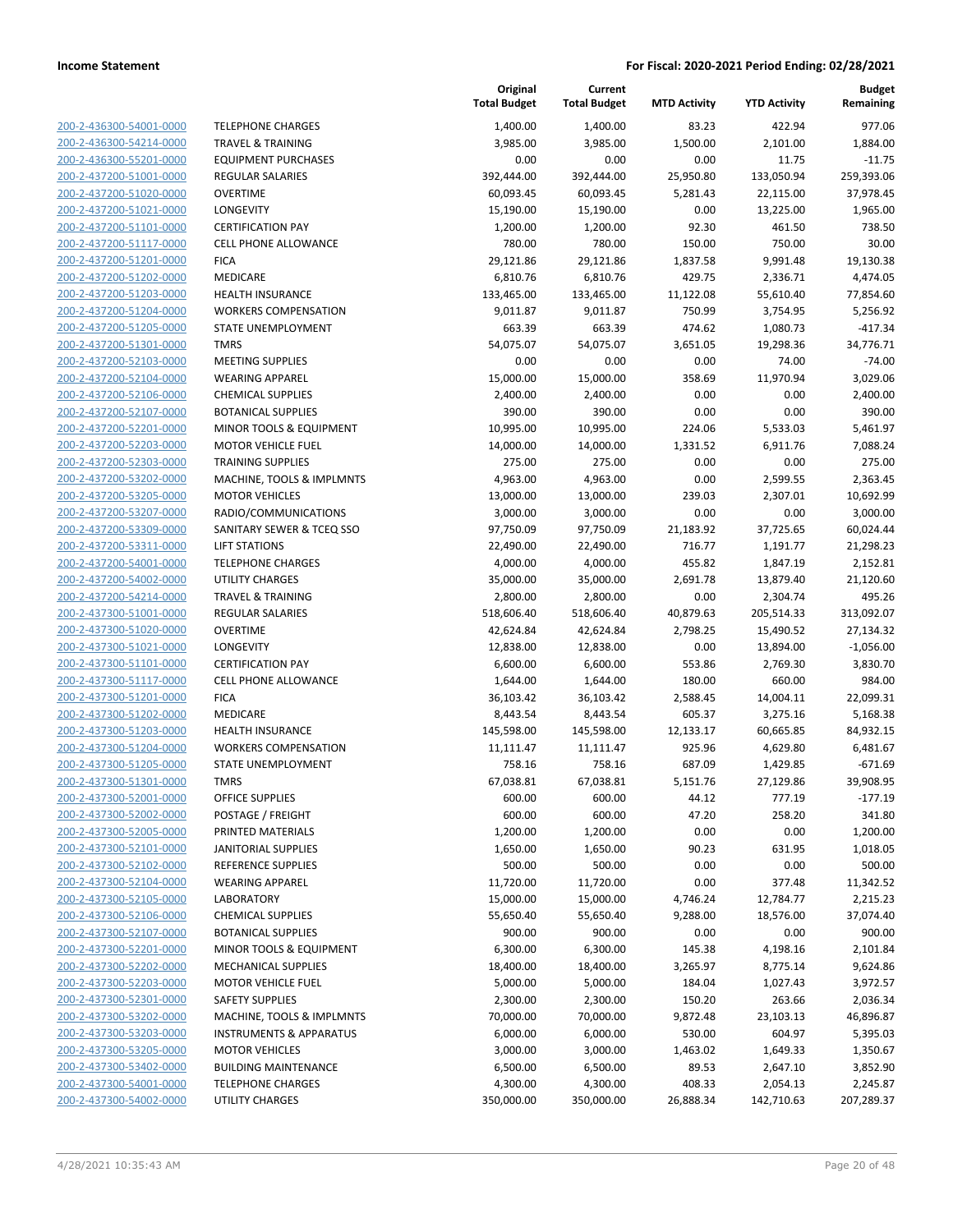|                                                        |                                                        | Original<br><b>Total Budget</b> | Current<br><b>Total Budget</b> | <b>MTD Activity</b> | <b>YTD Activity</b> | <b>Budget</b><br>Remaining |
|--------------------------------------------------------|--------------------------------------------------------|---------------------------------|--------------------------------|---------------------|---------------------|----------------------------|
| 200-2-437300-54103-0000                                | <b>CONSULTING</b>                                      | 250,000.00                      | 250,000.00                     | 0.00                | 0.00                | 250,000.00                 |
| 200-2-437300-54201-0000                                | MEMBERSHIPS & SUBSCRIPTIONS                            | 12,500.00                       | 12,500.00                      | 689.29              | 6,869.09            | 5,630.91                   |
| 200-2-437300-54208-0000                                | <b>LABORATORY WORK</b>                                 | 12,400.00                       | 12,400.00                      | 632.00              | 3,348.50            | 9,051.50                   |
| 200-2-437300-54214-0000                                | <b>TRAVEL &amp; TRAINING</b>                           | 4,500.00                        | 4,500.00                       | 2,385.21            | 2,485.21            | 2,014.79                   |
| 200-2-437300-54410-0000                                | PERMITS/FEES                                           | 44,459.00                       | 44,459.00                      | 0.00                | 37,403.32           | 7,055.68                   |
| 200-2-471100-56507-0000                                | 08 REV BONDS - PRINCIPAL                               | 995,000.00                      | 995,000.00                     | 995,000.00          | 995,000.00          | 0.00                       |
| 200-2-471100-56508-0000                                | 09 TWDP REV BOND - PRINC                               | 15,000.00                       | 15,000.00                      | 15,000.00           | 15,000.00           | 0.00                       |
| 200-2-471100-56510-0000                                | 2019 REVENUE BONDS PRINCIPAL                           | 370,000.00                      | 370,000.00                     | 370,000.00          | 370,000.00          | 0.00                       |
| 200-2-471200-56607-0000                                | 08 REV BONDS - INTEREST                                | 262,583.75                      | 262,583.75                     | 136,888.75          | 136,888.75          | 125,695.00                 |
| 200-2-471200-56611-0000                                | 2019 REVENUE BONDS INTEREST                            | 724,962.50                      | 724,962.50                     | 366,181.24          | 366,181.24          | 358,781.26                 |
| 200-2-475100-56002-0000                                | MISCELLANEOUS DEBT EXP / AGENT FEE                     | 0.00                            | 0.00                           | 0.00                | 250.00              | $-250.00$                  |
| 200-2-480000-52003-0000                                | <b>COPIER CHARGES</b>                                  | 7,500.00                        | 7,500.00                       | 530.11              | 2,711.69            | 4,788.31                   |
| 200-2-480000-52006-0000                                | <b>COPIER PAPER</b>                                    | 250.00                          | 250.00                         | 0.00                | 188.13              | 61.87                      |
| 200-2-480000-54002-0000                                | <b>UTILITY CHARGES</b>                                 | 13,500.00                       | 13,500.00                      | 1,973.02            | 6,799.15            | 6,700.85                   |
| 200-2-480000-54226-0000                                | <b>INSURANCE EXPENSE</b>                               | 75,000.00                       | 75,000.00                      | 0.00                | 74,869.24           | 130.76                     |
| 200-2-480000-57002-0000                                | <b>BAD DEBT EXPENSE</b>                                | 20,000.00                       | 20,000.00                      | 0.00                | 0.00                | 20,000.00                  |
| 200-2-480000-57005-0000                                | <b>ACCRUED VAC &amp; SICK PAY</b>                      | 26,000.00                       | 26,000.00                      | 0.00                | 14,036.29           | 11,963.71                  |
| 200-2-480000-57008-0000                                | <b>BANK CHARGES</b>                                    | 20,000.00                       | 20,000.00                      | 3,608.95            | 16,726.66           | 3,273.34                   |
| 200-2-480000-57015-0000                                | <b>CONTINGENCY EXPENSE</b>                             | 50,000.00                       | 50,000.00                      | 0.00                | 0.00                | 50,000.00                  |
| 200-2-491000-58001-0000                                | <b>XFR - GENERAL FUND</b>                              | 1,300,000.00                    | 1,300,000.00                   | 58,484.77           | 292,423.85          | 1,007,576.15               |
| 200-2-491000-58037-0000                                | XFR - DEBT SERVICE FUND                                | 1,476,165.00                    | 1,476,165.00                   | 123,013.75          | 615,068.75          | 861,096.25                 |
| 200-2-491000-58120-0000                                | <b>XFR - UTILITY CIP FUND</b>                          | 508,867.00                      | 508,867.00                     | 42,405.58           | 212,027.90          | 296,839.10                 |
| 200-2-495000-58580-0000                                | CA - GENERAL FUND - GENERAL GOVERNMENT                 | 366,411.00                      | 366,411.00                     | 30,534.25           | 152,671.25          | 213,739.75                 |
| 200-2-495000-58581-0000                                | CA - GENERAL FUND - PUBLIC WORKS                       | 159,224.00                      | 159,224.00                     | 13,268.67           | 66,343.35           | 92,880.65                  |
| 200-2-495000-58701-0000                                | CA - CENTRAL SERVICE FUND                              | 213,071.00                      | 213,071.00                     | 17,755.92           | 88,779.60           | 124,291.40                 |
| 200-2-495000-58710-0000                                | CA - INSURANCE FUND                                    | 99,678.00                       | 99,678.00                      | 8,306.50            | 41,532.50           | 58,145.50                  |
| 200-2-495000-58720-0000                                | CA - MIS FUN                                           | 87,361.00                       | 87,361.00                      | 7,280.08            | 36,400.40           | 50,960.60                  |
| 200-2-495000-58900-0000                                | <b>CA - ELECTRIC FUND</b>                              | 563,523.00                      | 563,523.00                     | 46,960.25           | 234,801.25          | 328,721.75                 |
|                                                        | <b>Expense Total:</b>                                  | 14,254,657.13                   | 14,687,282.13                  | 2,675,994.07        | 6,533,875.23        | 8,153,406.90               |
|                                                        | Fund: 200 - WATER / WASTEWATER FUND Surplus (Deficit): | 200,638.87                      | -667,236.13                    | $-1,572,315.91$     | -848,899.26         |                            |
|                                                        |                                                        |                                 |                                |                     |                     |                            |
| <b>Fund: 210 - WATER IMPACT FEES</b><br><b>Expense</b> |                                                        |                                 |                                |                     |                     |                            |
| 210-2-480000-57008-0000                                | <b>BANK CHARGES</b>                                    | 0.00                            | 0.00                           | 0.00                | 217.72              | $-217.72$                  |
|                                                        | <b>Expense Total:</b>                                  | 0.00                            | 0.00                           | 0.00                | 217.72              | $-217.72$                  |
|                                                        | Fund: 210 - WATER IMPACT FEES Total:                   | 0.00                            | 0.00                           | 0.00                | 217.72              |                            |
| Fund: 216 - UTILIITY CIP FUND                          |                                                        |                                 |                                |                     |                     |                            |
| Revenue                                                |                                                        |                                 |                                |                     |                     |                            |
| 216-2-319001-45401-0000                                | <b>INTEREST REVENUES</b>                               | 160,000.00                      | 160,000.00                     | $-1,108.78$         | 10,303.57           | 149,696.43                 |
| 216-2-323001-46100-0000                                | <b>XFR - UTILITY FUND</b>                              | 446,649.00                      | 446,649.00                     | 37,220.75           | 186,103.75          | 260,545.25                 |
|                                                        | <b>Revenue Total:</b>                                  | 606,649.00                      | 606,649.00                     | 36,111.97           | 196,407.32          | 410,241.68                 |
|                                                        |                                                        |                                 |                                |                     |                     |                            |
| <b>Expense</b>                                         |                                                        |                                 |                                |                     |                     |                            |
| 216-2-436200-53310-0000                                | RESVRS/STRG TANKS/ST PIPE                              | 0.00                            | 0.00                           | 4,889.78            | 57,636.27           | $-57,636.27$               |
| 216-2-436200-55002-0000                                | <b>IMPROVEMENTS</b>                                    | 250,000.00                      | 252,625.00                     | 0.00                | 13,653.00           | 238,972.00                 |
| 216-2-436200-55201-0000                                | <b>EQUIPMENT PURCHASES</b>                             | 0.00                            | 0.00                           | 0.00                | 1,388.43            | $-1,388.43$                |
| 216-2-436300-55105-0000                                | <b>WATER MAINS</b>                                     | 30,670.00                       | 30,670.00                      | 0.00                | 5,153.94            | 25,516.06                  |
| 216-2-436300-55201-0000                                | <b>EQUIPMENT PURCHASES</b>                             | 105,979.00                      | 105,979.00                     | 48,674.27           | 88,674.06           | 17,304.94                  |
| 216-2-437300-53605-0000                                | STRUCTURES / FILTRATION PLANT                          | 60,000.00                       | 60,000.00                      | 0.00                | 0.00                | 60,000.00                  |
| 216-2-480000-57008-0000                                | <b>BANK CHARGES</b>                                    | 0.00                            | 0.00                           | 230.04              | 966.40              | $-966.40$                  |
|                                                        | <b>Expense Total:</b>                                  | 446,649.00                      | 449,274.00                     | 53,794.09           | 167,472.10          | 281,801.90                 |
|                                                        | Fund: 216 - UTILIITY CIP FUND Surplus (Deficit):       | 160,000.00                      | 157,375.00                     | -17,682.12          | 28,935.22           |                            |
| <b>Fund: 217 - WASTEWATER RECLAMATION FUND</b>         |                                                        |                                 |                                |                     |                     |                            |
| Revenue<br>217-2-319001-45401-0000                     | <b>INTEREST REVENUES</b>                               | 7,950.00                        | 7,950.00                       | 30.35               | 279.49              | 7,670.51                   |
|                                                        | <b>Revenue Total:</b>                                  | 7,950.00                        | 7,950.00                       | 30.35               | 279.49              | 7,670.51                   |
|                                                        |                                                        |                                 |                                |                     |                     |                            |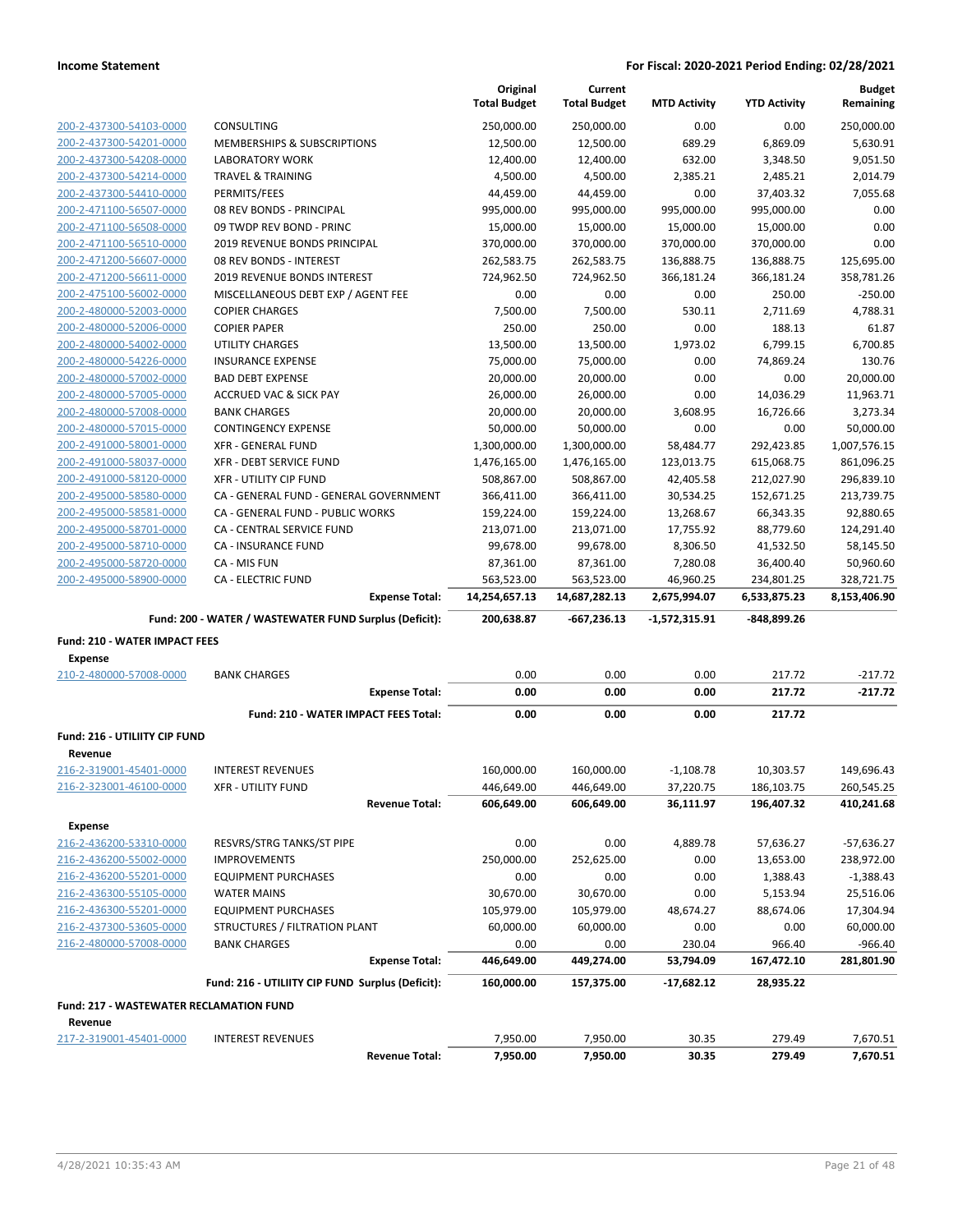|                                                    |                                                            | Original             | Current              |                     |                        | <b>Budget</b>          |
|----------------------------------------------------|------------------------------------------------------------|----------------------|----------------------|---------------------|------------------------|------------------------|
|                                                    |                                                            | <b>Total Budget</b>  | <b>Total Budget</b>  | <b>MTD Activity</b> | <b>YTD Activity</b>    | Remaining              |
| <b>Expense</b>                                     |                                                            |                      |                      |                     |                        |                        |
| 217-2-437300-55012-0000                            | <b>CONSTRUCTION</b>                                        | 0.00                 | 0.00                 | 0.00                | 49,984.00              | -49,984.00             |
|                                                    | <b>Expense Total:</b>                                      | 0.00                 | 0.00                 | 0.00                | 49,984.00              | -49,984.00             |
|                                                    | Fund: 217 - WASTEWATER RECLAMATION FUND Surplus (Deficit): | 7.950.00             | 7,950.00             | 30.35               | -49,704.51             |                        |
| Fund: 300 - AIRPORT FUND                           |                                                            |                      |                      |                     |                        |                        |
| Revenue                                            |                                                            |                      |                      |                     |                        |                        |
| 300-2-319001-44315-0000                            | <b>AIRPORT FUEL FEES</b>                                   | 925.00               | 925.00               | 0.00                | 0.00                   | 925.00                 |
| 300-2-319001-45401-0000                            | <b>INTEREST REVENUES</b>                                   | 17,000.00            | 17,000.00            | $-483.28$           | 730.63                 | 16,269.37              |
| 300-2-319001-45601-0000                            | MISCELLANEOUS REVENUES                                     | 0.00                 | 0.00                 | 69,000.00           | 69,000.00              | $-69,000.00$           |
| 300-2-321001-45507-0000                            | L-3 COMM LEASE                                             | 639,217.00           | 639,217.00           | 53,268.08           | 266,340.40             | 372,876.60             |
| 300-2-321001-45508-0000                            | AIR EVAC HANGAR FEES                                       | 8,101.00             | 8,101.00             | 675.09              | 2,700.36               | 5,400.64               |
| 300-2-321001-45509-0000                            | BLUE SKY T-HANGAR & LA ND LEASES                           | 4,768.00             | 4,768.00             | 0.00                | 0.00                   | 4,768.00               |
| 300-2-321001-45510-0000                            | ARKOMA - HORIZONS AHEAD LEASE                              | 48,096.00            | 48,096.00            | 4,210.80            | 16,437.60              | 31,658.40              |
| 300-2-321001-45513-0000                            | MAJORS FLYING CLUB LAND LEASE                              | 1,396.00             | 1,396.00             | 116.33              | 581.65                 | 814.35                 |
| 300-2-321001-45515-0000                            | TEXSAN AVIATION LAND LEASE                                 | 1,080.00             | 1,080.00             | 0.00                | 0.00                   | 1,080.00               |
| 300-2-324001-46108-0000                            | XFR - AIRPORT TXDOT GRANT FUND<br><b>Revenue Total:</b>    | 0.00<br>720,583.00   | 0.00<br>720,583.00   | 0.00<br>126,787.02  | 5,676.74<br>361,467.38 | $-5,676.74$            |
|                                                    |                                                            |                      |                      |                     |                        | 359,115.62             |
| <b>Expense</b>                                     |                                                            |                      |                      |                     |                        |                        |
| 300-2-438100-51001-0000                            | <b>REGULAR SALARIES</b>                                    | 61,464.00            | 61,464.00            | 4,727.20            | 23,636.00              | 37,828.00              |
| 300-2-438100-51021-0000                            | <b>LONGEVITY</b>                                           | 294.00               | 294.00               | 0.00                | 366.00                 | $-72.00$               |
| 300-2-438100-51117-0000                            | <b>CELL PHONE ALLOWANCE</b><br><b>FICA</b>                 | 1,170.00             | 1,170.00             | 90.00               | 450.00                 | 720.00                 |
| 300-2-438100-51201-0000<br>300-2-438100-51202-0000 | MEDICARE                                                   | 3,901.54<br>912.46   | 3,901.54<br>912.46   | 298.82<br>69.88     | 1,516.79<br>354.71     | 2,384.75<br>557.75     |
| 300-2-438100-51203-0000                            | <b>HEALTH INSURANCE</b>                                    | 12,133.00            | 12,133.00            | 1,011.08            | 5,055.40               | 7,077.60               |
| 300-2-438100-51204-0000                            | <b>WORKERS COMPENSATION</b>                                | 1,123.19             | 1,123.19             | 93.60               | 468.00                 | 655.19                 |
| 300-2-438100-51205-0000                            | STATE UNEMPLOYMENT                                         | 126.36               | 126.36               | 66.93               | 144.01                 | $-17.65$               |
| 300-2-438100-51301-0000                            | <b>TMRS</b>                                                | 7,244.59             | 7,244.59             | 558.80              | 2,784.60               | 4,459.99               |
| 300-2-438100-52001-0000                            | <b>OFFICE SUPPLIES</b>                                     | 200.00               | 200.00               | 0.00                | 9.63                   | 190.37                 |
| 300-2-438100-52002-0000                            | POSTAGE / FREIGHT                                          | 100.00               | 100.00               | 0.00                | 0.00                   | 100.00                 |
| 300-2-438100-52201-0000                            | MINOR TOOLS & EQUIPMENT                                    | 500.00               | 500.00               | 0.00                | 0.00                   | 500.00                 |
| 300-2-438100-53202-0000                            | MACHINE, TOOLS & IMPLMNTS                                  | 16,470.00            | 16,470.00            | 0.00                | 11,734.42              | 4,735.58               |
| 300-2-438100-53205-0000                            | <b>MOTOR VEHICLES</b>                                      | 500.00               | 500.00               | 0.00                | 0.00                   | 500.00                 |
| 300-2-438100-53303-0000                            | MAINT - STREET /ALLEY/APRN/RNWY                            | 2,500.00             | 2,500.00             | 0.00                | 0.00                   | 2,500.00               |
| 300-2-438100-53402-0000                            | <b>BUILDING MAINTENANCE</b>                                | 15,000.00            | 15,000.00            | 14.21               | 358.18                 | 14,641.82              |
| 300-2-438100-54001-0000                            | <b>TELEPHONE CHARGES</b>                                   | 1,800.00             | 1,800.00             | 173.60              | 784.60                 | 1,015.40               |
| 300-2-438100-54002-0000                            | <b>UTILITY CHARGES</b>                                     | 13,500.00            | 13,500.00            | 1,027.67            | 5,061.94               | 8,438.06               |
| 300-2-438100-54105-0000                            | MARKETING                                                  | 18,950.00            | 18,950.00            | 0.00                | 0.00                   | 18,950.00              |
| 300-2-438100-54110-0000                            | <b>AUDIT</b>                                               | 10,000.00            | 10,000.00            | 0.00                | 0.00                   | 10,000.00              |
| 300-2-438100-54201-0000                            | MEMBERSHIPS & SUBSCRIPTIONS                                | 465.00               | 465.00               | 0.00                | 275.00                 | 190.00                 |
| 300-2-438100-54214-0000                            | <b>TRAVEL &amp; TRAINING</b>                               | 2,504.00             | 2,504.00             | 0.00                | 0.00                   | 2,504.00               |
| 300-2-438100-54408-0000                            | OTHER / INSURANCE EXPENSE                                  | 0.00                 | 0.00                 | 0.00                | 8,050.44               | $-8,050.44$            |
| 300-2-438100-54410-0000                            | PERMITS/FEES                                               | 1,376.00             | 1,376.00             | 0.00                | 200.00                 | 1,176.00               |
| 300-2-480000-52003-0000<br>300-2-480000-57008-0000 | <b>COPIER CHARGES</b><br><b>BANK CHARGES</b>               | 0.00                 | 0.00                 | 126.47              | 542.95                 | $-542.95$              |
| 300-2-491000-58127-0000                            | <b>AIRPORT CIP FUND</b>                                    | 0.00<br>1,500,000.00 | 0.00<br>1,500,000.00 | 66.27<br>125,000.00 | 95.64<br>625,000.00    | $-95.64$<br>875,000.00 |
|                                                    | <b>Expense Total:</b>                                      | 1,672,234.14         | 1,672,234.14         | 133,324.53          | 686,888.31             | 985,345.83             |
|                                                    |                                                            |                      |                      |                     |                        |                        |
|                                                    | Fund: 300 - AIRPORT FUND Surplus (Deficit):                | $-951,651.14$        | -951,651.14          | $-6,537.51$         | -325,420.93            |                        |
| Fund: 320 - AIRPORT TXDOT GRANT                    |                                                            |                      |                      |                     |                        |                        |
| Revenue                                            |                                                            |                      |                      |                     |                        |                        |
| 320-2-310001-43109-0000                            | <b>GRANT MATCH / L-3 MATCHING FUNDS</b>                    | 0.00                 | 0.00                 | 0.00                | 200,000.00             | $-200,000.00$          |
|                                                    | <b>Revenue Total:</b>                                      | 0.00                 | 0.00                 | 0.00                | 200,000.00             | -200,000.00            |
|                                                    | Fund: 320 - AIRPORT TXDOT GRANT Total:                     | 0.00                 | 0.00                 | 0.00                | 200,000.00             |                        |
| <b>Fund: 360 - AIRPORT CAPITAL FUND</b>            |                                                            |                      |                      |                     |                        |                        |
| Revenue                                            |                                                            |                      |                      |                     |                        |                        |
| 360-2-319001-45401-0000                            | <b>INTEREST REVENUES</b>                                   | 95,850.00            | 95,850.00            | $-1,203.37$         | 1,373.71               | 94,476.29              |
| 360-2-323001-46107-0000                            | <b>XFR - AIRPORT FUND</b>                                  | 1,500,000.00         | 1,500,000.00         | 125,000.00          | 625,000.00             | 875,000.00             |
|                                                    | <b>Revenue Total:</b>                                      | 1,595,850.00         | 1,595,850.00         | 123,796.63          | 626,373.71             | 969,476.29             |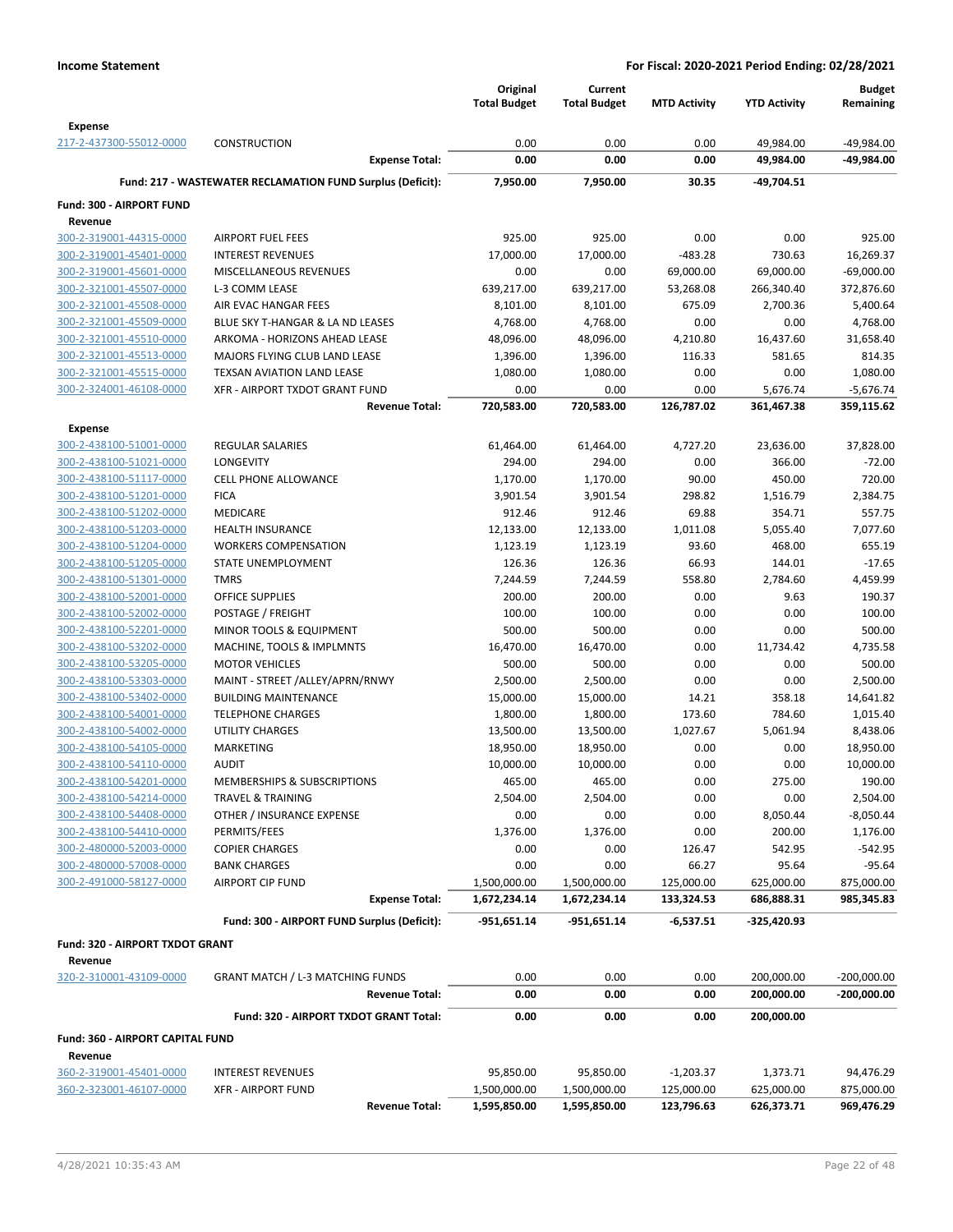|                              |                                                     | Original<br><b>Total Budget</b> | Current<br><b>Total Budget</b> | <b>MTD Activity</b> | <b>YTD Activity</b> | <b>Budget</b><br>Remaining |
|------------------------------|-----------------------------------------------------|---------------------------------|--------------------------------|---------------------|---------------------|----------------------------|
| <b>Expense</b>               |                                                     |                                 |                                |                     |                     |                            |
| 360-2-438100-55012-0000      | <b>CONSTRUCTION</b>                                 | 2,212,038.00                    | 2,212,038.00                   | 0.00                | 0.00                | 2,212,038.00               |
| 360-2-438100-55017-0000      | CAP PROJETS / MAINT & REPAIRS                       | 6,114.00                        | 6,114.00                       | 0.00                | 0.00                | 6,114.00                   |
| 360-2-480000-57008-0000      | <b>BANK CHARGES</b>                                 | 2,500.00                        | 2,500.00                       | 166.55              | 685.49              | 1,814.51                   |
|                              | <b>Expense Total:</b>                               | 2,220,652.00                    | 2,220,652.00                   | 166.55              | 685.49              | 2,219,966.51               |
|                              | Fund: 360 - AIRPORT CAPITAL FUND Surplus (Deficit): | -624,802.00                     | -624,802.00                    | 123,630.08          | 625,688.22          |                            |
| Fund: 362 - AIRPORT FBO FUEL |                                                     |                                 |                                |                     |                     |                            |
| Revenue                      |                                                     |                                 |                                |                     |                     |                            |
| 362-2-319001-44315-0000      | <b>AIRPORT - FUEL FEES</b>                          | 400,000.00                      | 400,000.00                     | 23,059.43           | 145,042.56          | 254,957.44                 |
| 362-2-319001-44316-0000      | AIRPORT - PARKING, TIE DOWNS, & RAMP FE             | 2,500.00                        | 2,500.00                       | 49.75               | 883.99              | 1,616.01                   |
| 362-2-319001-44320-0000      | AIRPORT - OIL                                       | 4,000.00                        | 4,000.00                       | 368.52              | 1,215.59            | 2,784.41                   |
| 362-2-319001-44322-0000      | <b>AIRPORT - PILOT SUPPLIES</b>                     | 150.00                          | 150.00                         | 17.95               | 66.70               | 83.30                      |
| 362-2-319001-45401-0000      | <b>INTEREST REVENUES</b>                            | 3,000.00                        | 3,000.00                       | $-37.40$            | 57.64               | 2,942.36                   |
|                              | <b>Revenue Total:</b>                               | 409,650.00                      | 409,650.00                     | 23,458.25           | 147,266.48          | 262,383.52                 |
| Expense                      |                                                     |                                 |                                |                     |                     |                            |
| 362-2-438100-52221-0000      | <b>AIRPORT - FUEL FEES</b>                          | 0.00                            | 0.00                           | 0.00                | 71,330.80           | $-71,330.80$               |
| 362-2-438100-52222-0000      | AIRPORT - OIL                                       | 0.00                            | 0.00                           | 0.00                | 1,828.30            | $-1,828.30$                |
| 362-2-438100-52421-0000      | <b>AIRPORT - CHARTS</b>                             | 0.00                            | 0.00                           | 35.62               | 35.62               | $-35.62$                   |
| 362-2-438100-52422-0000      | <b>AIRPORT - PILOT SUPPLIES</b>                     | 0.00                            | 0.00                           | 103.82              | 224.71              | $-224.71$                  |
| 362-2-438100-57003-0000      | <b>CREDIT CARD FEES</b>                             | 0.00                            | 0.00                           | 734.51              | 4,875.58            | $-4,875.58$                |
| 362-2-480000-57008-0000      | <b>BANK CHARGES</b>                                 | 0.00                            | 0.00                           | 5.01                | 21.15               | $-21.15$                   |
|                              | <b>Expense Total:</b>                               | 0.00                            | 0.00                           | 878.96              | 78,316.16           | $-78,316.16$               |
|                              | Fund: 362 - AIRPORT FBO FUEL Surplus (Deficit):     | 409,650.00                      | 409,650.00                     | 22,579.29           | 68,950.32           |                            |
| Fund: 400 - GOLF FUND        |                                                     |                                 |                                |                     |                     |                            |
| Revenue                      |                                                     |                                 |                                |                     |                     |                            |
| 400-2-319001-45604-0000      | OTHER REVENUE / OVER/SHORT                          | 0.00                            | 0.00                           | 0.00                | $-12.75$            | 12.75                      |
| 400-2-319005-44510-0000      | <b>GREENS FEES</b>                                  | 81,514.00                       | 81,514.00                      | 2,055.82            | 33,328.86           | 48,185.14                  |
| 400-2-319006-45308-0000      | PRO SHOP CONCESSIONS                                | 9,841.00                        | 9,841.00                       | 43.40               | 812.14              | 9,028.86                   |
| 400-2-319007-45309-0000      | <b>MERCHANDISE SALES</b>                            | 5,590.00                        | 5,590.00                       | 120.58              | 1,674.82            | 3,915.18                   |
| 400-2-319008-45511-0000      | <b>CART RENTALS</b>                                 | 45,000.00                       | 45,000.00                      | 1,576.40            | 21,778.36           | 23,221.64                  |
| 400-2-319009-45512-0000      | <b>GOLF LEASES / MEMBERSHIPS</b>                    | 49,643.00                       | 49,643.00                      | 2,053.03            | 10,355.53           | 39,287.47                  |
|                              | <b>Revenue Total:</b>                               | 191,588.00                      | 191,588.00                     | 5,849.23            | 67,936.96           | 123,651.04                 |
| <b>Expense</b>               |                                                     |                                 |                                |                     |                     |                            |
| 400-2-451250-51001-0000      | <b>REGULAR SALARIES</b>                             | 111,526.00                      | 111,526.00                     | 8,045.22            | 40,935.95           | 70,590.05                  |
| 400-2-451250-51020-0000      | <b>OVERTIME</b>                                     | 5,481.50                        | 5,481.50                       | 227.27              | 2,338.58            | 3,142.92                   |
| 400-2-451250-51021-0000      | LONGEVITY                                           | 6,656.00                        | 6,656.00                       | 0.00                | 6,184.00            | 472.00                     |
| 400-2-451250-51101-0000      | <b>CERTIFICATION PAY</b>                            | 600.00                          | 600.00                         | 46.16               | 230.80              | 369.20                     |
| 400-2-451250-51117-0000      | CELL PHONE ALLOWANCE                                | 780.00                          | 780.00                         | 60.00               | 300.00              | 480.00                     |
| 400-2-451250-51201-0000      | <b>FICA</b>                                         | 7,752.70                        | 7,752.70                       | 516.80              | 3,053.95            | 4,698.75                   |
| 400-2-451250-51202-0000      | <b>MEDICARE</b>                                     | 1,813.13                        | 1,813.13                       | 120.87              | 714.23              | 1,098.90                   |
| 400-2-451250-51203-0000      | <b>HEALTH INSURANCE</b>                             | 12,133.00                       | 12,133.00                      | 1,011.08            | 5,055.40            | 7,077.60                   |
| 400-2-451250-51204-0000      | <b>WORKERS COMPENSATION</b>                         | 3,002.64                        | 3,002.64                       | 250.22              | 1,251.10            | 1,751.54                   |
| 400-2-451250-51205-0000      | STATE UNEMPLOYMENT                                  | 357.16                          | 357.16                         | 110.91              | 386.68              | $-29.52$                   |
| 400-2-451250-51301-0000      | <b>TMRS</b>                                         | 11,646.68                       | 11,646.68                      | 709.67              | 4,192.94            | 7,453.74                   |
| 400-2-451250-52001-0000      | OFFICE SUPPLIES                                     | 350.00                          | 350.00                         | 42.99               | 62.99               | 287.01                     |
| 400-2-451250-52101-0000      | <b>JANITORIAL SUPPLIES</b>                          | 500.00                          | 500.00                         | 0.00                | 42.99               | 457.01                     |
| 400-2-451250-52104-0000      | <b>WEARING APPAREL</b>                              | 450.00                          | 450.00                         | 0.00                | 0.00                | 450.00                     |
| 400-2-451250-52107-0000      | <b>BOTANICAL SUPPLIES</b>                           | 9,600.00                        | 9,600.00                       | 1,900.00            | 3,470.00            | 6,130.00                   |
| 400-2-451250-52201-0000      | MINOR TOOLS & EQUIPMENT                             | 500.00                          | 500.00                         | 0.00                | 339.86              | 160.14                     |
| 400-2-451250-52203-0000      | <b>MOTOR VEHICLE FUEL</b>                           | 750.00                          | 750.00                         | 0.00                | 226.49              | 523.51                     |
| 400-2-451250-52401-0000      | RECREATIONAL SUPPLIES                               | 500.00                          | 500.00                         | 0.00                | 0.00                | 500.00                     |
| 400-2-451250-52403-0000      | <b>RESALE ITEMS</b>                                 | 15,000.00                       | 15,000.00                      | 847.94              | 2,985.18            | 12,014.82                  |
| 400-2-451250-53202-0000      | MACHINE, TOOLS & IMPLMNTS                           | 3,500.00                        | 3,500.00                       | 0.00                | 207.90              | 3,292.10                   |
| 400-2-451250-53205-0000      | <b>MOTOR VEHICLES</b>                               | 200.00                          | 200.00                         | 0.00                | 19.95               | 180.05                     |
| 400-2-451250-53307-0000      | <b>IRRIGATION</b>                                   | 1,500.00                        | 1,500.00                       | 0.00                | 1,050.60            | 449.40                     |
| 400-2-451250-53402-0000      | <b>BUILDING MAINTENANCE</b>                         | 1,000.00                        | 1,000.00                       | 0.00                | 0.00                | 1,000.00                   |
| 400-2-451250-54001-0000      | <b>TELEPHONE CHARGES</b>                            | 750.00                          | 750.00                         | 64.23               | 321.31              | 428.69                     |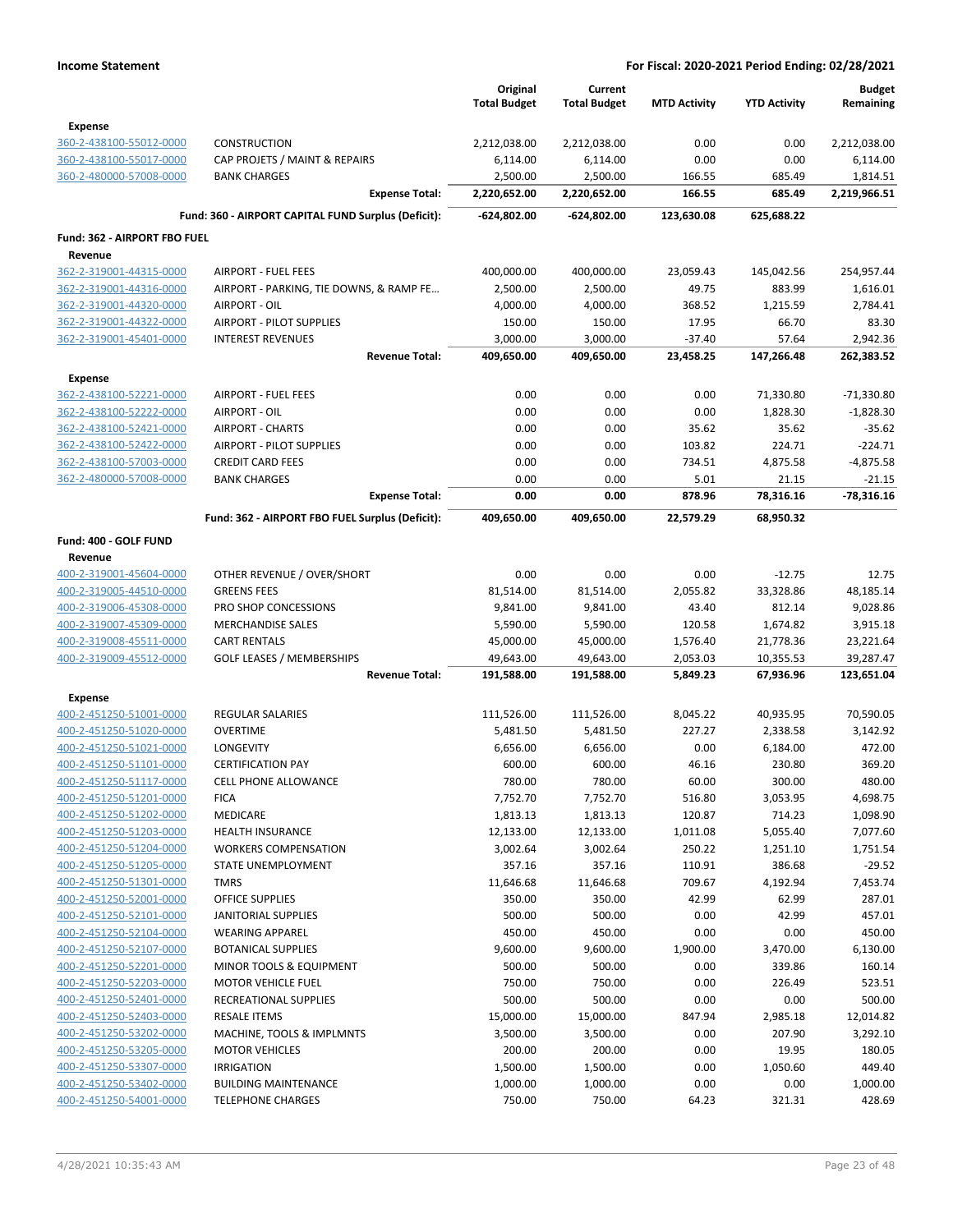|                                                    |                                                | Original<br><b>Total Budget</b> | Current<br><b>Total Budget</b> | <b>MTD Activity</b> | <b>YTD Activity</b> | <b>Budget</b><br>Remaining |
|----------------------------------------------------|------------------------------------------------|---------------------------------|--------------------------------|---------------------|---------------------|----------------------------|
|                                                    | <b>UTILITY CHARGES</b>                         |                                 |                                | 754.86              |                     |                            |
| 400-2-451250-54002-0000<br>400-2-451250-54201-0000 | MEMBERSHIPS & SUBSCRIPTIONS                    | 10,000.00<br>785.00             | 10,000.00<br>785.00            | 0.00                | 3,495.03<br>128.07  | 6,504.97<br>656.93         |
| 400-2-451250-54214-0000                            | <b>TRAVEL &amp; TRAINING</b>                   | 1,100.00                        | 1,100.00                       | 0.00                | 0.00                | 1,100.00                   |
| 400-2-451250-54226-0000                            | <b>INSURANCE EXPENSE</b>                       | 3,000.00                        | 3,000.00                       | 0.00                | 3,220.18            | $-220.18$                  |
| 400-2-451250-54909-0000                            | <b>GOLF CART LEASE EXPENSE</b>                 | 31,000.00                       | 31,000.00                      | 0.00                | 9,000.00            | 22,000.00                  |
| 400-2-480000-52003-0000                            | <b>COPIER CHARGES</b>                          | 1,235.00                        | 1,235.00                       | 126.47              | 509.67              | 725.33                     |
| 400-2-480000-57005-0000                            | <b>ACCRUED VAC &amp; SICK PAY</b>              | 1,600.00                        | 1,600.00                       | 0.00                | 0.00                | 1,600.00                   |
| 400-2-480000-57008-0000                            | <b>BANK CHARGES</b>                            | 1,000.00                        | 1,000.00                       | 0.00                | 0.00                | 1,000.00                   |
|                                                    | <b>Expense Total:</b>                          | 246,068.81                      | 246,068.81                     | 14,834.69           | 89,723.85           | 156,344.96                 |
|                                                    | Fund: 400 - GOLF FUND Surplus (Deficit):       | -54,480.81                      | -54,480.81                     | $-8,985.46$         | $-21,786.89$        |                            |
| <b>Fund: 500 - SANITATION FUND</b>                 |                                                |                                 |                                |                     |                     |                            |
| Revenue                                            |                                                |                                 |                                |                     |                     |                            |
| 500-2-318001-44314-0000                            | <b>LATE CHARGES</b>                            | 87,500.00                       | 87,500.00                      | 2,822.39            | 15,861.66           | 71,638.34                  |
| 500-2-319001-45401-0000                            | <b>INTEREST REVENUES</b>                       | 22,500.00                       | 22,500.00                      | $-198.31$           | 222.15              | 22,277.85                  |
| 500-2-319020-44313-0000                            | <b>FUEL SURCHARGE</b>                          | 76,888.00                       | 76,888.00                      | 7,100.93            | 34,069.44           | 42,818.56                  |
| 500-2-319020-45107-0000                            | <b>COLLECTION CHARGES</b>                      | 4,250,000.00                    | 4,250,000.00                   | 381,164.42          | 1,830,081.62        | 2,419,918.38               |
| 500-2-319021-45108-0000                            | <b>DISPOSAL CHARGES</b>                        | 380,000.00                      | 380,000.00                     | 27,282.42           | 145,614.16          | 234,385.84                 |
| 500-2-319022-45612-0000                            | REG HH HAZ WASTE COL CTR                       | 15,757.00                       | 15,757.00                      | 0.00                | 0.00                | 15,757.00                  |
| 500-2-324001-46612-0000                            | CA - SANITATION FD COL & FUEL                  | 147,850.00                      | 147,850.00                     | 0.00                | 45,699.44           | 102,150.56                 |
|                                                    | <b>Revenue Total:</b>                          | 4,980,495.00                    | 4,980,495.00                   | 418,171.85          | 2,071,548.47        | 2,908,946.53               |
| <b>Expense</b>                                     |                                                |                                 |                                |                     |                     |                            |
| 500-2-432300-54412-0000                            | <b>COLLECTION CHARGES</b>                      | 4,559,104.00                    | 4,651,056.00                   | 374,567.95          | 1,474,608.80        | 3,176,447.20               |
| 500-2-432500-54002-0000                            | UTILITY CHARGES                                | 2,400.00                        | 2,400.00                       | 194.99              | 966.67              | 1,433.33                   |
| 500-2-432500-54403-0000                            | <b>DISPOSAL CHARGES</b>                        | 24,500.00                       | 24,500.00                      | 0.00                | 8,555.00            | 15,945.00                  |
| 500-2-442200-51001-0000                            | REGULAR SALARIES                               | 141,215.36                      | 141,215.36                     | 7,788.19            | 42,534.80           | 98,680.56                  |
| 500-2-442200-51021-0000                            | LONGEVITY                                      | 3,242.00                        | 3,242.00                       | 0.00                | 2,832.00            | 410.00                     |
| 500-2-442200-51101-0000                            | <b>CERTIFICATION PAY</b>                       | 1,200.00                        | 1,200.00                       | 92.30               | 461.50              | 738.50                     |
| 500-2-442200-51201-0000                            | <b>FICA</b>                                    | 9,030.76                        | 9,030.76                       | 477.56              | 2,846.20            | 6,184.56                   |
| 500-2-442200-51202-0000                            | <b>MEDICARE</b>                                | 2,112.03                        | 2,112.03                       | 111.68              | 665.62              | 1,446.41                   |
| 500-2-442200-51203-0000                            | <b>HEALTH INSURANCE</b>                        | 12,133.00                       | 12,133.00                      | 1,011.08            | 5,055.40            | 7,077.60                   |
| 500-2-442200-51204-0000                            | <b>WORKERS COMPENSATION</b>                    | 3,122.89                        | 3,122.89                       | 260.24              | 1,301.20            | 1,821.69                   |
| 500-2-442200-51205-0000                            | STATE UNEMPLOYMENT                             | 505.44                          | 505.44                         | 126.08              | 278.37              | 227.07                     |
| 500-2-442200-51301-0000                            | <b>TMRS</b>                                    | 16,768.80                       | 16,768.80                      | 914.11              | 5,261.95            | 11,506.85                  |
| 500-2-442200-52104-0000                            | <b>WEARING APPAREL</b>                         | 1,854.00                        | 1,854.00                       | 0.00                | 439.96              | 1,414.04                   |
| 500-2-442200-52203-0000                            | <b>MOTOR VEHICLE FUEL</b>                      | 5,050.00                        | 5,050.00                       | 294.54              | 1,986.52            | 3,063.48                   |
| 500-2-442200-53202-0000                            | MACHINE, TOOLS & IMPLMNTS                      | 9,668.80                        | 9,668.80                       | 76.23               | 2,130.65            | 7,538.15                   |
| 500-2-442200-53205-0000                            | <b>MOTOR VEHICLES</b>                          | 500.00                          | 500.00                         | 101.38              | 512.89              | $-12.89$                   |
| 500-2-442200-55201-0000                            | <b>EQUIPMENT PURCHASES</b>                     | 710.00                          | 710.00                         | 0.00                | 0.00                | 710.00                     |
| 500-2-480000-54413-0000                            | <b>BULK WASTE PICK-UP</b>                      | 40,000.00                       | 40,000.00                      | 0.00                | 0.00                | 40,000.00                  |
| 500-2-480000-54901-0000                            | <b>RENTALS / LEASES</b>                        | 53,692.00                       | 53,692.00                      | 0.00                | 40,392.13           | 13,299.87                  |
| 500-2-480000-57005-0000                            | <b>ACCRUED VAC &amp; SICK PAY</b>              | 300.00                          | 300.00                         | 0.00                | 451.91              | $-151.91$                  |
| 500-2-480000-57007-0000                            | <b>COMMUNITY SERVICES</b>                      | 38,000.00                       | 38,000.00                      | 0.00                | 11,399.12           | 26,600.88                  |
| 500-2-480000-57008-0000                            | <b>BANK CHARGES</b>                            | 10,000.00                       | 10,000.00                      | 1,185.75            | 6,280.98            | 3,719.02                   |
| 500-2-491000-58001-0000                            | <b>XFR - GENERAL FUND</b>                      | 437,000.00                      | 437,000.00                     | 40,815.58           | 272,627.09          | 164,372.91                 |
| 500-2-495000-58501-0000                            | CA - GENERAL FUND                              | 40,166.00                       | 40,166.00                      | 3,347.17            | 16,735.85           | 23,430.15                  |
| 500-2-495000-58701-0000                            | CA - CENTRAL SERVICE FUND                      | 2,803.00                        | 2,803.00                       | 233.58              | 1,167.90            | 1,635.10                   |
| 500-2-495000-58710-0000                            | <b>CA - INSURANCE FUND</b>                     | 521.00                          | 521.00                         | 43.42               | 217.10              | 303.90                     |
| 500-2-495000-58720-0000                            | CA - MIS FUN                                   | 6,632.00                        | 6,632.00                       | 552.67              | 2,763.35            | 3,868.65                   |
| 500-2-495000-58900-0000                            | <b>CA - ELECTRIC FUND</b>                      | 105,160.00                      | 105,160.00                     | 8,763.33            | 43,816.65           | 61,343.35                  |
|                                                    | <b>Expense Total:</b>                          | 5,527,391.08                    | 5,619,343.08                   | 440,957.83          | 1,946,289.61        | 3,673,053.47               |
|                                                    | Fund: 500 - SANITATION FUND Surplus (Deficit): | -546,896.08                     | -638,848.08                    | $-22,785.98$        | 125,258.86          |                            |
| Fund: 601 - CENTRAL SERVICE FUND                   |                                                |                                 |                                |                     |                     |                            |
| Revenue                                            |                                                |                                 |                                |                     |                     |                            |
| 601-2-324001-46501-0000                            | CA - GENERAL FUND                              | 621,903.00                      | 621,903.00                     | 51,825.24           | 259,126.20          | 362,776.80                 |
| 601-2-324001-46506-0000                            | CA - RECREATION FUND                           | 75.00                           | 75.00                          | 6.25                | 31.25               | 43.75                      |
| 601-2-324001-46509-0000                            | CA - VENUE MGMT FUND                           | 308.00                          | 308.00                         | 25.67               | 128.35              | 179.65                     |
| 601-2-324001-46611-0000                            | CA - UTILITY FUND                              | 213,071.00                      | 213,071.00                     | 17,755.92           | 88,779.60           | 124,291.40                 |
| 601-2-324001-46614-0000                            | CA - SANITATION FUND COLLECTION                | 2,803.00                        | 2,803.00                       | 233.58              | 1,167.90            | 1,635.10                   |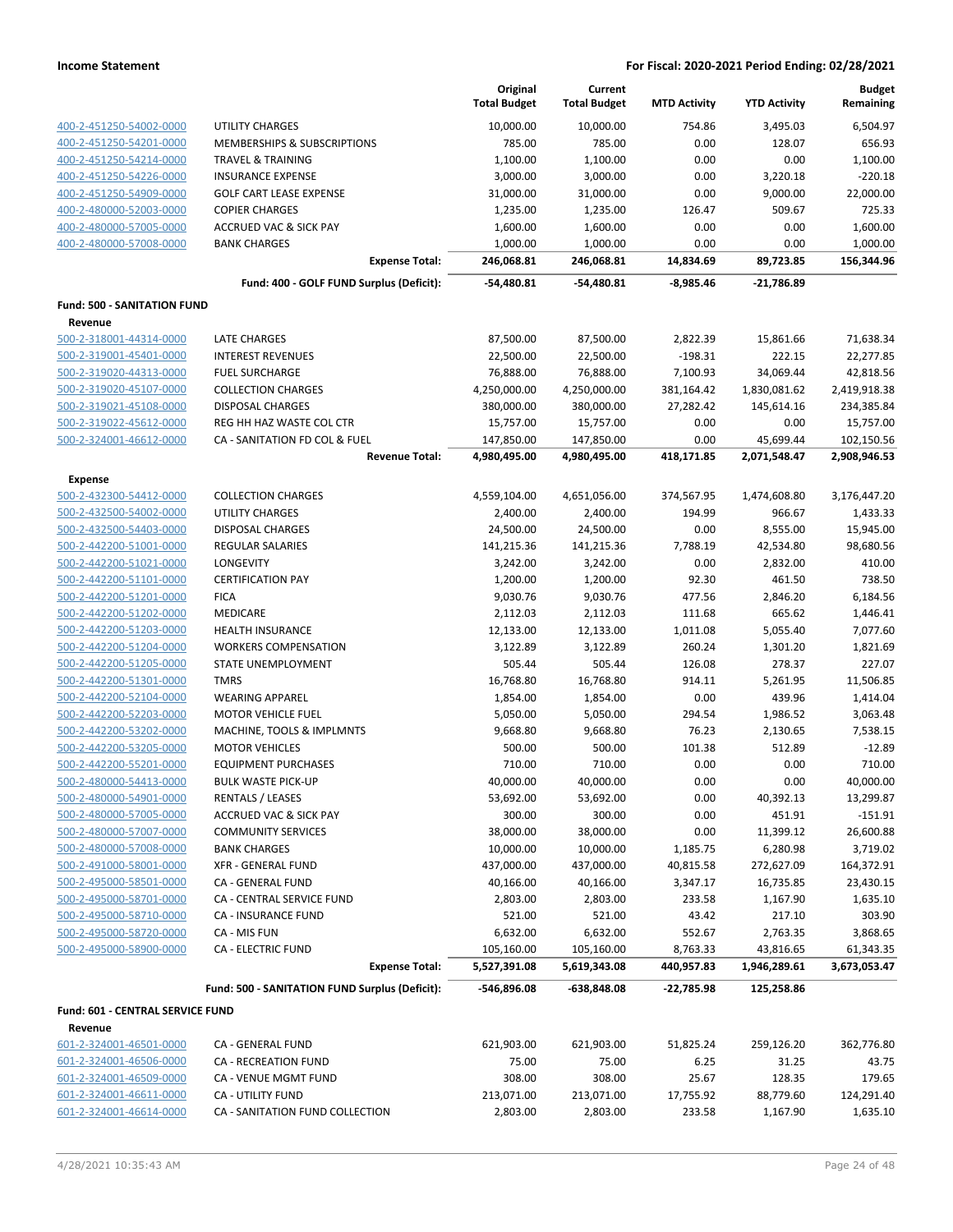|                         |                                 |                       | Original<br><b>Total Budget</b> | Current<br><b>Total Budget</b> | <b>MTD Activity</b> | <b>YTD Activity</b> | Budget<br>Remaining |
|-------------------------|---------------------------------|-----------------------|---------------------------------|--------------------------------|---------------------|---------------------|---------------------|
| 601-2-324009-46901-0000 | CA - ELECTRIC UTILITY           |                       | 88,804.00                       | 88,804.00                      | 7,400.33            | 37,001.65           | 51,802.35           |
| 601-2-324009-46906-0000 | <b>CA - CABLE UTILITY</b>       |                       | 13,450.00                       | 13,450.00                      | 1,120.83            | 5,604.15            | 7,845.85            |
|                         |                                 | <b>Revenue Total:</b> | 940,414.00                      | 940,414.00                     | 78,367.82           | 391,839.10          | 548,574.90          |
| <b>Expense</b>          |                                 |                       |                                 |                                |                     |                     |                     |
| 601-2-461100-51001-0000 | <b>REGULAR SALARIES</b>         |                       | 272,791.82                      | 272,791.82                     | 21,538.23           | 103,855.41          | 168,936.41          |
| 601-2-461100-51020-0000 | <b>OVERTIME</b>                 |                       | 11,286.02                       | 11,286.02                      | 554.73              | 7,261.64            | 4,024.38            |
| 601-2-461100-51021-0000 | LONGEVITY                       |                       | 5,780.00                        | 5,780.00                       | 165.34              | 6,483.34            | $-703.34$           |
| 601-2-461100-51101-0000 | <b>CERTIFICATION PAY</b>        |                       | 1,200.00                        | 1,200.00                       | 92.32               | 461.60              | 738.40              |
| 601-2-461100-51117-0000 | <b>CELL PHONE ALLOWANCE</b>     |                       | 780.00                          | 780.00                         | 150.00              | 390.00              | 390.00              |
| 601-2-461100-51201-0000 | <b>FICA</b>                     |                       | 18,093.95                       | 18,093.95                      | 1,489.93            | 7,370.20            | 10,723.75           |
| 601-2-461100-51202-0000 | <b>MEDICARE</b>                 |                       | 4,231.65                        | 4,231.65                       | 348.45              | 1,723.67            | 2,507.98            |
| 601-2-461100-51203-0000 | <b>HEALTH INSURANCE</b>         |                       | 103,132.00                      | 103,132.00                     | 8,594.33            | 42,971.65           | 60,160.35           |
| 601-2-461100-51204-0000 | <b>WORKERS COMPENSATION</b>     |                       | 8,239.85                        | 8,239.85                       | 686.65              | 3,433.25            | 4,806.60            |
| 601-2-461100-51205-0000 | STATE UNEMPLOYMENT              |                       | 600.21                          | 600.21                         | 394.53              | 790.09              | $-189.88$           |
| 601-2-461100-51301-0000 | <b>TMRS</b>                     |                       | 32,141.06                       | 32,141.06                      | 2,836.62            | 13,751.28           | 18,389.78           |
| 601-2-461100-51401-0000 | <b>CONTRA - SALARIES</b>        |                       | $-2,500.00$                     | $-2,500.00$                    | 0.00                | 0.00                | $-2,500.00$         |
| 601-2-461100-52001-0000 | <b>OFFICE SUPPLIES</b>          |                       | 100.00                          | 100.00                         | 0.00                | 7.98                | 92.02               |
| 601-2-461100-52002-0000 | POSTAGE / FREIGHT               |                       | 25.00                           | 25.00                          | 12.99               | 51.96               | $-26.96$            |
| 601-2-461100-52101-0000 | JANITORIAL/CLEANING             |                       | 22,000.00                       | 22,000.00                      | 1,077.02            | 6,699.09            | 15,300.91           |
| 601-2-461100-52104-0000 | <b>WEARING APPAREL</b>          |                       | 4,000.00                        | 4,000.00                       | 674.87              | 854.85              | 3,145.15            |
| 601-2-461100-52201-0000 | MINOR TOOLS & EQUIPMENT         |                       | 1,500.00                        | 1,500.00                       | 327.37              | 653.30              | 846.70              |
| 601-2-461100-52203-0000 | <b>MOTOR VEHICLE FUEL</b>       |                       | 3,450.00                        | 3,450.00                       | 210.61              | 1,181.99            | 2,268.01            |
| 601-2-461100-53205-0000 | <b>MOTOR VEHICLES</b>           |                       | 1,100.00                        | 1,100.00                       | 152.11              | 435.77              | 664.23              |
| 601-2-461100-53302-0000 | <b>WALKS &amp; PARKING LOTS</b> |                       | 9,100.00                        | 9,100.00                       | 240.00              | 1,755.00            | 7,345.00            |
| 601-2-461100-53406-0000 | <b>CITY HALL</b>                |                       | 33,000.00                       | 33,000.00                      | 586.85              | 5,807.21            | 27,192.79           |
| 601-2-461100-53407-0000 | <b>ANIMAL SHELTER</b>           |                       | 5,000.00                        | 5,000.00                       | 738.85              | 6,820.72            | $-1,820.72$         |
| 601-2-461100-53408-0000 | <b>FLEET MAINTENANCE</b>        |                       | 2,000.00                        | 2,000.00                       | 0.00                | 0.00                | 2,000.00            |
| 601-2-461100-53501-0000 | POLICE & COURTS BLDG            |                       | 30,000.00                       | 30,000.00                      | 380.89              | 5,599.71            | 24,400.29           |
| 601-2-461100-53503-0000 | <b>FIRE ADMINISTRATION</b>      |                       | 750.00                          | 750.00                         | 0.00                | 104.85              | 645.15              |
| 601-2-461100-53504-0000 | <b>FIRE STATION 1</b>           |                       | 2,500.00                        | 2,500.00                       | 99.78               | 1,641.79            | 858.21              |
| 601-2-461100-53505-0000 | <b>FIRE STATION 2</b>           |                       | 2,500.00                        | 2,500.00                       | 25.43               | 324.58              | 2,175.42            |
| 601-2-461100-53506-0000 | <b>FIRE STATION 3</b>           |                       | 2,800.00                        | 2,800.00                       | 9,156.88            | 24,193.68           | $-21,393.68$        |
| 601-2-461100-53507-0000 | <b>FIRE STATION 4</b>           |                       | 2,500.00                        | 2,500.00                       | 815.85              | 1,107.90            | 1,392.10            |
| 601-2-461100-53601-0000 | <b>ANNEX</b>                    |                       | 3,000.00                        | 3,000.00                       | 39.56               | 753.56              | 2,246.44            |
| 601-2-461100-53602-0000 | <b>SERVICE CENTER</b>           |                       | 6,000.00                        | 6,000.00                       | $-2,210.52$         | 3,818.63            | 2,181.37            |
| 601-2-461100-53603-0000 | <b>WATER TREATMENT BLDG</b>     |                       | 500.00                          | 500.00                         | 0.00                | 0.00                | 500.00              |
| 601-2-461100-53604-0000 | WASTEWATER TRTMNT BLDG          |                       | 300.00                          | 300.00                         | 0.00                | 0.00                | 300.00              |
| 601-2-461100-53701-0000 | LIBRARY                         |                       | 8,000.00                        | 8,000.00                       | 96.48               | 1,736.18            | 6,263.82            |
| 601-2-461100-53703-0000 | <b>REECY DAVIS REC CENTER</b>   |                       | 17,000.00                       | 17,000.00                      | 2,612.15            | 4,487.75            | 12,512.25           |
| 601-2-461100-53704-0000 | <b>CIVIC CENTER</b>             |                       | 10,000.00                       | 10,000.00                      | 190.00              | 1,149.73            | 8,850.27            |
| 601-2-461100-53706-0000 | SPORTSPARK                      |                       | 15,375.00                       | 15,375.00                      | 88.86               | 9,894.54            | 5,480.46            |
| 601-2-461100-54001-0000 | <b>TELEPHONE CHARGES</b>        |                       | 3,800.00                        | 3,800.00                       | 316.80              | 1,622.80            | 2,177.20            |
| 601-2-461100-54002-0000 | UTILITY CHARGES                 |                       | 100,100.00                      | 100,100.00                     | 9,489.38            | 37,811.77           | 62,288.23           |
| 601-2-461100-54112-0000 | <b>ALARM MONITOR SERVICE</b>    |                       | 0.00                            | 0.00                           | 0.00                | 500.00              | $-500.00$           |
| 601-2-461200-51001-0000 | <b>REGULAR SALARIES</b>         |                       | 154,377.60                      | 154,377.60                     | 11,875.18           | 59,462.39           | 94,915.21           |
| 601-2-461200-51020-0000 | <b>OVERTIME</b>                 |                       | 6,679.80                        | 6,679.80                       | 185.21              | 1,948.74            | 4,731.06            |
| 601-2-461200-51021-0000 | LONGEVITY                       |                       | 2,824.00                        | 2,824.00                       | 0.00                | 3,144.00            | $-320.00$           |
| 601-2-461200-51101-0000 | <b>CERTIFICATION PAY</b>        |                       | 1,800.00                        | 1,800.00                       | 184.64              | 923.20              | 876.80              |
| 601-2-461200-51117-0000 | <b>CELL PHONE ALLOWANCE</b>     |                       | 2,520.00                        | 2,520.00                       | 193.84              | 969.20              | 1,550.80            |
| 601-2-461200-51201-0000 | <b>FICA</b>                     |                       | 10,428.49                       | 10,428.49                      | 697.67              | 3,816.98            | 6,611.51            |
| 601-2-461200-51202-0000 | MEDICARE                        |                       | 2,438.92                        | 2,438.92                       | 163.16              | 892.67              | 1,546.25            |
| 601-2-461200-51203-0000 | <b>HEALTH INSURANCE</b>         |                       | 48,533.00                       | 48,533.00                      | 4,044.42            | 20,222.10           | 28,310.90           |
| 601-2-461200-51204-0000 | <b>WORKERS COMPENSATION</b>     |                       | 7,131.34                        | 7,131.34                       | 594.28              | 2,971.40            | 4,159.94            |
| 601-2-461200-51205-0000 | STATE UNEMPLOYMENT              |                       | 252.72                          | 252.72                         | 199.02              | 396.80              | $-144.08$           |
| 601-2-461200-51301-0000 | TMRS                            |                       | 19,364.19                       | 19,364.19                      | 1,442.91            | 7,562.17            | 11,802.02           |
| 601-2-461200-52001-0000 | OFFICE SUPPLIES                 |                       | 100.00                          | 100.00                         | 0.00                | 0.00                | 100.00              |
| 601-2-461200-52002-0000 | POSTAGE / FREIGHT               |                       | 50.00                           | 50.00                          | 0.00                | 0.00                | 50.00               |
| 601-2-461200-52104-0000 | <b>WEARING APPAREL</b>          |                       | 4,200.00                        | 4,200.00                       | 0.00                | 1,246.24            | 2,953.76            |
| 601-2-461200-52106-0000 | <b>CHEMICAL SUPPLIES</b>        |                       | 0.00                            | 0.00                           | 0.00                | 342.51              | $-342.51$           |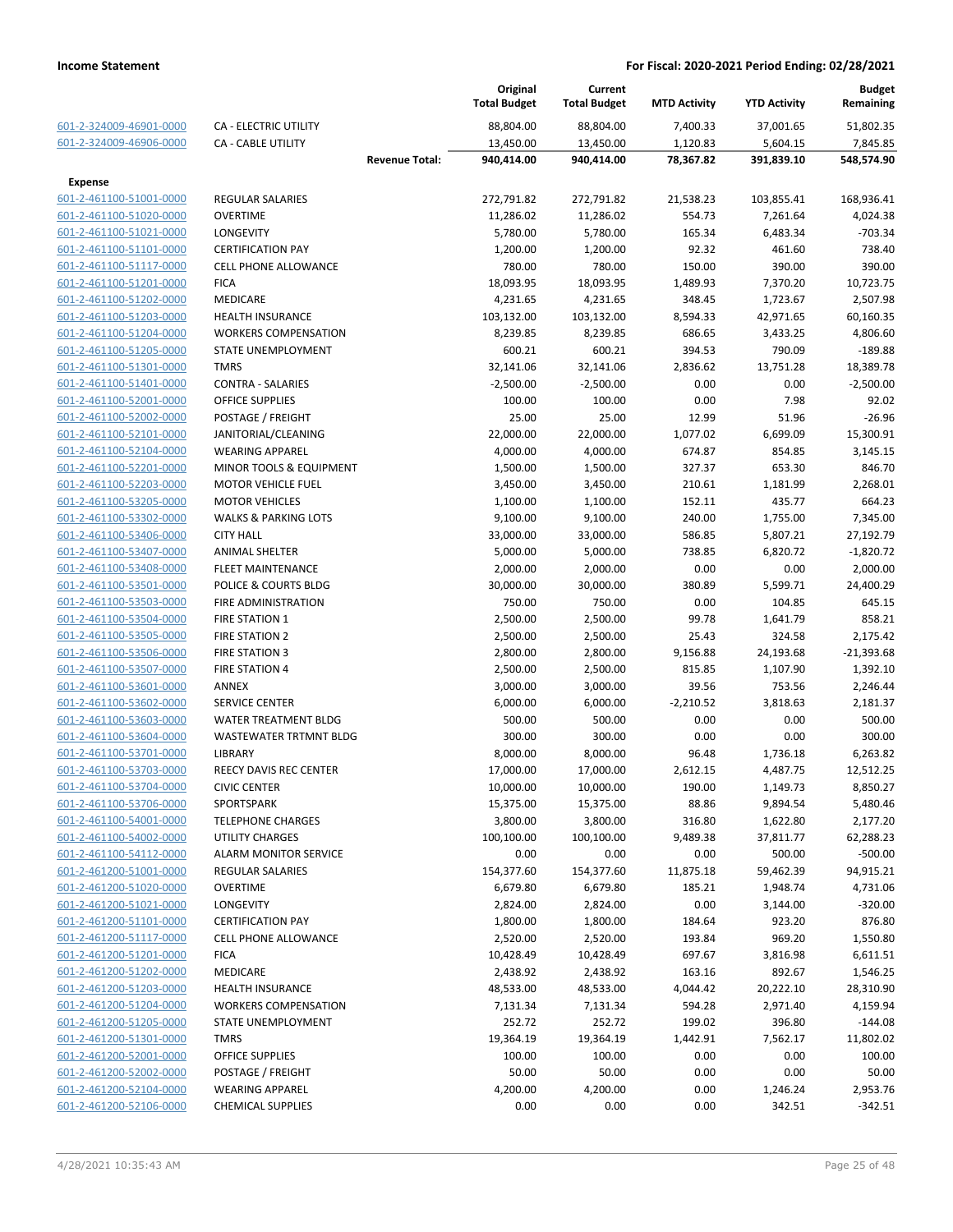|                                                    |                                                     | Original<br><b>Total Budget</b> | Current<br><b>Total Budget</b> | <b>MTD Activity</b>     | <b>YTD Activity</b>  | <b>Budget</b><br>Remaining |
|----------------------------------------------------|-----------------------------------------------------|---------------------------------|--------------------------------|-------------------------|----------------------|----------------------------|
| 601-2-461200-52201-0000                            | MINOR TOOLS & EQUIPMENT                             | 3,000.00                        | 3,000.00                       | 0.00                    | 1,532.84             | 1,467.16                   |
| 601-2-461200-52202-0000                            | <b>MECHANICAL SUPPLIES</b>                          | 12,000.00                       | 12,000.00                      | 426.28                  | 4,748.23             | 7,251.77                   |
| 601-2-461200-52203-0000                            | <b>MOTOR VEHICLE FUEL</b>                           | 5,200.00                        | 5,200.00                       | 663.33                  | 1,370.51             | 3,829.49                   |
| 601-2-461200-53202-0000                            | MACHINE, TOOLS & IMPLMNTS                           | 1,000.00                        | 1,000.00                       | 0.00                    | 0.00                 | 1,000.00                   |
| 601-2-461200-53205-0000                            | <b>MOTOR VEHICLES</b>                               | 500.00                          | 500.00                         | 38.60                   | 396.07               | 103.93                     |
| 601-2-461200-53402-0000                            | <b>BUILDING MAINTENANCE</b>                         | 250.00                          | 250.00                         | 0.00                    | 0.00                 | 250.00                     |
| 601-2-461200-54001-0000                            | <b>TELEPHONE CHARGES</b>                            | 1,400.00                        | 1,400.00                       | 171.99                  | 664.99               | 735.01                     |
| 601-2-461200-54002-0000                            | <b>UTILITY CHARGES</b>                              | 11,500.00                       | 11,500.00                      | 672.57                  | 4,516.00             | 6,984.00                   |
| 601-2-461200-54201-0000                            | MEMBERSHIPS & SUBSCRIPTIONS                         | 1,500.00                        | 1,500.00                       | 0.00                    | 0.00                 | 1,500.00                   |
| 601-2-461200-54214-0000                            | <b>TRAVEL &amp; TRAINING</b>                        | 1,000.00                        | 1,000.00                       | 0.00                    | 83.94                | 916.06                     |
| 601-2-480000-52006-0000                            | <b>COPIER PAPER</b>                                 | 0.00                            | 0.00                           | 0.00                    | 31.35                | $-31.35$                   |
| 601-2-480000-57004-0000                            | <b>INVENTORY LOSS/GAIN</b>                          | 0.00                            | 0.00                           | 0.00                    | $-2,849.51$          | 2,849.51                   |
| 601-2-480000-57005-0000                            | <b>ACCRD VAC/SICK PAY EXP</b>                       | 0.00                            | 0.00                           | 2,921.22                | 7,357.81             | $-7,357.81$                |
|                                                    | <b>Expense Total:</b>                               | 1,040,226.62                    | 1,040,226.62                   | 86,447.66               | 429,258.10           | 610,968.52                 |
|                                                    | Fund: 601 - CENTRAL SERVICE FUND Surplus (Deficit): | $-99,812.62$                    | -99,812.62                     | $-8,079.84$             | $-37,419.00$         |                            |
| Fund: 602 - INSURANCE FUND                         |                                                     |                                 |                                |                         |                      |                            |
| Revenue<br>602-2-319001-43211-0000                 | PRIOR YEAR INS REIMB                                |                                 | 0.00                           | 0.00                    |                      | $-4,540.39$                |
|                                                    | <b>INTEREST REVENUES</b>                            | 0.00                            |                                | $-0.06$                 | 4,540.39<br>$-22.77$ | 3,582.77                   |
| 602-2-319001-45401-0000<br>602-2-322001-43201-0000 | <b>EMPLOYEE PORTION</b>                             | 3,560.00<br>500,000.00          | 3,560.00                       |                         | 200,356.10           | 299,643.90                 |
| 602-2-322001-43202-0000                            | <b>CITY PORTION-HEALTH</b>                          | 3,313,254.00                    | 500,000.00                     | 42,982.03               | 1,384,201.70         | 1,929,052.30               |
| 602-2-322001-43203-0000                            | <b>CITY PORTION-WORK COMP</b>                       | 346,681.00                      | 3,313,254.00<br>346,681.00     | 276,104.50<br>28,890.12 | 144,572.72           | 202,108.28                 |
| 602-2-322001-43204-0000                            | <b>CITY PORTION-TWC FUTA</b>                        | 250.00                          | 250.00                         | 0.00                    | 38.52                | 211.48                     |
| 602-2-322001-43205-0000                            | <b>GEUS EMPLOYEE PORTION</b>                        | 265,980.00                      | 265,980.00                     | 22,213.58               | 101,544.93           | 164,435.07                 |
| 602-2-322001-43206-0000                            | <b>GEUS PORTION-HEALTH</b>                          | 1,489,258.00                    | 1,489,258.00                   | 124,104.83              | 620,524.15           | 868,733.85                 |
| 602-2-322001-43207-0000                            | <b>GEUS PORTION-WORK COMP</b>                       | 154,423.00                      | 154,423.00                     | 12,868.58               | 64,342.90            | 90,080.10                  |
| 602-2-322001-48610-0000                            | OTHER REV / CITY EMPL-DEPENDENT CARE                | 24,000.00                       | 24,000.00                      | 0.00                    | 4,240.72             | 19,759.28                  |
| 602-2-324001-46501-0000                            | CA - GENERAL FUND                                   | 222,251.00                      | 222,251.00                     | 18,520.92               | 92,604.60            | 129,646.40                 |
| 602-2-324001-46506-0000                            | <b>CA - RECREATION FUND</b>                         | 103.00                          | 103.00                         | 8.58                    | 42.90                | 60.10                      |
| 602-2-324001-46509-0000                            | CA - VENUE MGMT FUND                                | 260.00                          | 260.00                         | 21.67                   | 108.35               | 151.65                     |
| 602-2-324001-46611-0000                            | CA - UTILITY FUND                                   | 99,678.00                       | 99,678.00                      | 8,306.50                | 41,532.50            | 58,145.50                  |
| 602-2-324001-46614-0000                            | CA - SANITATION FUND COLLECTION                     | 521.00                          | 521.00                         | 43.42                   | 217.10               | 303.90                     |
| 602-2-324009-46612-0000                            | <b>CA - ELECTRIC UTILITY</b>                        | 20,231.00                       | 20,231.00                      | 1,685.92                | 8,429.60             | 11,801.40                  |
| 602-2-324009-46613-0000                            | <b>CA - CABLE UTILITY</b>                           | 3,047.00                        | 3,047.00                       | 253.92                  | 1,269.60             | 1,777.40                   |
|                                                    | <b>Revenue Total:</b>                               | 6,443,497.00                    | 6,443,497.00                   | 536,004.51              | 2,668,544.01         | 3,774,952.99               |
| <b>Expense</b>                                     |                                                     |                                 |                                |                         |                      |                            |
| 602-2-462100-54101-0000                            | PROFESSIONAL SERVICES                               | 25,000.00                       | 25,000.00                      | 165.00                  | 11,371.09            | 13,628.91                  |
| 602-2-462100-54801-0000                            | <b>WELLNESS PROGRAM</b>                             | 10,000.00                       | 10,000.00                      | 0.00                    | 2,825.00             | 7,175.00                   |
| 602-2-462100-54809-0000                            | HEALTH AND DENTAL / PREMIUMS                        | 5,362,479.00                    | 5,362,479.00                   | 434,775.96              | 2,186,753.86         | 3,175,725.14               |
| 602-2-462100-54810-0000                            | RETIREE INSURANCE PREMIUM                           | 50,000.00                       | 50,000.00                      | 124.00                  | 8,402.20             | 41,597.80                  |
| 602-2-462100-54812-0000                            | LONG TERM DISABILITY                                | 50,000.00                       | 50,000.00                      | 4,924.97                | 19,769.13            | 30,230.87                  |
| 602-2-462100-54813-0000                            | LIFE / AD & D INSURANCE                             | 20,000.00                       | 20,000.00                      | 1,836.54                | 8,610.36             | 11,389.64                  |
| 602-2-462100-54820-0000                            | AIR EVAC PREMIUMS                                   | 21,000.00                       | 21,000.00                      | 51.00                   | 21,661.00            | $-661.00$                  |
| 602-2-462100-54821-0000                            | <b>WORKERS' COMPENSATION</b>                        | 450,000.00                      | 450,000.00                     | 0.00                    | 421,585.18           | 28,414.82                  |
| 602-2-462100-54822-0000                            | STATE UNEMPLOYMENT INS.                             | 0.00                            | 0.00                           | 0.01                    | 0.08                 | $-0.08$                    |
| 602-2-462100-54823-0000                            | HEALTH CARE-125 FLEX PLAN & HSA                     | 25,000.00                       | 25,000.00                      | 0.00                    | 148,199.58           | $-123, 199.58$             |
| 602-2-480000-54101-0000                            | PROFESSIONAL SERVICES                               | 120,000.00                      | 120,000.00                     | 9,319.31                | 36,402.45            | 83,597.55                  |
| 602-2-480000-54226-0000                            | PROP INSURANCE EXP                                  | 350,000.00                      | 350,000.00                     | 833.00                  | 364,878.32           | $-14,878.32$               |
| 602-2-480000-57008-0000                            | <b>BANK CHARGES</b>                                 | 175.00                          | 175.00                         | 0.00                    | 14.75                | 160.25                     |
|                                                    | <b>Expense Total:</b>                               | 6,483,654.00                    | 6,483,654.00                   | 452,029.79              | 3,230,473.00         | 3,253,181.00               |
|                                                    | Fund: 602 - INSURANCE FUND Surplus (Deficit):       | $-40,157.00$                    | $-40,157.00$                   | 83,974.72               | -561,928.99          |                            |
| Fund: 604 - MIS FUND                               |                                                     |                                 |                                |                         |                      |                            |
| Revenue                                            |                                                     |                                 |                                |                         |                      |                            |
| 604-2-324001-46501-0000                            | CA - GENERAL FUND                                   | 570,305.00                      | 570,305.00                     | 47,525.40               | 237,627.00           | 332,678.00                 |
| 604-2-324001-46506-0000                            | CA - RECREATION FUND                                | 27.00                           | 27.00                          | 2.25                    | 11.25                | 15.75                      |
| 604-2-324001-46509-0000                            | CA - VENUE MGMT FUND                                | 1,750.00                        | 1,750.00                       | 145.83                  | 729.15               | 1,020.85                   |
| 604-2-324001-46611-0000                            | CA - UTILITY FUND                                   | 87,361.00                       | 87,361.00                      | 7,280.08                | 36,400.40            | 50,960.60                  |
| 604-2-324001-46614-0000                            | CA - SANITATION FUND COLLECTION                     | 6,632.00                        | 6,632.00                       | 552.67                  | 2,763.35             | 3,868.65                   |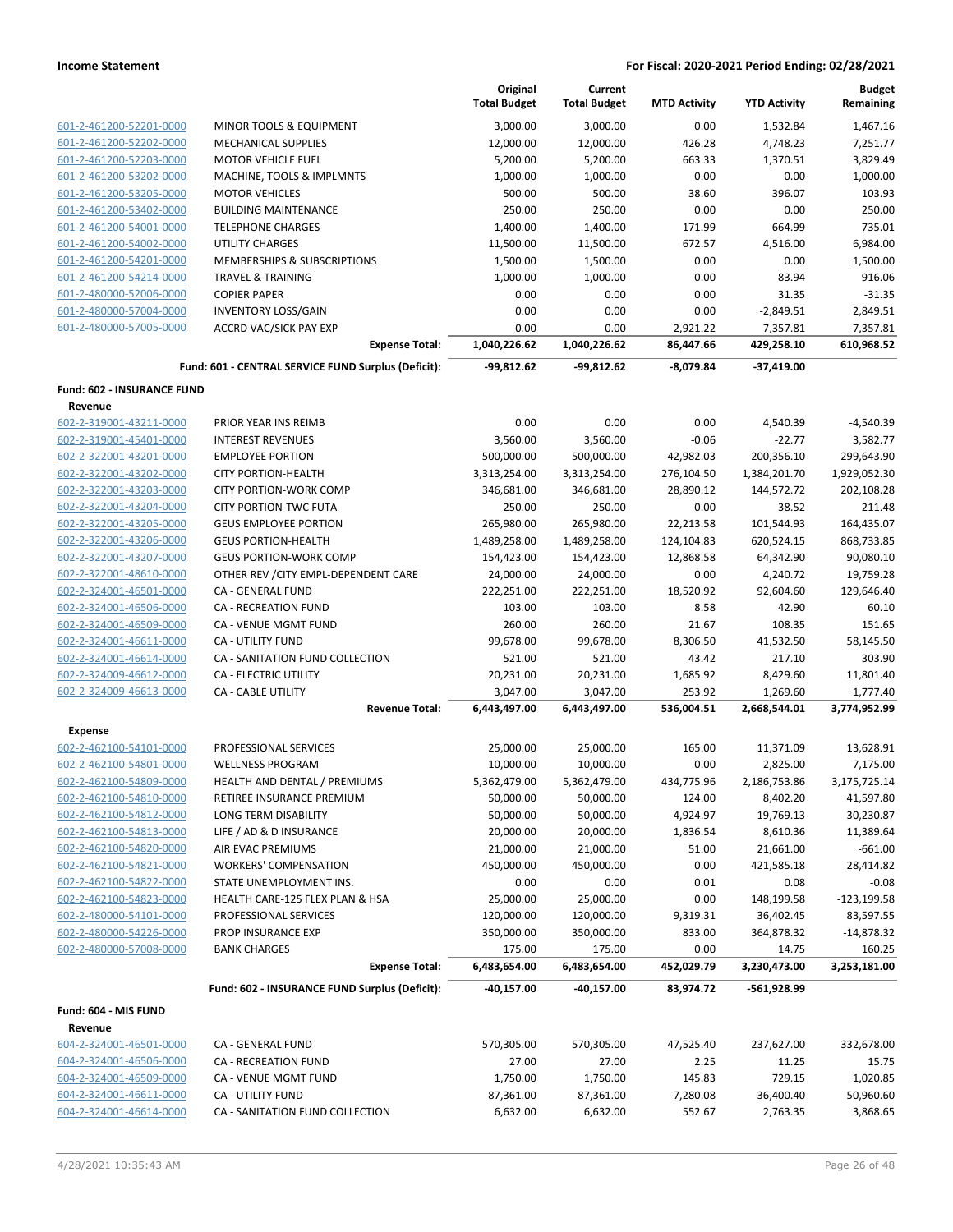|                                                    |                                                          |                       | Original<br><b>Total Budget</b> | Current<br><b>Total Budget</b> | <b>MTD Activity</b> | <b>YTD Activity</b> | <b>Budget</b><br>Remaining |
|----------------------------------------------------|----------------------------------------------------------|-----------------------|---------------------------------|--------------------------------|---------------------|---------------------|----------------------------|
| 604-2-324009-46901-0000                            | <b>CA - ELECTRIC UTILITY</b>                             |                       | 80,139.00                       | 80,139.00                      | 13,356.50           | 66,782.50           | 13,356.50                  |
| 604-2-324009-46906-0000                            | <b>CA - CABLE UTILITY</b>                                |                       | 12,161.00                       | 12,161.00                      | 2,026.83            | 10,134.15           | 2,026.85                   |
|                                                    |                                                          | <b>Revenue Total:</b> | 758,375.00                      | 758,375.00                     | 70,889.56           | 354,447.80          | 403,927.20                 |
| <b>Expense</b>                                     |                                                          |                       |                                 |                                |                     |                     |                            |
| 604-2-441400-54001-0000                            | <b>TELEPHONE CHARGES</b>                                 |                       | 430.00                          | 430.00                         | 36.23               | 181.25              | 248.75                     |
| 604-2-441400-54002-0000                            | <b>UTILITY CHARGES</b>                                   |                       | 850.00                          | 850.00                         | 0.00                | 440.13              | 409.87                     |
| 604-2-465100-51001-0000                            | <b>REGULAR SALARIES</b>                                  |                       | 302,190.00                      | 302,190.00                     | 18,092.24           | 92,828.09           | 209,361.91                 |
| 604-2-465100-51020-0000                            | <b>OVERTIME</b>                                          |                       | 8,268.75                        | 8,268.75                       | 812.93              | 3,744.19            | 4,524.56                   |
| 604-2-465100-51021-0000                            | LONGEVITY                                                |                       | 4,654.00                        | 4,654.00                       | 0.00                | 4,870.00            | $-216.00$                  |
| 604-2-465100-51116-0000                            | CAR ALLOWANCE                                            |                       | 1,800.00                        | 1,800.00                       | 276.92              | 1,384.60            | 415.40                     |
| 604-2-465100-51117-0000                            | <b>CELL PHONE ALLOWANCE</b>                              |                       | 1,920.00                        | 1,920.00                       | 295.36              | 1,402.96            | 517.04                     |
| 604-2-465100-51201-0000                            | <b>FICA</b>                                              |                       | 20,011.00                       | 20,011.00                      | 1,138.31            | 6,132.03            | 13,878.97                  |
| 604-2-465100-51202-0000                            | MEDICARE                                                 |                       | 4,680.05                        | 4,680.05                       | 266.22              | 1,434.10            | 3,245.95                   |
| 604-2-465100-51203-0000                            | <b>HEALTH INSURANCE</b>                                  |                       | 49,438.00                       | 49,438.00                      | 4,119.83            | 20,599.15           | 28,838.85                  |
| 604-2-465100-51204-0000                            | <b>WORKERS COMPENSATION</b>                              |                       | 778.50                          | 778.50                         | 64.88               | 324.40              | 454.10                     |
| 604-2-465100-51205-0000                            | STATE UNEMPLOYMENT                                       |                       | 126.35                          | 126.35                         | 175.23              | 586.70              | -460.35                    |
| 604-2-465100-51301-0000                            | <b>TMRS</b>                                              |                       | 37,157.97                       | 37,157.97                      | 2,259.38            | 11,865.94           | 25,292.03                  |
| 604-2-465100-52001-0000                            | <b>OFFICE SUPPLIES</b>                                   |                       | 150.00                          | 150.00                         | 51.98               | 130.39              | 19.61                      |
| 604-2-465100-52002-0000                            | POSTAGE / FREIGHT                                        |                       | 25.00                           | 25.00                          | 0.00                | 0.00                | 25.00                      |
| 604-2-465100-52004-0000                            | <b>COMPUTER SUPPLIES</b>                                 |                       | 1,000.00                        | 0.00                           | 19.89               | 19.89               | $-19.89$                   |
| 604-2-465100-52203-0000                            | <b>MOTOR VEHICLE FUEL</b>                                |                       | 125.00                          | 125.00                         | 0.00                | 58.49               | 66.51                      |
| 604-2-465100-53205-0000                            | <b>MOTOR VEHICLES</b>                                    |                       | 400.00                          | 400.00                         | 33.15               | 165.75              | 234.25                     |
| 604-2-465100-53209-0000                            | HARDWARE/SOFTWARE                                        |                       | 509,196.00                      | 509,196.00                     | 10,107.94           | $-97,854.85$        | 607,050.85                 |
| 604-2-465100-54001-0000                            | <b>TELEPHONE CHARGES</b>                                 |                       | 12,000.00                       | 12,000.00                      | 862.72              | 3,879.68            | 8,120.32                   |
| 604-2-465100-54101-0000                            | PROFESSIONAL SERVICES                                    |                       | 2,500.00                        | 4,798.87                       | 0.00                | 3,261.00            | 1,537.87                   |
| 604-2-465100-54214-0000                            | <b>TRAVEL &amp; TRAINING</b>                             |                       | 5,000.00                        | 5,000.00                       | 0.00                | 0.00                | 5,000.00                   |
| 604-2-465100-54901-0000                            | <b>RENTALS / LEASES</b>                                  |                       | 25,000.00                       | 25,000.00                      | 1,783.93            | 8,919.65            | 16,080.35<br>0.00          |
| 604-2-465100-54908-0000<br>604-2-465100-55205-0000 | LEASE PURCHASE PAYMENTS<br>COMPUTER EQUIPMENT / SOFTWARE |                       | 25,000.00<br>8,250.00           | 23,701.13<br>8,250.00          | 0.00<br>0.00        | 23,701.13<br>0.00   | 8,250.00                   |
| 604-2-480000-55205-0000                            | <b>COMPUTER EQUIPMENT</b>                                |                       | 50,000.00                       | 50,000.00                      | 4,519.05            | 17,976.16           | 32,023.84                  |
|                                                    |                                                          | <b>Expense Total:</b> | 1,070,950.62                    | 1,070,950.62                   | 44,916.19           | 106,050.83          | 964,899.79                 |
|                                                    | Fund: 604 - MIS FUND Surplus (Deficit):                  |                       | $-312,575.62$                   | $-312,575.62$                  | 25,973.37           | 248,396.97          |                            |
|                                                    |                                                          |                       |                                 |                                |                     |                     |                            |
| Fund: 660 - VEHICLE REPLACEMENT FUND<br>Revenue    |                                                          |                       |                                 |                                |                     |                     |                            |
| 660-2-319001-45401-0000                            | <b>INTEREST REVENUES</b>                                 |                       | 10,000.00                       | 10,000.00                      | 35.31               | 325.20              | 9,674.80                   |
| 660-2-323001-46001-0000                            | <b>XFR - GENERAL FUND</b>                                |                       | 658,178.00                      | 658,178.00                     | 54,848.16           | 274,240.80          | 383,937.20                 |
| 660-2-323001-46105-0000                            | <b>XFR - UTILITY CIP FUND</b>                            |                       | 62,218.00                       | 62,218.00                      | 5,184.83            | 25,924.15           | 36,293.85                  |
|                                                    |                                                          | <b>Revenue Total:</b> | 730,396.00                      | 730,396.00                     | 60,068.30           | 300,490.15          | 429,905.85                 |
| Expense                                            |                                                          |                       |                                 |                                |                     |                     |                            |
| 660-2-421210-55202-0000                            | <b>VEHICLES</b>                                          |                       | 47,708.00                       | 47,708.00                      | 2,455.66            | 6,205.53            | 41,502.47                  |
| 660-2-421230-55202-0000                            | <b>VEHICLES</b>                                          |                       | 116,178.00                      | 116,178.00                     | 2,539.65            | 6,142.21            | 110,035.79                 |
| 660-2-422200-55202-0000                            | <b>VEHICLES</b>                                          |                       | 262,278.00                      | 262,278.00                     | 0.00                | 53,807.95           | 208,470.05                 |
| 660-2-422300-55202-0000                            | <b>VEHICLES</b>                                          |                       | 95,557.00                       | 95,557.00                      | 0.00                | 0.00                | 95,557.00                  |
| 660-2-431200-55201-0000                            | <b>EQUIPMENT PURCHASES</b>                               |                       | 25,639.00                       | 25,639.00                      | 766.74              | 3,833.70            | 21,805.30                  |
| 660-2-431600-55202-0000                            | <b>VEHICLES</b>                                          |                       | 0.00                            | 0.00                           | 1,267.92            | 6,339.60            | $-6,339.60$                |
| 660-2-431700-55202-0000                            | <b>VEHICLES</b>                                          |                       | 13,471.00                       | 13,471.00                      | 1,054.18            | 5,270.90            | 8,200.10                   |
| 660-2-436200-55202-0000                            | <b>VEHICLES</b>                                          |                       | 14,817.00                       | 14,817.00                      | 0.00                | 0.00                | 14,817.00                  |
| 660-2-436300-55202-0000                            | <b>VEHICLES</b>                                          |                       | 23,050.00                       | 23,050.00                      | 0.00                | 0.00                | 23,050.00                  |
| 660-2-437200-55202-0000                            | <b>VEHICLES</b>                                          |                       | 24,351.00                       | 24,351.00                      | 0.00                | 0.00                | 24,351.00                  |
| 660-2-441300-55202-0000                            | <b>VEHICLES</b>                                          |                       | 11,188.00                       | 11,188.00                      | 866.00              | 4,330.00            | 6,858.00                   |
| 660-2-443200-55202-0000                            | <b>VEHICLES</b>                                          |                       | 16,026.00                       | 16,026.00                      | 659.01              | 3,295.05            | 12,730.95                  |
| 660-2-451100-55202-0000                            | <b>VEHICLES</b>                                          |                       | 41,835.00                       | 41,835.00                      | 3,269.37            | 16,356.55           | 25,478.45                  |
| 660-2-461100-55201-0000                            | <b>EQUIPMENT PURCHASES</b>                               |                       | 19,614.00                       | 19,614.00                      | 1,531.21            | 7,656.05            | 11,957.95                  |
| 660-2-461200-55201-0000                            | <b>EQUIPMENT PURCHASES</b>                               |                       | 8,685.00                        | 8,685.00                       | 723.76              | 3,673.55            | 5,011.45                   |
|                                                    |                                                          | <b>Expense Total:</b> | 720,397.00                      | 720,397.00                     | 15,133.50           | 116,911.09          | 603,485.91                 |
|                                                    | Fund: 660 - VEHICLE REPLACEMENT FUND Surplus (Deficit):  |                       | 9,999.00                        | 9,999.00                       | 44,934.80           | 183,579.06          |                            |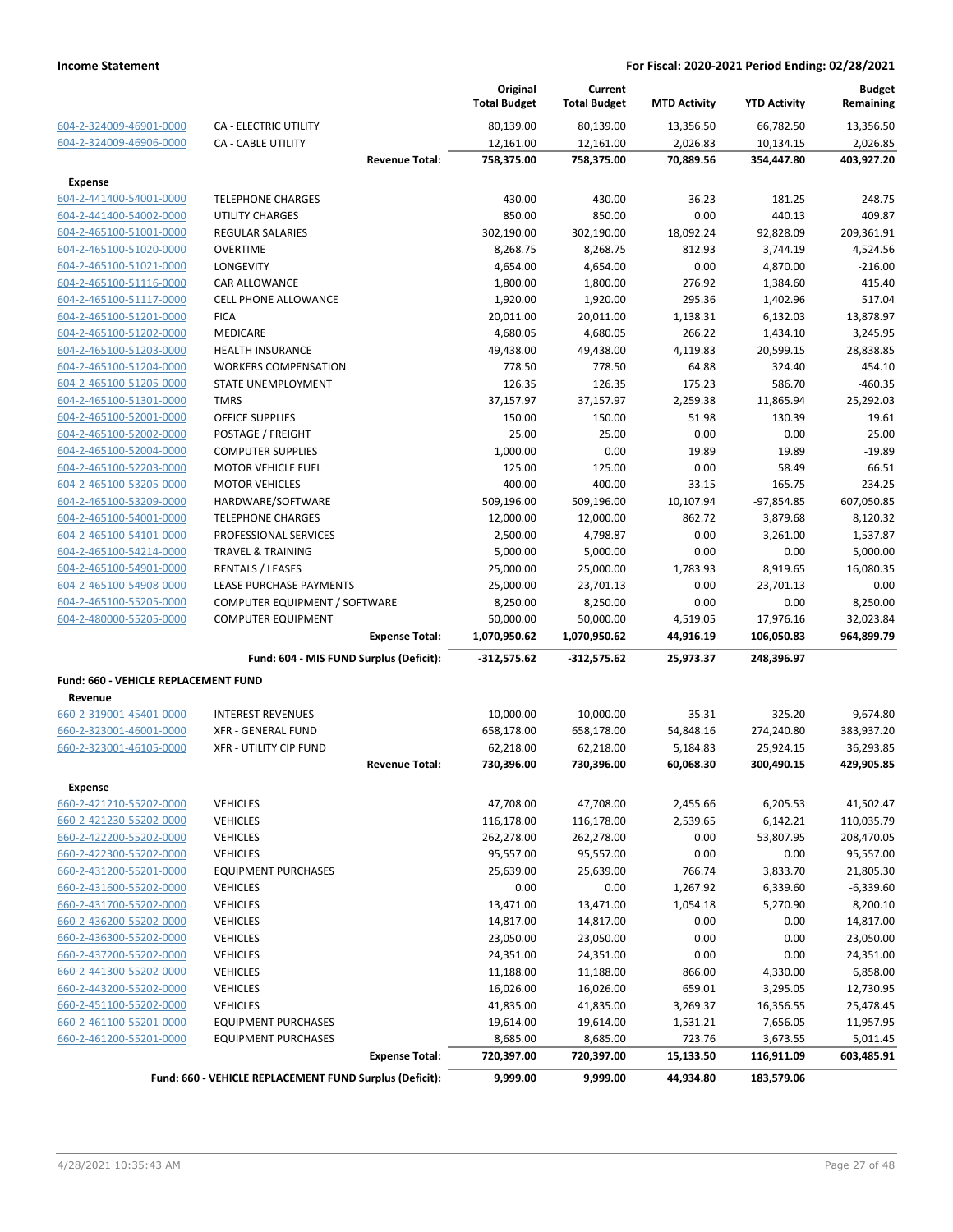| <b>Income Statement</b>                            |                                                            | For Fiscal: 2020-2021 Period Ending: 02/28/2021 |                                |                        |                        |                            |  |
|----------------------------------------------------|------------------------------------------------------------|-------------------------------------------------|--------------------------------|------------------------|------------------------|----------------------------|--|
|                                                    |                                                            | Original<br><b>Total Budget</b>                 | Current<br><b>Total Budget</b> | <b>MTD Activity</b>    | <b>YTD Activity</b>    | <b>Budget</b><br>Remaining |  |
| Fund: 800 - SPENCE FUND                            |                                                            |                                                 |                                |                        |                        |                            |  |
| Revenue<br>800-3-319001-45401-0000                 | <b>INTEREST REVENUES</b>                                   | 6,000.00                                        | 6,000.00                       | 23.49                  | 216.35                 | 5,783.65                   |  |
|                                                    | <b>Revenue Total:</b>                                      | 6,000.00                                        | 6,000.00                       | 23.49                  | 216.35                 | 5,783.65                   |  |
| Expense                                            |                                                            |                                                 |                                |                        |                        |                            |  |
| 800-3-495000-58501-0000                            | <b>CA - GENERAL FUND</b>                                   | 600.00                                          | 600.00                         | 50.00                  | 250.00                 | 350.00                     |  |
|                                                    | <b>Expense Total:</b>                                      | 600.00                                          | 600.00                         | 50.00                  | 250.00                 | 350.00                     |  |
|                                                    | Fund: 800 - SPENCE FUND Surplus (Deficit):                 | 5,400.00                                        | 5,400.00                       | $-26.51$               | $-33.65$               |                            |  |
| Fund: 801 - JONES LIBRARY TRUST                    |                                                            |                                                 |                                |                        |                        |                            |  |
| Revenue                                            |                                                            |                                                 |                                |                        |                        |                            |  |
| 801-3-319001-45401-0000                            | <b>INTEREST REVENUES</b>                                   | 0.00                                            | 0.00                           | $-2.23$                | 2.81                   | $-2.81$                    |  |
|                                                    | <b>Revenue Total:</b>                                      | 0.00                                            | 0.00                           | $-2.23$                | 2.81                   | $-2.81$                    |  |
| Expense                                            |                                                            |                                                 |                                |                        |                        |                            |  |
| 801-3-480000-57008-0000                            | <b>BANK CHARGES</b>                                        | 0.00                                            | 0.00                           | 0.32                   | 1.36                   | $-1.36$                    |  |
|                                                    | <b>Expense Total:</b>                                      | 0.00                                            | 0.00                           | 0.32                   | 1.36                   | $-1.36$                    |  |
|                                                    | Fund: 801 - JONES LIBRARY TRUST Surplus (Deficit):         | 0.00                                            | 0.00                           | $-2.55$                | 1.45                   |                            |  |
| Fund: 809 - GREENVILLE IDC (L-3)                   |                                                            |                                                 |                                |                        |                        |                            |  |
| Revenue                                            |                                                            |                                                 |                                |                        |                        |                            |  |
| 809-3-319001-45609-0000                            | INTERGOVERNMENTAL / IDC GREENVILLE                         | 0.00                                            | 0.00                           | 0.00                   | 124,521.10             | $-124,521.10$              |  |
|                                                    | <b>Revenue Total:</b>                                      | 0.00                                            | 0.00                           | 0.00                   | 124,521.10             | $-124,521.10$              |  |
| <b>Expense</b>                                     |                                                            |                                                 |                                |                        |                        |                            |  |
| 809-3-438100-55320-0000                            | <b>CONSTRUCTION PROJECTS</b>                               | 0.00                                            | 0.00                           | 0.00                   | 124,521.10             | $-124,521.10$              |  |
|                                                    | <b>Expense Total:</b>                                      | 0.00                                            | 0.00                           | 0.00                   | 124,521.10             | $-124,521.10$              |  |
|                                                    | Fund: 809 - GREENVILLE IDC (L-3) Surplus (Deficit):        | 0.00                                            | 0.00                           | 0.00                   | 0.00                   |                            |  |
| Fund: 810 - SEIZURE FUNDS - STATE RULES            |                                                            |                                                 |                                |                        |                        |                            |  |
| Revenue<br>810-3-319001-45401-0000                 | <b>INTEREST REVENUES</b>                                   | 3,000.00                                        | 3,000.00                       | $-33.38$               | 44.21                  | 2,955.79                   |  |
|                                                    | <b>Revenue Total:</b>                                      | 3,000.00                                        | 3,000.00                       | $-33.38$               | 44.21                  | 2,955.79                   |  |
|                                                    |                                                            |                                                 |                                |                        |                        |                            |  |
| <b>Expense</b><br>810-3-421230-55201-0000          | <b>EQUIPMENT PURCHASES</b>                                 | 0.00                                            | 0.00                           | 3,299.00               | 3,299.00               | $-3,299.00$                |  |
| 810-3-421600-55201-0000                            | <b>EQUIPMENT PURCHASES</b>                                 | 0.00                                            | 0.00                           | 0.00                   | 17,573.95              | $-17,573.95$               |  |
| 810-3-480000-57008-0000                            | <b>BANK CHARGES</b>                                        | 100.00                                          | 100.00                         | 4.85                   | 20.54                  | 79.46                      |  |
|                                                    | <b>Expense Total:</b>                                      | 100.00                                          | 100.00                         | 3,303.85               | 20,893.49              | $-20,793.49$               |  |
|                                                    | Fund: 810 - SEIZURE FUNDS - STATE RULES Surplus (Deficit): | 2,900.00                                        | 2,900.00                       | $-3,337.23$            | -20,849.28             |                            |  |
| Fund: 811 - SEIZURE FUNDS - FED RULES              |                                                            |                                                 |                                |                        |                        |                            |  |
| Revenue                                            |                                                            |                                                 |                                |                        |                        |                            |  |
| 811-3-319001-45401-0000                            | <b>INTEREST REVENUES</b>                                   | 2,500.00                                        | 2,500.00                       | $-30.74$               | 38.96                  | 2,461.04                   |  |
|                                                    | <b>Revenue Total:</b>                                      | 2,500.00                                        | 2,500.00                       | -30.74                 | 38.96                  | 2,461.04                   |  |
| Expense                                            |                                                            |                                                 |                                |                        |                        |                            |  |
| 811-3-480000-57008-0000                            | <b>BANK CHARGES</b>                                        | 100.00                                          | 100.00                         | 4.46                   | 18.75                  | 81.25                      |  |
|                                                    | <b>Expense Total:</b>                                      | 100.00                                          | 100.00                         | 4.46                   | 18.75                  | 81.25                      |  |
|                                                    | Fund: 811 - SEIZURE FUNDS - FED RULES Surplus (Deficit):   | 2,400.00                                        | 2,400.00                       | $-35.20$               | 20.21                  |                            |  |
|                                                    | Fund: 820 - TIRZ FUND (Tax Increment Reinvestment Zone)    |                                                 |                                |                        |                        |                            |  |
| Revenue                                            |                                                            |                                                 |                                |                        |                        |                            |  |
| 820-3-311001-41101-0000                            | REAL PROPERTY TAXES - CITY                                 | 469,027.00                                      | 469,027.00                     | 84,566.48              | 413,419.19             | 55,607.81                  |  |
| 820-3-311001-41111-0000                            | REAL PROPERTY TAXES - COUNTY                               | 193,907.00                                      | 193,907.00                     | 0.00                   | 0.00                   | 193,907.00                 |  |
| 820-3-311001-41112-0000                            | REAL PROPERTY TAXES - HOSPITAL                             | 87,704.00                                       | 87,704.00                      | 0.00                   | 0.00                   | 87,704.00                  |  |
| 820-3-311002-41102-0000                            | <b>DELINQUENT TAXES</b>                                    | 1,000.00                                        | 1,000.00                       | $-98.57$               | 1,561.60               | $-561.60$                  |  |
| 820-3-319001-45401-0000                            | <b>INTEREST REVENUES</b><br><b>Revenue Total:</b>          | 0.00<br>751,638.00                              | 0.00<br>751,638.00             | $-408.71$<br>84,059.20 | 505.20<br>415,485.99   | $-505.20$<br>336,152.01    |  |
|                                                    |                                                            |                                                 |                                |                        |                        |                            |  |
| <b>Expense</b>                                     |                                                            |                                                 |                                |                        |                        |                            |  |
| 820-3-416100-54101-0000<br>820-3-416100-55002-0000 | PROFESSIONAL SERVICES<br><b>IMPROVEMENTS</b>               | 25,000.00<br>135,000.00                         | 25,000.00<br>135,000.00        | 1,266.00<br>0.00       | 4,704.00<br>284,079.68 | 20,296.00<br>-149,079.68   |  |
|                                                    |                                                            |                                                 |                                |                        |                        |                            |  |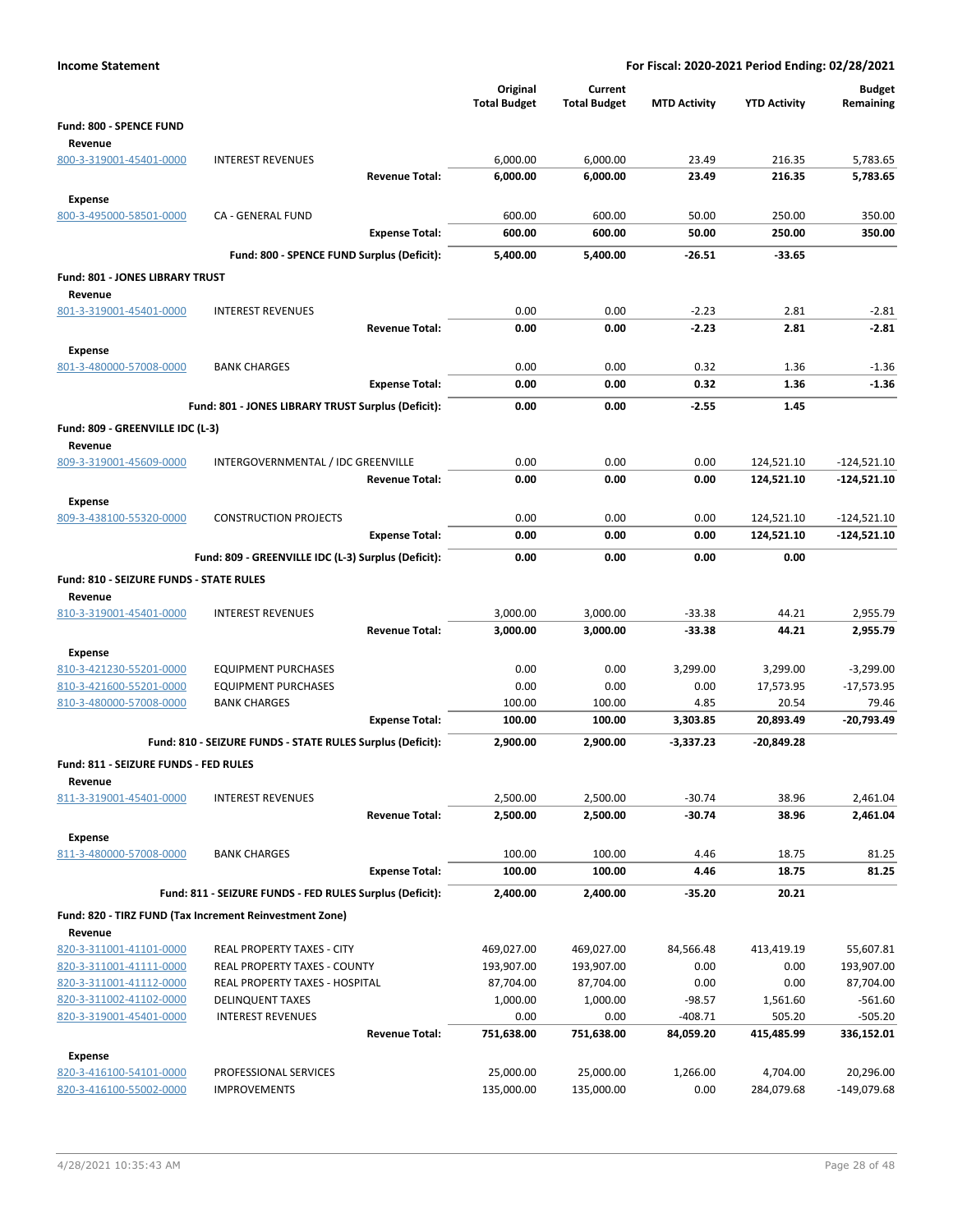|                                                    |                                                                            | Original            | Current             |                     |                     | <b>Budget</b>    |
|----------------------------------------------------|----------------------------------------------------------------------------|---------------------|---------------------|---------------------|---------------------|------------------|
|                                                    |                                                                            | <b>Total Budget</b> | <b>Total Budget</b> | <b>MTD Activity</b> | <b>YTD Activity</b> | Remaining        |
| 820-3-480000-57008-0000                            | <b>BANK CHARGES</b>                                                        | 725.00              | 725.00              | 60.31               | 252.74              | 472.26           |
|                                                    | <b>Expense Total:</b>                                                      | 160,725.00          | 160,725.00          | 1,326.31            | 289,036.42          | $-128,311.42$    |
|                                                    | Fund: 820 - TIRZ FUND (Tax Increment Reinvestment Zone) Surplus (Deficit): | 590,913.00          | 590,913.00          | 82,732.89           | 126,449.57          |                  |
| Fund: 899 - POOLED CASH                            |                                                                            |                     |                     |                     |                     |                  |
| Revenue                                            |                                                                            |                     |                     |                     |                     |                  |
| 899-8-319001-45401-0000                            | <b>INTEREST REVENUES</b>                                                   | 0.00                | 0.00                | 0.01                | 0.01                | $-0.01$          |
|                                                    | <b>Revenue Total:</b>                                                      | 0.00                | 0.00                | 0.01                | 0.01                | $-0.01$          |
|                                                    | Fund: 899 - POOLED CASH Total:                                             | 0.00                | 0.00                | 0.01                | 0.01                |                  |
| <b>Fund: 910 - ELECTRIC OPERATING FUND</b>         |                                                                            |                     |                     |                     |                     |                  |
| Revenue                                            |                                                                            |                     |                     |                     |                     |                  |
| 910-9-000000-49001-4400                            | METERED SALES - RESIDENTIAL                                                | 12,417,255.00       | 12,417,255.00       | 1,056,058.79        | 4,688,485.34        | 7,728,769.66     |
| 910-9-000000-49010-4421                            | METERED SALES - GS-NO DEMAND                                               | 708,154.00          | 708,154.00          | 67,409.22           | 330,872.37          | 377,281.63       |
| 910-9-000000-49020-4422                            | METERED SALES - GS-DEMAND                                                  | 16,659,767.00       | 16,659,767.00       | 1,105,090.71        | 5,914,565.08        | 10,745,201.92    |
| 910-9-000000-49030-4424                            | METERED SALES - GS-PRIMARY                                                 | 1,203,209.00        | 1,203,209.00        | 26,785.53           | 127,857.83          | 1,075,351.17     |
| 910-9-000000-49040-4440                            | METERED SALES - STREET LIGHTS                                              | 216,161.00          | 216,161.00          | 18,462.66           | 92,313.30           | 123,847.70       |
| 910-9-000000-49050-4400                            | <b>FUEL ADJUSTMENT</b>                                                     | 19,240,422.00       | 19,240,422.00       | 856,341.66          | 4,341,209.30        | 14,899,212.70    |
| 910-9-000000-49057-4490                            | POWER COST RECOVERY                                                        | 0.00                | 0.00                | $-7,307.67$         | $-7,298.34$         | 7,298.34         |
| 910-9-000000-49058-4400                            | <b>REGULATORY CHARGE</b>                                                   | 3,166,493.00        | 3,166,493.00        | 60,459.45           | 289,536.18          | 2,876,956.82     |
| 910-9-000000-49140-4490                            | <b>VAPOR LIGHT REVENUES</b>                                                | 147,775.00          | 147,775.00          | 12,503.36           | 62,250.75           | 85,524.25        |
| 910-9-000000-49201-4510                            | <b>LATE CHARGES</b>                                                        | 240,969.00          | 240,969.00          | 49.19               | 194.86              | 240,774.14       |
| 910-9-000000-49209-4511                            | SERVICE CHARGES - CLEARING                                                 | 0.00                | 0.00                | 60.00               | 90.00               | $-90.00$         |
|                                                    | <b>ELECTRIC SERVICE CHARGES</b>                                            |                     |                     | 3,100.11            | 14,320.93           | 69,458.07        |
| 910-9-000000-49210-4511<br>910-9-000000-49211-4511 |                                                                            | 83,779.00           | 83,779.00           |                     |                     |                  |
|                                                    | VAPOR LIGHT SERVICE CHARGES                                                | 430.00              | 430.00              | 53.00               | 415.00              | 15.00            |
| 910-9-000000-49212-4511                            | SAW POLES SERVICE CHARGES                                                  | 1,398.00            | 1,398.00            | 0.00                | 220.00              | 1,178.00         |
| 910-9-000000-49213-4511                            | AMPY SERVICE CHARGES                                                       | 0.00                | 0.00                | 282.50              | 3,220.21            | $-3,220.21$      |
| 910-9-000000-49220-4512                            | <b>RE-READ CHARGES</b>                                                     | 52.00               | 52.00               | 0.00                | 0.00                | 52.00            |
| 910-9-000000-49301-4490                            | METERED SALES - 5% XFER to GENERAL FUND                                    | 2,690,834.00        | 2,690,834.00        | 160,427.41          | 794,970.79          | 1,895,863.21     |
| 910-9-000000-49307-4490                            | METERED SALES - 1% XFER to GBOD                                            | 538,167.00          | 538,167.00          | 32,085.95           | 158,980.85          | 379,186.15       |
| 910-9-000000-49410-4564                            | <b>CUSTOMER AID TO CONSTRUCTION</b>                                        | 131,916.00          | 131,916.00          | 14,657.27           | 35,829.18           | 96,086.82        |
| 910-9-000000-49420-4564                            | UNDERGROUND SERVICE                                                        | 24,371.00           | 24,371.00           | 1,935.02            | 21,008.24           | 3,362.76         |
| 910-9-000000-49430-4564                            | <b>RELOCATION OF SERVICE</b>                                               | 7,585.00            | 7,585.00            | 0.00                | 0.00                | 7,585.00         |
| 910-9-000000-49450-4564                            | <b>ACCIDENTS</b>                                                           | 12,688.00           | 12,688.00           | 3,400.11            | 14,047.24           | -1,359.24        |
| 910-9-000000-49455-4564                            | <b>INSURANCE REIMBURSEMENTS</b>                                            | 5,000.00            | 5,000.00            | 0.00                | 2,169.73            | 2,830.27         |
| 910-9-000000-49460-4564                            | <b>METER DAMAGE</b>                                                        | 199.00              | 199.00              | 30.00               | 123.05              | 75.95            |
| 910-9-000000-49470-4564                            | OTHER REIMBURSEMENTS                                                       | 8,407.00            | 8,407.00            | 0.00                | 5,212.45            | 3,194.55         |
| 910-9-000000-49480-4564                            | <b>METER BASES</b>                                                         | 4,277.00            | 4,277.00            | 221.08              | 586.64              | 3,690.36         |
| 910-9-000000-49490-4564                            | <b>MATERIAL SALES</b>                                                      | 15,425.00           | 15,425.00           | 0.00                | 2,571.78            | 12,853.22        |
| 910-9-000000-49520-4470                            | <b>ENERGY SALES</b>                                                        | 5,455,381.00        | 5,455,381.00        | 62,038,100.75       | 65,509,395.07       | $-60,054,014.07$ |
| 910-9-000000-49521-4470                            | <b>RUC REVENUES</b>                                                        | 730.00              | 730.00              | 1,936.18            | 1,937.78            | $-1,207.78$      |
| 910-9-000000-49523-4470                            | RENEWABLE ENERGY CREDITS                                                   | 25,500.00           | 25,500.00           | 0.00                | 226,630.40          | -201,130.40      |
| 910-9-000000-49530-4572                            | TCR AUCTION PROCEEDS                                                       | 690,023.00          | 690,023.00          | 62,091.44           | 263,354.05          | 426,668.95       |
| 910-9-000000-49560-4571                            | <b>TCOS REVENUES</b>                                                       | 426,482.00          | 426,482.00          | 20,005.92           | 84,275.76           | 342,206.24       |
| 910-9-000000-49601-4540                            | POLE USE REVENUES                                                          | 50,926.00           | 50,926.00           | 175.00              | 350.00              | 50,576.00        |
| 910-9-000000-49602-4118                            | EPA ALLOWANCE SALES                                                        | 1.00                | 1.00                | 0.00                | 0.00                | 1.00             |
| 910-9-000000-49670-4116                            | ROUNDUP PROGRAM                                                            | 0.00                | 0.00                | 6.21                | 17.91               | $-17.91$         |
| 910-9-000000-49699-4116                            | OTHER GAINS/LOSSES                                                         | 19,663.00           | 19,663.00           | 0.00                | 0.00                | 19,663.00        |
| 910-9-000000-49701-4567                            | XFER FROM COG - GEN FUND                                                   | 668,683.00          | 668,683.00          | 55,723.58           | 278,617.90          | 390,065.10       |
| 910-9-000000-49754-4994                            | XFER FROM 950 - BILLING                                                    | 52,407.00           | 52,407.00           | 4,367.25            | 21,836.25           | 30,570.75        |
| 910-9-000000-49755-4995                            | XFER FROM 950 - CASHIERS                                                   | 78,121.00           | 78,121.00           | 6,510.08            | 32,550.40           | 45,570.60        |
| 910-9-000000-49759-4545                            | XFER FROM 950 FOR POLE USE                                                 | 30,000.00           | 30,000.00           | 0.00                | 30,000.00           | 0.00             |
| 910-9-000000-49801-4190                            | <b>INTEREST INCOME</b>                                                     | 94,859.00           | 94,859.00           | $-2,883.36$         | 6,563.78            | 88,295.22        |
| 910-9-000000-49809-4190                            | INTEREST ON ERCOT COLLATERAL                                               | 62.00               | 62.00               | 0.00                | 0.00                | 62.00            |
| 910-9-000000-49900-4171                            | <b>ENERGY EFFICIENCY CREDITS</b>                                           | 0.00                | 0.00                | $-131.00$           | $-614.99$           | 614.99           |
|                                                    | <b>Revenue Total:</b>                                                      | 65,117,571.00       | 65,117,571.00       | 65,598,007.40       | 83,348,667.07       | -18,231,096.07   |
|                                                    |                                                                            |                     |                     |                     |                     |                  |
| <b>Expense</b>                                     |                                                                            |                     |                     |                     |                     |                  |
| 910-9-901000-51001-5000                            | <b>REGULAR SALARIES</b>                                                    | 434,110.00          | 434,110.00          | 32,132.84           | 167,100.40          | 267,009.60       |
| 910-9-901000-51020-5000                            | <b>OVERTIME</b>                                                            | 55,045.00           | 55,045.00           | 4,521.96            | 26,150.39           | 28,894.61        |
| 910-9-901000-51115-5000                            | <b>CLOTHING ALLOWANCE</b>                                                  | 3,717.00            | 3,717.00            | 310.66              | 471.26              | 3,245.74         |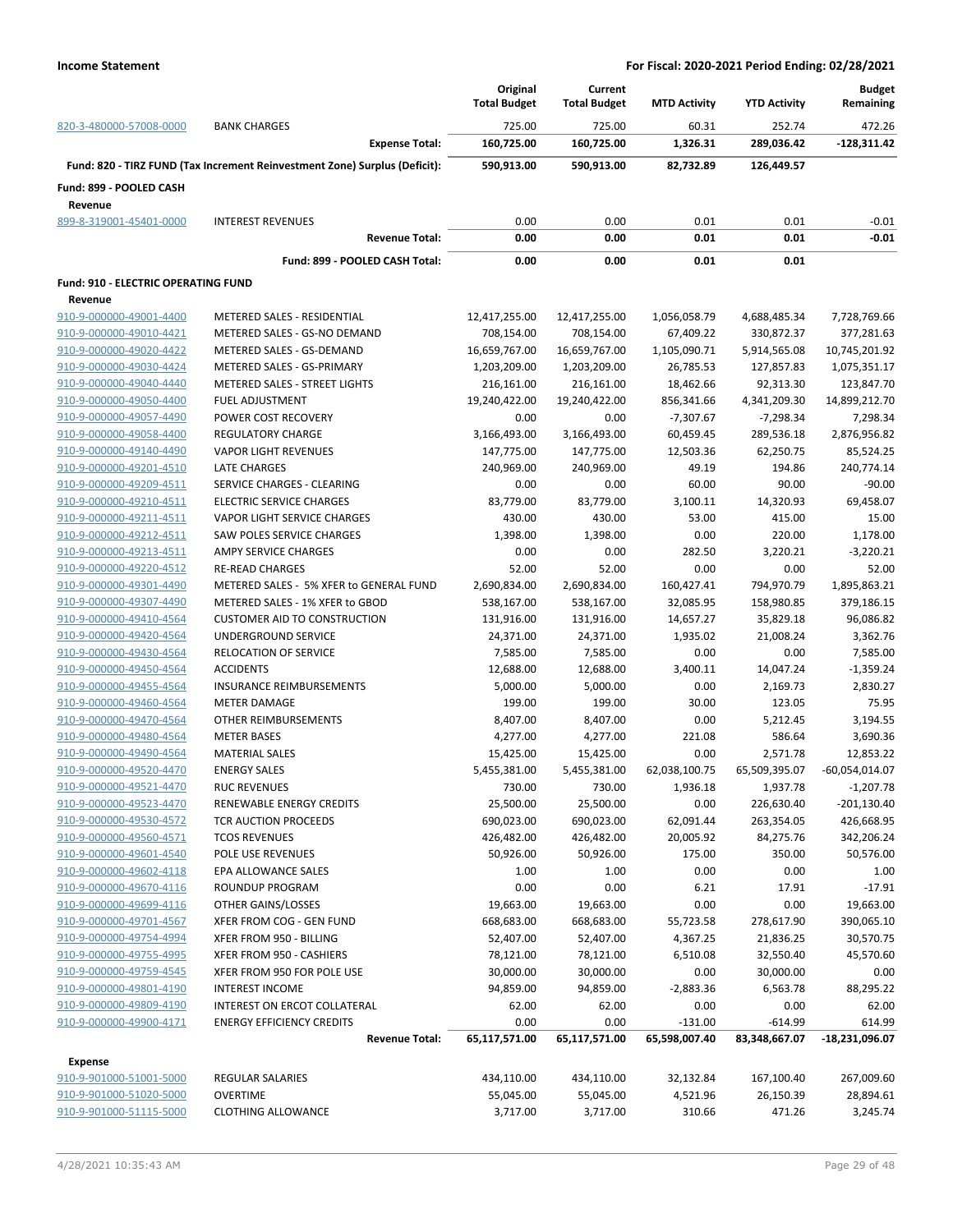| 910-9-901000-51116-5000        |
|--------------------------------|
| 910-9-901000-51117-5000        |
| 910-9-901000-51201-5000        |
| 910-9-901000-51202-5000        |
| <u>910-9-901000-51203-5000</u> |
| <u>910-9-901000-51204-5000</u> |
| 910-9-901000-51205-5000        |
| 910-9-901000-51301-5000        |
| 910-9-901001-59020-5010        |
| <u>910-9-901008-59110-5080</u> |
| 910-9-901008-59112-5080        |
| 910-9-901008-59121-5080        |
| 910-9-901008-59122-5080        |
| 910-9-901008-59125-5080        |
| <u>910-9-901008-59141-5080</u> |
| <u>910-9-901008-59144-5080</u> |
| 910-9-901008-59145-5080        |
| 910-9-901008-59146-5080        |
| 910-9-901008-59148-5080        |
| 910-9-901015-51001-5150        |
| 910-9-901015-51010-5150        |
| 910-9-901015-51020-5150        |
| 910-9-901015-51115-5150        |
| 910-9-901015-51116-5150        |
| <u>910-9-901015-51117-5150</u> |
| <u>910-9-901015-51201-5150</u> |
| 910-9-901015-51202-5150        |
| 910-9-901015-51203-5150        |
| 910-9-901015-51204-5150        |
| <u>910-9-901015-51205-5150</u> |
| 910-9-901015-51301-5150        |
| 910-9-901015-59201-5150        |
| 910-9-901015-59205-5150        |
| 910-9-901015-59290-5150        |
| <u>910-9-901015-59291-5150</u> |
| 910-9-901015-59292-5150        |
| 910-9-901015-59293-5150        |
| 910-9-901090-59311-9900        |
| 910-9-901090-59312-9900        |
| 910-9-901090-59314-9900        |
| <u>910-9-901090-59315-9900</u> |
| 910-9-901090-59316-9900        |
| 910-9-901146-51001-5460        |
| 910-9-901146-51020-5460        |
| <u>910-9-901146-51115-5460</u> |
| 910-9-901146-51116-5460        |
| 910-9-901146-51117-5460        |
| 910-9-901146-51201-5460        |
| 910-9-901146-51202-5460        |
| <u>910-9-901146-51203-5460</u> |
| 910-9-901146-51204-5460        |
| 910-9-901146-51205-5460        |
| 910-9-901146-51301-5460        |
| 910-9-901147-59020-5470        |
| 910-9-901151-59110-5501        |
| 910-9-901151-59112-5501        |
| 910-9-901151-59121-5501        |
| 910-9-901151-59122-5501        |
| 910-9-901151-59125-5501        |

|                         |                                           | Original<br><b>Total Budget</b> | Current<br><b>Total Budget</b> | <b>MTD Activity</b> | <b>YTD Activity</b> | <b>Budget</b><br>Remaining |
|-------------------------|-------------------------------------------|---------------------------------|--------------------------------|---------------------|---------------------|----------------------------|
| 910-9-901000-51116-5000 | CAR ALLOWANCE                             | 975.00                          | 975.00                         | 150.00              | 750.00              | 225.00                     |
| 910-9-901000-51117-5000 | <b>CELL PHONE ALLOWANCE</b>               | 623.00                          | 623.00                         | 47.92               | 239.60              | 383.40                     |
| 910-9-901000-51201-5000 | <b>FICA</b>                               | 30,429.00                       | 30,429.00                      | 2,012.04            | 12,729.88           | 17,699.12                  |
| 910-9-901000-51202-5000 | <b>MEDICARE</b>                           | 7,119.00                        | 7,119.00                       | 470.56              | 2,977.15            | 4,141.85                   |
| 910-9-901000-51203-5000 | <b>HEALTH INSURANCE</b>                   | 70,377.00                       | 70,377.00                      | 6,259.17            | 31,295.85           | 39,081.15                  |
| 910-9-901000-51204-5000 | <b>WORKERS COMPENSATION</b>               | 9,133.00                        | 9,133.00                       | 761.08              | 3,805.40            | 5,327.60                   |
| 910-9-901000-51205-5000 | <b>UNEMPLOYMENT</b>                       | 1,044.00                        | 1,044.00                       | 216.88              | 946.24              | 97.76                      |
| 910-9-901000-51301-5000 | <b>TMRS</b>                               | 56,501.00                       | 56,501.00                      | 4,274.93            | 25,829.65           | 30,671.35                  |
| 910-9-901001-59020-5010 | <b>NATURAL GAS</b>                        | 373,121.00                      | 373,121.00                     | 12,324.70           | 71,384.32           | 301,736.68                 |
| 910-9-901008-59110-5080 | <b>GEUS OPERATIONS</b>                    | 24,750.00                       | 24,750.00                      | 1,065.34            | 7,195.09            | 17,554.91                  |
| 910-9-901008-59112-5080 | SAFETY                                    | 8,750.00                        | 8,750.00                       | 199.85              | 711.60              | 8,038.40                   |
| 910-9-901008-59121-5080 | <b>MECHANICAL SUPPLIES</b>                | 15,000.00                       | 15,000.00                      | 640.65              | 3,305.15            | 11,694.85                  |
| 910-9-901008-59122-5080 | <b>ELECTRICAL SUPPLIES</b>                | 11,750.00                       | 11,750.00                      | 0.00                | 783.93              | 10,966.07                  |
| 910-9-901008-59125-5080 | <b>CHEMICAL &amp; LABORATORY SUPPLIES</b> | 45,500.00                       | 45,500.00                      | 0.00                | 14,113.49           | 31,386.51                  |
| 910-9-901008-59141-5080 | <b>UTILITY BILLS</b>                      | 250,000.00                      | 250,000.00                     | 9,044.45            | 33,436.68           | 216,563.32                 |
| 910-9-901008-59144-5080 | MISCELLANEOUS SERVICES                    | 60,250.00                       | 60,250.00                      | 673.50              | 29,303.50           | 30,946.50                  |
| 910-9-901008-59145-5080 | <b>ENVIRONMENTAL SERVICES</b>             | 159,400.00                      | 159,400.00                     | 683.00              | 39,777.43           | 119,622.57                 |
| 910-9-901008-59146-5080 | TRAINING AND/OR TRAVEL                    | 26,000.00                       | 26,000.00                      | 250.00              | 250.00              | 25,750.00                  |
| 910-9-901008-59148-5080 | <b>FUEL</b>                               | 1,500.00                        | 1,500.00                       | 43.78               | 372.11              | 1,127.89                   |
| 910-9-901015-51001-5150 | <b>REGULAR SALARIES</b>                   | 244,589.00                      | 244,589.00                     | 20,819.73           | 98,408.94           | 146,180.06                 |
| 910-9-901015-51010-5150 | PART TIME REGULAR                         | 21,548.00                       | 21,548.00                      | 0.00                | 0.00                | 21,548.00                  |
| 910-9-901015-51020-5150 | <b>OVERTIME</b>                           | 34,963.00                       | 34,963.00                      | 990.06              | 8,665.56            | 26,297.44                  |
| 910-9-901015-51115-5150 | <b>CLOTHING ALLOWANCE</b>                 | 3,431.00                        | 3,431.00                       | 310.66              | 471.26              | 2,959.74                   |
| 910-9-901015-51116-5150 | CAR ALLOWANCE                             | 0.00                            | 0.00                           | 150.00              | 600.00              | $-600.00$                  |
| 910-9-901015-51117-5150 | <b>CELL PHONE ALLOWANCE</b>               | 0.00                            | 0.00                           | 16.62               | 66.48               | $-66.48$                   |
| 910-9-901015-51201-5150 | <b>FICA</b>                               | 18,671.00                       | 18,671.00                      | 1,153.45            | 5,843.76            | 12,827.24                  |
| 910-9-901015-51202-5150 | MEDICARE                                  | 4,368.00                        | 4,368.00                       | 269.76              | 1,366.68            | 3,001.32                   |
| 910-9-901015-51203-5150 | <b>HEALTH INSURANCE</b>                   | 42,469.00                       | 42,469.00                      | 3,777.08            | 18,885.40           | 23,583.60                  |
| 910-9-901015-51204-5150 | <b>WORKERS COMPENSATION</b>               | 5,604.00                        | 5,604.00                       | 467.00              | 2,335.00            | 3,269.00                   |
| 910-9-901015-51205-5150 | UNEMPLOYMENT                              | 720.00                          | 720.00                         | 210.58              | 609.43              | 110.57                     |
| 910-9-901015-51301-5150 | <b>TMRS</b>                               | 32,185.00                       | 32,185.00                      | 2,549.25            | 12,144.67           | 20,040.33                  |
| 910-9-901015-59201-5150 | <b>BUILDING MAINTENANCE</b>               | 26,500.00                       | 26,500.00                      | 669.18              | 7,086.87            | 19,413.13                  |
| 910-9-901015-59205-5150 | <b>EQUIPMENT MAINTENANCE</b>              | 7,100.00                        | 7,100.00                       | 746.84              | 930.02              | 6,169.98                   |
| 910-9-901015-59290-5150 | GENERAL PLANT EQUIPMENT MAINTENANCE       | 27,500.00                       | 27,500.00                      | 0.00                | 8,886.09            | 18,613.91                  |
| 910-9-901015-59291-5150 | UNIT 1 MAINTENANCE                        | 233,100.00                      | 233,100.00                     | 455.58              | 8,380.91            | 224,719.09                 |
| 910-9-901015-59292-5150 | UNIT 2 MAINTENANCE                        | 208,100.00                      | 208,100.00                     | 193.04              | 23,373.10           | 184,726.90                 |
| 910-9-901015-59293-5150 | UNIT 3 MAINTENANCE                        | 253,600.00                      | 253,600.00                     | 899.37              | 13,790.94           | 239,809.06                 |
| 910-9-901090-59311-9900 | <b>STEAM PLANT STRUCTURES</b>             | 32,300.00                       | 32,300.00                      | 46.97               | 1,240.93            | 31,059.07                  |
| 910-9-901090-59312-9900 | <b>BOILER PLANT EQUIPMENT</b>             | 683,500.00                      | 683,500.00                     | 1,318.09            | 7,662.56            | 675,837.44                 |
| 910-9-901090-59314-9900 | GENERATORS                                | 250,000.00                      | 250,000.00                     | 0.00                | 0.00                | 250,000.00                 |
| 910-9-901090-59315-9900 | ACCESSORY ELECTRIC EQUIPMENT              | 20,000.00                       | 20,000.00                      | 0.00                | 0.00                | 20,000.00                  |
| 910-9-901090-59316-9900 | MISC POWER PLANT EQUIP                    | 5,000.00                        | 5,000.00                       | 0.00                | 0.00                | 5,000.00                   |
| 910-9-901146-51001-5460 | <b>REGULAR SALARIES</b>                   | 434,110.00                      | 434,110.00                     | 32,132.84           | 166,900.35          | 267,209.65                 |
| 910-9-901146-51020-5460 | <b>OVERTIME</b>                           | 55,045.00                       | 55,045.00                      | 4,521.95            | 26,150.32           | 28,894.68                  |
| 910-9-901146-51115-5460 | <b>CLOTHING ALLOWANCE</b>                 | 3,717.00                        | 3,717.00                       | 310.66              | 471.26              | 3,245.74                   |
| 910-9-901146-51116-5460 | CAR ALLOWANCE                             | 975.00                          | 975.00                         | 0.00                | 0.00                | 975.00                     |
| 910-9-901146-51117-5460 | <b>CELL PHONE ALLOWANCE</b>               | 623.00                          | 623.00                         | 47.88               | 239.40              | 383.60                     |
| 910-9-901146-51201-5460 | <b>FICA</b>                               | 30,429.00                       | 30,429.00                      | 2,275.57            | 11,983.99           | 18,445.01                  |
| 910-9-901146-51202-5460 | MEDICARE                                  | 7,120.00                        | 7,120.00                       | 532.19              | 2,802.71            | 4,317.29                   |
| 910-9-901146-51203-5460 | <b>HEALTH INSURANCE</b>                   | 70,371.00                       | 70,371.00                      | 6,259.17            | 31,295.85           | 39,075.15                  |
| 910-9-901146-51204-5460 | <b>WORKERS COMPENSATION</b>               | 9,133.00                        | 9,133.00                       | 761.08              | 3,805.40            | 5,327.60                   |
| 910-9-901146-51205-5460 | <b>UNEMPLOYMENT</b>                       | 1,044.00                        | 1,044.00                       | 97.95               | 807.20              | 236.80                     |
| 910-9-901146-51301-5460 | <b>TMRS</b>                               | 56,501.00                       | 56,501.00                      | 4,257.53            | 22,028.85           | 34,472.15                  |
| 910-9-901147-59020-5470 | <b>NATURAL GAS</b>                        | 829,858.00                      | 829,858.00                     | 212,059.47          | 410,819.29          | 419,038.71                 |
| 910-9-901151-59110-5501 | <b>GEUS OPERATIONS</b>                    | 7,300.00                        | 7,300.00                       | 0.00                | 975.54              | 6,324.46                   |
| 910-9-901151-59112-5501 | SAFETY PROGRAM                            | 2,850.00                        | 2,850.00                       | 0.00                | 872.75              | 1,977.25                   |
| 910-9-901151-59121-5501 | <b>MECHANICAL SUPPLIES</b>                | 10,000.00                       | 10,000.00                      | 0.00                | 0.00                | 10,000.00                  |
| 910-9-901151-59122-5501 | <b>ELECTRICAL SUPPLIES</b>                | 5,000.00                        | 5,000.00                       | 0.00                | 88.62               | 4,911.38                   |
| 910-9-901151-59125-5501 | <b>CHEMICAL &amp; LABORATORY</b>          | 17,500.00                       | 17,500.00                      | 0.00                | 2,962.96            | 14,537.04                  |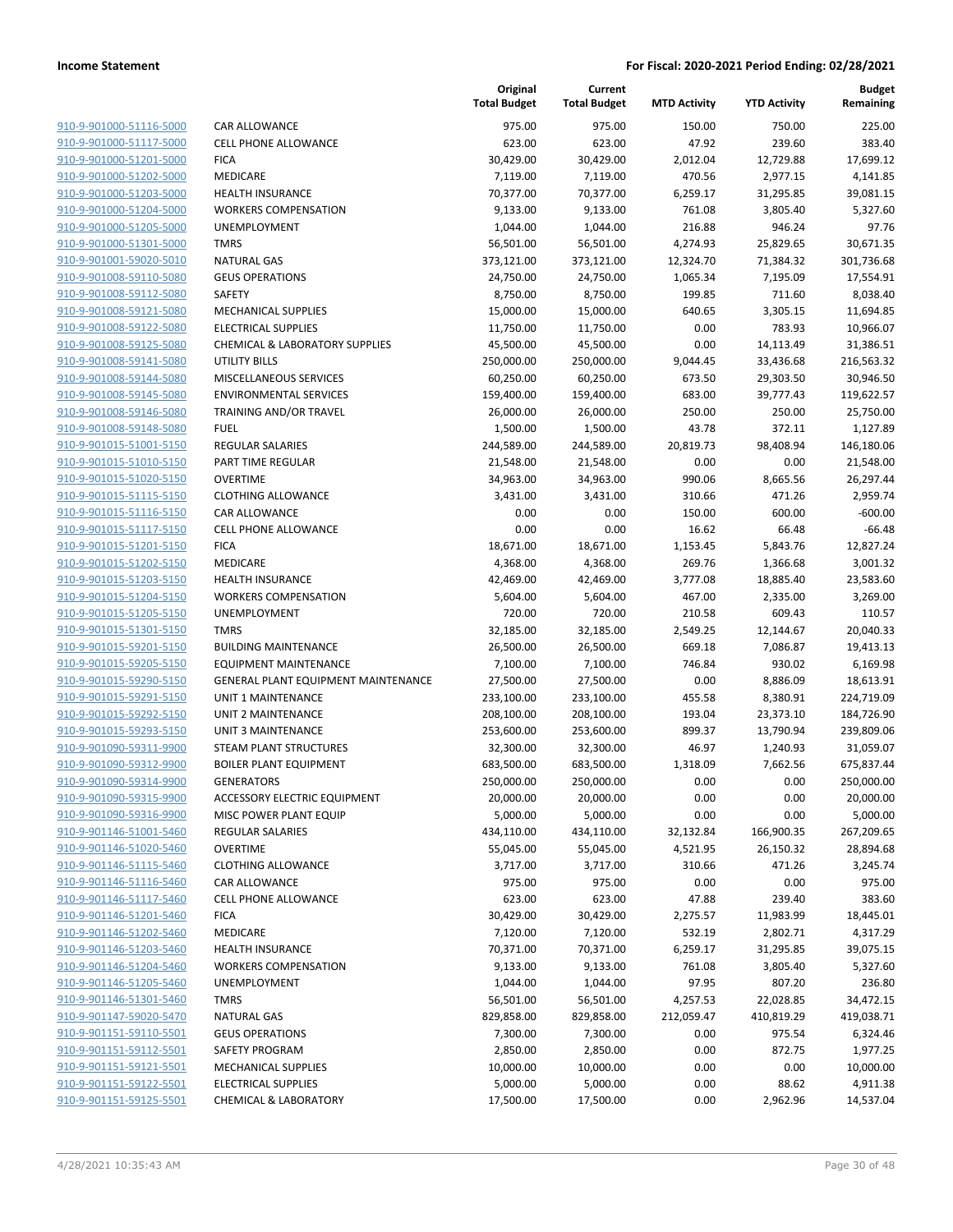|                                                    |                                                        | Original<br><b>Total Budget</b> | Current<br><b>Total Budget</b> | <b>MTD Activity</b>  | <b>YTD Activity</b> | <b>Budget</b><br>Remaining |
|----------------------------------------------------|--------------------------------------------------------|---------------------------------|--------------------------------|----------------------|---------------------|----------------------------|
| 910-9-901151-59141-5501                            | <b>UTILITY BILLS</b>                                   | 200.00                          | 200.00                         | 10.45                | 41.70               | 158.30                     |
| 910-9-901151-59144-5501                            | MISCELLANEOUS SERVICES                                 | 9,250.00                        | 9,250.00                       | 176.00               | 588.00              | 8,662.00                   |
| 910-9-901151-59145-5501                            | <b>ENVIRONMENTAL SERVICES</b>                          | 29,500.00                       | 29,500.00                      | 0.00                 | 7.10                | 29,492.90                  |
| 910-9-901151-59146-5501                            | TRAINING AND/OR TRAVEL                                 | 28,000.00                       | 28,000.00                      | 0.00                 | 0.00                | 28,000.00                  |
| 910-9-901154-51001-5541                            | <b>REGULAR SALARIES</b>                                | 244,589.00                      | 244,589.00                     | 20,819.71            | 97,256.78           | 147,332.22                 |
| 910-9-901154-51010-5541                            | PART TIME REGULAR                                      | 21,548.00                       | 21,548.00                      | 0.00                 | 0.00                | 21,548.00                  |
| 910-9-901154-51020-5541                            | <b>OVERTIME</b>                                        | 34,963.00                       | 34,963.00                      | 990.07               | 8,665.54            | 26,297.46                  |
| 910-9-901154-51115-5541                            | <b>CLOTHING ALLOWANCE</b>                              | 3,431.00                        | 3,431.00                       | 310.67               | 471.28              | 2,959.72                   |
| 910-9-901154-51117-5541                            | <b>CELL PHONE ALLOWANCE</b>                            | 0.00                            | 0.00                           | 16.60                | 66.40               | $-66.40$                   |
| 910-9-901154-51201-5541                            | <b>FICA</b>                                            | 18,671.00                       | 18,671.00                      | 1,353.24             | 6,636.79            | 12,034.21                  |
| 910-9-901154-51202-5541                            | MEDICARE                                               | 4,368.00                        | 4,368.00                       | 316.49               | 1,552.17            | 2,815.83                   |
| 910-9-901154-51203-5541                            | <b>HEALTH INSURANCE</b>                                | 42,465.00                       | 42,465.00                      | 3,777.08             | 18,885.40           | 23,579.60                  |
| 910-9-901154-51204-5541                            | <b>WORKERS COMPENSATION</b>                            | 5,604.00                        | 5,604.00                       | 467.00               | 2,335.00            | 3,269.00                   |
| 910-9-901154-51205-5541                            | UNEMPLOYMENT                                           | 720.00                          | 720.00                         | 119.84               | 487.29              | 232.71                     |
| 910-9-901154-51301-5541                            | <b>TMRS</b>                                            | 32,185.00                       | 32,185.00                      | 2,531.85             | 12,076.08           | 20,108.92                  |
| 910-9-901154-59201-5541                            | <b>BUILDINGS MAINTENANCE</b>                           | 42,600.00                       | 42,600.00                      | 594.36               | 5,636.77            | 36,963.23                  |
| 910-9-901154-59205-5541                            | <b>EQUIPMENT MAINTENANCE</b>                           | 11,100.00                       | 11,100.00                      | 0.00                 | 410.23              | 10,689.77                  |
| 910-9-901154-59206-5541                            | <b>GENERATOR MAINTENANCE</b>                           | 12,500.00                       | 12,500.00                      | 0.00                 | 0.00                | 12,500.00                  |
| 910-9-901154-59290-5541<br>910-9-901154-59291-5541 | <b>GENERAL PLANT EQUIPMENT MAINTENANCE</b>             | 45,500.00                       | 45,500.00                      | 0.00                 | 17,016.94           | 28,483.06                  |
|                                                    | <b>UNIT 1 MAINTENANCE</b><br><b>UNIT 2 MAINTENANCE</b> | 107,500.00                      | 107,500.00                     | 176.15               | 724.35              | 106,775.65                 |
| 910-9-901154-59292-5541                            |                                                        | 107,500.00                      | 107,500.00<br>107,500.00       | 6,627.31             | 24,804.18           | 82,695.82                  |
| 910-9-901154-59293-5541<br>910-9-901190-59344-9900 | UNIT 3 MAINTENANCE<br><b>ENGINE PLANT GENERATORS</b>   | 107,500.00<br>92,000.00         |                                | 6,820.59             | 15,378.04<br>0.00   | 92,121.96                  |
| 910-9-901500-59040-5550                            | <b>TMPA FIXED COST</b>                                 | 2,410,919.28                    | 92,000.00<br>2,410,919.28      | 0.00<br>2,245,547.98 | 3,054,873.61        | 92,000.00<br>$-643,954.33$ |
| 910-9-901500-59050-5550                            | <b>DUKE WIND ENERGY</b>                                | 3,129,447.00                    | 3,129,447.00                   | 512,300.02           | 1,399,506.91        | 1,729,940.09               |
| 910-9-901500-59051-5550                            | <b>SOLAR ENERGY</b>                                    | 1,321,375.00                    | 1,321,375.00                   | $-13,378.00$         | 352,078.59          | 969,296.41                 |
| 910-9-901500-59052-5550                            | OFF-SYSTEM NET PURCHASES                               | 11,980,592.00                   | 11,915,592.00                  | 1,426,221.80         | 4,514,194.80        | 7,401,397.20               |
| 910-9-901500-59053-5550                            | <b>ERCOT BALANCING ENERGY</b>                          | 4,321,383.00                    | 4,321,383.00                   | 61,149,818.40        | 64,707,564.37       | $-60,386,181.37$           |
| 910-9-901500-59054-5550                            | <b>ANCILLARY SERVICES</b>                              | 388,549.00                      | 388,549.00                     | 16,538,629.60        | 16,622,900.55       | $-16,234,351.55$           |
| 910-9-901500-59055-5550                            | <b>CONTROL CENTER COSTS</b>                            | 237,000.00                      | 237,000.00                     | 0.00                 | 80,750.00           | 156,250.00                 |
| 910-9-901500-59057-5550                            | <b>ERCOT UPLIFT</b>                                    | 198,404.00                      | 198,404.00                     | $-69,265.00$         | 56,701.20           | 141,702.80                 |
| 910-9-901500-59059-5550                            | <b>EILS</b>                                            | 80,000.00                       | 80,000.00                      | 0.00                 | 0.00                | 80,000.00                  |
| 910-9-901500-59063-5550                            | <b>ERCOT CONGESTION RIGHTS</b>                         | 86,120.00                       | 86,120.00                      | $-37,406.72$         | -44,937.62          | 131,057.62                 |
| 910-9-901500-59099-5550                            | <b>GARLAND CLEARING ACCOUNT</b>                        | 0.00                            | 0.00                           | $-8,902,832.53$      | $-9,166,662.67$     | 9,166,662.67               |
| 910-9-901600-51001-5750                            | REGULAR SALARIES                                       | 204,000.00                      | 204,000.00                     | 15,692.80            | 78,464.00           | 125,536.00                 |
| 910-9-901600-51116-5750                            | CAR ALLOWANCE                                          | 1,950.00                        | 1,950.00                       | 150.00               | 750.00              | 1,200.00                   |
| 910-9-901600-51117-5750                            | CELL PHONE ALLOWANCE                                   | 1,272.00                        | 1,272.00                       | 97.84                | 489.20              | 782.80                     |
| 910-9-901600-51201-5750                            | <b>FICA</b>                                            | 11,841.00                       | 11,841.00                      | 972.10               | 4,660.21            | 7,180.79                   |
| 910-9-901600-51202-5750                            | MEDICARE                                               | 3,004.00                        | 3,004.00                       | 227.34               | 1,146.77            | 1,857.23                   |
| 910-9-901600-51203-5750                            | <b>HEALTH INSURANCE</b>                                | 24,266.00                       | 24,266.00                      | 2,158.33             | 10,791.65           | 13,474.35                  |
| 910-9-901600-51204-5750                            | <b>WORKERS COMPENSATION</b>                            | 3,855.00                        | 3,855.00                       | 321.25               | 1,606.25            | 2,248.75                   |
| 910-9-901600-51205-5750                            | UNEMPLOYMENT                                           | 360.00                          | 360.00                         | 66.98                | 288.00              | 72.00                      |
| 910-9-901600-51301-5750                            | <b>TMRS</b>                                            | 23,857.00                       | 23,857.00                      | 1,849.12             | 9,078.20            | 14,778.80                  |
| 910-9-901600-59110-5750                            | <b>GEUS OPERATIONS</b>                                 | 75,440.00                       | 75,440.00                      | 5,597.50             | 17,887.50           | 57,552.50                  |
| 910-9-901600-59146-5750                            | TRAINING AND/OR TRAVEL                                 | 4,000.00                        | 4,000.00                       | 0.00                 | 0.00                | 4,000.00                   |
| 910-9-901690-59303-9900                            | <b>MISC INTANGIBLE</b>                                 | 75,000.00                       | 75,000.00                      | 0.00                 | 0.00                | 75,000.00                  |
| 910-9-910120-51001-9200                            | REGULAR SALARIES                                       | 276,814.00                      | 276,814.00                     | 19,052.33            | 96,607.07           | 180,206.93                 |
| 910-9-910120-51115-9200                            | <b>CLOTHING ALLOWANCE</b>                              | 485.00                          | 485.00                         | 0.00                 | 0.00                | 485.00                     |
| 910-9-910120-51116-9200                            | CAR ALLOWANCE                                          | 5,600.00                        | 5,600.00                       | 538.46               | 2,692.30            | 2,907.70                   |
| 910-9-910120-51117-9200                            | CELL PHONE ALLOWANCE                                   | 1,209.00                        | 1,209.00                       | 80.72                | 403.60              | 805.40                     |
| 910-9-910120-51201-9200                            | <b>FICA</b>                                            | 13,818.00                       | 13,818.00                      | 1,140.21             | 3,491.33            | 10,326.67                  |
| 910-9-910120-51202-9200                            | MEDICARE                                               | 4,112.00                        | 4,112.00                       | 266.66               | 1,357.50            | 2,754.50                   |
| 910-9-910120-51203-9200                            | <b>HEALTH INSURANCE</b>                                | 35,185.00                       | 35,185.00                      | 3,129.58             | 15,647.90           | 19,537.10                  |
| 910-9-910120-51204-9200                            | <b>WORKERS COMPENSATION</b>                            | 5,277.00                        | 5,277.00                       | 439.75               | 2,198.75            | 3,078.25                   |
| 910-9-910120-51205-9200                            | <b>UNEMPLOYMENT</b>                                    | 522.00                          | 522.00                         | 80.18                | 311.74              | 210.26                     |
| 910-9-910120-51301-9200                            | <b>TMRS</b>                                            | 32,651.00                       | 32,651.00                      | 2,281.88             | 11,354.24           | 21,296.76                  |
| 910-9-910121-59110-9210                            | <b>GEUS OPERATIONS</b>                                 | 6,700.00                        | 6,700.00                       | 506.72               | 2,923.31            | 3,776.69                   |
| 910-9-910121-59116-9210                            | <b>BUILDING OPERATIONS</b>                             | 4,000.00                        | 4,000.00                       | 95.98                | 1,443.12            | 2,556.88                   |
| 910-9-910121-59141-9210                            | <b>UTILITY BILLS</b>                                   | 81,000.00                       | 81,000.00                      | 5,543.03             | 26,109.98           | 54,890.02                  |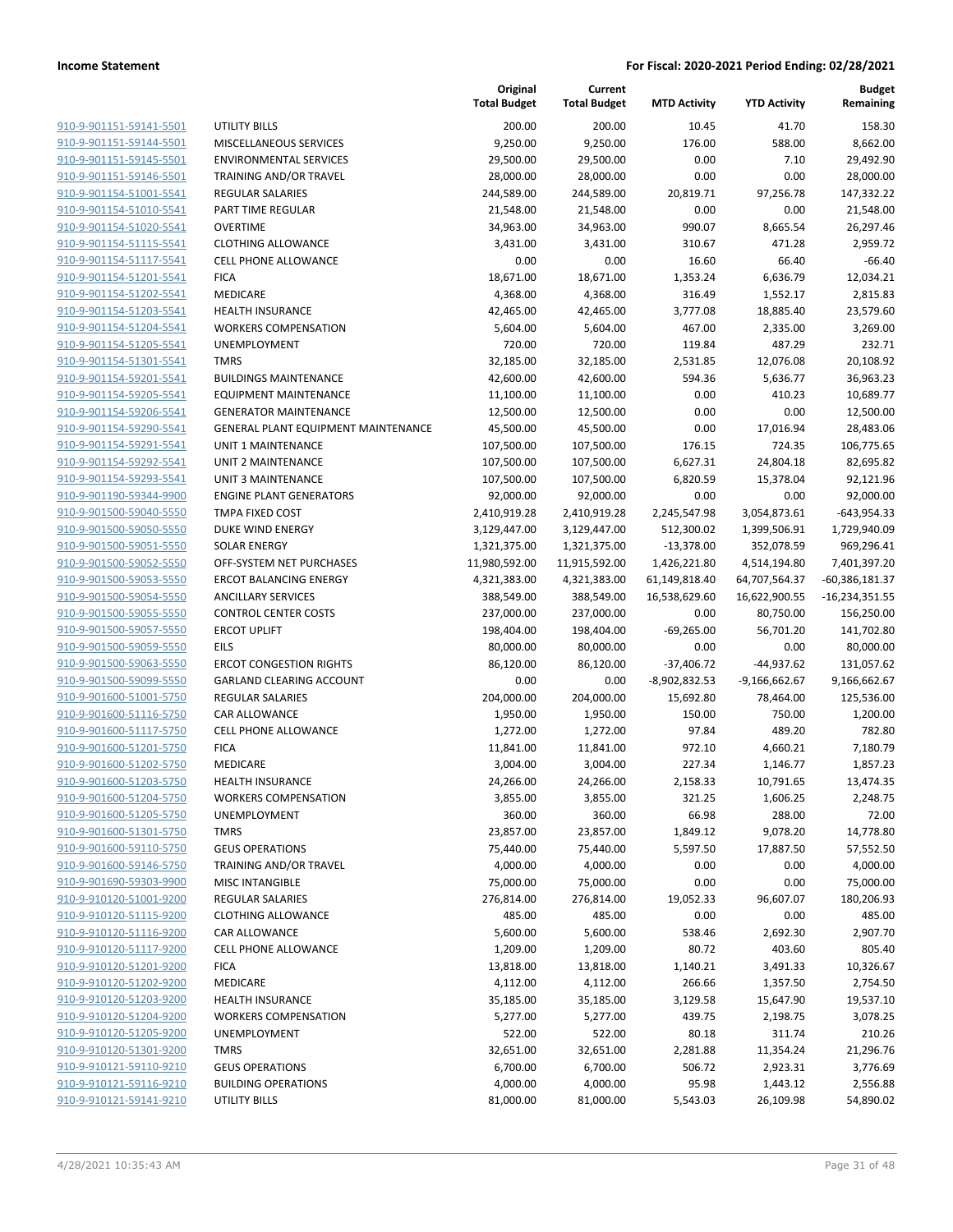| 910-9-910121-59143-9210        |
|--------------------------------|
| 910-9-910121-59143-9230        |
| 910-9-910121-59144-9210        |
| 910-9-910121-59148-9210        |
| 910-9-910121-59193-9210        |
| 910-9-910121-59198-9210        |
| 910-9-910132-59110-9302        |
| 910-9-910132-59142-9302        |
| 910-9-910132-59146-9302        |
| 910-9-910135-59200-9350        |
| 910-9-910135-59201-9350        |
| 910-9-910135-59205-9350        |
| 910-9-910190-59390-9900        |
| 910-9-910190-59391-9900        |
| <u>910-9-911120-51001-9201</u> |
| 910-9-911120-51020-9201        |
| 910-9-911120-51102-9201        |
| 910-9-911120-51115-9201        |
| 910-9-911120-51116-9201        |
| 910-9-911120-51117-9201        |
| 910-9-911120-51201-9201        |
| 910-9-911120-51202-9201        |
| 910-9-911120-51203-9201        |
| 910-9-911120-51204-9201        |
| 910-9-911120-51205-9201        |
| 910-9-911120-51301-9201        |
| 910-9-911121-59110-9211        |
| 910-9-911121-59142-9211        |
| 910-9-911121-59146-9211        |
| 910-9-911121-59148-9211        |
| 910-9-911135-59205-9351        |
| 910-9-913101-51001-9301        |
| 910-9-913101-51020-9301        |
| 910-9-913101-51115-9301        |
| 910-9-913101-51117-9301        |
| 910-9-913101-51201-9301        |
| 910-9-913101-51202-9301        |
| 910-9-913101-51203-9301        |
| 910-9-913101-51204-9301        |
| 910-9-913101-51205-9301        |
| 910-9-913101-51301-9301        |
| 910-9-913101-59110-9301        |
| 910-9-913101-59112-9301        |
| 910-9-913101-59131-9301        |
| 910-9-913101-59146-9301        |
| 910-9-913101-59160-9301        |
| 910-9-913101-59164-9301        |
| 910-9-913101-59195-9301        |
| 910-9-913102-51001-9020        |
| 910-9-913102-51020-9020        |
| 910-9-913102-51115-9020        |
| 910-9-913102-51117-9020        |
| 910-9-913102-51201-9020        |
| 910-9-913102-51202-9020        |
| 910-9-913102-51203-9020        |
| 910-9-913102-51204-9020        |
| 910-9-913102-51205-9020        |
| 910-9-913102-51301-9020        |
| 910-9-913102-59110-9020        |
|                                |

|                                                    |                                      | Original<br><b>Total Budget</b> | Current<br><b>Total Budget</b> | <b>MTD Activity</b>   | <b>YTD Activity</b> | <b>Budget</b><br>Remaining |
|----------------------------------------------------|--------------------------------------|---------------------------------|--------------------------------|-----------------------|---------------------|----------------------------|
| 910-9-910121-59143-9210                            | PROFESSIONAL SERVICES                | 88,000.00                       | 88,000.00                      | 3,222.50              | 27,503.76           | 60,496.24                  |
| 910-9-910121-59143-9230                            | <b>LEGISLATIVE SUPPORT</b>           | 0.00                            | 65,000.00                      | 10,833.30             | 10,833.30           | 54,166.70                  |
| 910-9-910121-59144-9210                            | <b>MISCELLANEOUS SERVICES</b>        | 17,000.00                       | 17,000.00                      | 30.00                 | 734.50              | 16,265.50                  |
| 910-9-910121-59148-9210                            | <b>FUEL</b>                          | 500.00                          | 500.00                         | 22.42                 | 103.95              | 396.05                     |
| 910-9-910121-59193-9210                            | <b>GEUS INTERNET SERVICE</b>         | 38,000.00                       | 38,000.00                      | 0.00                  | 38,000.00           | 0.00                       |
| 910-9-910121-59198-9210                            | <b>COLOCATION CHARGES</b>            | 10,189.00                       | 10,189.00                      | 0.00                  | 10,189.00           | 0.00                       |
| 910-9-910132-59110-9302                            | <b>GEUS OPERATIONS</b>               | 10,000.00                       | 10,000.00                      | 186.04                | 1,729.89            | 8,270.11                   |
| 910-9-910132-59142-9302                            | <b>MEMBERSHIP FEES</b>               | 57,500.00                       | 57,500.00                      | 0.00                  | 6,000.00            | 51,500.00                  |
| 910-9-910132-59146-9302                            | TRAINING AND/OR TRAVEL               | 8,000.00                        | 8,000.00                       | 0.00                  | 0.00                | 8,000.00                   |
| 910-9-910135-59200-9350                            | LANDSCAPING MAINTENANCE              | 18,500.00                       | 18,500.00                      | 0.00                  | 3,200.00            | 15,300.00                  |
| 910-9-910135-59201-9350                            | <b>BUILDING MAINTENANCE</b>          | 33,500.00                       | 33,500.00                      | 2,785.36              | 6,725.16            | 26,774.84                  |
| 910-9-910135-59205-9350                            | <b>EQUIPMENT MAINTENANCE</b>         | 250.00                          | 250.00                         | 0.00                  | 3.97                | 246.03                     |
| 910-9-910190-59390-9900                            | <b>STRUCTURES &amp; IMPROVEMENTS</b> | 78,134.00                       | 78,134.00                      | 31,457.50             | 41,457.50           | 36,676.50                  |
| 910-9-910190-59391-9900                            | FURNITURE & OFFICE EQUIPMENT         | 5,000.00                        | 5,000.00                       | 0.00                  | 0.00                | 5,000.00                   |
| 910-9-911120-51001-9201                            | <b>REGULAR SALARIES</b>              | 440,471.00                      | 440,471.00                     | 33,870.23             | 162,745.78          | 277,725.22                 |
| 910-9-911120-51020-9201                            | <b>OVERTIME</b>                      | 0.00                            | 0.00                           | 26.19                 | 174.18              | $-174.18$                  |
| 910-9-911120-51102-9201                            | <b>BILINGUAL PAY</b>                 | 600.00                          | 600.00                         | 46.16                 | 230.80              | 369.20                     |
| 910-9-911120-51115-9201                            | <b>CLOTHING ALLOWANCE</b>            | 816.00                          | 816.00                         | 0.00                  | 0.00                | 816.00                     |
| 910-9-911120-51116-9201                            | <b>CAR ALLOWANCE</b>                 | 1,950.00                        | 1,950.00                       | 150.00                | 750.00              | 1,200.00                   |
| 910-9-911120-51117-9201                            | CELL PHONE ALLOWANCE                 | 1,435.00                        | 1,435.00                       | 110.38                | 551.90              | 883.10                     |
| 910-9-911120-51201-9201                            | <b>FICA</b>                          | 26,575.00                       | 26,575.00                      | 2,046.42              | 9,851.11            | 16,723.89                  |
| 910-9-911120-51202-9201                            | <b>MEDICARE</b>                      | 6,444.00                        | 6,444.00                       | 478.60                | 2,303.88            | 4,140.12                   |
| 910-9-911120-51203-9201                            | <b>HEALTH INSURANCE</b>              | 75,833.00                       | 75,833.00                      | 6,745.00              | 33,725.00           | 42,108.00                  |
| 910-9-911120-51204-9201                            | <b>WORKERS COMPENSATION</b>          | 8,271.00                        | 8,271.00                       | 689.25                | 3,446.25            | 4,824.75                   |
| 910-9-911120-51205-9201                            | UNEMPLOYMENT                         | 1,125.00                        | 1,125.00                       | 256.82                | 806.53              | 318.47                     |
| 910-9-911120-51301-9201                            | <b>TMRS</b>                          | 51,169.00                       | 51,169.00                      | 3,967.55              | 18,738.87           | 32,430.13                  |
| 910-9-911121-59110-9211                            | <b>GEUS OPERATIONS</b>               | 29,282.00                       | 29,282.00                      | 1,179.11              | 6,511.43            | 22,770.57                  |
| 910-9-911121-59142-9211                            | <b>MEMBERSHIP FEES</b>               | 17,085.00                       | 17,085.00                      | 425.00                | 780.00              | 16,305.00                  |
| 910-9-911121-59146-9211                            | TRAINING AND/OR TRAVEL               | 8,500.00                        | 8,500.00                       | 0.00                  | 129.00              | 8,371.00                   |
| 910-9-911121-59148-9211                            | <b>FUEL</b>                          | 500.00                          | 500.00                         | 45.71                 | 86.60               | 413.40                     |
| 910-9-911135-59205-9351                            | <b>EQUIPMENT MAINTENANCE</b>         | 6,500.00                        | 6,500.00                       | 0.00                  | 281.47              | 6,218.53                   |
| 910-9-913101-51001-9301                            | <b>REGULAR SALARIES</b>              | 124,835.00                      | 124,835.00                     | 17,120.00             | 85,658.21           | 39,176.79                  |
| 910-9-913101-51020-9301                            | <b>OVERTIME</b>                      | 0.00                            | 0.00                           | 0.00                  | 14.75               | $-14.75$                   |
| 910-9-913101-51115-9301                            | <b>CLOTHING ALLOWANCE</b>            | 318.00                          | 318.00                         | 0.00                  | 0.00                | 318.00                     |
| 910-9-913101-51117-9301                            | CELL PHONE ALLOWANCE                 | 636.00                          | 636.00                         | 97.84                 | 489.20              | 146.80                     |
| 910-9-913101-51201-9301                            | <b>FICA</b>                          | 7,779.00                        | 7,779.00                       | 1,041.84              | 5,175.29            | 2,603.71                   |
| 910-9-913101-51202-9301                            | MEDICARE                             | 1,819.00                        | 1,819.00                       | 243.66                | 1,210.35            | 608.65                     |
| 910-9-913101-51203-9301                            | <b>HEALTH INSURANCE</b>              | 24,266.00                       | 24,266.00                      | 2,158.33              | 10,791.65           | 13,474.35                  |
| 910-9-913101-51204-9301                            | <b>WORKERS COMPENSATION</b>          | 2,334.00                        | 2,334.00                       | 194.50                | 972.50              | 1,361.50                   |
| 910-9-913101-51205-9301<br>910-9-913101-51301-9301 | UNEMPLOYMENT<br><b>TMRS</b>          | 360.00                          | 360.00                         | 113.37                | 388.66              | -28.66                     |
| 910-9-913101-59110-9301                            | <b>GEUS OPERATIONS</b>               | 14,445.00<br>8,500.00           | 14,445.00<br>8,500.00          | 1,997.26<br>$-109.20$ | 9,813.73            | 4,631.27<br>7,484.72       |
| 910-9-913101-59112-9301                            | SAFETY                               | 911.00                          |                                | 0.00                  | 1,015.28<br>208.00  | 703.00                     |
| 910-9-913101-59131-9301                            | NON-BAD DEBT WRITE OFFS              | 2,000.00                        | 911.00<br>2,000.00             | 0.00                  | 219.18              | 1,780.82                   |
| 910-9-913101-59146-9301                            | TRAINING AND/OR TRAVEL               | 2,500.00                        | 2,500.00                       | 0.00                  | 0.00                | 2,500.00                   |
| 910-9-913101-59160-9301                            | ADVERTISING                          | 0.00                            | 0.00                           | 0.00                  | 500.00              | $-500.00$                  |
| 910-9-913101-59164-9301                            | <b>CONSUMER INFORMATION</b>          | 0.00                            | 0.00                           | 0.00                  | 0.00                | 0.00                       |
| 910-9-913101-59195-9301                            | PUBLIC SERVICE BY GEUS C/I           | 15,000.00                       | 15,000.00                      | 0.00                  | 15,000.00           | 0.00                       |
| 910-9-913102-51001-9020                            | <b>REGULAR SALARIES</b>              | 265,667.00                      | 265,667.00                     | 20,775.44             | 104,955.01          | 160,711.99                 |
| 910-9-913102-51020-9020                            | <b>OVERTIME</b>                      | 15,353.00                       | 15,353.00                      | 1,076.69              | 9,035.03            | 6,317.97                   |
| 910-9-913102-51115-9020                            | <b>CLOTHING ALLOWANCE</b>            | 3,892.00                        | 3,892.00                       | 0.00                  | 0.00                | 3,892.00                   |
| 910-9-913102-51117-9020                            | CELL PHONE ALLOWANCE                 | 864.00                          | 864.00                         | 66.44                 | 332.20              | 531.80                     |
| 910-9-913102-51201-9020                            | <b>FICA</b>                          | 17,477.00                       | 17,477.00                      | 1,223.99              | 6,479.61            | 10,997.39                  |
| 910-9-913102-51202-9020                            | MEDICARE                             | 4,087.00                        | 4,087.00                       | 286.25                | 1,515.39            | 2,571.61                   |
| 910-9-913102-51203-9020                            | <b>HEALTH INSURANCE</b>              | 87,357.00                       | 87,357.00                      | 7,770.00              | 38,850.00           | 48,507.00                  |
| 910-9-913102-51204-9020                            | <b>WORKERS COMPENSATION</b>          | 5,244.00                        | 5,244.00                       | 437.00                | 2,185.00            | 3,059.00                   |
| 910-9-913102-51205-9020                            | UNEMPLOYMENT                         | 1,296.00                        | 1,296.00                       | 332.68                | 733.77              | 562.23                     |
| 910-9-913102-51301-9020                            | <b>TMRS</b>                          | 32,453.00                       | 32,453.00                      | 2,542.54              | 13,009.24           | 19,443.76                  |
| 910-9-913102-59110-9020                            | <b>GEUS OPERATIONS</b>               | 33,112.00                       | 33,112.00                      | 1,759.82              | 3,245.86            | 29,866.14                  |
|                                                    |                                      |                                 |                                |                       |                     |                            |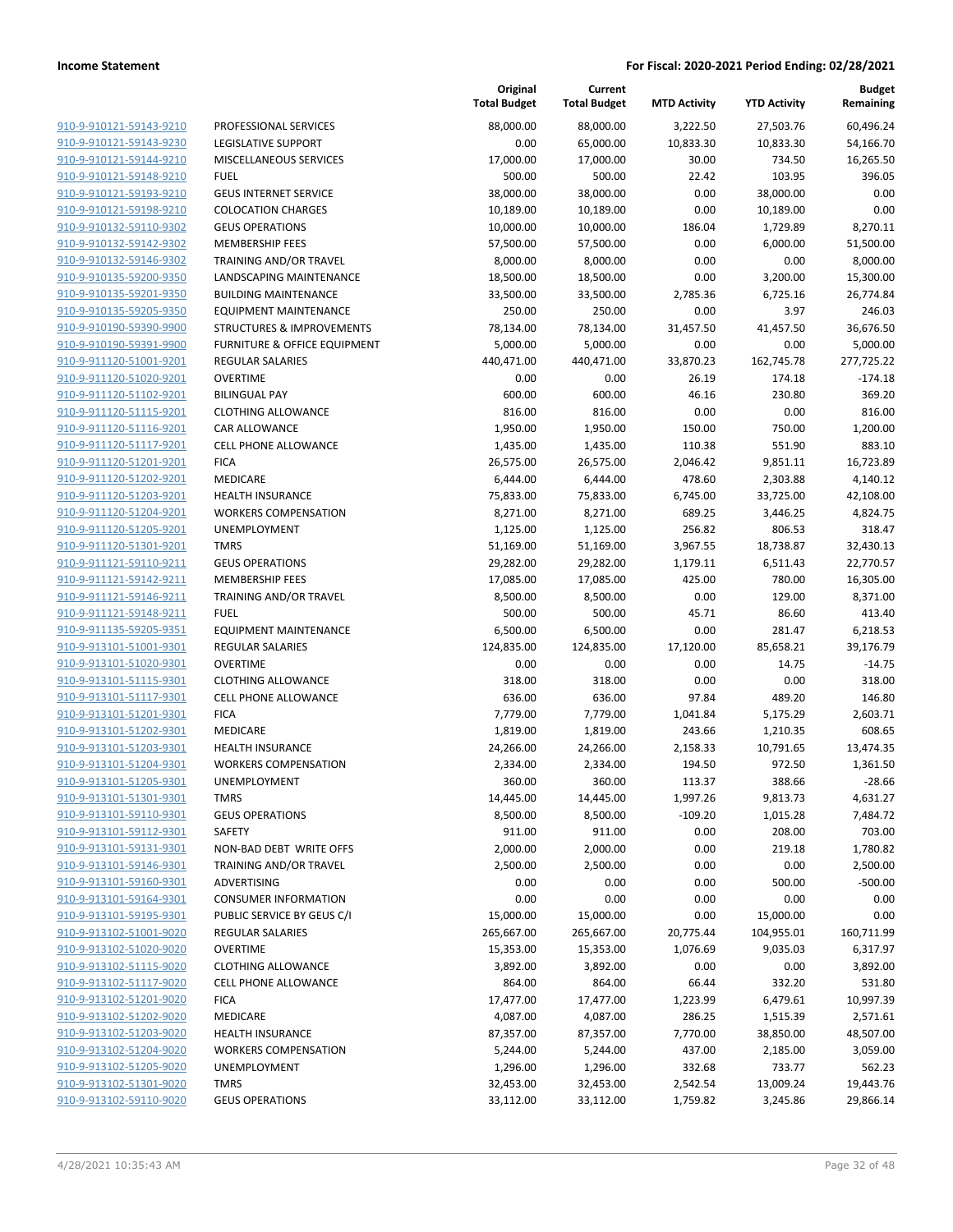| 910-9-913102-59148-9020        |
|--------------------------------|
| 910-9-913102-59169-9020        |
| 910-9-913103-51001-9303        |
| 910-9-913103-51020-9303        |
| 910-9-913103-51115-9303        |
| 910-9-913103-51117-9303        |
| 910-9-913103-51201-9303        |
| 910-9-913103-51202-9303        |
| 910-9-913103-51203-9303        |
| 910-9-913103-51204-9303        |
| 910-9-913103-51205-9303        |
| <u>910-9-913103-51301-9303</u> |
| 910-9-913103-59110-9303        |
| 910-9-913103-59112-9303        |
| 910-9-913103-59146-9303        |
| 910-9-913103-59160-9303        |
| <u>910-9-913103-59167-9303</u> |
| 910-9-913130-51001-9030        |
| 910-9-913130-51010-9030        |
| 910-9-913130-51020-9030        |
| 910-9-913130-51102-9030        |
| 910-9-913130-51201-9030        |
| 910-9-913130-51202-9030        |
| 910-9-913130-51203-9030        |
| 910-9-913130-51204-9030        |
| 910-9-913130-51205-9030        |
| 910-9-913130-51301-9030        |
| 910-9-913130-59110-9030        |
| 910-9-913130-59146-9030        |
| 910-9-913130-59166-9030        |
| 910-9-913131-51001-9031        |
| 910-9-913131-51020-9031        |
| 910-9-913131-51102-9031        |
| 910-9-913131-51201-9031        |
| 910-9-913131-51202-9031        |
| <u>910-9-913131-51203-9031</u> |
| 910-9-913131-51204-9031        |
| 910-9-913131-51205-9031        |
| 910-9-913131-51301-9031        |
| 910-9-913131-59110-9031        |
| 910-9-913131-59146-9031        |
| <u>910-9-913134-51001-9034</u> |
| 910-9-913134-51020-9034        |
| <u>910-9-913134-51201-9034</u> |
| 910-9-913134-51202-9034        |
| <u>910-9-913134-51203-9034</u> |
| 910-9-913134-51204-9034        |
| 910-9-913134-51205-9034        |
| <u>910-9-913134-51301-9034</u> |
| <u>910-9-913134-59110-9034</u> |
| 910-9-913134-59146-9034        |
| 910-9-913135-51001-9035        |
| 910-9-913135-51010-9035        |
| 910-9-913135-51020-9035        |
| 910-9-913135-51102-9035        |
| <u>910-9-913135-51201-9035</u> |
| 910-9-913135-51202-9035        |
| 910-9-913135-51203-9035        |
| 910-9-913135-51204-9035        |
|                                |

|                                                    |                                     | Original<br><b>Total Budget</b> | Current<br><b>Total Budget</b> | <b>MTD Activity</b> | <b>YTD Activity</b>   | <b>Budget</b><br>Remaining |
|----------------------------------------------------|-------------------------------------|---------------------------------|--------------------------------|---------------------|-----------------------|----------------------------|
| 910-9-913102-59148-9020                            | <b>FUEL</b>                         | 12,000.00                       | 12,000.00                      | 704.18              | 3,026.44              | 8,973.56                   |
| 910-9-913102-59169-9020                            | PRE PAID METER COSTS                | 0.00                            | 0.00                           | 0.00                | 1,274.36              | $-1,274.36$                |
| 910-9-913103-51001-9303                            | <b>REGULAR SALARIES</b>             | 69,466.00                       | 69,466.00                      | 0.00                | 0.00                  | 69,466.00                  |
| 910-9-913103-51020-9303                            | <b>OVERTIME</b>                     | 628.00                          | 628.00                         | 0.00                | 0.00                  | 628.00                     |
| 910-9-913103-51115-9303                            | <b>CLOTHING ALLOWANCE</b>           | 200.00                          | 200.00                         | 0.00                | 0.00                  | 200.00                     |
| 910-9-913103-51117-9303                            | <b>CELL PHONE ALLOWANCE</b>         | 585.00                          | 585.00                         | 0.00                | 0.00                  | 585.00                     |
| 910-9-913103-51201-9303                            | <b>FICA</b>                         | 4,392.00                        | 4,392.00                       | 0.00                | 0.00                  | 4,392.00                   |
| 910-9-913103-51202-9303                            | MEDICARE                            | 1,027.00                        | 1,027.00                       | 0.00                | 0.00                  | 1,027.00                   |
| 910-9-913103-51203-9303                            | <b>HEALTH INSURANCE</b>             | 12,134.00                       | 12,134.00                      | 1,079.25            | 5,396.25              | 6,737.75                   |
| 910-9-913103-51204-9303                            | <b>WORKERS COMPENSATION</b>         | 1,319.00                        | 1,319.00                       | 109.92              | 549.60                | 769.40                     |
| 910-9-913103-51205-9303                            | <b>UNEMPLOYMENT</b>                 | 180.00                          | 180.00                         | 0.00                | 0.00                  | 180.00                     |
| 910-9-913103-51301-9303                            | <b>TMRS</b>                         | 8,155.00                        | 8,155.00                       | 0.00                | 0.00                  | 8,155.00                   |
| 910-9-913103-59110-9303                            | <b>GEUS OPERATIONS</b>              | 9,400.00                        | 9,400.00                       | 0.00                | 595.58                | 8,804.42                   |
| 910-9-913103-59112-9303                            | <b>SAFETY</b>                       | 50.00                           | 50.00                          | 0.00                | 39.00                 | 11.00                      |
| 910-9-913103-59146-9303                            | TRAINING AND/OR TRAVEL              | 2,700.00                        | 2,700.00                       | 0.00                | 0.00                  | 2,700.00                   |
| 910-9-913103-59160-9303                            | ADVERTISING                         | 60,550.00                       | 60,550.00                      | 237.00              | 14,512.34             | 46,037.66                  |
| 910-9-913103-59167-9303                            | <b>ENERGY EFFICIENCY OPERATIONS</b> | 10,000.00                       | 10,000.00                      | 0.00                | 0.00                  | 10,000.00                  |
| 910-9-913130-51001-9030                            | <b>REGULAR SALARIES</b>             | 295,662.00                      | 295,662.00                     | 25,288.87           | 126,213.71            | 169,448.29                 |
| 910-9-913130-51010-9030                            | PART TIME REGULAR                   | 29,014.00                       | 29,014.00                      | 0.00                | 0.00                  | 29,014.00                  |
| 910-9-913130-51020-9030                            | <b>OVERTIME</b>                     | 1,099.00                        | 1,099.00                       | 5.36                | 408.17                | 690.83                     |
| 910-9-913130-51102-9030                            | <b>BILINGUAL PAY</b>                | 2,400.00                        | 2,400.00                       | 184.64              | 923.20                | 1,476.80                   |
| 910-9-913130-51201-9030                            | <b>FICA</b>                         | 20,348.00                       | 20,348.00                      | 1,482.95            | 7,493.36              | 12,854.64                  |
| 910-9-913130-51202-9030                            | MEDICARE<br><b>HEALTH INSURANCE</b> | 4,757.00                        | 4,757.00                       | 346.82              | 1,752.48              | 3,004.52                   |
| 910-9-913130-51203-9030<br>910-9-913130-51204-9030 | <b>WORKERS COMPENSATION</b>         | 94,030.00                       | 94,030.00                      | 7,554.17<br>445.92  | 37,770.85<br>2,229.60 | 56,259.15<br>3,876.40      |
| 910-9-913130-51205-9030                            | UNEMPLOYMENT                        | 6,106.00<br>1,755.00            | 6,106.00<br>1,755.00           | 407.66              | 980.75                | 774.25                     |
| 910-9-913130-51301-9030                            | <b>TMRS</b>                         | 37,781.00                       | 37,781.00                      | 2,955.58            | 14,526.99             | 23,254.01                  |
| 910-9-913130-59110-9030                            | <b>GEUS OPERATIONS</b>              | 24,200.00                       | 24,200.00                      | 1,453.20            | 8,515.16              | 15,684.84                  |
| 910-9-913130-59146-9030                            | TRAINING AND/OR TRAVEL              | 2,500.00                        | 2,500.00                       | 238.00              | 238.00                | 2,262.00                   |
| 910-9-913130-59166-9030                            | LOW INCOME ASSISTANCE               | 15,000.00                       | 15,000.00                      | 200.00              | 200.00                | 14,800.00                  |
| 910-9-913131-51001-9031                            | <b>REGULAR SALARIES</b>             | 45,802.00                       | 45,802.00                      | 3,625.60            | 18,135.52             | 27,666.48                  |
| 910-9-913131-51020-9031                            | <b>OVERTIME</b>                     | 0.00                            | 0.00                           | 0.00                | 42.98                 | $-42.98$                   |
| 910-9-913131-51102-9031                            | <b>BILINGUAL PAY</b>                | 600.00                          | 600.00                         | 46.16               | 230.80                | 369.20                     |
| 910-9-913131-51201-9031                            | <b>FICA</b>                         | 2,877.00                        | 2,877.00                       | 224.54              | 1,111.89              | 1,765.11                   |
| 910-9-913131-51202-9031                            | <b>MEDICARE</b>                     | 673.00                          | 673.00                         | 52.52               | 260.04                | 412.96                     |
| 910-9-913131-51203-9031                            | <b>HEALTH INSURANCE</b>             | 12,133.00                       | 12,133.00                      | 1,079.17            | 5,395.85              | 6,737.15                   |
| 910-9-913131-51204-9031                            | <b>WORKERS COMPENSATION</b>         | 863.00                          | 863.00                         | 71.92               | 359.60                | 503.40                     |
| 910-9-913131-51205-9031                            | UNEMPLOYMENT                        | 180.00                          | 180.00                         | 58.74               | 117.48                | 62.52                      |
| 910-9-913131-51301-9031                            | <b>TMRS</b>                         | 5,342.00                        | 5,342.00                       | 425.92              | 2,096.75              | 3,245.25                   |
| 910-9-913131-59110-9031                            | <b>GEUS OPERATIONS</b>              | 25,700.00                       | 25,700.00                      | 1,063.71            | 6,016.82              | 19,683.18                  |
| 910-9-913131-59146-9031                            | TRAINING AND/OR TRAVEL              | 750.00                          | 750.00                         | 0.00                | 0.00                  | 750.00                     |
| 910-9-913134-51001-9034                            | REGULAR SALARIES                    | 151,064.00                      | 151,064.00                     | 9,028.48            | 45,247.95             | 105,816.05                 |
| 910-9-913134-51020-9034                            | <b>OVERTIME</b>                     | 2,639.00                        | 2,639.00                       | 81.36               | 785.80                | 1,853.20                   |
| 910-9-913134-51201-9034                            | <b>FICA</b>                         | 9,530.00                        | 9,530.00                       | 507.85              | 2,592.75              | 6,937.25                   |
| 910-9-913134-51202-9034                            | MEDICARE                            | 2,228.00                        | 2,228.00                       | 118.78              | 606.38                | 1,621.62                   |
| 910-9-913134-51203-9034                            | <b>HEALTH INSURANCE</b>             | 46,105.00                       | 46,105.00                      | 4,100.83            | 20,504.15             | 25,600.85                  |
| 910-9-913134-51204-9034                            | <b>WORKERS COMPENSATION</b>         | 2,860.00                        | 2,860.00                       | 238.33              | 1,191.65              | 1,668.35                   |
| 910-9-913134-51205-9034                            | <b>UNEMPLOYMENT</b>                 | 684.00                          | 684.00                         | 135.52              | 281.28                | 402.72                     |
| 910-9-913134-51301-9034                            | <b>TMRS</b>                         | 17,695.00                       | 17,695.00                      | 1,056.74            | 5,237.42              | 12,457.58                  |
| 910-9-913134-59110-9034                            | <b>GEUS OPERATIONS</b>              | 241,291.00                      | 241,291.00                     | 5.23                | 15,513.23             | 225,777.77                 |
| 910-9-913134-59146-9034                            | TRAINING AND/OR TRAVEL              | 3,500.00                        | 3,500.00                       | 0.00                | 0.00                  | 3,500.00                   |
| 910-9-913135-51001-9035                            | <b>REGULAR SALARIES</b>             | 129,314.00                      | 129,314.00                     | 12,329.80           | 62,551.78             | 66,762.22                  |
| 910-9-913135-51010-9035                            | PART TIME REGULAR                   | 33,202.00                       | 33,202.00                      | 0.00                | 0.00                  | 33,202.00                  |
| 910-9-913135-51020-9035                            | <b>OVERTIME</b>                     | 3,089.00                        | 3,089.00                       | 1,208.33            | 5,735.97              | $-2,646.97$                |
| 910-9-913135-51102-9035                            | <b>BILINGUAL PAY</b>                | 600.00                          | 600.00                         | 46.16               | 230.80                | 369.20                     |
| 910-9-913135-51201-9035                            | <b>FICA</b>                         | 10,305.00                       | 10,305.00                      | 786.66              | 3,993.20              | 6,311.80                   |
| 910-9-913135-51202-9035                            | MEDICARE                            | 2,409.00                        | 2,409.00                       | 183.98              | 933.90                | 1,475.10                   |
| 910-9-913135-51203-9035                            | <b>HEALTH INSURANCE</b>             | 36,399.00                       | 36,399.00                      | 3,237.50            | 16,187.50             | 20,211.50                  |
| 910-9-913135-51204-9035                            | <b>WORKERS COMPENSATION</b>         | 3,092.00                        | 3,092.00                       | 257.67              | 1,288.35              | 1,803.65                   |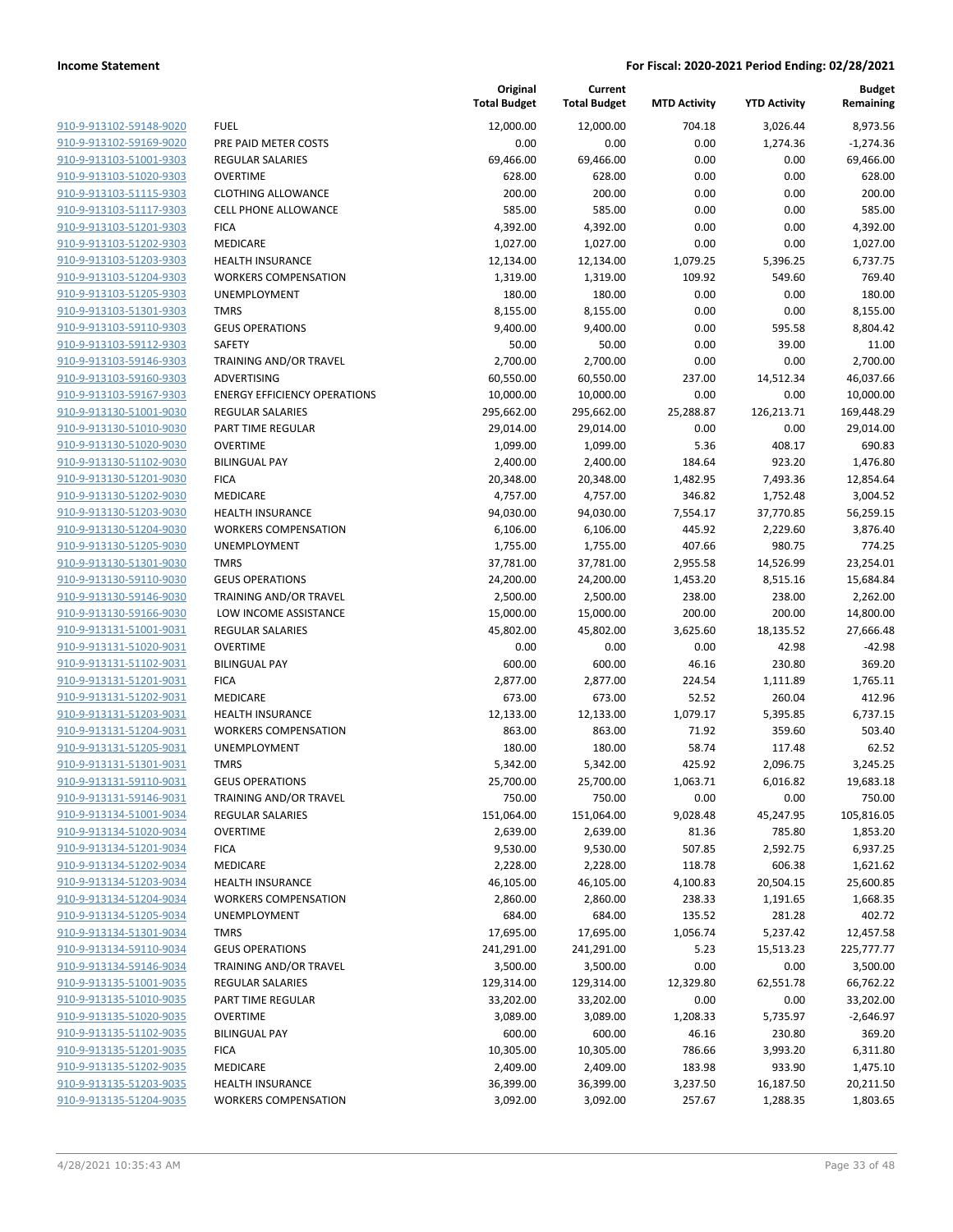| 910-9-913135-51205-9035        | U  |
|--------------------------------|----|
| 910-9-913135-51301-9035        | T٨ |
| 910-9-913135-59146-9035        | ТF |
|                                |    |
| 910-9-913135-59170-9035        | СF |
| 910-9-913135-59172-9035        | LC |
| 910-9-913135-59173-9035        | OI |
| 910-9-913135-59174-9035        | B/ |
| 910-9-913135-59175-9035        | C  |
| 910-9-913136-51001-9036        | RE |
| 910-9-913136-51115-9036        | CL |
| 910-9-913136-51201-9036        | F١ |
| 910-9-913136-51202-9036        | M  |
| 910-9-913136-51203-9036        | H  |
| 910-9-913136-51204-9036        | W  |
|                                |    |
| 910-9-913136-51205-9036        | UI |
| 910-9-913136-51301-9036        | T٨ |
| 910-9-913136-59110-9036        | GI |
| 910-9-913136-59141-9036        | U  |
| 910-9-913139-59780-9240        | PF |
| 910-9-913139-59781-9250        | LI |
| 910-9-913139-59902-9301        | XF |
| 910-9-913139-59926-9301        | XF |
| 910-9-913139-59927-9301        | XF |
| 910-9-913139-59928-9301        | XF |
| 910-9-913159-59200-9353        | LA |
|                                | Βl |
| 910-9-913159-59201-9353        |    |
| 910-9-913159-59205-9353        | E  |
| 910-9-913190-59390-9900        | ST |
| 910-9-930000-59060-5650        | ΤF |
| 910-9-930000-59110-5600        | GI |
| 910-9-930161-51001-5610        | RE |
| 910-9-930161-51020-5610        | O١ |
| 910-9-930161-51115-5610        | CL |
| 910-9-930161-51116-5610        | C  |
| 910-9-930161-51117-5610        | СE |
| 910-9-930161-51201-5610        | F١ |
| 910-9-930161-51202-5610        | M  |
| 910-9-930161-51203-5610        | H  |
| 910-9-930161-51204-5610        | W  |
| 910-9-930161-51205-5610        | U  |
| 910-9-930161-51301-5610        | T٨ |
|                                |    |
| 910-9-930161-59110-5610        | GI |
| 910-9-930161-59146-5610        | ТF |
| 910-9-930181-51001-5810        | RE |
| 910-9-930181-51020-5810        | О١ |
| 910-9-930181-51115-5810        | CL |
| 910-9-930181-51201-5810        | F١ |
| 910-9-930181-51202-5810        | M  |
| 910-9-930181-51203-5810        | HI |
| 910-9-930181-51204-5810        | W  |
| 910-9-930181-51205-5810        | UI |
| 910-9-930181-51301-5810        | T٨ |
| 910-9-930181-59110-5810        | GI |
| 910-9-930190-59390-9900        |    |
|                                | ST |
| 910-9-930190-59391-9900        | FL |
| <u>910-9-931080-51001-5800</u> | RE |
| 910-9-931080-51010-5800        | P/ |
| 910-9-931080-51020-5800        | О١ |
| 910-9-931080-51115-5800        | CL |
|                                |    |

|                                                    |                                            | Original<br><b>Total Budget</b> | Current<br><b>Total Budget</b> | <b>MTD Activity</b> | <b>YTD Activity</b> | <b>Budget</b><br>Remaining |
|----------------------------------------------------|--------------------------------------------|---------------------------------|--------------------------------|---------------------|---------------------|----------------------------|
| 910-9-913135-51205-9035                            | <b>UNEMPLOYMENT</b>                        | 900.00                          | 900.00                         | 217.35              | 493.73              | 406.27                     |
| 910-9-913135-51301-9035                            | <b>TMRS</b>                                | 19,134.00                       | 19,134.00                      | 1,299.39            | 6,382.73            | 12,751.27                  |
| 910-9-913135-59146-9035                            | TRAINING AND/OR TRAVEL                     | 1,500.00                        | 1,500.00                       | 0.00                | 0.00                | 1,500.00                   |
| 910-9-913135-59170-9035                            | <b>CREDIT CARD FEES</b>                    | 113,000.00                      | 113,000.00                     | 8,474.61            | 44,660.41           | 68,339.59                  |
| 910-9-913135-59172-9035                            | LOCKBOX OVER/SHORT                         | 500.00                          | 500.00                         | 0.00                | 0.00                | 500.00                     |
| 910-9-913135-59173-9035                            | <b>ONLINE PAYMENT OVER/SHORT</b>           | 500.00                          | 500.00                         | 0.00                | 1,052.21            | $-552.21$                  |
| 910-9-913135-59174-9035                            | <b>BANK RECS OVER/SHORT</b>                | 100.00                          | 100.00                         | 0.00                | 0.00                | 100.00                     |
| 910-9-913135-59175-9035                            | <b>CASHIERS OVER/SHORT</b>                 | 100.00                          | 100.00                         | 21.09               | 9.56                | 90.44                      |
| 910-9-913136-51001-9036                            | <b>REGULAR SALARIES</b>                    | 32,822.00                       | 32,822.00                      | 2,499.21            | 12,591.99           | 20,230.01                  |
| 910-9-913136-51115-9036                            | <b>CLOTHING ALLOWANCE</b>                  | 272.00                          | 272.00                         | 0.00                | 0.00                | 272.00                     |
| 910-9-913136-51201-9036                            | <b>FICA</b>                                | 2,035.00                        | 2,035.00                       | 122.00              | 631.25              | 1,403.75                   |
| 910-9-913136-51202-9036                            | MEDICARE                                   | 476.00                          | 476.00                         | 28.54               | 147.66              | 328.34                     |
| 910-9-913136-51203-9036                            | <b>HEALTH INSURANCE</b>                    | 12,133.00                       | 12,133.00                      | 1,888.58            | 9,442.90            | 2,690.10                   |
| 910-9-913136-51204-9036                            | <b>WORKERS COMPENSATION</b>                | 611.00                          | 611.00                         | 113.83              | 569.15              | 41.85                      |
| 910-9-913136-51205-9036                            | UNEMPLOYMENT                               | 180.00                          | 180.00                         | 39.98               | 79.96               | 100.04                     |
| 910-9-913136-51301-9036                            | <b>TMRS</b>                                | 3,779.00                        | 3,779.00                       | 289.90              | 1,434.08            | 2,344.92                   |
| 910-9-913136-59110-9036                            | <b>GEUS OPERATIONS</b>                     | 20,955.00                       | 20,955.00                      | 963.66              | 3,649.39            | 17,305.61                  |
| 910-9-913136-59141-9036                            | <b>UTILITY BILLS</b>                       | 50,000.00                       | 50,000.00                      | 3,187.35            | 16,121.55           | 33,878.45                  |
| 910-9-913139-59780-9240                            | PROPERTY INSURANCE                         | 7,793.00                        | 7,793.00                       | 0.00                | 6,411.14            | 1,381.86                   |
| 910-9-913139-59781-9250                            | <b>LIABILITY INSURANCE</b>                 | 8,323.00                        | 8,323.00                       | 0.00                | 7,576.75            | 746.25                     |
| 910-9-913139-59902-9301                            | XFER to COG - ADMIN EXPENSES               | 82,689.00                       | 82,689.00                      | 6,890.75            | 39,369.33           | 43,319.67                  |
| 910-9-913139-59926-9301                            | XFER to COG - GARAGE                       | 17,224.00                       | 17,224.00                      | 1,435.33            | 7,176.65            | 10,047.35                  |
| 910-9-913139-59927-9301                            | XFER to COG - INSURANCE                    | 3,924.00                        | 3,924.00                       | 327.00              | 1,635.00            | 2,289.00                   |
| 910-9-913139-59928-9301                            | XFER to COG - IT                           | 125,380.00                      | 125,380.00                     | 10,448.33           | 52,241.65           | 73,138.35                  |
| 910-9-913159-59200-9353                            | LANDSCAPING MAINTENANCE                    | 3,500.00                        | 3,500.00                       | 0.00                | 768.00              | 2,732.00                   |
| 910-9-913159-59201-9353                            | <b>BUILDINGS MAINTENANCE</b>               | 20,300.00                       | 20,300.00                      | 688.46              | 6,151.24            | 14,148.76                  |
| 910-9-913159-59205-9353                            | <b>EQUIPMENT MAINTENANCE</b>               | 4,000.00                        | 4,000.00                       | 221.40              | 403.30              | 3,596.70                   |
| 910-9-913190-59390-9900                            | <b>STRUCTURES &amp; IMPROVEMENTS</b>       | 5,000.00                        | 5,000.00                       | 0.00                | 0.00                | 5,000.00                   |
| 910-9-930000-59060-5650                            | <b>TRANSMISSION COSTS</b>                  | 3,593,619.00                    | 3,593,619.00                   | 333,963.21          | 1,564,007.54        | 2,029,611.46               |
| 910-9-930000-59110-5600                            | <b>GEUS OPERATIONS</b>                     | 108,800.00                      | 108,800.00                     | 0.00                | 105,981.00          | 2,819.00                   |
| 910-9-930161-51001-5610<br>910-9-930161-51020-5610 | <b>REGULAR SALARIES</b><br><b>OVERTIME</b> | 267,462.00                      | 267,462.00                     | 19,698.78           | 98,861.20           | 168,600.80                 |
| 910-9-930161-51115-5610                            | <b>CLOTHING ALLOWANCE</b>                  | 19,429.00<br>60.00              | 19,429.00<br>60.00             | 3,282.62<br>0.00    | 16,370.49<br>0.00   | 3,058.51<br>60.00          |
| 910-9-930161-51116-5610                            | CAR ALLOWANCE                              | 1,950.00                        | 1,950.00                       | 150.00              | 750.00              | 1,200.00                   |
| 910-9-930161-51117-5610                            | <b>CELL PHONE ALLOWANCE</b>                | 432.00                          | 432.00                         | 33.22               | 166.10              | 265.90                     |
| 910-9-930161-51201-5610                            | <b>FICA</b>                                | 17,936.00                       | 17,936.00                      | 1,324.97            | 6,698.66            | 11,237.34                  |
| 910-9-930161-51202-5610                            | MEDICARE                                   | 4,193.00                        | 4,193.00                       | 309.87              | 1,566.63            | 2,626.37                   |
| 910-9-930161-51203-5610                            | <b>HEALTH INSURANCE</b>                    | 40,948.00                       | 40,948.00                      | 3,642.08            | 18,210.40           | 22,737.60                  |
| 910-9-930161-51204-5610                            | <b>WORKERS COMPENSATION</b>                | 5,382.00                        | 5,382.00                       | 448.50              | 2,242.50            | 3,139.50                   |
| <u>910-9-930161-51205-5610</u>                     | UNEMPLOYMENT                               | 610.00                          | 610.00                         | 107.96              | 516.41              | 93.59                      |
| 910-9-930161-51301-5610                            | <b>TMRS</b>                                | 33,302.00                       | 33,302.00                      | 2,687.10            | 13,237.10           | 20,064.90                  |
| 910-9-930161-59110-5610                            | <b>GEUS OPERATIONS</b>                     | 17,525.00                       | 17,525.00                      | 172.71              | 1,630.80            | 15,894.20                  |
| 910-9-930161-59146-5610                            | <b>TRAINING AND/OR TRAVEL</b>              | 35,000.00                       | 35,000.00                      | 650.00              | 1,950.00            | 33,050.00                  |
| 910-9-930181-51001-5810                            | <b>REGULAR SALARIES</b>                    | 164,522.00                      | 164,522.00                     | 11,702.69           | 58,784.78           | 105,737.22                 |
| 910-9-930181-51020-5810                            | <b>OVERTIME</b>                            | 19,429.00                       | 19,429.00                      | 3,282.62            | 16,370.56           | 3,058.44                   |
| 910-9-930181-51115-5810                            | <b>CLOTHING ALLOWANCE</b>                  | 843.00                          | 843.00                         | 0.00                | 0.00                | 843.00                     |
| 910-9-930181-51201-5810                            | <b>FICA</b>                                | 11,406.00                       | 11,406.00                      | 929.09              | 4,659.64            | 6,746.36                   |
| 910-9-930181-51202-5810                            | MEDICARE                                   | 2,666.00                        | 2,666.00                       | 217.29              | 1,089.76            | 1,576.24                   |
| 910-9-930181-51203-5810                            | <b>HEALTH INSURANCE</b>                    | 28,815.00                       | 28,815.00                      | 2,562.92            | 12,814.60           | 16,000.40                  |
| 910-9-930181-51204-5810                            | <b>WORKERS COMPENSATION</b>                | 3,423.00                        | 3,423.00                       | 285.25              | 1,426.25            | 1,996.75                   |
| 910-9-930181-51205-5810                            | <b>UNEMPLOYMENT</b>                        | 430.00                          | 430.00                         | 40.90               | 318.48              | 111.52                     |
| 910-9-930181-51301-5810                            | <b>TMRS</b>                                | 21,177.00                       | 21,177.00                      | 1,738.30            | 8,568.16            | 12,608.84                  |
| 910-9-930181-59110-5810                            | <b>GEUS OPERATIONS</b>                     | 10,725.00                       | 10,725.00                      | 417.41              | 766.28              | 9,958.72                   |
| 910-9-930190-59390-9900                            | <b>STRUCTURES &amp; IMPROVEMENTS</b>       | 0.00                            | 550,000.00                     | 0.00                | 0.00                | 550,000.00                 |
| 910-9-930190-59391-9900                            | FURNITURE & OFFICE EQUIPMENT               | 550,000.00                      | 0.00                           | 0.00                | 11,035.00           | $-11,035.00$               |
| 910-9-931080-51001-5800                            | <b>REGULAR SALARIES</b>                    | 749,375.00                      | 749,375.00                     | 42,182.63           | 244,413.53          | 504,961.47                 |
| 910-9-931080-51010-5800                            | PART TIME REGULAR                          | 75,491.00                       | 75,491.00                      | 0.00                | 0.00                | 75,491.00                  |
| 910-9-931080-51020-5800                            | <b>OVERTIME</b>                            | 1,695.00                        | 1,695.00                       | 0.00                | 0.00                | 1,695.00                   |
| 910-9-931080-51115-5800                            | <b>CLOTHING ALLOWANCE</b>                  | 850.00                          | 850.00                         | 277.92              | 659.43              | 190.57                     |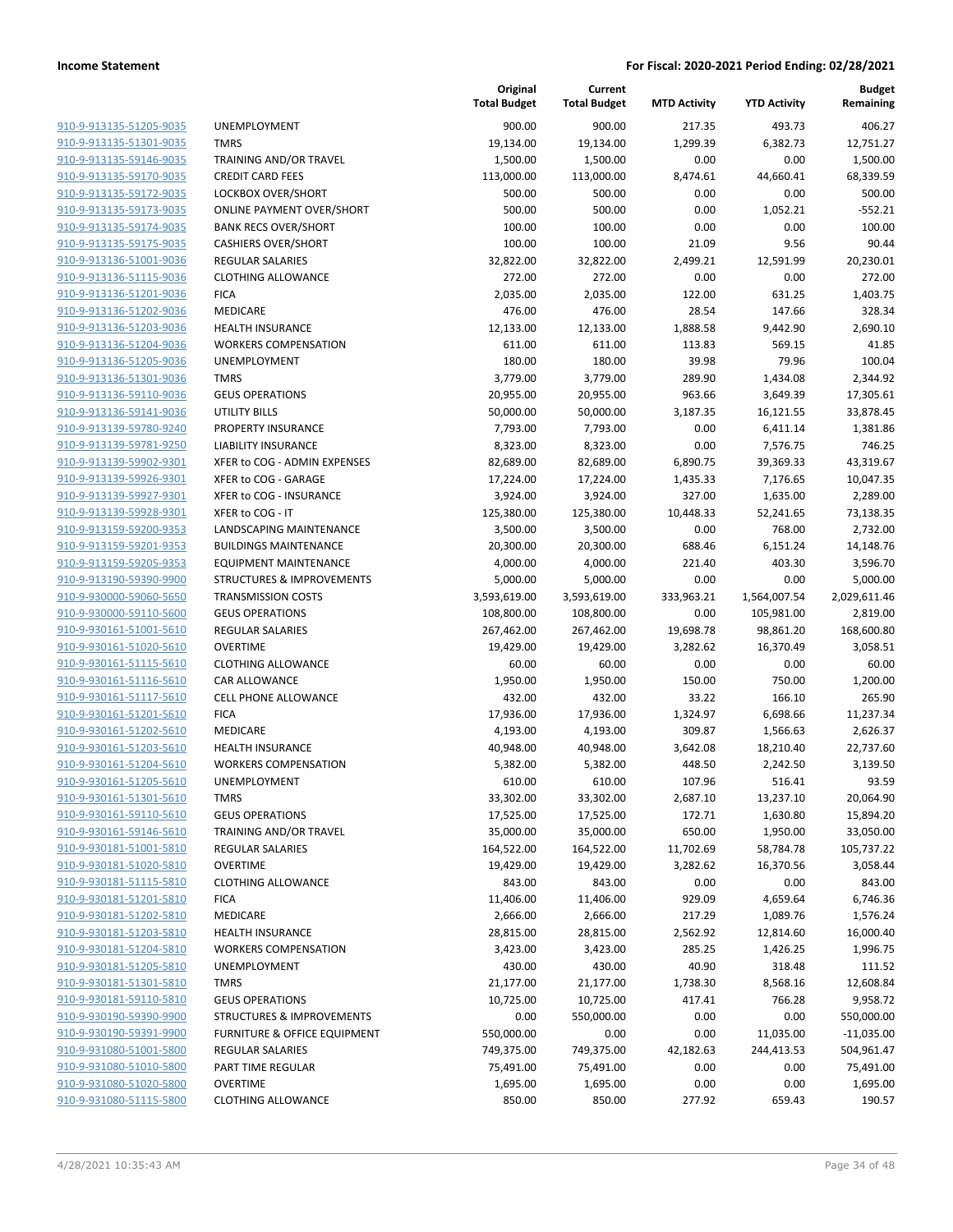| 910-9-931080-51116-5800        | O                        |
|--------------------------------|--------------------------|
| 910-9-931080-51117-5800        | $\overline{\mathbf{C}}$  |
| 910-9-931080-51201-5800        | F                        |
| 910-9-931080-51202-5800        | ľ                        |
| 910-9-931080-51203-5800        | ŀ                        |
|                                |                          |
| 910-9-931080-51204-5800        | ١                        |
| 910-9-931080-51205-5800        | l                        |
| 910-9-931080-51301-5800        | $\overline{1}$           |
| 910-9-931080-59110-5800        | $\overline{\phantom{a}}$ |
| 910-9-931080-59146-5800        | Ī                        |
| 910-9-931080-59148-5800        | f                        |
| 910-9-931080-59205-5800        | E                        |
| 910-9-931088-51001-5880        | F                        |
| 910-9-931088-51117-5880        | O                        |
| 910-9-931088-51201-5880        | F                        |
| <u>910-9-931088-51202-5880</u> | ľ                        |
| 910-9-931088-51203-5880        | ŀ                        |
| 910-9-931088-51204-5880        | ١                        |
| 910-9-931088-51205-5880        | ι                        |
| 910-9-931088-51301-5880        | Ī                        |
| <u>910-9-931088-59110-5880</u> | $\overline{\phantom{a}}$ |
| 910-9-931088-59146-5880        | $\overline{1}$           |
| 910-9-931092-51001-9202        | f                        |
| 910-9-931092-51116-9202        | O                        |
| 910-9-931092-51117-9202        | O                        |
|                                | F                        |
| 910-9-931092-51201-9202        | ľ                        |
| 910-9-931092-51202-9202        |                          |
| 910-9-931092-51203-9202        | ŀ                        |
| 910-9-931092-51204-9202        | ١                        |
| 910-9-931092-51205-9202        | l                        |
| 910-9-931092-51301-9202        | J                        |
| 910-9-931092-59110-9212        | $\overline{\phantom{a}}$ |
| 910-9-931092-59130-9212        | f                        |
| 910-9-931092-59133-9212        | O                        |
| 910-9-931092-59146-9212        | ٦                        |
| <u>910-9-931093-59205-9352</u> | E                        |
| 910-9-931099-59391-9900        | f                        |
| 910-9-931462-51001-5620        | F                        |
| 910-9-931462-51115-5620        | $\mathbf$                |
| 910-9-931462-51117-5620        | $\overline{\mathbf{C}}$  |
| 910-9-931462-51201-5620        | F                        |
| 910-9-931462-51202-5620        | ľ                        |
| 910-9-931462-51203-5620        | ŀ                        |
| 910-9-931462-51204-5620        |                          |
| 910-9-931462-51205-5620        | ι                        |
| 910-9-931462-51301-5620        | ٦                        |
| 910-9-931462-59110-5620        | O                        |
| 910-9-931462-59146-5620        | ٦                        |
| 910-9-931462-59148-5620        | F                        |
| 910-9-931462-59198-5620        | (                        |
|                                |                          |
| 910-9-931462-59199-5620        | l                        |
| 910-9-931470-51001-5700        | F                        |
| 910-9-931470-51020-5700        | (                        |
| 910-9-931470-51115-5700        | (                        |
| 910-9-931470-51117-5700        | (                        |
| <u>910-9-931470-51201-5700</u> | F                        |
| 910-9-931470-51202-5700        | ľ                        |
| 910-9-931470-51203-5700        | ŀ                        |
| 910-9-931470-51204-5700        |                          |
|                                |                          |

|                                                    |                                         | Original<br><b>Total Budget</b> | Current<br><b>Total Budget</b> | <b>MTD Activity</b> | <b>YTD Activity</b> | <b>Budget</b><br>Remaining |
|----------------------------------------------------|-----------------------------------------|---------------------------------|--------------------------------|---------------------|---------------------|----------------------------|
| 910-9-931080-51116-5800                            | CAR ALLOWANCE                           | 3,900.00                        | 3,900.00                       | 150.00              | 1,350.00            | 2,550.00                   |
| 910-9-931080-51117-5800                            | <b>CELL PHONE ALLOWANCE</b>             | 4,070.00                        | 4,070.00                       | 341.74              | 1,569.60            | 2,500.40                   |
| 910-9-931080-51201-5800                            | <b>FICA</b>                             | 48,592.00                       | 48,592.00                      | 2,527.09            | 14,137.32           | 34,454.68                  |
| 910-9-931080-51202-5800                            | <b>MEDICARE</b>                         | 12,102.00                       | 12,102.00                      | 591.01              | 3,506.06            | 8,595.94                   |
| 910-9-931080-51203-5800                            | <b>HEALTH INSURANCE</b>                 | 89,784.00                       | 89,784.00                      | 7,985.84            | 39,929.20           | 49,854.80                  |
| 910-9-931080-51204-5800                            | <b>WORKERS COMPENSATION</b>             | 15,525.00                       | 15,525.00                      | 1,293.75            | 6,468.75            | 9,056.25                   |
| 910-9-931080-51205-5800                            | <b>UNEMPLOYMENT</b>                     | 1,692.00                        | 1,692.00                       | 172.08              | 1,016.14            | 675.86                     |
| 910-9-931080-51301-5800                            | <b>TMRS</b>                             | 87,384.00                       | 87,384.00                      | 4,510.03            | 27,244.91           | 60,139.09                  |
| 910-9-931080-59110-5800                            | <b>GEUS OPERATIONS</b>                  | 8,780.00                        | 8,780.00                       | 493.69              | 4,739.47            | 4,040.53                   |
| 910-9-931080-59146-5800                            | TRAINING AND/OR TRAVEL                  | 14,600.00                       | 14,600.00                      | 0.00                | 0.00                | 14,600.00                  |
| 910-9-931080-59148-5800                            | <b>FUEL</b>                             | 4,000.00                        | 4,000.00                       | 86.69               | 627.47              | 3,372.53                   |
| 910-9-931080-59205-5800                            | <b>EQUIPMENT MAINTENANCE</b>            | 1,500.00                        | 1,500.00                       | 370.37              | 922.10              | 577.90                     |
| 910-9-931088-51001-5880                            | <b>REGULAR SALARIES</b>                 | 52,914.00                       | 52,914.00                      | 7,657.60            | 38,448.34           | 14,465.66                  |
| 910-9-931088-51117-5880                            | <b>CELL PHONE ALLOWANCE</b>             | 960.00                          | 960.00                         | 73.84               | 369.20              | 590.80                     |
| 910-9-931088-51201-5880                            | <b>FICA</b>                             | 3,340.00                        | 3,340.00                       | 432.76              | 2,188.21            | 1,151.79                   |
| 910-9-931088-51202-5880                            | MEDICARE                                | 781.00                          | 781.00                         | 101.22              | 511.75              | 269.25                     |
| 910-9-931088-51203-5880                            | <b>HEALTH INSURANCE</b>                 | 12,133.00                       | 12,133.00                      | 1,079.17            | 5,395.85            | 6,737.15                   |
| 910-9-931088-51204-5880                            | <b>WORKERS COMPENSATION</b>             | 1,002.00                        | 1,002.00                       | 83.50               | 417.50              | 584.50                     |
| 910-9-931088-51205-5880                            | <b>UNEMPLOYMENT</b>                     | 180.00                          | 180.00                         | 123.70              | 248.88              | $-68.88$                   |
| 910-9-931088-51301-5880                            | <b>TMRS</b>                             | 6,202.00                        | 6,202.00                       | 896.86              | 4,421.42            | 1,780.58                   |
| 910-9-931088-59110-5880                            | <b>GEUS OPERATIONS</b>                  | 6,700.00                        | 6,700.00                       | 247.45              | 1,016.90            | 5,683.10                   |
| 910-9-931088-59146-5880                            | TRAINING AND/OR TRAVEL                  | 4,000.00                        | 4,000.00                       | 0.00                | 0.00                | 4,000.00                   |
| 910-9-931092-51001-9202                            | <b>REGULAR SALARIES</b>                 | 122,868.00                      | 122,868.00                     | 3,256.32            | 34,383.12           | 88,484.88                  |
| 910-9-931092-51116-9202                            | CAR ALLOWANCE                           | 1,560.00                        | 1,560.00                       | 0.00                | 525.00              | 1,035.00                   |
| 910-9-931092-51117-9202                            | <b>CELL PHONE ALLOWANCE</b>             | 1,632.00                        | 1,632.00                       | 59.08               | 528.01              | 1,103.99                   |
| 910-9-931092-51201-9202                            | <b>FICA</b>                             | 7,816.00                        | 7,816.00                       | 205.12              | 2,604.72            | 5,211.28                   |
| 910-9-931092-51202-9202<br>910-9-931092-51203-9202 | MEDICARE<br><b>HEALTH INSURANCE</b>     | 1,828.00                        | 1,828.00                       | 47.98               | 609.16              | 1,218.84                   |
| 910-9-931092-51204-9202                            | <b>WORKERS COMPENSATION</b>             | 20,626.00                       | 20,626.00                      | 1,834.58<br>195.42  | 9,172.90<br>977.10  | 11,453.10<br>1,367.90      |
| 910-9-931092-51205-9202                            | <b>UNEMPLOYMENT</b>                     | 2,345.00<br>306.00              | 2,345.00<br>306.00             | 53.04               | 222.77              | 83.23                      |
| 910-9-931092-51301-9202                            | <b>TMRS</b>                             | 14,513.00                       | 14,513.00                      | 384.58              | 4,777.85            | 9,735.15                   |
| 910-9-931092-59110-9212                            | <b>GEUS OPERATIONS</b>                  | 32,889.00                       | 32,889.00                      | 4,198.85            | 9,613.85            | 23,275.15                  |
| 910-9-931092-59130-9212                            | PHONE MANAGEMENT SERVICE                | 81,000.00                       | 81,000.00                      | 6,672.00            | 33,360.00           | 47,640.00                  |
| 910-9-931092-59133-9212                            | OFFICE 365                              | 19,200.00                       | 19,200.00                      | 1,548.50            | 7,742.50            | 11,457.50                  |
| 910-9-931092-59146-9212                            | TRAINING AND/OR TRAVEL                  | 8,700.00                        | 8,700.00                       | 0.00                | 637.34              | 8,062.66                   |
| 910-9-931093-59205-9352                            | EQUIPMENT MAINTENANCE - IT              | 24,500.00                       | 24,500.00                      | 0.00                | 679.80              | 23,820.20                  |
| 910-9-931099-59391-9900                            | <b>FURNITURE &amp; OFFICE EQUIPMENT</b> | 128,000.00                      | 128,000.00                     | 0.00                | 110,975.69          | 17,024.31                  |
| 910-9-931462-51001-5620                            | <b>REGULAR SALARIES</b>                 | 52,399.00                       | 52,399.00                      | 4,052.00            | 20,294.02           | 32,104.98                  |
| 910-9-931462-51115-5620                            | <b>CLOTHING ALLOWANCE</b>               | 150.00                          | 150.00                         | 0.00                | 24.00               | 126.00                     |
| 910-9-931462-51117-5620                            | CELL PHONE ALLOWANCE                    | 318.00                          | 318.00                         | 24.46               | 122.30              | 195.70                     |
| 910-9-931462-51201-5620                            | <b>FICA</b>                             | 3,268.00                        | 3,268.00                       | 212.12              | 1,079.19            | 2,188.81                   |
| 910-9-931462-51202-5620                            | MEDICARE                                | 764.00                          | 764.00                         | 49.60               | 252.40              | 511.60                     |
| 910-9-931462-51203-5620                            | <b>HEALTH INSURANCE</b>                 | 6,067.00                        | 6,067.00                       | 539.58              | 2,697.90            | 3,369.10                   |
| 910-9-931462-51204-5620                            | <b>WORKERS COMPENSATION</b>             | 997.00                          | 997.00                         | 83.08               | 415.40              | 581.60                     |
| 910-9-931462-51205-5620                            | UNEMPLOYMENT                            | 89.00                           | 89.00                          | 13.55               | 78.77               | 10.23                      |
| 910-9-931462-51301-5620                            | <b>TMRS</b>                             | 6,069.00                        | 6,069.00                       | 472.86              | 2,325.35            | 3,743.65                   |
| 910-9-931462-59110-5620                            | <b>GEUS OPERATIONS</b>                  | 8,485.00                        | 8,485.00                       | 391.85              | 2,128.08            | 6,356.92                   |
| 910-9-931462-59146-5620                            | TRAINING AND/OR TRAVEL                  | 3,000.00                        | 3,000.00                       | 0.00                | 0.00                | 3,000.00                   |
| 910-9-931462-59148-5620                            | <b>FUEL</b>                             | 1,900.00                        | 1,900.00                       | 133.62              | 835.30              | 1,064.70                   |
| 910-9-931462-59198-5620                            | <b>COLOCATION CHARGES</b>               | 10,189.00                       | 10,189.00                      | 0.00                | 10,189.00           | 0.00                       |
| 910-9-931462-59199-5620                            | <b>LEASE OF DARK FIBER</b>              | 324,000.00                      | 324,000.00                     | 0.00                | 324,000.00          | 0.00                       |
| 910-9-931470-51001-5700                            | <b>REGULAR SALARIES</b>                 | 91,588.00                       | 91,588.00                      | 7,136.04            | 35,721.75           | 55,866.25                  |
| 910-9-931470-51020-5700                            | <b>OVERTIME</b>                         | 4,978.00                        | 4,978.00                       | 0.00                | 738.80              | 4,239.20                   |
| 910-9-931470-51115-5700                            | <b>CLOTHING ALLOWANCE</b>               | 844.00                          | 844.00                         | 369.67              | 369.67              | 474.33                     |
| 910-9-931470-51117-5700                            | <b>CELL PHONE ALLOWANCE</b>             | 432.00                          | 432.00                         | 49.86               | 249.30              | 182.70                     |
| 910-9-931470-51201-5700                            | <b>FICA</b>                             | 6,014.00                        | 6,014.00                       | 382.72              | 1,987.52            | 4,026.48                   |
| 910-9-931470-51202-5700                            | MEDICARE                                | 1,407.00                        | 1,407.00                       | 89.50               | 464.82              | 942.18                     |
| 910-9-931470-51203-5700                            | <b>HEALTH INSURANCE</b>                 | 18,201.00                       | 18,201.00                      | 1,618.75            | 8,093.75            | 10,107.25                  |
| 910-9-931470-51204-5700                            | <b>WORKERS COMPENSATION</b>             | 1,836.00                        | 1,836.00                       | 153.00              | 765.00              | 1,071.00                   |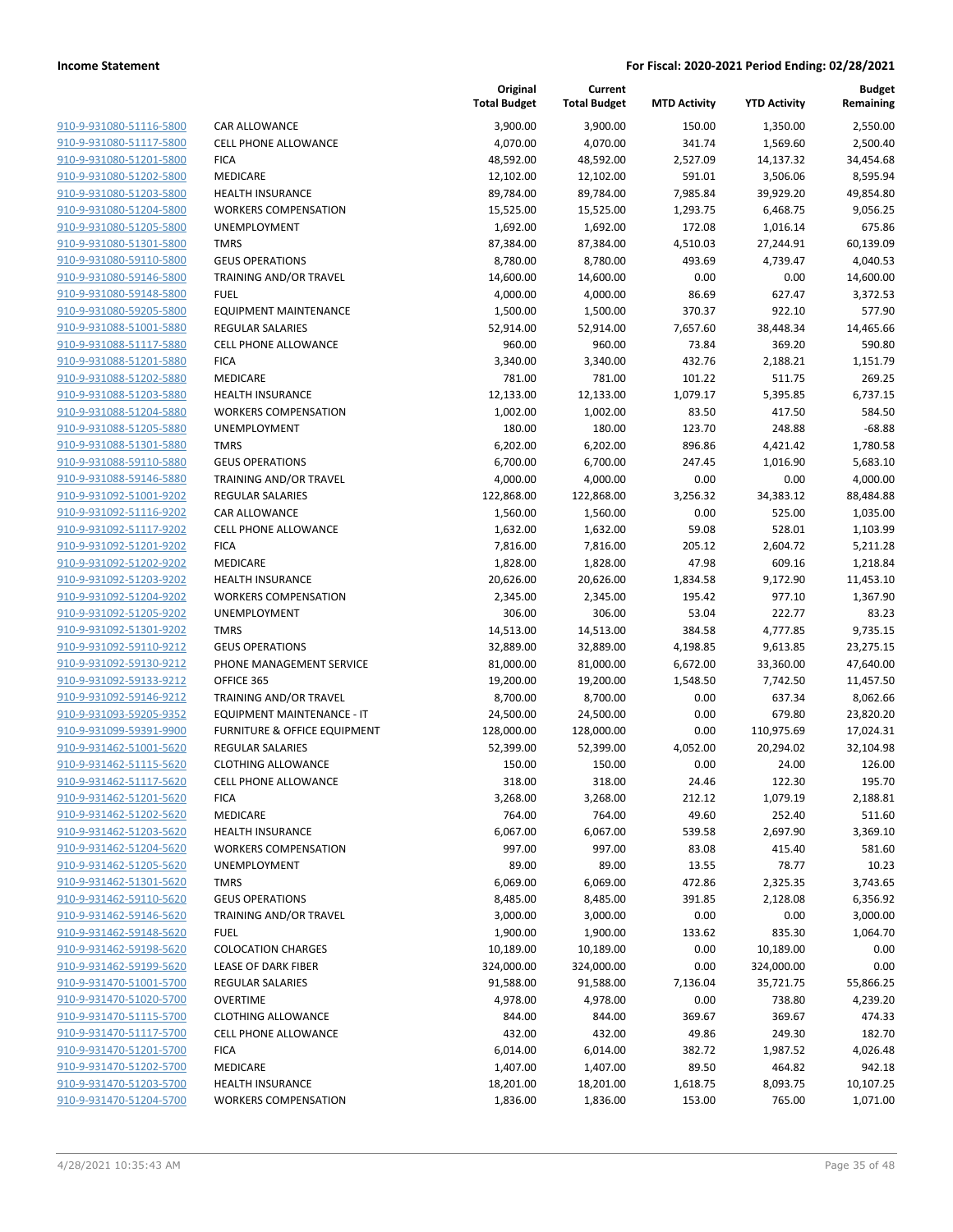|                                                    |                                      | Original<br><b>Total Budget</b> | Current<br><b>Total Budget</b> | <b>MTD Activity</b> | <b>YTD Activity</b> | <b>Budget</b><br>Remaining |
|----------------------------------------------------|--------------------------------------|---------------------------------|--------------------------------|---------------------|---------------------|----------------------------|
| 910-9-931470-51205-5700                            | UNEMPLOYMENT                         | 266.00                          | 266.00                         | 105.65              | 221.41              | 44.59                      |
| 910-9-931470-51301-5700                            | <b>TMRS</b>                          | 11,167.00                       | 11,167.00                      | 833.56              | 4,180.29            | 6,986.71                   |
| 910-9-931470-59205-5700                            | <b>EQUIPMENT MAINTENANCE</b>         | 4,150.00                        | 4,150.00                       | 27.28               | 2,610.58            | 1,539.42                   |
| 910-9-931470-59253-5700                            | <b>TRANSMISSION SUBSTATION MAINT</b> | 19,278.00                       | 19,278.00                      | 736.18              | 3,215.40            | 16,062.60                  |
| 910-9-931490-59353-9900                            | <b>TRANSMISSION SUBSTATIONS</b>      | 1,246,800.00                    | 1,246,800.00                   | 87.50               | 7,847.17            | 1,238,952.83               |
| 910-9-931491-51001-9911                            | <b>REGULAR SALARIES</b>              | 2,428.00                        | 2,428.00                       | 0.00                | 0.00                | 2,428.00                   |
| 910-9-931491-51020-9911                            | <b>OVERTIME</b>                      | 84.00                           | 84.00                          | 0.00                | 0.00                | 84.00                      |
| 910-9-931491-51201-9911                            | <b>FICA</b>                          | 156.00                          | 156.00                         | 0.00                | 0.00                | 156.00                     |
| 910-9-931491-51202-9911                            | <b>MEDICARE</b>                      | 37.00                           | 37.00                          | 0.00                | 0.00                | 37.00                      |
| 910-9-931491-51205-9911                            | UNEMPLOYMENT                         | 5.00                            | 5.00                           | 0.00                | 0.00                | 5.00                       |
| 910-9-931491-51301-9911                            | <b>TMRS</b>                          | 290.00                          | 290.00                         | 0.00                | 0.00                | 290.00                     |
| 910-9-931528-51001-5820                            | <b>REGULAR SALARIES</b>              | 52,546.00                       | 52,546.00                      | 4,052.00            | 20,294.01           | 32,251.99                  |
| 910-9-931528-51115-5820                            | <b>CLOTHING ALLOWANCE</b>            | 150.00                          | 150.00                         | 0.00                | 23.99               | 126.01                     |
| 910-9-931528-51117-5820                            | <b>CELL PHONE ALLOWANCE</b>          | 318.00                          | 318.00                         | 24.46               | 122.30              | 195.70                     |
| 910-9-931528-51201-5820                            | <b>FICA</b>                          | 3,277.00                        | 3,277.00                       | 252.74              | 1,265.81            | 2,011.19                   |
| 910-9-931528-51202-5820                            | MEDICARE                             | 766.00                          | 766.00                         | 59.10               | 296.00              | 470.00                     |
| 910-9-931528-51203-5820                            | <b>HEALTH INSURANCE</b>              | 6,067.00                        | 6,067.00                       | 539.58              | 2,697.90            | 3,369.10                   |
| 910-9-931528-51204-5820                            | <b>WORKERS COMPENSATION</b>          | 997.00                          | 997.00                         | 83.08               | 415.40              | 581.60                     |
| 910-9-931528-51205-5820                            | UNEMPLOYMENT                         | 89.00                           | 89.00                          | 0.00                | 65.22               | 23.78                      |
| 910-9-931528-51301-5820                            | <b>TMRS</b>                          | 6,086.00                        | 6,086.00                       | 472.86              | 2,325.35            | 3,760.65                   |
| 910-9-931528-59110-5820                            | <b>GEUS OPERATIONS</b>               | 8,485.00                        | 8,485.00                       | 40.91               | 844.76              | 7,640.24                   |
| 910-9-931528-59146-5820                            | TRAINING AND/OR TRAVEL               | 5,970.00                        | 5,970.00                       | 0.00                | 0.00                | 5,970.00                   |
| 910-9-931528-59148-5820                            | <b>FUEL</b>                          | 2,300.00                        | 2,300.00                       | 298.74              | 956.88              | 1,343.12                   |
| 910-9-931529-51001-5920                            | REGULAR SALARIES                     | 91,847.00                       | 91,847.00                      | 7,136.02            | 35,721.60           | 56,125.40                  |
| 910-9-931529-51020-5920                            | <b>OVERTIME</b>                      | 4,992.00                        | 4,992.00                       | 0.00                | 738.84              | 4,253.16                   |
| 910-9-931529-51115-5920                            | <b>CLOTHING ALLOWANCE</b>            | 730.00                          | 730.00                         | 369.67              | 549.67              | 180.33                     |
| 910-9-931529-51117-5920                            | <b>CELL PHONE ALLOWANCE</b>          | 432.00                          | 432.00                         | 49.80               | 249.00              | 183.00                     |
| 910-9-931529-51201-5920                            | <b>FICA</b>                          | 6,031.00                        | 6,031.00                       | 445.52              | 2,275.98            | 3,755.02                   |
| 910-9-931529-51202-5920                            | MEDICARE                             | 1,411.00                        | 1,411.00                       | 104.20              | 532.29              | 878.71                     |
| 910-9-931529-51203-5920                            | <b>HEALTH INSURANCE</b>              | 18,201.00                       | 18,201.00                      | 1,618.75            | 8,093.75            | 10,107.25                  |
| 910-9-931529-51204-5920                            | <b>WORKERS COMPENSATION</b>          | 1,836.00                        | 1,836.00                       | 153.00              | 765.00              | 1,071.00                   |
| 910-9-931529-51205-5920                            | UNEMPLOYMENT                         | 266.00                          | 266.00                         | 72.73               | 188.49              | 77.51                      |
| 910-9-931529-51301-5920                            | <b>TMRS</b>                          | 11,198.00                       | 11,198.00                      | 833.56              | 4,180.29            | 7,017.71                   |
| 910-9-931529-59205-5920                            | <b>EQUIPMENT MAINTENANCE</b>         | 5,250.00                        | 5,250.00                       | 0.00                | 7,342.62            | $-2,092.62$                |
| 910-9-931529-59262-5920                            | DISTRIBUTION SUBSTATION MAINTENANCE  | 32,878.00                       | 32,878.00                      | 14.51               | 2,046.13            | 30,831.87                  |
| 910-9-931590-59362-9900                            | <b>DISTRIBUTION SUBSTATIONS</b>      | 1,870,200.00                    | 1,870,200.00                   | 87.50               | 10,040.16           | 1,860,159.84               |
| 910-9-931591-51001-9912                            | <b>REGULAR SALARIES</b>              | 2,022.00                        | 2,022.00                       | 0.00                | 0.00                | 2,022.00                   |
| 910-9-931591-51020-9912<br>910-9-931591-51201-9912 | <b>OVERTIME</b>                      | 70.00                           | 70.00                          | 0.00                | 0.00                | 70.00                      |
| 910-9-931591-51202-9912                            | <b>FICA</b><br>MEDICARE              | 130.00                          | 130.00<br>31.00                | 0.00<br>0.00        | 0.00<br>0.00        | 130.00<br>31.00            |
| 910-9-931591-51205-9912                            | UNEMPLOYMENT                         | 31.00<br>5.00                   | 5.00                           | 0.00                | 0.00                | 5.00                       |
| 910-9-931591-51301-9912                            | <b>TMRS</b>                          | 242.00                          | 242.00                         | 0.00                | 0.00                | 242.00                     |
| 910-9-932467-51001-5671                            | REGULAR SALARIES                     | 63,917.00                       | 63,917.00                      | 2,516.74            | 17,398.44           | 46,518.56                  |
| 910-9-932467-51020-5671                            | <b>OVERTIME</b>                      | 15,672.00                       | 15,672.00                      | 0.00                | 1,943.04            | 13,728.96                  |
| 910-9-932467-51115-5671                            | <b>CLOTHING ALLOWANCE</b>            | 980.00                          | 980.00                         | 0.00                | 0.00                | 980.00                     |
| 910-9-932467-51201-5671                            | <b>FICA</b>                          | 4,935.00                        | 4,935.00                       | 135.24              | 1,085.71            | 3,849.29                   |
| 910-9-932467-51202-5671                            | MEDICARE                             | 1,154.00                        | 1,154.00                       | 31.63               | 253.91              | 900.09                     |
| 910-9-932467-51203-5671                            | HEALTH INSURANCE                     | 12,133.00                       | 12,133.00                      | 1,079.17            | 5,395.85            | 6,737.15                   |
| 910-9-932467-51204-5671                            | <b>WORKERS COMPENSATION</b>          | 1,770.00                        | 1,770.00                       | 147.50              | 737.50              | 1,032.50                   |
| 910-9-932467-51205-5671                            | UNEMPLOYMENT                         | 151.00                          | 151.00                         | 11.95               | 103.44              | 47.56                      |
| 910-9-932467-51301-5671                            | <b>TMRS</b>                          | 9,163.00                        | 9,163.00                       | 291.94              | 2,204.73            | 6,958.27                   |
| 910-9-932467-59110-5671                            | <b>GEUS OPERATIONS</b>               | 3,000.00                        | 3,000.00                       | 5.23                | 69.72               | 2,930.28                   |
| 910-9-932467-59146-5671                            | TRAINING AND/OR TRAVEL               | 1,000.00                        | 1,000.00                       | 0.00                | 0.00                | 1,000.00                   |
| 910-9-932467-59148-5671                            | <b>FUEL</b>                          | 4,700.00                        | 4,700.00                       | 363.54              | 1,712.67            | 2,987.33                   |
| 910-9-932474-51001-5740                            | REGULAR SALARIES                     | 59,915.00                       | 59,915.00                      | 2,066.40            | 16,931.81           | 42,983.19                  |
| 910-9-932474-51020-5740                            | <b>OVERTIME</b>                      | 14,690.00                       | 14,690.00                      | 0.00                | 1,136.52            | 13,553.48                  |
| 910-9-932474-51115-5740                            | <b>CLOTHING ALLOWANCE</b>            | 980.00                          | 980.00                         | 0.00                | 0.00                | 980.00                     |
| 910-9-932474-51201-5740                            | <b>FICA</b>                          | 4,625.00                        | 4,625.00                       | 106.20              | 1,020.20            | 3,604.80                   |
| 910-9-932474-51202-5740                            | MEDICARE                             | 1,081.00                        | 1,081.00                       | 24.84               | 238.61              | 842.39                     |
|                                                    |                                      |                                 |                                |                     |                     |                            |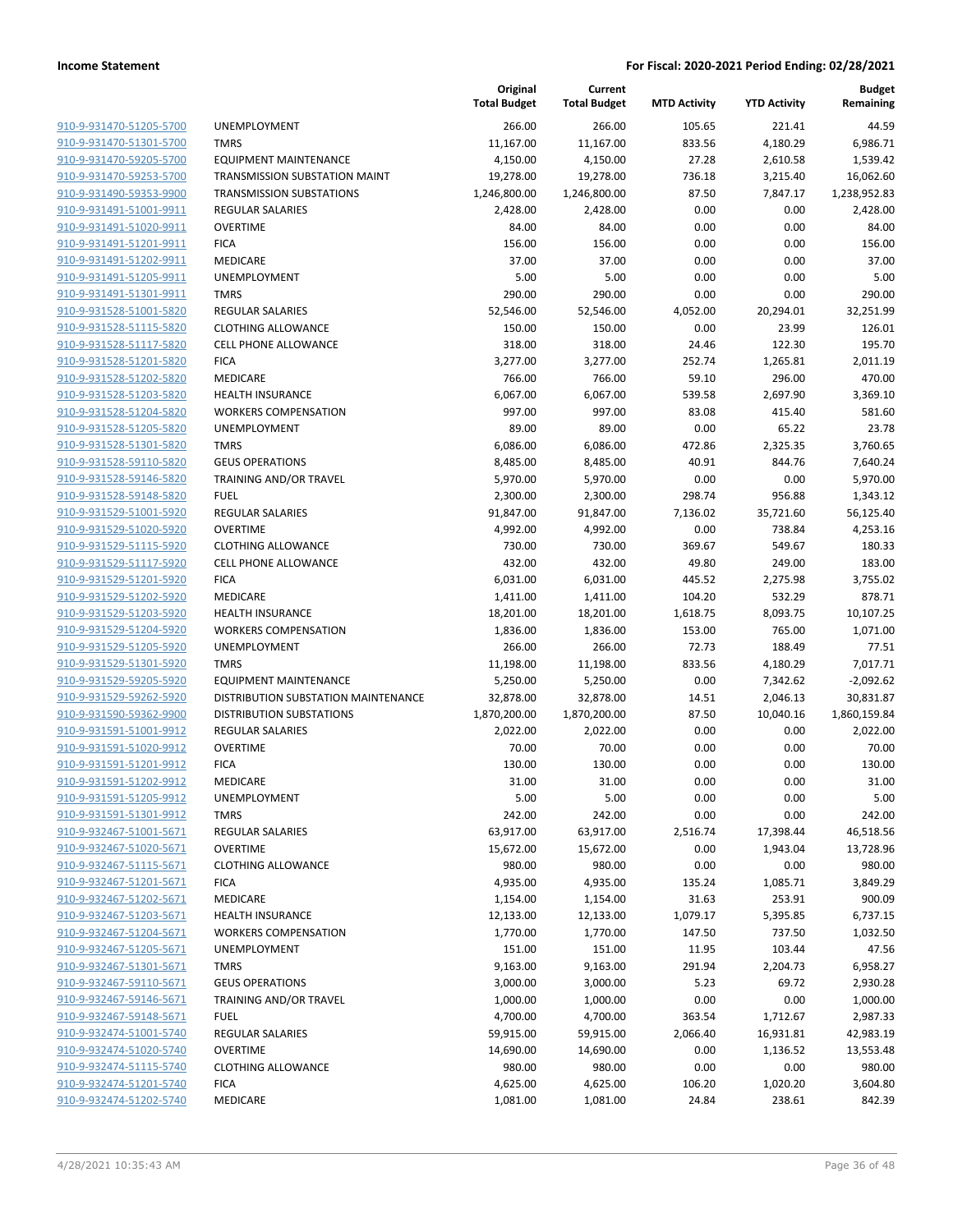|                         |                                | Original<br><b>Total Budget</b> | Current<br><b>Total Budget</b> | <b>MTD Activity</b> | <b>YTD Activity</b> | <b>Budget</b><br>Remaining |
|-------------------------|--------------------------------|---------------------------------|--------------------------------|---------------------|---------------------|----------------------------|
| 910-9-932474-51203-5740 | <b>HEALTH INSURANCE</b>        | 12,133.00                       | 12,133.00                      | 1,079.17            | 5,395.85            | 6,737.15                   |
| 910-9-932474-51204-5740 | <b>WORKERS COMPENSATION</b>    | 1,660.00                        | 1,660.00                       | 138.33              | 691.65              | 968.35                     |
| 910-9-932474-51205-5740 | UNEMPLOYMENT                   | 151.00                          | 151.00                         | 15.43               | 96.71               | 54.29                      |
| 910-9-932474-51301-5740 | <b>TMRS</b>                    | 8,589.00                        | 8,589.00                       | 239.70              | 2,057.70            | 6,531.30                   |
| 910-9-932474-59257-5740 | TRANSMISSION LINE MAINTENANCE  | 85,440.00                       | 85,440.00                      | 4,739.90            | 21,492.22           | 63,947.78                  |
| 910-9-932490-59356-9900 | <b>GEUS TRANSMISSION LINES</b> | 112,000.00                      | 112,000.00                     | 0.00                | 15,368.24           | 96,631.76                  |
| 910-9-932491-51001-9913 | REGULAR SALARIES               | 24,223.00                       | 24,223.00                      | 0.00                | 3,912.82            | 20,310.18                  |
| 910-9-932491-51201-9913 | <b>FICA</b>                    | 1,870.00                        | 1,870.00                       | 0.00                | 296.68              | 1,573.32                   |
| 910-9-932491-51202-9913 | MEDICARE                       | 438.00                          | 438.00                         | 0.00                | 69.39               | 368.61                     |
| 910-9-932491-51205-9913 | <b>UNEMPLOYMENT</b>            | 58.00                           | 58.00                          | 0.00                | 0.00                | 58.00                      |
| 910-9-932491-51301-9913 | <b>TMRS</b>                    | 3,472.00                        | 3,472.00                       | 0.00                | 554.61              | 2,917.39                   |
| 910-9-932500-51001-5801 | REGULAR SALARIES               | 130,129.00                      | 130,129.00                     | 10,009.96           | 50,117.83           | 80,011.17                  |
| 910-9-932500-51115-5801 | <b>CLOTHING ALLOWANCE</b>      | 430.00                          | 430.00                         | 136.83              | 136.83              | 293.17                     |
| 910-9-932500-51117-5801 | <b>CELL PHONE ALLOWANCE</b>    | 636.00                          | 636.00                         | 48.92               | 244.60              | 391.40                     |
| 910-9-932500-51201-5801 | <b>FICA</b>                    | 7,961.00                        | 7,961.00                       | 586.68              | 2,948.69            | 5,012.31                   |
| 910-9-932500-51202-5801 | MEDICARE                       | 1,896.00                        | 1,896.00                       | 137.20              | 689.58              | 1,206.42                   |
| 910-9-932500-51203-5801 | <b>HEALTH INSURANCE</b>        | 12,133.00                       | 12,133.00                      | 1,079.17            | 5,395.85            | 6,737.15                   |
| 910-9-932500-51204-5801 | <b>WORKERS COMPENSATION</b>    | 2,433.00                        | 2,433.00                       | 202.75              | 1,013.75            | 1,419.25                   |
| 910-9-932500-51205-5801 | UNEMPLOYMENT                   | 180.00                          | 180.00                         | 0.00                | 144.00              | 36.00                      |
| 910-9-932500-51301-5801 | <b>TMRS</b>                    | 15,054.00                       | 15,054.00                      | 1,166.84            | 5,728.54            | 9,325.46                   |
| 910-9-932500-59110-5801 | <b>GEUS OPERATIONS</b>         | 4,860.00                        | 4,860.00                       | 177.59              | 1,261.18            | 3,598.82                   |
| 910-9-932500-59112-5801 | SAFETY                         | 44,450.00                       | 44,450.00                      | 849.95              | 3,286.51            | 41,163.49                  |
| 910-9-932500-59146-5801 | TRAINING AND/OR TRAVEL         | 14,000.00                       | 14,000.00                      | 0.00                | $-2,249.07$         | 16,249.07                  |
| 910-9-932500-59148-5801 | <b>FUEL</b>                    | 5,000.00                        | 5,000.00                       | 222.22              | 1,648.96            | 3,351.04                   |
| 910-9-932503-51001-5830 | REGULAR SALARIES               | 160,869.00                      | 160,869.00                     | 8,814.06            | 50,250.58           | 110,618.42                 |
| 910-9-932503-51020-5830 | <b>OVERTIME</b>                | 31,025.00                       | 31,025.00                      | 326.45              | 2,641.22            | 28,383.78                  |
| 910-9-932503-51115-5830 | <b>CLOTHING ALLOWANCE</b>      | 2,161.00                        | 2,161.00                       | 0.00                | 0.00                | 2,161.00                   |
| 910-9-932503-51117-5830 | <b>CELL PHONE ALLOWANCE</b>    | 318.00                          | 318.00                         | 24.46               | 122.30              | 195.70                     |
| 910-9-932503-51201-5830 | <b>FICA</b>                    | 11,917.00                       | 11,917.00                      | 491.65              | 2,907.72            | 9,009.28                   |
| 910-9-932503-51202-5830 | MEDICARE                       | 2,788.00                        | 2,788.00                       | 114.98              | 680.03              | 2,107.97                   |
| 910-9-932503-51203-5830 | <b>HEALTH INSURANCE</b>        | 24,268.00                       | 24,268.00                      | 2,158.33            | 10,791.65           | 13,476.35                  |
| 910-9-932503-51204-5830 | <b>WORKERS COMPENSATION</b>    | 3,861.00                        | 3,861.00                       | 321.75              | 1,608.75            | 2,252.25                   |
| 910-9-932503-51205-5830 | UNEMPLOYMENT                   | 333.00                          | 333.00                         | 71.53               | 256.73              | 76.27                      |
| 910-9-932503-51301-5830 | <b>TMRS</b>                    | 22,126.00                       | 22,126.00                      | 1,063.14            | 6,036.68            | 16,089.32                  |
| 910-9-932503-59110-5830 | <b>GEUS OPERATIONS</b>         | 40,500.00                       | 40,500.00                      | 17.41               | 4,001.30            | 36,498.70                  |
| 910-9-932503-59148-5830 | <b>FUEL</b>                    | 25,000.00                       | 25,000.00                      | 2,276.95            | 9,189.64            | 15,810.36                  |
| 910-9-932504-51001-5840 | REGULAR SALARIES               | 160,869.00                      | 160,869.00                     | 8,814.06            | 50,250.42           | 110,618.58                 |
| 910-9-932504-51020-5840 | <b>OVERTIME</b>                | 31,025.00                       | 31,025.00                      | 326.44              | 2,641.22            | 28,383.78                  |
| 910-9-932504-51115-5840 | <b>CLOTHING ALLOWANCE</b>      | 2,160.00                        | 2,160.00                       | 0.00                | 0.00                | 2,160.00                   |
| 910-9-932504-51117-5840 | <b>CELL PHONE ALLOWANCE</b>    | 318.00                          | 318.00                         | 24.46               | 122.30              | 195.70                     |
| 910-9-932504-51201-5840 | <b>FICA</b>                    | 11,917.00                       | 11,917.00                      | 568.23              | 3,286.87            | 8,630.13                   |
| 910-9-932504-51202-5840 | MEDICARE                       | 2,788.00                        | 2,788.00                       | 132.90              | 768.71              | 2,019.29                   |
| 910-9-932504-51203-5840 | <b>HEALTH INSURANCE</b>        | 24,268.00                       | 24,268.00                      | 2,158.33            | 10,791.65           | 13,476.35                  |
| 910-9-932504-51204-5840 | <b>WORKERS COMPENSATION</b>    | 3,861.00                        | 3,861.00                       | 321.75              | 1,608.75            | 2,252.25                   |
| 910-9-932504-51205-5840 | <b>UNEMPLOYMENT</b>            | 333.00                          | 333.00                         | 10.11               | 195.31              | 137.69                     |
| 910-9-932504-51301-5840 | <b>TMRS</b>                    | 22,126.00                       | 22,126.00                      | 1,063.14            | 6,036.67            | 16,089.33                  |
| 910-9-932504-59110-5840 | <b>GEUS OPERATIONS</b>         | 48,500.00                       | 48,500.00                      | 2,978.85            | 20,300.69           | 28,199.31                  |
| 910-9-932504-59148-5840 | <b>FUEL</b>                    | 20,000.00                       | 20,000.00                      | 1,181.75            | 5,887.46            | 14,112.54                  |
| 910-9-932505-51001-5850 | <b>REGULAR SALARIES</b>        | 873.00                          | 873.00                         | 0.00                | 0.00                | 873.00                     |
| 910-9-932505-51020-5850 | <b>OVERTIME</b>                | 189.00                          | 189.00                         | 0.00                | 0.00                | 189.00                     |
| 910-9-932505-51201-5850 | <b>FICA</b>                    | 66.00                           | 66.00                          | 0.00                | 0.00                | 66.00                      |
| 910-9-932505-51202-5850 | MEDICARE                       | 16.00                           | 16.00                          | 0.00                | 0.00                | 16.00                      |
| 910-9-932505-51205-5850 | UNEMPLOYMENT                   | 3.00                            | 3.00                           | 0.00                | 0.00                | 3.00                       |
| 910-9-932505-51301-5850 | <b>TMRS</b>                    | 122.00                          | 122.00                         | 0.00                | 0.00                | 122.00                     |
| 910-9-932506-51001-5860 | REGULAR SALARIES               | 151,939.00                      | 151,939.00                     | 13,720.00           | 68,607.51           | 83,331.49                  |
| 910-9-932506-51115-5860 | <b>CLOTHING ALLOWANCE</b>      | 500.00                          | 500.00                         | 0.00                | 0.00                | 500.00                     |
| 910-9-932506-51117-5860 | <b>CELL PHONE ALLOWANCE</b>    | 432.00                          | 432.00                         | 79.58               | 397.90              | 34.10                      |
| 910-9-932506-51201-5860 | <b>FICA</b>                    | 9,445.00                        | 9,445.00                       | 842.84              | 4,220.03            | 5,224.97                   |
| 910-9-932506-51202-5860 | MEDICARE                       | 2,209.00                        | 2,209.00                       | 197.12              | 986.94              | 1,222.06                   |
|                         |                                |                                 |                                |                     |                     |                            |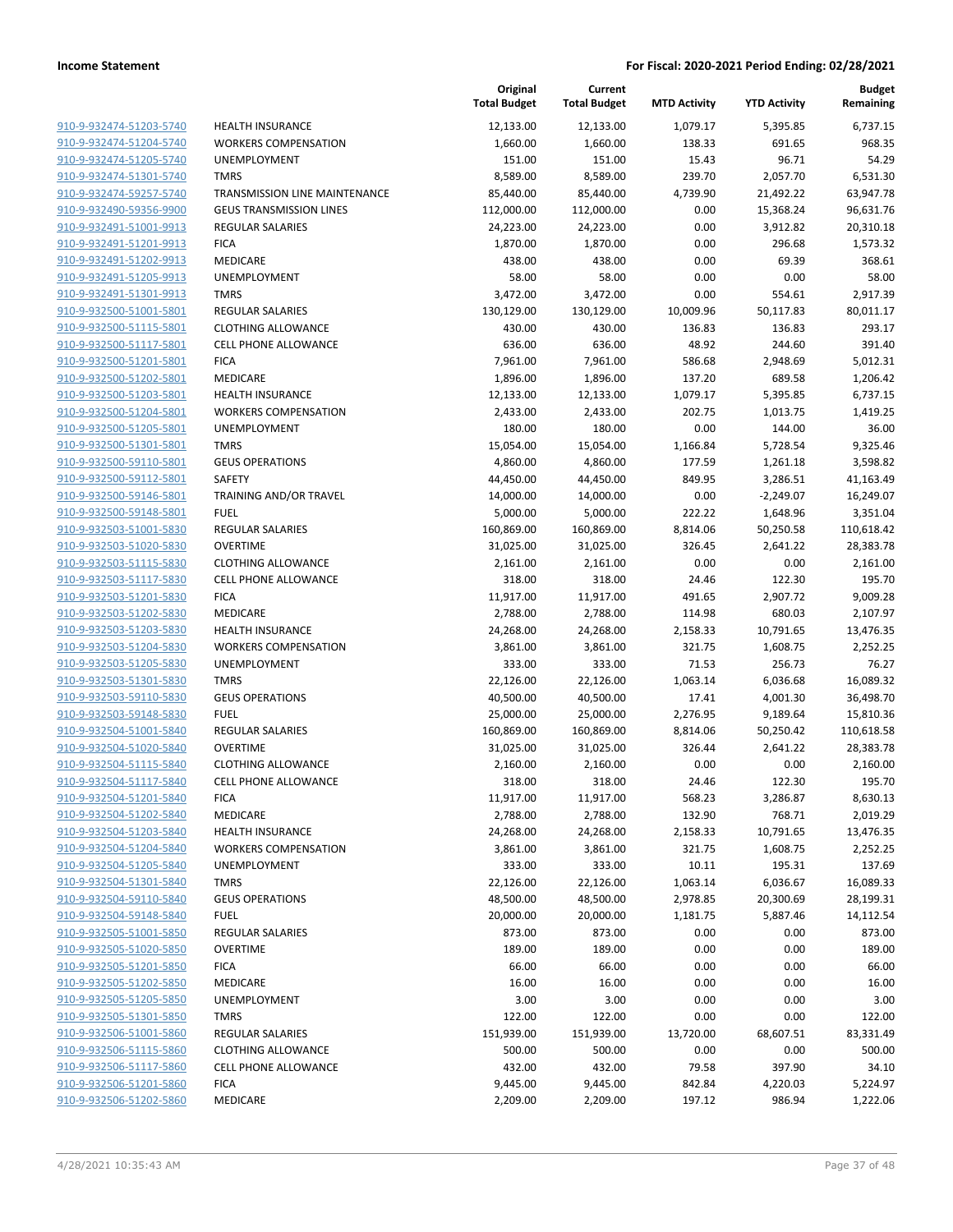| 910-9-932506-51203-5860        |
|--------------------------------|
| 910-9-932506-51204-5860        |
| 910-9-932506-51205-5860        |
| 910-9-932506-51301-5860        |
| <u>910-9-932506-59110-5860</u> |
| 910-9-932506-59148-5860        |
| 910-9-932507-51001-5870        |
| 910-9-932507-51020-5870        |
| 910-9-932507-51102-5870        |
| 910-9-932507-51201-5870        |
| 910-9-932507-51202-5870        |
| 910-9-932507-51205-5870        |
| 910-9-932507-51301-5870        |
| 910-9-932509-59147-5890        |
| <u>910-9-932510-51001-5900</u> |
| 910-9-932510-51020-5900        |
| 910-9-932510-51102-5900        |
| 910-9-932510-51115-5900        |
| 910-9-932510-51201-5900        |
| <u>910-9-932510-51202-5900</u> |
| 910-9-932510-51203-5900        |
| 910-9-932510-51204-5900        |
|                                |
| 910-9-932510-51205-5900        |
| 910-9-932510-51301-5900        |
| <u>910-9-932510-59205-5900</u> |
| 910-9-932514-51001-5941        |
| 910-9-932514-51020-5941        |
| 910-9-932514-51102-5941        |
| 910-9-932514-51115-5941        |
| 910-9-932514-51201-5941        |
| 910-9-932514-51202-5941        |
| 910-9-932514-51203-5941        |
| 910-9-932514-51204-5941        |
| 910-9-932514-51205-5941        |
| <u>910-9-932514-51301-5941</u> |
| 910-9-932514-59275-5941        |
| 910-9-932515-51001-5950        |
| 910-9-932515-51020-5950        |
| 910-9-932515-51102-5870        |
| 910-9-932515-51201-5950        |
| 910-9-932515-51202-5950        |
| 910-9-932515-51205-5950        |
| 910-9-932515-51301-5950        |
| 910-9-932515-59282-5950        |
| 910-9-932516-51001-5960        |
| 910-9-932516-51020-5960        |
| 910-9-932516-51201-5960        |
| 910-9-932516-51202-5960        |
| 910-9-932516-51205-5960        |
| <u>910-9-932516-51301-5960</u> |
| 910-9-932516-59284-5960        |
| 910-9-932517-51001-5970        |
| 910-9-932517-51020-5970        |
|                                |
| 910-9-932517-51115-5970        |
| 910-9-932517-51201-5970        |
| 910-9-932517-51202-5970        |
| 910-9-932517-51203-5970        |
| 910-9-932517-51204-5970        |
| 910-9-932517-51205-5970        |
|                                |

|                                                    |                                                            | Original<br><b>Total Budget</b> | Current<br><b>Total Budget</b> | <b>MTD Activity</b> | <b>YTD Activity</b> | <b>Budget</b><br>Remaining |
|----------------------------------------------------|------------------------------------------------------------|---------------------------------|--------------------------------|---------------------|---------------------|----------------------------|
| 910-9-932506-51203-5860                            | <b>HEALTH INSURANCE</b>                                    | 24,266.00                       | 24,266.00                      | 2,158.33            | 10,791.65           | 13,474.35                  |
| 910-9-932506-51204-5860                            | <b>WORKERS COMPENSATION</b>                                | 3,060.00                        | 3,060.00                       | 255.00              | 1,275.00            | 1,785.00                   |
| 910-9-932506-51205-5860                            | UNEMPLOYMENT                                               | 333.00                          | 333.00                         | 67.21               | 288.01              | 44.99                      |
| 910-9-932506-51301-5860                            | <b>TMRS</b>                                                | 17,538.00                       | 17,538.00                      | 1,600.74            | 7,858.80            | 9,679.20                   |
| 910-9-932506-59110-5860                            | <b>GEUS OPERATIONS</b>                                     | 121,250.00                      | 121,250.00                     | 915.19              | 3,447.01            | 117,802.99                 |
| 910-9-932506-59148-5860                            | <b>FUEL</b>                                                | 2,500.00                        | 2,500.00                       | 591.83              | 3,315.69            | $-815.69$                  |
| 910-9-932507-51001-5870                            | REGULAR SALARIES                                           | 872.00                          | 872.00                         | 0.00                | 0.00                | 872.00                     |
| 910-9-932507-51020-5870                            | <b>OVERTIME</b>                                            | 220.00                          | 220.00                         | 0.00                | 0.00                | 220.00                     |
| 910-9-932507-51102-5870                            | <b>BILINGUAL PAY</b>                                       | 9.00                            | 9.00                           | 0.00                | 0.00                | 9.00                       |
| 910-9-932507-51201-5870                            | <b>FICA</b>                                                | 69.00                           | 69.00                          | 0.00                | 0.00                | 69.00                      |
| 910-9-932507-51202-5870                            | <b>MEDICARE</b>                                            | 16.00                           | 16.00                          | 0.00                | 0.00                | 16.00                      |
| 910-9-932507-51205-5870                            | UNEMPLOYMENT                                               | 3.00                            | 3.00                           | 0.00                | 0.00                | 3.00                       |
| 910-9-932507-51301-5870                            | <b>TMRS</b>                                                | 127.00                          | 127.00                         | 0.00                | 0.00                | 127.00                     |
| 910-9-932509-59147-5890                            | <b>RENT</b>                                                | 161.00                          | 161.00                         | 0.00                | 0.00                | 161.00                     |
| 910-9-932510-51001-5900                            | REGULAR SALARIES                                           | 67,947.00                       | 67,947.00                      | 5,252.80            | 26,359.98           | 41,587.02                  |
| 910-9-932510-51020-5900                            | <b>OVERTIME</b>                                            | 3,430.00                        | 3,430.00                       | 0.00                | 0.00                | 3,430.00                   |
| 910-9-932510-51102-5900                            | <b>BILINGUAL PAY</b>                                       | 600.00                          | 600.00                         | 46.16               | 230.80              | 369.20                     |
| 910-9-932510-51115-5900                            | <b>CLOTHING ALLOWANCE</b>                                  | 500.00                          | 500.00                         | 0.00                | 0.00                | 500.00                     |
| 910-9-932510-51201-5900                            | <b>FICA</b>                                                | 4,463.00                        | 4,463.00                       | 278.50              | 1,421.16            | 3,041.84                   |
| 910-9-932510-51202-5900                            | MEDICARE                                                   | 1,044.00                        | 1,044.00                       | 65.14               | 332.40              | 711.60                     |
| 910-9-932510-51203-5900                            | <b>HEALTH INSURANCE</b>                                    | 12,133.00                       | 12,133.00                      | 1,079.17            | 5,395.85            | 6,737.15                   |
| 910-9-932510-51204-5900                            | <b>WORKERS COMPENSATION</b>                                | 1,339.00                        | 1,339.00                       | 111.58              | 557.90              | 781.10                     |
| 910-9-932510-51205-5900                            | UNEMPLOYMENT                                               | 180.00                          | 180.00                         | 59.21               | 143.99              | 36.01                      |
| 910-9-932510-51301-5900                            | <b>TMRS</b>                                                | 8,286.00                        | 8,286.00                       | 614.68              | 3,028.58            | 5,257.42                   |
| 910-9-932510-59205-5900                            | <b>EQUIPMENT MAINTENANCE</b>                               | 67,000.00                       | 67,000.00                      | 4,208.48            | 27,679.71           | 39,320.29                  |
| 910-9-932514-51001-5941                            | REGULAR SALARIES                                           | 527,875.00                      | 527,875.00                     | 28,756.12           | 151,754.97          | 376,120.03                 |
| 910-9-932514-51020-5941                            | <b>OVERTIME</b>                                            | 116,732.00                      | 116,732.00                     | 309.63              | 10,015.02           | 106,716.98                 |
| 910-9-932514-51102-5941                            | <b>BILINGUAL PAY</b>                                       | 1,185.00                        | 1,185.00                       | 92.32               | 461.60              | 723.40                     |
| 910-9-932514-51115-5941                            | <b>CLOTHING ALLOWANCE</b>                                  | 12,132.00                       | 12,132.00                      | 149.14              | 149.14              | 11,982.86                  |
| 910-9-932514-51201-5941                            | <b>FICA</b>                                                | 40,032.00                       | 40,032.00                      | 1,615.87            | 9,465.00            | 30,567.00                  |
| 910-9-932514-51202-5941                            | MEDICARE                                                   | 9,363.00                        | 9,363.00                       | 377.91              | 2,213.59            | 7,149.41                   |
| 910-9-932514-51203-5941                            | <b>HEALTH INSURANCE</b>                                    | 133,463.00                      | 133,463.00                     | 11,870.84           | 59,354.20           | 74,108.80                  |
| 910-9-932514-51204-5941                            | <b>WORKERS COMPENSATION</b>                                | 13,358.00                       | 13,358.00                      | 1,113.17            | 5,565.85            | 7,792.15                   |
| 910-9-932514-51205-5941                            | UNEMPLOYMENT                                               | 1,781.00                        | 1,781.00                       | 340.99              | 924.91              | 856.09                     |
| 910-9-932514-51301-5941                            | <b>TMRS</b>                                                | 74,335.00                       | 74,335.00                      | 3,379.67            | 18,817.67           | 55,517.33                  |
| 910-9-932514-59275-5941                            | POLES, OH, UG & SERVICES MAINTENANCE                       | 399,259.00                      | 399,259.00                     | 24,673.26           | 116,643.57          | 282,615.43                 |
| 910-9-932515-51001-5950                            | <b>REGULAR SALARIES</b>                                    | 586.00                          | 586.00                         | 0.00                | 0.00                | 586.00                     |
| 910-9-932515-51020-5950                            | <b>OVERTIME</b>                                            | 135.00                          | 135.00                         | 0.00                | 0.00                | 135.00                     |
| 910-9-932515-51102-5870                            | <b>BILINGUAL PAY</b>                                       | 6.00                            | 6.00                           | 0.00                | 0.00                | 6.00                       |
| 910-9-932515-51201-5950                            | <b>FICA</b>                                                | 45.00                           | 45.00                          | 0.00                | 0.00                | 45.00                      |
| 910-9-932515-51202-5950                            | MEDICARE                                                   | 11.00                           | 11.00                          | 0.00                | 0.00                | 11.00                      |
| 910-9-932515-51205-5950                            | UNEMPLOYMENT                                               | 2.00                            | 2.00                           | 0.00                | 0.00                | 2.00                       |
| 910-9-932515-51301-5950<br>910-9-932515-59282-5950 | <b>TMRS</b>                                                | 84.00                           | 84.00                          | 0.00                | 0.00                | 84.00                      |
| 910-9-932516-51001-5960                            | <b>TRANSFORMERS MAINTENANCE</b><br><b>REGULAR SALARIES</b> | 10,000.00<br>12,806.00          | 10,000.00<br>12,806.00         | 0.00<br>375.73      | 0.00<br>4,722.18    | 10,000.00<br>8,083.82      |
| 910-9-932516-51020-5960                            | <b>OVERTIME</b>                                            |                                 | 3,232.00                       | 142.63              | 825.07              | 2,406.93                   |
| 910-9-932516-51201-5960                            | <b>FICA</b>                                                | 3,232.00<br>995.00              | 995.00                         | 32.14               | 345.36              | 649.64                     |
| 910-9-932516-51202-5960                            | MEDICARE                                                   | 232.00                          | 232.00                         | 7.52                | 80.78               | 151.22                     |
| 910-9-932516-51205-5960                            | UNEMPLOYMENT                                               | 37.00                           | 37.00                          | 1.56                | 15.55               | 21.45                      |
| 910-9-932516-51301-5960                            | <b>TMRS</b>                                                | 1,847.00                        | 1,847.00                       | 60.13               | 631.55              | 1,215.45                   |
| 910-9-932516-59284-5960                            | ST LIGHTING & SIGNALS MAINTENANCE                          | 8,000.00                        | 8,000.00                       | 356.75              | 3,536.65            | 4,463.35                   |
| 910-9-932517-51001-5970                            | <b>REGULAR SALARIES</b>                                    | 37,711.00                       | 37,711.00                      | 3,268.80            | 15,358.61           | 22,352.39                  |
| 910-9-932517-51020-5970                            | <b>OVERTIME</b>                                            | 0.00                            | 0.00                           | 582.26              | 721.55              | $-721.55$                  |
| 910-9-932517-51115-5970                            | <b>CLOTHING ALLOWANCE</b>                                  | 992.00                          | 992.00                         | 0.00                | 0.00                | 992.00                     |
| 910-9-932517-51201-5970                            | <b>FICA</b>                                                | 2,338.00                        | 2,338.00                       | 206.40              | 851.36              | 1,486.64                   |
| 910-9-932517-51202-5970                            | MEDICARE                                                   | 546.00                          | 546.00                         | 48.27               | 199.10              | 346.90                     |
| 910-9-932517-51203-5970                            | <b>HEALTH INSURANCE</b>                                    | 12,133.00                       | 12,133.00                      | 1,079.17            | 5,395.85            | 6,737.15                   |
| 910-9-932517-51204-5970                            | <b>WORKERS COMPENSATION</b>                                | 773.00                          | 773.00                         | 64.42               | 322.10              | 450.90                     |
| 910-9-932517-51205-5970                            | UNEMPLOYMENT                                               | 163.00                          | 163.00                         | 61.61               | 111.53              | 51.47                      |
|                                                    |                                                            |                                 |                                |                     |                     |                            |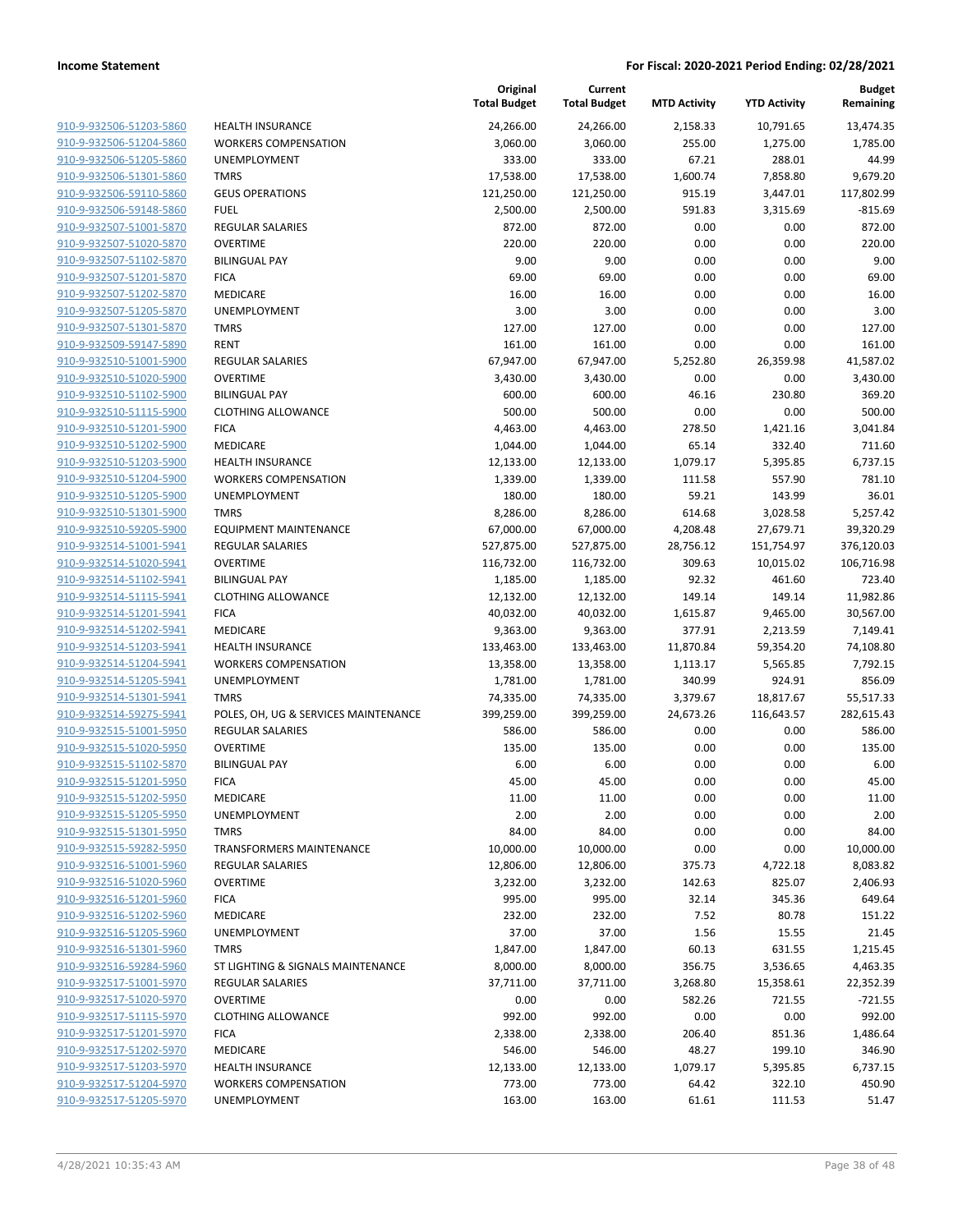| 910-9-932517-51301-5970        |
|--------------------------------|
| 910-9-932517-59270-5970        |
| 910-9-932518-51001-5980        |
| 910-9-932518-51020-5980        |
| 910-9-932518-51201-5980        |
| 910-9-932518-51202-5980        |
| 910-9-932518-51205-5980        |
| 910-9-932518-51301-5980        |
| 910-9-932518-59288-5980        |
| 910-9-932519-51001-5990        |
| 910-9-932519-51201-5990        |
| 910-9-932519-51202-5990        |
| 910-9-932519-51205-5990        |
| 910-9-932519-51301-5990        |
| 910-9-932590-59364-9900        |
| 910-9-932590-59365-9900        |
| 910-9-932590-59366-9900        |
| 910-9-932590-59367-9900        |
| 910-9-932590-59368-9900        |
| 910-9-932590-59369-9900        |
| 910-9-932590-59370-9900        |
| 910-9-932590-59371-9900        |
|                                |
| 910-9-932590-59375-9900        |
| 910-9-932590-59392-9900        |
| 910-9-932590-59395-9900        |
| 910-9-932591-51001-9914        |
| <u>910-9-932591-51020-9914</u> |
| 910-9-932591-51201-9914        |
| 910-9-932591-51202-9914        |
| 910-9-932591-51205-9914        |
| 910-9-932591-51301-9914        |
| 910-9-932592-51001-9915        |
| 910-9-932592-51020-9915        |
| 910-9-932592-51201-9915        |
| 910-9-932592-51202-9915        |
| 910-9-932592-51205-9915        |
| 910-9-932592-51301-9915        |
| 910-9-932593-51001-9916        |
| 910-9-932593-51020-9916        |
| 910-9-932593-51201-9916        |
| 910-9-932593-51202-9916        |
| <u>910-9-932593-51205-9916</u> |
| 910-9-932593-51301-9916        |
| 910-9-932594-51001-9917        |
| 910-9-932594-51020-9917        |
| 910-9-932594-51201-9917        |
| 910-9-932594-51202-9917        |
| 910-9-932594-51205-9917        |
| 910-9-932594-51301-9917        |
| 910-9-932595-51001-9918        |
| 910-9-932595-51020-9918        |
| 910-9-932595-51201-9918        |
| 910-9-932595-51202-9918        |
| 910-9-932595-51205-9918        |
| 910-9-932595-51301-9918        |
| 910-9-932596-51001-9919        |
| 910-9-932596-51020-9919        |
| 910-9-932596-51201-9919        |
| 910-9-932596-51202-9919        |
|                                |

|                         |                                      | Original<br><b>Total Budget</b> | Current<br><b>Total Budget</b> | <b>MTD Activity</b> | <b>YTD Activity</b> | <b>Budget</b><br>Remaining |
|-------------------------|--------------------------------------|---------------------------------|--------------------------------|---------------------|---------------------|----------------------------|
| 910-9-932517-51301-5970 | <b>TMRS</b>                          | 4,341.00                        | 4,341.00                       | 446.72              | 1,833.40            | 2,507.60                   |
| 910-9-932517-59270-5970 | <b>METERS MAINTENANCE</b>            | 900.00                          | 900.00                         | 0.00                | 0.00                | 900.00                     |
| 910-9-932518-51001-5980 | <b>REGULAR SALARIES</b>              | 2,680.00                        | 2,680.00                       | 67.26               | 645.19              | 2,034.81                   |
| 910-9-932518-51020-5980 | <b>OVERTIME</b>                      | 580.00                          | 580.00                         | 0.00                | 100.89              | 479.11                     |
| 910-9-932518-51201-5980 | <b>FICA</b>                          | 202.00                          | 202.00                         | 4.17                | 46.26               | 155.74                     |
| 910-9-932518-51202-5980 | <b>MEDICARE</b>                      | 47.00                           | 47.00                          | 0.98                | 10.82               | 36.18                      |
| 910-9-932518-51205-5980 | UNEMPLOYMENT                         | 8.00                            | 8.00                           | 0.00                | 1.08                | 6.92                       |
| 910-9-932518-51301-5980 | <b>TMRS</b>                          | 375.00                          | 375.00                         | 7.80                | 84.41               | 290.59                     |
| 910-9-932518-59288-5980 | <b>VAPOR LIGHTS MAINTENANCE</b>      | 800.00                          | 800.00                         | 9.74                | 141.19              | 658.81                     |
| 910-9-932519-51001-5990 | <b>REGULAR SALARIES</b>              | 831.00                          | 831.00                         | 0.00                | 0.00                | 831.00                     |
| 910-9-932519-51201-5990 | <b>FICA</b>                          | 52.00                           | 52.00                          | 0.00                | 0.00                | 52.00                      |
| 910-9-932519-51202-5990 | MEDICARE                             | 12.00                           | 12.00                          | 0.00                | 0.00                | 12.00                      |
| 910-9-932519-51205-5990 | UNEMPLOYMENT                         | 4.00                            | 4.00                           | 0.00                | 0.00                | 4.00                       |
| 910-9-932519-51301-5990 | <b>TMRS</b>                          | 96.00                           | 96.00                          | 0.00                | 0.00                | 96.00                      |
| 910-9-932590-59364-9900 | <b>POLES</b>                         | 150,000.00                      | 150,000.00                     | 8,929.34            | 60,171.74           | 89,828.26                  |
| 910-9-932590-59365-9900 | OH CONDUCTOR & DEVICES               | 126,000.00                      | 126,000.00                     | 4,308.37            | 14,925.00           | 111,075.00                 |
| 910-9-932590-59366-9900 | <b>UG CONDUIT</b>                    | 150,000.00                      | 150,000.00                     | 12,265.40           | 36,999.40           | 113,000.60                 |
| 910-9-932590-59367-9900 | <b>UG CONDUCTOR &amp; DEVICES</b>    |                                 |                                | 14,228.89           |                     |                            |
|                         |                                      | 185,000.00                      | 185,000.00                     |                     | 52,698.67           | 132,301.33                 |
| 910-9-932590-59368-9900 | <b>TRANSFORMERS &amp; CAPACITORS</b> | 200,000.00                      | 200,000.00                     | 36,251.47           | 101,700.42          | 98,299.58                  |
| 910-9-932590-59369-9900 | SERVICE CONNECTIONS                  | 1,000.00                        | 1,000.00                       | 0.00                | 0.00                | 1,000.00                   |
| 910-9-932590-59370-9900 | <b>METERS</b>                        | 1,423,649.00                    | 1,423,649.00                   | 18,781.88           | 48,374.58           | 1,375,274.42               |
| 910-9-932590-59371-9900 | <b>VAPOR LIGHTS</b>                  | 6,000.00                        | 6,000.00                       | 361.79              | 1,582.54            | 4,417.46                   |
| 910-9-932590-59375-9900 | <b>STREET LIGHTING &amp; SIGNALS</b> | 6,000.00                        | 6,000.00                       | 75.11               | 2,535.00            | 3,465.00                   |
| 910-9-932590-59392-9900 | <b>TRANSPORTATION EQUIPMENT</b>      | 215,000.00                      | 215,000.00                     | 0.00                | 203,658.00          | 11,342.00                  |
| 910-9-932590-59395-9900 | <b>LABORATORY EQUIPMENT</b>          | 50,000.00                       | 50,000.00                      | 0.00                | 0.00                | 50,000.00                  |
| 910-9-932591-51001-9914 | <b>REGULAR SALARIES</b>              | 6,411.00                        | 6,411.00                       | 2,752.15            | 22,274.77           | $-15,863.77$               |
| 910-9-932591-51020-9914 | <b>OVERTIME</b>                      | 1,237.00                        | 1,237.00                       | 83.49               | 1,130.09            | 106.91                     |
| 910-9-932591-51201-9914 | <b>FICA</b>                          | 475.00                          | 475.00                         | 175.81              | 1,457.11            | $-982.11$                  |
| 910-9-932591-51202-9914 | MEDICARE                             | 111.00                          | 111.00                         | 41.12               | 340.78              | $-229.78$                  |
| 910-9-932591-51205-9914 | <b>UNEMPLOYMENT</b>                  | 14.00                           | 14.00                          | 17.10               | 68.54               | $-54.54$                   |
| 910-9-932591-51301-9914 | <b>TMRS</b>                          | 882.00                          | 882.00                         | 328.94              | 2,661.16            | $-1,779.16$                |
| 910-9-932592-51001-9915 | REGULAR SALARIES                     | 6,411.00                        | 6,411.00                       | 8,448.52            | 24,157.05           | $-17,746.05$               |
| 910-9-932592-51020-9915 | <b>OVERTIME</b>                      | 1,236.00                        | 1,236.00                       | 707.58              | 4,754.77            | $-3,518.77$                |
| 910-9-932592-51201-9915 | <b>FICA</b>                          | 475.00                          | 475.00                         | 566.20              | 1,791.06            | $-1,316.06$                |
| 910-9-932592-51202-9915 | MEDICARE                             | 111.00                          | 111.00                         | 132.42              | 418.88              | $-307.88$                  |
| 910-9-932592-51205-9915 | UNEMPLOYMENT                         | 13.00                           | 13.00                          | 51.67               | 80.82               | $-67.82$                   |
| 910-9-932592-51301-9915 | <b>TMRS</b>                          | 882.00                          | 882.00                         | 1,062.10            | 3,288.31            | $-2,406.31$                |
| 910-9-932593-51001-9916 | <b>REGULAR SALARIES</b>              | 6,411.00                        | 6,411.00                       | 15,031.24           | 46,889.98           | $-40,478.98$               |
| 910-9-932593-51020-9916 | <b>OVERTIME</b>                      | 1,237.00                        | 1,237.00                       | 2,514.56            | 3,747.21            | $-2,510.21$                |
| 910-9-932593-51201-9916 | <b>FICA</b>                          | 475.00                          | 475.00                         | 1,072.03            | 3,109.52            | $-2,634.52$                |
| 910-9-932593-51202-9916 | MEDICARE                             | 111.00                          | 111.00                         | 250.72              | 727.22              | $-616.22$                  |
| 910-9-932593-51205-9916 | UNEMPLOYMENT                         | 14.00                           | 14.00                          | 83.23               | 174.97              | $-160.97$                  |
| 910-9-932593-51301-9916 | <b>TMRS</b>                          | 882.00                          | 882.00                         | 2,035.32            | 5,788.18            | $-4,906.18$                |
| 910-9-932594-51001-9917 | <b>REGULAR SALARIES</b>              | 6,411.00                        | 6,411.00                       | 3,057.04            | 20,051.18           | $-13,640.18$               |
| 910-9-932594-51020-9917 | <b>OVERTIME</b>                      | 1,236.00                        | 1,236.00                       | 414.67              | 1,921.04            | $-685.04$                  |
| 910-9-932594-51201-9917 | <b>FICA</b>                          | 475.00                          | 475.00                         | 216.67              |                     | $-888.71$                  |
| 910-9-932594-51202-9917 |                                      |                                 |                                |                     | 1,363.71            |                            |
|                         | MEDICARE                             | 111.00                          | 111.00                         | 50.67               | 318.92              | $-207.92$                  |
| 910-9-932594-51205-9917 | UNEMPLOYMENT                         | 13.00                           | 13.00                          | 24.28               | 215.30              | $-202.30$                  |
| 910-9-932594-51301-9917 | <b>TMRS</b>                          | 882.00                          | 882.00                         | 405.41              | 2,520.33            | $-1,638.33$                |
| 910-9-932595-51001-9918 | <b>REGULAR SALARIES</b>              | 28,190.00                       | 28,190.00                      | 518.72              | 2,413.31            | 25,776.69                  |
| 910-9-932595-51020-9918 | <b>OVERTIME</b>                      | 6,234.00                        | 6,234.00                       | 0.00                | 0.00                | 6,234.00                   |
| 910-9-932595-51201-9918 | <b>FICA</b>                          | 2,138.00                        | 2,138.00                       | 33.68               | 151.15              | 1,986.85                   |
| 910-9-932595-51202-9918 | MEDICARE                             | 500.00                          | 500.00                         | 7.88                | 35.36               | 464.64                     |
| 910-9-932595-51205-9918 | UNEMPLOYMENT                         | 95.00                           | 95.00                          | 8.69                | 18.63               | 76.37                      |
| 910-9-932595-51301-9918 | <b>TMRS</b>                          | 3,970.00                        | 3,970.00                       | 63.01               | 278.36              | 3,691.64                   |
| 910-9-932596-51001-9919 | <b>REGULAR SALARIES</b>              | 13,885.00                       | 13,885.00                      | 5,261.79            | 15,488.89           | $-1,603.89$                |
| 910-9-932596-51020-9919 | <b>OVERTIME</b>                      | 3,070.00                        | 3,070.00                       | 984.56              | 2,079.24            | 990.76                     |
| 910-9-932596-51201-9919 | <b>FICA</b>                          | 1,053.00                        | 1,053.00                       | 388.79              | 1,098.32            | $-45.32$                   |
| 910-9-932596-51202-9919 | MEDICARE                             | 246.00                          | 246.00                         | 90.92               | 256.86              | $-10.86$                   |
|                         |                                      |                                 |                                |                     |                     |                            |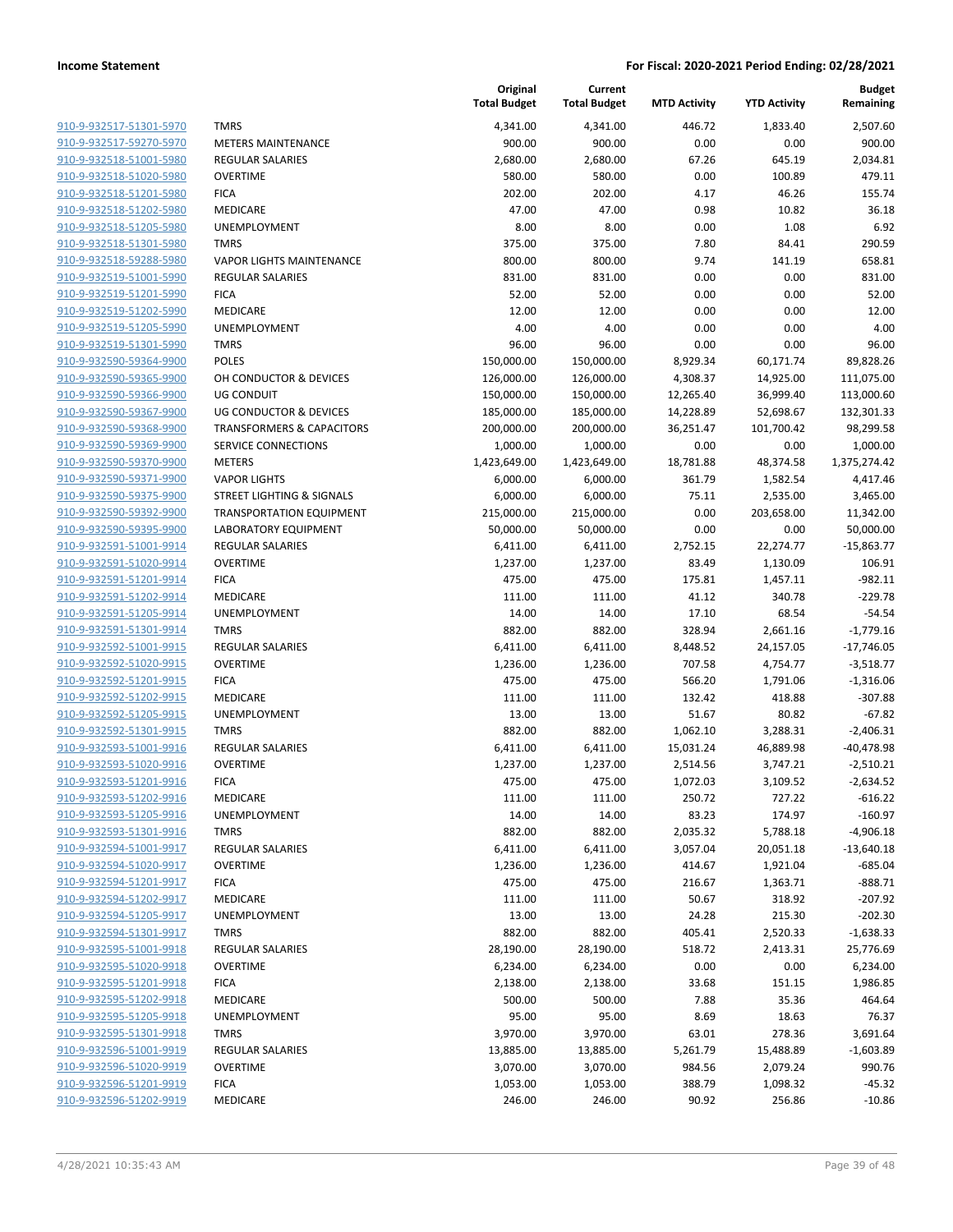|                                                    |                                                        | Original<br><b>Total Budget</b> | Current<br><b>Total Budget</b> | <b>MTD Activity</b> | <b>YTD Activity</b>         | <b>Budget</b><br>Remaining |
|----------------------------------------------------|--------------------------------------------------------|---------------------------------|--------------------------------|---------------------|-----------------------------|----------------------------|
| 910-9-932596-51205-9919                            | <b>UNEMPLOYMENT</b>                                    | 47.00                           | 47.00                          | 40.63               | 97.51                       | $-50.51$                   |
| 910-9-932596-51301-9919                            | <b>TMRS</b>                                            | 1,955.00                        | 1,955.00                       | 727.41              | 2,023.61                    | $-68.61$                   |
| 910-9-932597-51001-9920                            | <b>REGULAR SALARIES</b>                                | 15,117.00                       | 15,117.00                      | 1,013.53            | 4,057.86                    | 11,059.14                  |
| 910-9-932597-51020-9920                            | <b>OVERTIME</b>                                        | 0.00                            | 0.00                           | 539.24              | 1,121.33                    | $-1.121.33$                |
| 910-9-932597-51201-9920                            | <b>FICA</b>                                            | 939.00                          | 939.00                         | 96.28               | 321.11                      | 617.89                     |
| 910-9-932597-51202-9920                            | MEDICARE                                               | 220.00                          | 220.00                         | 22.52               | 75.10                       | 144.90                     |
| 910-9-932597-51205-9920                            | UNEMPLOYMENT                                           | 40.00                           | 40.00                          | 0.89                | 9.50                        | 30.50                      |
| 910-9-932597-51301-9920                            | <b>TMRS</b>                                            | 1,744.00                        | 1,744.00                       | 180.12              | 590.00                      | 1.154.00                   |
| 910-9-932598-51001-9921                            | <b>REGULAR SALARIES</b>                                | 284.00                          | 284.00                         | 0.00                | 201.92                      | 82.08                      |
| 910-9-932598-51020-9921                            | <b>OVERTIME</b>                                        | 64.00                           | 64.00                          | 0.00                | 0.00                        | 64.00                      |
| 910-9-932598-51201-9921                            | <b>FICA</b>                                            | 21.00                           | 21.00                          | 0.00                | 12.52                       | 8.48                       |
| 910-9-932598-51202-9921                            | MEDICARE                                               | 5.00                            | 5.00                           | 0.00                | 2.94                        | 2.06                       |
| 910-9-932598-51205-9921                            | UNEMPLOYMENT                                           | 1.00                            | 1.00                           | 0.00                | 0.00                        | 1.00                       |
| 910-9-932598-51301-9921                            | <b>TMRS</b>                                            | 40.00                           | 40.00                          | 0.00                | 22.73                       | 17.27                      |
| 910-9-932599-51001-9922                            | REGULAR SALARIES                                       | 1,091.00                        | 1,091.00                       | 0.00                | 259.36                      | 831.64                     |
| 910-9-932599-51020-9922                            | <b>OVERTIME</b>                                        | 273.00                          | 273.00                         | 0.00                | 0.00                        | 273.00                     |
| 910-9-932599-51201-9922                            | <b>FICA</b>                                            | 84.00                           | 84.00                          | 0.00                | 16.08                       | 67.92                      |
| 910-9-932599-51202-9922<br>910-9-932599-51205-9922 | MEDICARE                                               | 20.00                           | 20.00                          | 0.00                | 3.76                        | 16.24                      |
|                                                    | UNEMPLOYMENT<br><b>TMRS</b>                            | 3.00<br>157.00                  | 3.00<br>157.00                 | 0.00<br>0.00        | 4.15<br>30.09               | $-1.15$<br>126.91          |
| 910-9-932599-51301-9922<br>910-9-970000-59187-9211 | <b>EMPLOYEE RELATIONS</b>                              | 24,500.00                       |                                | 0.00                | 14,948.62                   | 9,551.38                   |
| 910-9-970000-59701-9040                            | <b>BAD DEBT</b>                                        | 10,000.00                       | 24,500.00<br>10,000.00         | 0.00                | 0.00                        | 10,000.00                  |
| 910-9-970000-59720-9705                            | <b>BANK FEES</b>                                       | 15,000.00                       | 15,000.00                      | 852.69              | 2,765.22                    | 12,234.78                  |
| 910-9-970000-59730-9250                            | <b>INVENTORY LOSS/GAIN</b>                             | 1,000.00                        | 1,000.00                       | $-0.64$             | 1,545.20                    | $-545.20$                  |
| 910-9-970000-59731-9250                            | <b>GASOLINE LOSSES/GAINS</b>                           | 500.00                          | 500.00                         | 0.00                | 130.19                      | 369.81                     |
| 910-9-970000-59732-9250                            | FUEL OIL LOSSES/GAINS                                  | 500.00                          | 500.00                         | 0.00                | 0.00                        | 500.00                     |
| 910-9-970000-59750-9260                            | <b>ACCRUED PTO PAY</b>                                 | 125,000.00                      | 125,000.00                     | 0.00                | 44,459.92                   | 80,540.08                  |
| 910-9-970000-59770-9997                            | CONTINGENCY                                            | 350,000.00                      | 350,000.00                     | 37.99               | 1,266.07                    | 348,733.93                 |
| 910-9-970000-59771-9997                            | PAYROLL CONTINGENCY                                    | 125,000.00                      | 125,000.00                     | 0.00                | 0.00                        | 125,000.00                 |
| 910-9-970000-59780-9240                            | PROPERTY INSURANCE                                     | 206,059.00                      | 206,059.00                     | 0.00                | 223,167.72                  | $-17,108.72$               |
| 910-9-970000-59781-9250                            | LIABILITY INSURANCE                                    | 102,252.00                      | 102,252.00                     | 0.00                | 90,814.52                   | 11,437.48                  |
| 910-9-990000-59901-9270                            | XFER to COG - FRANCHISE FEES                           | 2,690,834.00                    | 2,690,834.00                   | 0.00                | $-291,556.27$               | 2,982,390.27               |
| 910-9-990000-59902-9200                            | XFER to COG- ADMIN EXPENSES                            | 343,647.00                      | 343,647.00                     | 28,637.25           | 143,186.25                  | 200,460.75                 |
| 910-9-990000-59903-4082                            | XFER to COG - PILOT                                    | 344,281.00                      | 344,281.00                     | 0.00                | 0.00                        | 344,281.00                 |
| 910-9-990000-59912-9999                            | XFER TO 912 - DEBT SERVICE                             | 7,846,375.00                    | 7,846,375.00                   | 213,239.58          | 2,828,697.90                | 5,017,677.10               |
| 910-9-990000-59926-9330                            | XFER to COG - GARAGE                                   | 71,580.00                       | 71,580.00                      | 5,965.00            | 29,825.00                   | 41,755.00                  |
| 910-9-990000-59927-9200                            | XFER to COG - INSURANCE                                | 16,307.00                       | 16,307.00                      | 1,358.92            | 6,794.60                    | 9,512.40                   |
| 910-9-990000-59928-9200                            | XFER to COG - IT                                       | 33,225.00                       | 33,225.00                      | 2,768.75            | 13,843.75                   | 19,381.25                  |
| 910-9-990000-59930-9270                            | XFER to GBOD                                           | 686,167.00                      | 686,167.00                     | 14,137.57           | 11,297.19                   | 674,869.81                 |
|                                                    | <b>Expense Total:</b>                                  | 64,662,173.28                   | 64,662,173.28                  |                     | 74,705,210.66 92,677,003.10 | -28,014,829.82             |
|                                                    | Fund: 910 - ELECTRIC OPERATING FUND Surplus (Deficit): | 455,397.72                      | 455,397.72                     | -9,107,203.26       | -9,328,336.03               |                            |
| Fund: 911 - ELECTRIC DEBT REDUCTION                |                                                        |                                 |                                |                     |                             |                            |
| Revenue                                            |                                                        |                                 |                                |                     |                             |                            |
| 911-9-000000-49801-4190                            | <b>INTEREST INCOME</b>                                 | 1,100.00                        | 1,100.00                       | $-1.39$             | 0.78                        | 1,099.22                   |
|                                                    | <b>Revenue Total:</b>                                  | 1,100.00                        | 1,100.00                       | $-1.39$             | 0.78                        | 1,099.22                   |
|                                                    | Fund: 911 - ELECTRIC DEBT REDUCTION Total:             | 1,100.00                        | 1,100.00                       | $-1.39$             | 0.78                        |                            |
| Fund: 912 - ELECTRIC DEBT SERVICE<br>Revenue       |                                                        |                                 |                                |                     |                             |                            |
| 912-9-000000-49710-4999                            | TRANFSER FROM GEUS 910 - ELECTRIC OP                   | 7,846,375.00                    | 7,846,375.00                   | 213,239.58          | 2,828,697.90                | 5,017,677.10               |
|                                                    | <b>Revenue Total:</b>                                  | 7,846,375.00                    | 7,846,375.00                   | 213,239.58          | 2,828,697.90                | 5,017,677.10               |
| <b>Expense</b>                                     |                                                        |                                 |                                |                     |                             |                            |
| 912-9-980000-59801-9800                            | PAYING AGENT FEES                                      | 2,100.00                        | 2,100.00                       | 0.00                | 0.00                        | 2,100.00                   |
| 912-9-980000-59810-9800                            | ARBITRAGE                                              | 5,000.00                        | 5,000.00                       | 0.00                | 0.00                        | 5,000.00                   |
| 912-9-980000-59811-9800                            | <b>CONTINUING DISCLOSURE</b>                           | 1,000.00                        | 1,000.00                       | 0.00                | 0.00                        | 1,000.00                   |
| 912-9-980000-59820-9800                            | <b>SURETY BOND</b>                                     | 1,600.00                        | 1,600.00                       | 0.00                | 0.00                        | 1,600.00                   |
| 912-9-980000-59862-9800                            | PRINCIPAL 2019A ISSUE                                  | 2,045,000.00                    | 2,045,000.00                   | 2,045,000.00        | 2,045,000.00                | 0.00                       |
| 912-9-980000-59863-4270                            | INTEREST 2019A ISSUE                                   | 1,932,625.00                    | 1,932,625.00                   | 991,875.00          | 991,875.00                  | 940,750.00                 |
| 912-9-980000-59864-9800                            | PRINCIPAL 2019B ISSUE                                  | 3,525,000.00                    | 3,525,000.00                   | 0.00                | 0.00                        | 3,525,000.00               |
|                                                    |                                                        |                                 |                                |                     |                             |                            |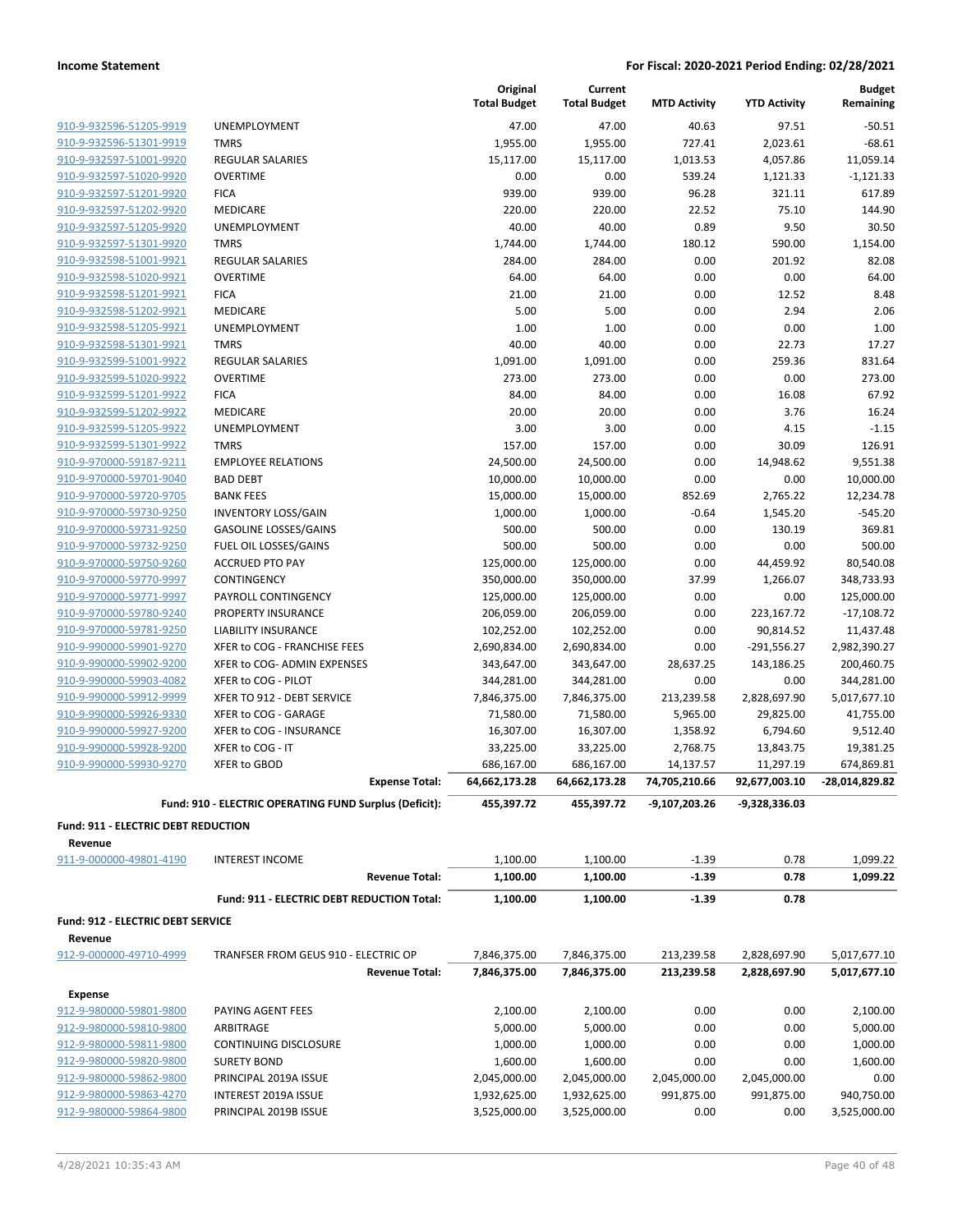|                                               |                                                      | Original<br><b>Total Budget</b> | Current<br><b>Total Budget</b> | <b>MTD Activity</b> | <b>YTD Activity</b> | <b>Budget</b><br>Remaining |
|-----------------------------------------------|------------------------------------------------------|---------------------------------|--------------------------------|---------------------|---------------------|----------------------------|
| 912-9-980000-59865-4270                       | INTEREST 2019B ISSUE                                 | 343,750.00                      | 343,750.00                     | 79,750.00           | 79,750.00           | 264,000.00                 |
|                                               | <b>Expense Total:</b>                                | 7,856,075.00                    | 7,856,075.00                   | 3,116,625.00        | 3,116,625.00        | 4,739,450.00               |
|                                               | Fund: 912 - ELECTRIC DEBT SERVICE Surplus (Deficit): | $-9,700.00$                     | -9,700.00                      | $-2,903,385.42$     | -287,927.10         |                            |
| <b>Fund: 913 - ELECTRIC CONSTRUCTION FUND</b> |                                                      |                                 |                                |                     |                     |                            |
| Revenue<br>913-9-000000-49801-4190            | <b>INTEREST INCOME</b>                               | 600.00                          | 600.00                         | $-16.60$            | 9.54                | 590.46                     |
|                                               | <b>Revenue Total:</b>                                | 600.00                          | 600.00                         | $-16.60$            | 9.54                | 590.46                     |
|                                               | Fund: 913 - ELECTRIC CONSTRUCTION FUND Total:        | 600.00                          | 600.00                         | $-16.60$            | 9.54                |                            |
| Fund: 950 - CABLE / INTERNET                  |                                                      |                                 |                                |                     |                     |                            |
| Revenue                                       |                                                      |                                 |                                |                     |                     |                            |
| 950-9-000000-48001-3950                       | <b>CABLE REVENUES</b>                                | 2,350,916.00                    | 2,350,916.00                   | 205,275.85          | 1,041,312.60        | 1,309,603.40               |
| 950-9-000000-48003-3950                       | SET-TOP                                              | 113,718.00                      | 113,718.00                     | 10,156.91           | 51,743.06           | 61,974.94                  |
| 950-9-000000-48040-3950                       | <b>BROADCASTS</b>                                    | 1,000.00                        | 1,000.00                       | 196.67              | 1,396.67            | $-396.67$                  |
| 950-9-000000-48101-3950                       | <b>INTERNET REVENUES</b>                             | 3,056,423.00                    | 3,056,423.00                   | 249,813.47          | 1,225,623.89        | 1,830,799.11               |
| 950-9-000000-48201-3950                       | <b>LATE CHARGES</b>                                  | 60,000.00                       | 60,000.00                      | 0.00                | $-5.13$             | 60,005.13                  |
| 950-9-000000-48202-3950                       | <b>SERVICE CHARGES</b>                               | 40,000.00                       | 40,000.00                      | 3,647.45            | 19,068.55           | 20,931.45                  |
| 950-9-000000-48203-3950                       | LOST/DAMAGED EQUIPMENT                               | 30,000.00                       | 30,000.00                      | 4,421.79            | 18,951.49           | 11,048.51                  |
| 950-9-000000-48301-3950                       | <b>TRANSFER TO COG</b>                               | 254,350.00                      | 254,350.00                     | 21,717.95           | 108,221.06          | 146,128.94                 |
| 950-9-000000-48307-3950                       | <b>TRANSFER TO GBOD</b>                              | 51,450.00                       | 51,450.00                      | 4,348.64            | 21,670.07           | 29,779.93                  |
| 950-9-000000-48434-3950                       | <b>CHANNEL 34</b>                                    | 0.00                            | 0.00                           | 100.00              | 500.32              | $-500.32$                  |
| 950-9-000000-48488-3950                       | AD INSERTIONS                                        | 30,000.00                       | 30,000.00                      | 0.00                | 4,435.33            | 25,564.67                  |
| 950-9-000000-48501-3950                       | <b>CUSTOMER AID TO CONSTRUCTION</b>                  | 1,000.00                        | 1,000.00                       | 0.00                | 0.00                | 1,000.00                   |
| 950-9-000000-48502-3950                       | OTHER REIMBURSEMENTS                                 | 500.00                          | 500.00                         | 0.00                | 0.00                | 500.00                     |
| 950-9-000000-48801-4190                       | <b>INTEREST INCOME</b>                               | 8,000.00                        | 8,000.00                       | $-193.81$           | 172.76              | 7,827.24                   |
| 950-9-000000-48991-3950                       | GEUS ELECTRIC PAYMENT FOR INTERNET                   | 38,000.00                       | 38,000.00                      | 0.00                | 38,000.00           | 0.00                       |
| 950-9-000000-48993-3950                       | GEUS ELECTRIC PAYMENT FOR PUBLIC SVC                 | 15,000.00                       | 15,000.00                      | 0.00                | 15,000.00           | 0.00                       |
| 950-9-000000-48994-3950                       | LEASE OF DARK FIBER                                  | 324,000.00                      | 324,000.00                     | 0.00                | 324,000.00          | 0.00                       |
| 950-9-000000-48995-3950                       | <b>COLOCATION FOR SCADA &amp; PHONE SYSTEM</b>       | 20,378.00                       | 20,378.00                      | 0.00                | 20,378.00           | 0.00                       |
|                                               | <b>Revenue Total:</b>                                | 6,394,735.00                    | 6,394,735.00                   | 499,484.92          | 2,890,468.67        | 3,504,266.33               |
|                                               |                                                      |                                 |                                |                     |                     |                            |
| <b>Expense</b>                                |                                                      |                                 |                                |                     |                     |                            |
| 950-9-951050-51001-8500                       | <b>REGULAR SALARIES</b>                              | 78,608.00                       | 78,608.00                      | 4,548.00            | 24,827.33           | 53,780.67                  |
| 950-9-951050-51115-8500                       | <b>CLOTHING ALLOWANCE</b>                            | 123.00                          | 123.00                         | 953.30              | 953.30              | $-830.30$                  |
| 950-9-951050-51116-8500                       | CAR ALLOWANCE                                        | 1,365.00                        | 1,365.00                       | 150.00              | 750.00              | 615.00                     |
| 950-9-951050-51117-8500                       | <b>CELL PHONE ALLOWANCE</b>                          | 504.00                          | 504.00                         | 16.62               | 108.93              | 395.07                     |
| 950-9-951050-51201-8500                       | <b>FICA</b>                                          | 4,990.00                        | 4,990.00                       | 224.14              | 1,285.93            | 3,704.07                   |
| 950-9-951050-51202-8500                       | MEDICARE                                             | 1,168.00                        | 1,168.00                       | 52.42               | 300.75              | 867.25                     |
| 950-9-951050-51203-8500                       | <b>HEALTH INSURANCE</b>                              | 9,707.00                        | 9,707.00                       | 863.33              | 4,316.65            | 5,390.35                   |
| 950-9-951050-51204-8500                       | <b>WORKERS COMPENSATION</b>                          | 1,497.00                        | 1,497.00                       | 124.75              | 623.75              | 873.25                     |
| 950-9-951050-51205-8500                       | UNEMPLOYMENT                                         | 144.00                          | 144.00                         | 0.00                | 76.53               | 67.47                      |
| 950-9-951050-51301-8500                       | <b>TMRS</b>                                          | 9,264.00                        | 9,264.00                       | 546.90              | 2,922.97            | 6,341.03                   |
| 950-9-951050-59110-8500                       | <b>GEUS OPERATIONS</b>                               | 79,900.00                       | 79,900.00                      | 9,288.08            | 22,660.75           | 57,239.25                  |
| 950-9-951050-59141-8500                       | <b>UTILITY BILLS</b>                                 | 80,000.00                       | 80,000.00                      | 5,628.68            | 29,158.22           | 50,841.78                  |
| 950-9-951050-59148-8500                       | <b>FUEL</b>                                          | 10,000.00                       | 10,000.00                      | 709.96              | 3,230.28            | 6,769.72                   |
| 950-9-951050-59191-8500                       | POLE USE                                             | 30,000.00                       | 30,000.00                      | 0.00                | 30,000.00           | 0.00                       |
| 950-9-951051-51001-8510                       | REGULAR SALARIES                                     | 35,221.00                       | 35,221.00                      | 5,491.69            | 27,375.41           | 7,845.59                   |
| 950-9-951051-51020-8510                       | <b>OVERTIME</b>                                      | 2,540.00                        | 2,540.00                       | 39.43               | 498.36              | 2,041.64                   |
| 950-9-951051-51102-8510                       | <b>BILINGUAL PAY</b>                                 | 0.00                            | 0.00                           | 46.16               | 230.80              | $-230.80$                  |
| 950-9-951051-51117-8510                       | <b>CELL PHONE ALLOWANCE</b>                          | 432.00                          | 432.00                         | 33.22               | 166.10              | 265.90                     |
| 950-9-951051-51201-8510                       | <b>FICA</b>                                          | 2,341.00                        | 2,341.00                       | 342.54              | 1,727.97            | 613.03                     |
| 950-9-951051-51202-8510                       | MEDICARE                                             | 548.00                          | 548.00                         | 80.11               | 404.11              | 143.89                     |
| 950-9-951051-51203-8510                       | <b>HEALTH INSURANCE</b>                              | 12,133.00                       | 12,133.00                      | 1,079.17            | 5,395.85            | 6,737.15                   |
| 950-9-951051-51204-8510                       | <b>WORKERS COMPENSATION</b>                          | 703.00                          | 703.00                         | 58.58               | 292.90              | 410.10                     |
| 950-9-951051-51205-8510                       | UNEMPLOYMENT                                         | 180.00                          | 180.00                         | 89.77               | 182.04              | $-2.04$                    |
| 950-9-951051-51301-8510                       | <b>TMRS</b>                                          | 4,347.00                        | 4,347.00                       | 650.82              | 3,220.28            | 1,126.72                   |
| 950-9-951051-59110-8510                       | <b>GEUS OPERATIONS</b>                               | 0.00                            | 0.00                           | 10.45               | 54.70               | $-54.70$                   |
| 950-9-951051-59148-8510                       | <b>FUEL</b>                                          | 0.00                            | 0.00                           | 0.00                | 59.10               | $-59.10$                   |
| 950-9-951051-59151-8510                       | <b>BASIC PROGRAM EXPENSE</b>                         | 2,201,418.00                    | 2,201,418.00                   | 198,384.91          | 759,965.05          | 1,441,452.95               |
| 950-9-951051-59152-8510                       | PREMIUM PROGRAM EXPENSE                              | 63,516.00                       | 63,516.00                      | 7,549.79            | 22,554.33           | 40,961.67                  |
|                                               |                                                      |                                 |                                |                     |                     |                            |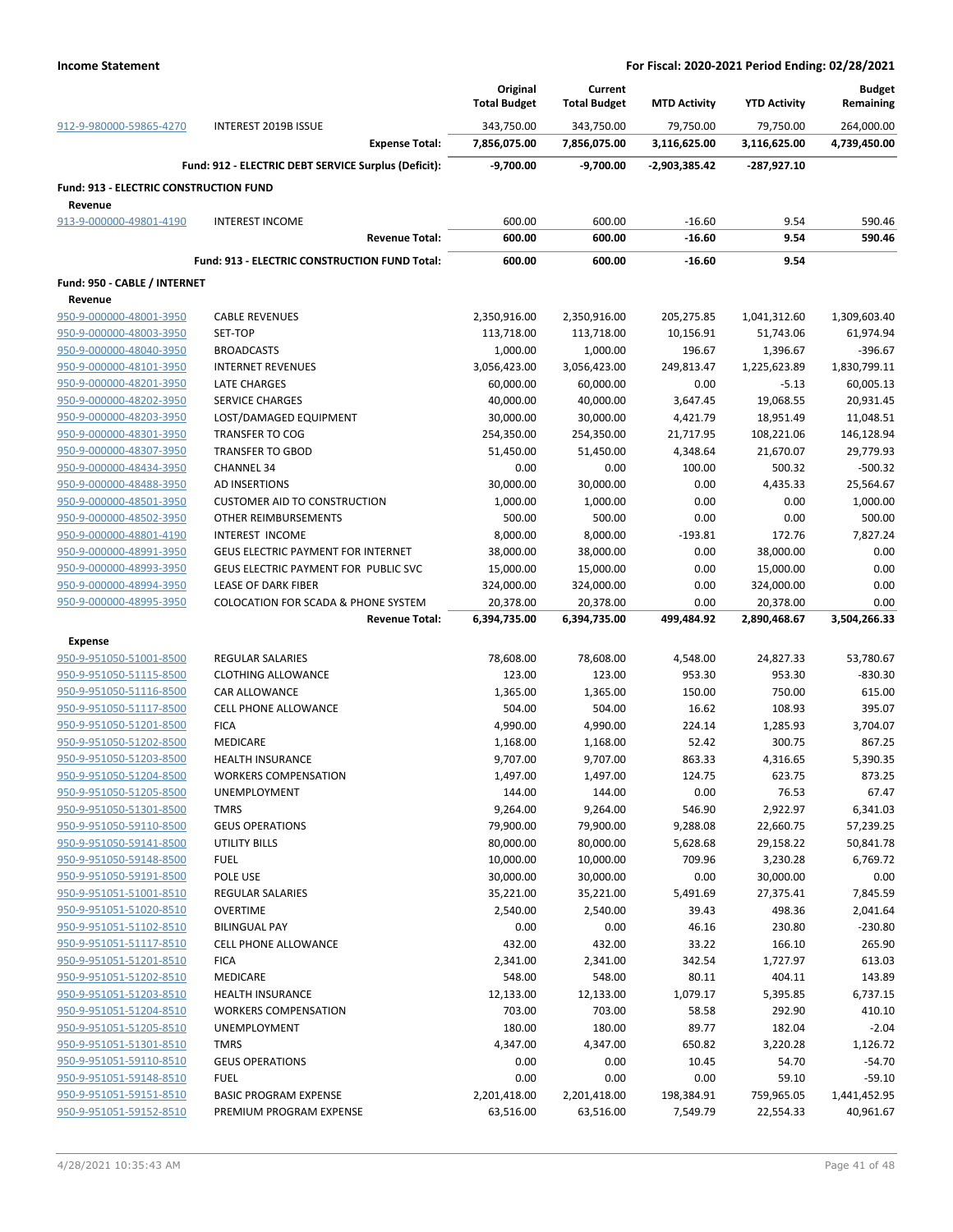| 950-9-951051-59154-8510        |
|--------------------------------|
| 950-9-951051-59155-8510        |
| 950-9-951052-51001-8520        |
| 950-9-951052-51115-8520        |
| 950-9-951052-51116-8520        |
| 950-9-951052-51117-8520        |
| 950-9-951052-51201-8520        |
| 950-9-951052-51202-8520        |
| 950-9-951052-51203-8520        |
| 950-9-951052-51204-8520        |
| 950-9-951052-51205-8520        |
| 950-9-951052-51301-8520        |
| 950-9-951052-59110-8520        |
| <u>950-9-951052-59148-8520</u> |
| 950-9-951052-59150-8520        |
| 950-9-951053-51001-8530        |
| 950-9-951053-51020-8530        |
| 950-9-951053-51102-8530        |
| 950-9-951053-51117-8530        |
| 950-9-951053-51201-8530        |
| 950-9-951053-51202-8530        |
| 950-9-951053-51203-8530        |
| 950-9-951053-51204-8530        |
|                                |
| 950-9-951053-51205-8530        |
| 950-9-951053-51301-8530        |
| 950-9-951053-59110-8530        |
| 950-9-951053-59146-8530        |
| 950-9-951053-59148-8530        |
| 950-9-951053-59160-8530        |
| 950-9-951053-59164-8530        |
| 950-9-951054-51001-8540        |
| 950-9-951054-51020-8540        |
| 950-9-951054-51117-8540        |
| 950-9-951054-51201-8540        |
| 950-9-951054-51202-8540        |
| 950-9-951054-51203-8540        |
| 950-9-951054-51204-8540        |
| 950-9-951054-51205-8540        |
| 950-9-951054-51301-8540        |
| 950-9-951054-59110-8540        |
| 950-9-951055-51001-8550        |
| 950-9-951055-51020-8550        |
| 950-9-951055-51115-8550        |
| 950-9-951055-51116-8550        |
| 950-9-951055-51117-8550        |
| 950-9-951055-51201-8550        |
| 950-9-951055-51202-8550        |
| <u>950-9-951055-51203-8550</u> |
| 950-9-951055-51204-8550        |
| 950-9-951055-51205-8550        |
| 950-9-951055-51301-8550        |
| 950-9-951055-59110-8550        |
| 950-9-951055-59112-8550        |
| <u>950-9-951055-59158-8550</u> |
| 950-9-951060-51001-8600        |
|                                |
| <u>950-9-951060-51010-8600</u> |
| 950-9-951060-51020-8600        |
| 950-9-951060-51115-8600        |
| <u>950-9-951060-51116-8600</u> |

|                         |                             | Original<br><b>Total Budget</b> | Current<br><b>Total Budget</b> | <b>MTD Activity</b> | <b>YTD Activity</b> | <b>Budget</b><br>Remaining |
|-------------------------|-----------------------------|---------------------------------|--------------------------------|---------------------|---------------------|----------------------------|
| 950-9-951051-59154-8510 | <b>TIVO Fees</b>            | 28,604.22                       | 28,604.22                      | 0.00                | 8,157.95            | 20,446.27                  |
| 950-9-951051-59155-8510 | OTHER PROGRAM EXPENSE       | 7,500.00                        | 7,500.00                       | 1,175.75            | 1,181.75            | 6,318.25                   |
| 950-9-951052-51001-8520 | <b>REGULAR SALARIES</b>     | 59,120.00                       | 59,120.00                      | 5,362.08            | 26,886.44           | 32,233.56                  |
| 950-9-951052-51115-8520 | <b>CLOTHING ALLOWANCE</b>   | 123.00                          | 123.00                         | 0.00                | 0.00                | 123.00                     |
| 950-9-951052-51116-8520 | <b>CAR ALLOWANCE</b>        | 975.00                          | 975.00                         | 0.00                | 0.00                | 975.00                     |
| 950-9-951052-51117-8520 | <b>CELL PHONE ALLOWANCE</b> | 216.00                          | 216.00                         | 31.36               | 156.80              | 59.20                      |
| 950-9-951052-51201-8520 | <b>FICA</b>                 | 3,740.00                        | 3,740.00                       | 334.40              | 1,676.71            | 2,063.29                   |
| 950-9-951052-51202-8520 | MEDICARE                    | 875.00                          | 875.00                         | 78.20               | 392.11              | 482.89                     |
| 950-9-951052-51203-8520 | <b>HEALTH INSURANCE</b>     | 6,067.00                        | 6,067.00                       | 539.58              | 2,697.90            | 3,369.10                   |
| 950-9-951052-51204-8520 | <b>WORKERS COMPENSATION</b> | 1,122.00                        | 1,122.00                       | 93.50               | 467.50              | 654.50                     |
| 950-9-951052-51205-8520 | <b>UNEMPLOYMENT</b>         | 90.00                           | 90.00                          | 13.26               | 95.09               | $-5.09$                    |
| 950-9-951052-51301-8520 | <b>TMRS</b>                 | 6,943.00                        | 6,943.00                       | 625.64              | 3,080.11            | 3,862.89                   |
| 950-9-951052-59110-8520 | <b>GEUS OPERATIONS</b>      | 92,300.00                       | 92,300.00                      | 2,958.16            | 15,303.05           | 76,996.95                  |
| 950-9-951052-59148-8520 | <b>FUEL</b>                 | 7,000.00                        | 7,000.00                       | 709.97              | 3,230.29            | 3,769.71                   |
| 950-9-951052-59150-8520 | <b>ISP SERVICE EXPENSE</b>  | 732,640.00                      | 732,640.00                     | 59,583.05           | 313,841.04          | 418,798.96                 |
| 950-9-951053-51001-8530 | <b>REGULAR SALARIES</b>     | 167,577.00                      | 167,577.00                     | 4,084.80            | 20,431.52           | 147,145.48                 |
| 950-9-951053-51020-8530 | <b>OVERTIME</b>             | 5,603.00                        | 5,603.00                       | 0.00                | 0.00                | 5,603.00                   |
| 950-9-951053-51102-8530 | <b>BILINGUAL PAY</b>        | 450.00                          | 450.00                         | 0.00                | 0.00                | 450.00                     |
| 950-9-951053-51117-8530 | <b>CELL PHONE ALLOWANCE</b> | 1,392.00                        | 1,392.00                       | 33.22               | 166.10              | 1,225.90                   |
| 950-9-951053-51201-8530 | <b>FICA</b>                 | 10,852.00                       | 10,852.00                      | 251.78              | 1,261.16            | 9,590.84                   |
| 950-9-951053-51202-8530 | MEDICARE                    | 2,539.00                        | 2,539.00                       | 58.88               | 294.93              | 2,244.07                   |
| 950-9-951053-51203-8530 | HEALTH INSURANCE            | 33,367.00                       | 33,367.00                      | 2,967.75            | 14,838.75           | 18,528.25                  |
| 950-9-951053-51204-8530 | <b>WORKERS COMPENSATION</b> | 3,258.00                        | 3,258.00                       | 271.50              | 1,357.50            | 1,900.50                   |
| 950-9-951053-51205-8530 | UNEMPLOYMENT                | 495.00                          | 495.00                         | 65.88               | 131.76              | 363.24                     |
| 950-9-951053-51301-8530 | <b>TMRS</b>                 | 20,150.00                       | 20,150.00                      | 477.70              | 2,346.08            | 17,803.92                  |
| 950-9-951053-59110-8530 | <b>GEUS OPERATIONS</b>      | 13,340.00                       | 13,340.00                      | 232.19              | 1,409.81            | 11,930.19                  |
| 950-9-951053-59146-8530 | TRAINING AND/OR TRAVEL      | 4,500.00                        | 4,500.00                       | 0.00                | 0.00                | 4,500.00                   |
| 950-9-951053-59148-8530 | <b>FUEL</b>                 | 250.00                          | 250.00                         | 0.00                | 0.00                | 250.00                     |
| 950-9-951053-59160-8530 | ADVERTISING                 | 26,750.00                       | 26,750.00                      | 1,722.45            | 3,332.80            | 23,417.20                  |
| 950-9-951053-59164-8530 | <b>CONSUMER INFORMATION</b> | 1.00                            | 1.00                           | 0.00                | 0.00                | 1.00                       |
| 950-9-951054-51001-8540 | <b>REGULAR SALARIES</b>     | 81,031.00                       | 81,031.00                      | 9,707.20            | 48,265.24           | 32,765.76                  |
| 950-9-951054-51020-8540 | <b>OVERTIME</b>             | 2,915.00                        | 2,915.00                       | 27.45               | 336.71              | 2,578.29                   |
| 950-9-951054-51117-8540 | <b>CELL PHONE ALLOWANCE</b> | 0.00                            | 0.00                           | 24.46               | 122.30              | $-122.30$                  |
| 950-9-951054-51201-8540 | <b>FICA</b>                 | 5,206.00                        | 5,206.00                       | 579.15              | 2,898.74            | 2,307.26                   |
| 950-9-951054-51202-8540 | MEDICARE                    | 1,217.00                        | 1,217.00                       | 135.45              | 677.94              | 539.06                     |
| 950-9-951054-51203-8540 | <b>HEALTH INSURANCE</b>     | 27,299.00                       | 27,299.00                      | 2,428.17            | 12,140.85           | 15,158.15                  |
| 950-9-951054-51204-8540 | <b>WORKERS COMPENSATION</b> | 1,562.00                        | 1,562.00                       | 130.17              | 650.85              | 911.15                     |
| 950-9-951054-51205-8540 | UNEMPLOYMENT                | 405.00                          | 405.00                         | 128.05              | 284.08              | 120.92                     |
| 950-9-951054-51301-8540 | <b>TMRS</b>                 | 9,664.00                        | 9,664.00                       | 1,132.05            | 5,549.76            | 4,114.24                   |
| 950-9-951054-59110-8540 | <b>GEUS OPERATIONS</b>      | 7,000.00                        | 7,000.00                       | 250.06              | 1,326.52            | 5,673.48                   |
| 950-9-951055-51001-8550 | <b>REGULAR SALARIES</b>     | 102,180.00                      | 102,180.00                     | 13,836.55           | 68,504.20           | 33,675.80                  |
| 950-9-951055-51020-8550 | <b>OVERTIME</b>             | 2,045.00                        | 2,045.00                       | 348.82              | 1,909.35            | 135.65                     |
| 950-9-951055-51115-8550 | <b>CLOTHING ALLOWANCE</b>   | 42.00                           | 42.00                          | 0.00                | 0.00                | 42.00                      |
| 950-9-951055-51116-8550 | <b>CAR ALLOWANCE</b>        | 1,400.00                        | 1,400.00                       | 0.00                | 0.00                | 1,400.00                   |
| 950-9-951055-51117-8550 | CELL PHONE ALLOWANCE        | 287.00                          | 287.00                         | 46.56               | 232.80              | 54.20                      |
| 950-9-951055-51201-8550 | <b>FICA</b>                 | 5,624.00                        | 5,624.00                       | 869.38              | 3,784.32            | 1,839.68                   |
| 950-9-951055-51202-8550 | MEDICARE                    | 1,539.00                        | 1,539.00                       | 203.33              | 1,021.70            | 517.30                     |
| 950-9-951055-51203-8550 | HEALTH INSURANCE            | 16,382.00                       | 16,382.00                      | 1,457.33            | 7,286.65            | 9,095.35                   |
| 950-9-951055-51204-8550 | <b>WORKERS COMPENSATION</b> | 1,970.00                        | 1,970.00                       | 164.17              | 820.85              | 1,149.15                   |
| 950-9-951055-51205-8550 | <b>UNEMPLOYMENT</b>         | 238.00                          | 238.00                         | 96.01               | 308.08              | $-70.08$                   |
| 950-9-951055-51301-8550 | <b>TMRS</b>                 | 12,195.00                       | 12,195.00                      | 1,650.92            | 8,074.27            | 4,120.73                   |
| 950-9-951055-59110-8550 | <b>GEUS OPERATIONS</b>      | 9,100.00                        | 9,100.00                       | 650.41              | 2,097.99            | 7,002.01                   |
| 950-9-951055-59112-8550 | SAFETY                      | 2,138.00                        | 2,138.00                       | 0.00                | 187.00              | 1,951.00                   |
| 950-9-951055-59158-8550 | C/I BILLING                 | 44,500.00                       | 44,500.00                      | 0.00                | 43,127.41           | 1,372.59                   |
| 950-9-951060-51001-8600 | REGULAR SALARIES            | 209,071.00                      | 209,071.00                     | 19,618.18           | 89,861.19           | 119,209.81                 |
| 950-9-951060-51010-8600 | PART TIME REGULAR           | 17,599.00                       | 17,599.00                      | 0.00                | 0.00                | 17,599.00                  |
| 950-9-951060-51020-8600 | <b>OVERTIME</b>             | 12,302.00                       | 12,302.00                      | 512.68              | 3,187.53            | 9,114.47                   |
| 950-9-951060-51115-8600 | <b>CLOTHING ALLOWANCE</b>   | 2,079.00                        | 2,079.00                       | 0.00                | 700.00              | 1,379.00                   |
| 950-9-951060-51116-8600 | CAR ALLOWANCE               | 1,950.00                        | 1,950.00                       | 450.00              | 1,875.00            | 75.00                      |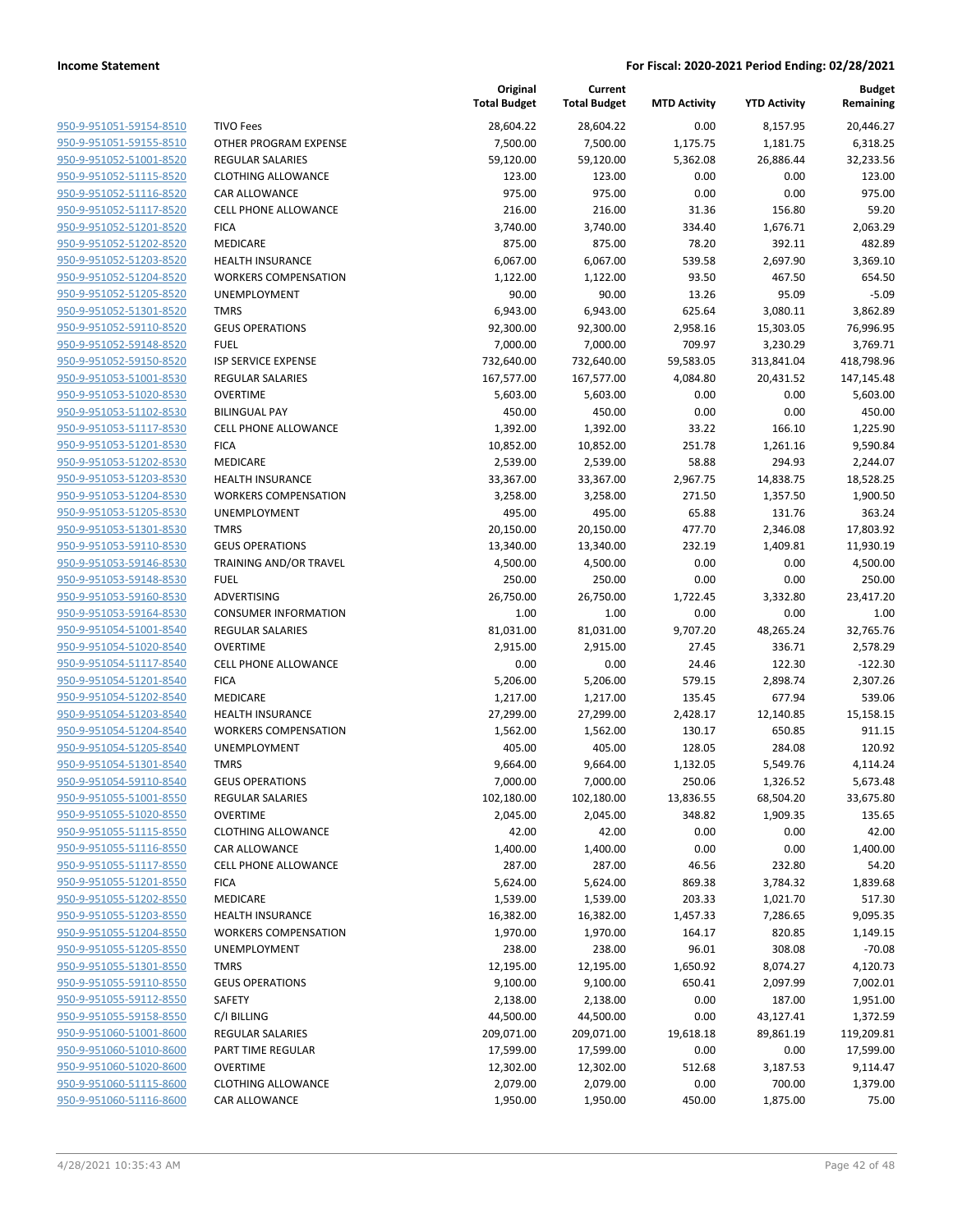|                         |                                                 | Original<br><b>Total Budget</b> | Current<br><b>Total Budget</b> | <b>MTD Activity</b> | <b>YTD Activity</b> | <b>Budget</b><br>Remaining |
|-------------------------|-------------------------------------------------|---------------------------------|--------------------------------|---------------------|---------------------|----------------------------|
| 950-9-951060-51117-8600 | <b>CELL PHONE ALLOWANCE</b>                     | 1,608.00                        | 1,608.00                       | 132.92              | 623.05              | 984.95                     |
| 950-9-951060-51201-8600 | <b>FICA</b>                                     | 15,019.00                       | 15,019.00                      | 1,141.85            | 5,281.73            | 9,737.27                   |
| 950-9-951060-51202-8600 | <b>MEDICARE</b>                                 | 3,514.00                        | 3,514.00                       | 267.05              | 1,235.24            | 2,278.76                   |
| 950-9-951060-51203-8600 | <b>HEALTH INSURANCE</b>                         | 52,171.00                       | 52,171.00                      | 4,640.33            | 23,201.65           | 28,969.35                  |
| 950-9-951060-51204-8600 | <b>WORKERS COMPENSATION</b>                     | 5,232.00                        | 5,232.00                       | 436.00              | 2,180.00            | 3,052.00                   |
| 950-9-951060-51205-8600 | UNEMPLOYMENT                                    | 822.00                          | 822.00                         | 231.91              | 597.12              | 224.88                     |
| 950-9-951060-51301-8600 | <b>TMRS</b>                                     | 27,892.00                       | 27,892.00                      | 2,335.89            | 10,557.80           | 17,334.20                  |
| 950-9-951060-59201-8600 | <b>BUILDINGS MAINTENANCE</b>                    | 24,850.00                       | 24,850.00                      | 1,500.00            | 14,219.44           | 10,630.56                  |
| 950-9-951060-59205-8600 | <b>EQUIPMENT MAINTENANCE</b>                    | 10,000.00                       | 10,000.00                      | 475.42              | 10,198.72           | $-198.72$                  |
| 950-9-951060-59231-8600 | <b>CABLE PLANT MAINTENANCE</b>                  | 22,500.00                       | 22,500.00                      | 489.77              | 919.65              | 21,580.35                  |
| 950-9-951060-59235-8600 | FIBER OPTICS PLANT MAINTENANCE                  | 20,000.00                       | 20,000.00                      | 0.00                | 35,520.50           | $-15,520.50$               |
| 950-9-951061-51001-8610 | REGULAR SALARIES                                | 209,071.00                      | 209,071.00                     | 19,618.23           | 89,861.25           | 119,209.75                 |
| 950-9-951061-51020-8610 | <b>OVERTIME</b>                                 | 12,302.00                       | 12,302.00                      | 512.69              | 3,185.02            | 9,116.98                   |
| 950-9-951061-51115-8610 | <b>CLOTHING ALLOWANCE</b>                       | 2,079.00                        | 2,079.00                       | 0.00                | 0.00                | 2,079.00                   |
| 950-9-951061-51116-8610 | <b>CAR ALLOWANCE</b>                            | 1,950.00                        | 1,950.00                       | 0.00                | 0.00                | 1,950.00                   |
| 950-9-951061-51117-8610 | <b>CELL PHONE ALLOWANCE</b>                     | 1,416.00                        | 1,416.00                       | 132.84              | 622.70              | 793.30                     |
| 950-9-951061-51201-8610 | <b>FICA</b>                                     | 13,928.00                       | 13,928.00                      | 1,219.67            | 5,639.08            | 8,288.92                   |
| 950-9-951061-51202-8610 | MEDICARE                                        | 3,259.00                        | 3,259.00                       | 285.25              | 1,318.80            | 1,940.20                   |
| 950-9-951061-51203-8610 | <b>HEALTH INSURANCE</b>                         | 44,895.00                       | 44,895.00                      | 3,993.00            | 19,965.00           | 24,930.00                  |
| 950-9-951061-51204-8610 | <b>WORKERS COMPENSATION</b>                     | 4,315.00                        | 4,315.00                       | 359.58              | 1,797.90            | 2,517.10                   |
| 950-9-951061-51205-8610 | <b>UNEMPLOYMENT</b>                             | 642.00                          | 642.00                         | 153.21              | 510.02              | 131.98                     |
| 950-9-951061-51301-8610 | <b>TMRS</b>                                     | 25,866.00                       | 25,866.00                      | 2,283.69            | 10,343.40           | 15,522.60                  |
| 950-9-951061-59205-8610 | <b>EQUIPMENT MAINTENANCE</b>                    | 100.00                          | 100.00                         | 0.00                | 0.00                | 100.00                     |
| 950-9-951061-59233-8610 | <b>INTERNET PLANT MAINTENANCE</b>               | 6,000.00                        | 6,000.00                       | 0.00                | 0.00                | 6,000.00                   |
| 950-9-951090-59510-9900 | HEADEND, TRUNK & DISTRIBUTION SYSTEM            | 100,000.00                      | 100,000.00                     | 1,280.00            | 19,675.76           | 80,324.24                  |
| 950-9-951090-59511-9900 | <b>HEADEND EQUIPMENT</b>                        | 80,000.00                       | 80,000.00                      | 0.00                | 0.00                | 80,000.00                  |
| 950-9-951090-59512-9900 | <b>DROPS</b>                                    | 100,000.00                      | 100,000.00                     | 6,203.99            | 69,313.34           | 30,686.66                  |
| 950-9-951090-59591-9900 | <b>FURNITURE &amp; OFFICE EQUIPMENT</b>         | 0.00                            | 0.00                           | 0.00                | 4,242.40            | $-4,242.40$                |
| 950-9-951090-59592-9900 | <b>TRANSPORTATION EQUIPMENT</b>                 | 30,000.00                       | 30,000.00                      | 0.00                | 29,301.76           | 698.24                     |
| 950-9-951091-51001-9958 | <b>REGULAR SALARIES</b>                         | 41,429.00                       | 41,429.00                      | 2,189.81            | 11,132.60           | 30,296.40                  |
| 950-9-951091-51020-9958 | <b>OVERTIME</b>                                 | 4,344.00                        | 4,344.00                       | 159.00              | 891.27              | 3,452.73                   |
| 950-9-951091-51201-9958 | <b>FICA</b>                                     | 2,861.00                        | 2,861.00                       | 146.86              | 751.64              | 2,109.36                   |
| 950-9-951091-51202-9958 | MEDICARE                                        | 669.00                          | 669.00                         | 34.35               | 175.79              | 493.21                     |
| 950-9-951091-51205-9958 | UNEMPLOYMENT                                    | 156.00                          | 156.00                         | 37.90               | 76.78               | 79.22                      |
| 950-9-951091-51301-9958 | <b>TMRS</b>                                     | 5,306.00                        | 5,306.00                       | 274.75              | 1,380.69            | 3,925.31                   |
| 950-9-970000-59720-9705 | <b>CREDIT CARD &amp; BANK FEES</b>              | 10,000.00                       | 10,000.00                      | 1,404.57            | 7,605.69            | 2,394.31                   |
| 950-9-970000-59730-9250 | <b>INVENTORY LOSS/GAIN</b>                      | 1,000.00                        | 1,000.00                       | 0.00                | $-14.16$            | 1,014.16                   |
| 950-9-970000-59734-4210 | ASSET DISPOSAL LOSSES/GAINS                     | 1,000.00                        | 1,000.00                       | 0.00                | 0.00                | 1,000.00                   |
| 950-9-970000-59750-9260 | <b>ACCRUED PTO PAY</b>                          | 5,000.00                        | 5,000.00                       | 0.00                | 0.00                | 5,000.00                   |
| 950-9-970000-59770-9970 | CONTINGENCY                                     | 50,000.00                       | 50,000.00                      | 0.00                | 19.52               | 49,980.48                  |
| 950-9-970000-59771-9970 | PAYROLL CONTINGENCY                             | 10,000.00                       | 10,000.00                      | 0.00                | 0.00                | 10,000.00                  |
| 950-9-970000-59780-9240 | PROPERTY INSURANCE                              | 16,670.00                       | 16,670.00                      | 0.00                | 9,427.80            | 7,242.20                   |
| 950-9-970000-59781-9250 | LIABILITY INSURANCE                             | 14,872.00                       | 14,872.00                      | 0.00                | 12,169.55           | 2,702.45                   |
| 950-9-990000-59901-9270 | TRANSFER to COG - FRANCHISE FEES                | 284,100.00                      | 284,100.00                     | 0.00                | $-889.57$           | 284,989.57                 |
| 950-9-990000-59902-9200 | TRANSFER to COG - ADMIN EXPENSES                | 58,987.00                       | 58,987.00                      | 4,915.58            | 19,662.32           | 39,324.68                  |
| 950-9-990000-59903-4082 | TRANSFER to COG - PILOT                         | 39,824.00                       | 39,824.00                      | 0.00                | 0.00                | 39,824.00                  |
| 950-9-990000-59926-9330 | TRANSFER to COG - GARAGE                        | 13,450.00                       | 13,450.00                      | 1,120.83            | 5,604.15            | 7,845.85                   |
| 950-9-990000-59927-9200 | TRANSFER to COG - INSURANCE                     | 3,047.00                        | 3,047.00                       | 253.92              | 1,269.60            | 1,777.40                   |
| 950-9-990000-59928-9200 | XFER to COG - IT                                | 25,995.00                       | 25,995.00                      | 2,166.25            | 10,831.25           | 15,163.75                  |
| 950-9-990000-59930-9270 | TRANSFER to GBOD                                | 56,800.00                       | 56,800.00                      | 0.00                | $-177.91$           | 56,977.91                  |
| 950-9-990000-59954-8559 | TRANSFER TO 910 - BILLING                       | 52,407.00                       | 52,407.00                      | 4,367.25            | 21,836.25           | 30,570.75                  |
| 950-9-990000-59955-8559 | TRANSFER TO 910 - CASHIERING                    | 78,121.00                       | 78,121.00                      | 6,510.08            | 32,550.40           | 45,570.60                  |
|                         | <b>Expense Total:</b>                           | 6,042,897.22                    | 6,042,897.22                   | 444,354.91          | 2,165,925.86        | 3,876,971.36               |
|                         | Fund: 950 - CABLE / INTERNET Surplus (Deficit): | 351,837.78                      | 351,837.78                     | 55,130.01           | 724,542.81          |                            |
|                         | <b>Total Surplus (Deficit):</b>                 | $-1,962,159.45$                 | -2,924,611.45                  | -19,548,385.44      | $-10,809,072.18$    |                            |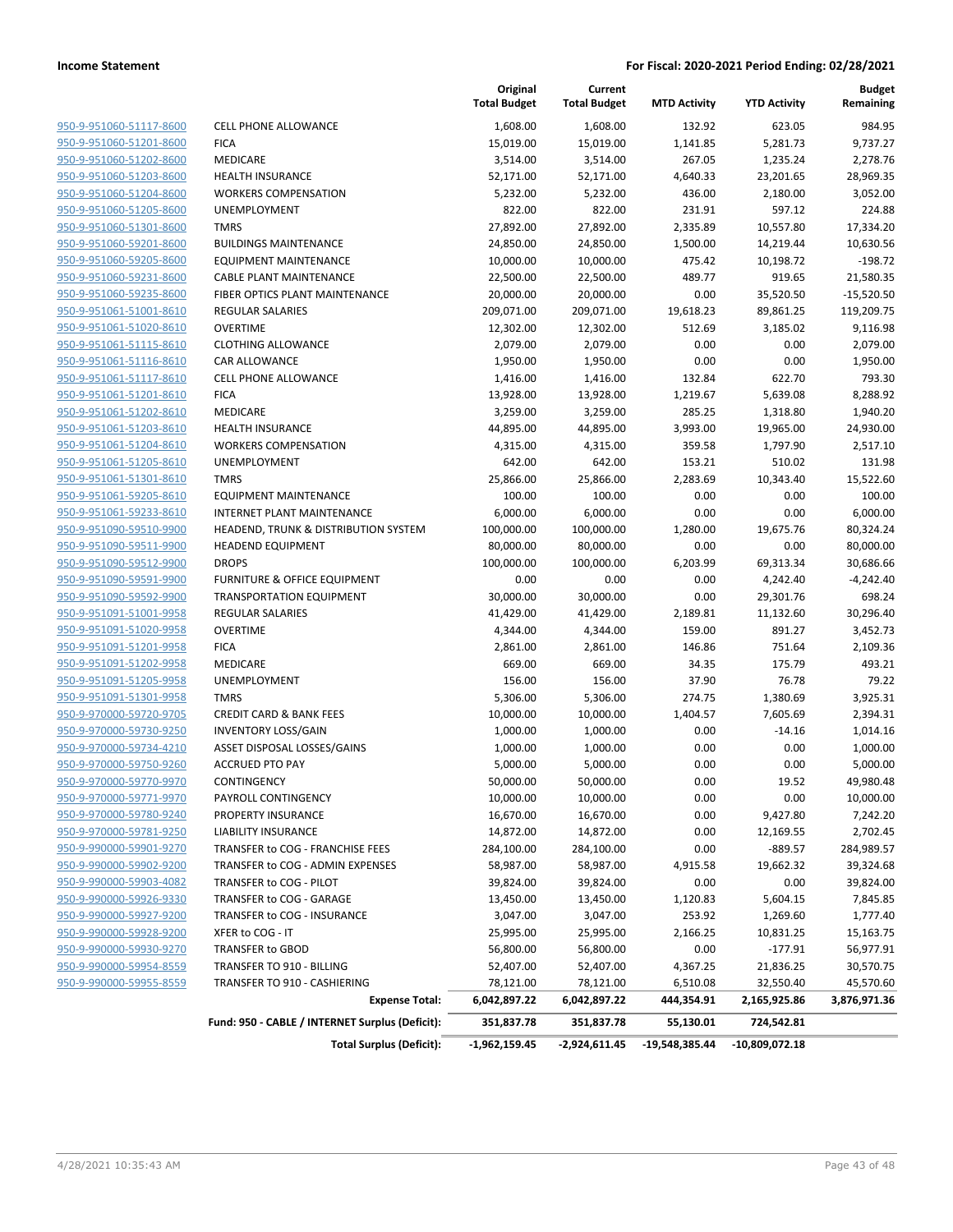# **Group Summary**

| <b>Account Type</b>                                                        | Original<br><b>Total Budget</b> | Current<br><b>Total Budget</b> | <b>MTD Activity</b>   | <b>YTD Activity</b>     | <b>Budget</b><br>Remaining |
|----------------------------------------------------------------------------|---------------------------------|--------------------------------|-----------------------|-------------------------|----------------------------|
| Fund: 100 - GENERAL FUND                                                   |                                 |                                |                       |                         |                            |
| Revenue                                                                    | 26,174,095.00                   | 26,174,095.00                  | 2,579,516.43          | 15,003,432.76           | 11,170,662.24              |
| Expense                                                                    | 27,648,157.04                   | 27,648,157.04                  | 2,005,536.64          | 10,951,148.82           | 16,697,008.22              |
| Fund: 100 - GENERAL FUND Surplus (Deficit):                                | $-1,474,062.04$                 | $-1,474,062.04$                | 573,979.79            | 4,052,283.94            | $-5,526,345.98$            |
| <b>Fund: 101 - MUNICIPAL COURT BUILDING SECURITY FEES</b>                  |                                 |                                |                       |                         |                            |
| Revenue                                                                    | 0.00                            | 0.00                           | 344.22                | 2,305.55                | $-2,305.55$                |
| Expense                                                                    | 0.00                            | 0.00                           | 1.45                  | 6.02                    | $-6.02$                    |
| Fund: 101 - MUNICIPAL COURT BUILDING SECURITY FEES Surplus (Deficit):      | 0.00                            | 0.00                           | 342.77                | 2,299.53                | $-2,299.53$                |
| Fund: 102 - MUNICIPAL COURT TECH FUND                                      |                                 |                                |                       |                         |                            |
| Revenue                                                                    | 0.00                            | 0.00                           | 310.73                | 1,966.26                | $-1.966.26$                |
| Expense                                                                    | 0.00                            | 0.00                           | 1.01                  | 4.20                    | $-4.20$                    |
| Fund: 102 - MUNICIPAL COURT TECH FUND Surplus (Deficit):                   | 0.00                            | 0.00                           | 309.72                | 1,962.06                | $-1,962.06$                |
|                                                                            |                                 |                                |                       |                         |                            |
| Fund: 103 - MUNICIPAL COURT CHILD SAFETY FUND<br>Revenue                   | 30,887.00                       | 30,887.00                      | $-1.37$               | 6,209.93                | 24,677.07                  |
| Expense                                                                    | 25,050.00                       | 25,050.00                      | 6,157.83              | 6,158.42                | 18,891.58                  |
| Fund: 103 - MUNICIPAL COURT CHILD SAFETY FUND Surplus (Deficit):           | 5,837.00                        | 5,837.00                       | $-6,159.20$           | 51.51                   | 5,785.49                   |
|                                                                            |                                 |                                |                       |                         |                            |
| <b>Fund: 111 - RECREATION ACTIVITIES FUND</b>                              |                                 |                                |                       |                         |                            |
| Revenue<br>Expense                                                         | 237,930.00<br>249,194.02        | 237,930.00<br>249,194.02       | 5,565.19<br>9,765.92  | 44,693.67<br>39,846.74  | 193,236.33<br>209,347.28   |
| Fund: 111 - RECREATION ACTIVITIES FUND Surplus (Deficit):                  | $-11,264.02$                    | $-11,264.02$                   | $-4,200.73$           | 4,846.93                | $-16,110.95$               |
|                                                                            |                                 |                                |                       |                         |                            |
| <b>Fund: 112 - GUN RANGE FUND</b>                                          |                                 |                                |                       |                         |                            |
| Revenue                                                                    | 1,316.00                        | 1,316.00                       | $-0.20$               | 520.12                  | 795.88                     |
| Expense<br>Fund: 112 - GUN RANGE FUND Surplus (Deficit):                   | 1,300.00<br>16.00               | 1,300.00<br>16.00              | 0.03<br>$-0.23$       | 216.60<br>303.52        | 1,083.40<br>$-287.52$      |
|                                                                            |                                 |                                |                       |                         |                            |
| Fund: 113 - HOTEL / MOTEL OCCUPANCY TAX FUND                               |                                 |                                |                       |                         |                            |
| Revenue                                                                    | 490,107.00                      | 490,107.00                     | 41,152.58             | 219,227.43              | 270,879.57                 |
| Expense<br>Fund: 113 - HOTEL / MOTEL OCCUPANCY TAX FUND Surplus (Deficit): | 521,382.80<br>-31,275.80        | 521,382.80<br>-31,275.80       | 34,021.32<br>7,131.26 | 181,445.98<br>37,781.45 | 339,936.82<br>-69,057.25   |
|                                                                            |                                 |                                |                       |                         |                            |
| Fund: 114 - VENUE MANAGEMENT FUND                                          |                                 |                                |                       |                         |                            |
| Revenue                                                                    | 116,017.00                      | 116,017.00                     | 4,616.02              | 20,619.14               | 95,397.86                  |
| Expense<br>Fund: 114 - VENUE MANAGEMENT FUND Surplus (Deficit):            | 200,266.69<br>$-84,249.69$      | 200,266.69<br>-84,249.69       | 9,479.01              | 62,500.20               | 137,766.49<br>$-42,368.63$ |
|                                                                            |                                 |                                | -4,862.99             | -41,881.06              |                            |
| <b>Fund: 123 - PTRAIN - POLICE REIMBURSEMENT GRANTS &amp; CONT EDUCAT</b>  |                                 |                                |                       |                         |                            |
| Revenue                                                                    | 0.00                            | 0.00                           | 3,298.61              | 3,149.38                | $-3,149.38$                |
| Expense                                                                    | 0.00                            | 0.00                           | 641.24                | 1,690.56                | $-1,690.56$                |
| Fund: 123 - PTRAIN - POLICE REIMBURSEMENT GRANTS & CONT EDUCAT Surp        | 0.00                            | 0.00                           | 2,657.37              | 1,458.82                | $-1,458.82$                |
| Fund: 124 - FIRE HAZMAT GRANT                                              |                                 |                                |                       |                         |                            |
| Expense                                                                    | 0.00                            | 0.00                           | 0.02                  | 0.08                    | $-0.08$                    |
| Fund: 124 - FIRE HAZMAT GRANT Total:                                       | 0.00                            | 0.00                           | 0.02                  | 0.08                    | $-0.08$                    |
| Fund: 140 - DEBT SERVICE FUND                                              |                                 |                                |                       |                         |                            |
| Revenue                                                                    | 6,776,144.00                    | 6,776,144.00                   | 795,502.99            | 5,630,814.89            | 1,145,329.11               |
| Expense                                                                    | 6,811,884.00                    | 6,811,884.00                   | 6,132,868.44          | 6,174,612.97            | 637,271.03                 |
| Fund: 140 - DEBT SERVICE FUND Surplus (Deficit):                           | -35,740.00                      | $-35,740.00$                   | -5,337,365.45         | -543,798.08             | 508,058.08                 |
| Fund: 160 - GENERAL CAPITAL IMPROVEMENT FUND                               |                                 |                                |                       |                         |                            |
| Revenue                                                                    | 2,616,006.00                    | 2,616,006.00                   | 219,394.97            | 1,070,289.10            | 1,545,716.90               |
| Expense                                                                    | 2,525,998.00                    | 2,525,998.00                   | 1,644,742.37          | 5,134,404.49            | $-2,608,406.49$            |
| Fund: 160 - GENERAL CAPITAL IMPROVEMENT FUND Surplus (Deficit):            | 90,008.00                       | 90,008.00                      | -1,425,347.40         | -4,064,115.39           | 4,154,123.39               |
| Fund: 161 - STREET CONSTRUCTION FUND                                       |                                 |                                |                       |                         |                            |
| Revenue                                                                    | 10,000.00                       | 10,000.00                      | 0.00                  | 79.94                   | 9,920.06                   |
| Expense                                                                    | 400.00                          | 400.00                         | 133,487.03            | 1,077,789.30            | -1,077,389.30              |
| Fund: 161 - STREET CONSTRUCTION FUND Surplus (Deficit):                    | 9,600.00                        | 9,600.00                       | $-133,487.03$         | -1,077,709.36           | 1,087,309.36               |
| Fund: 164 - 2013 CO CAPITAL FUND                                           |                                 |                                |                       |                         |                            |
| Revenue                                                                    | 275.00                          | 275.00                         | $-4.46$               | 6.51                    | 268.49                     |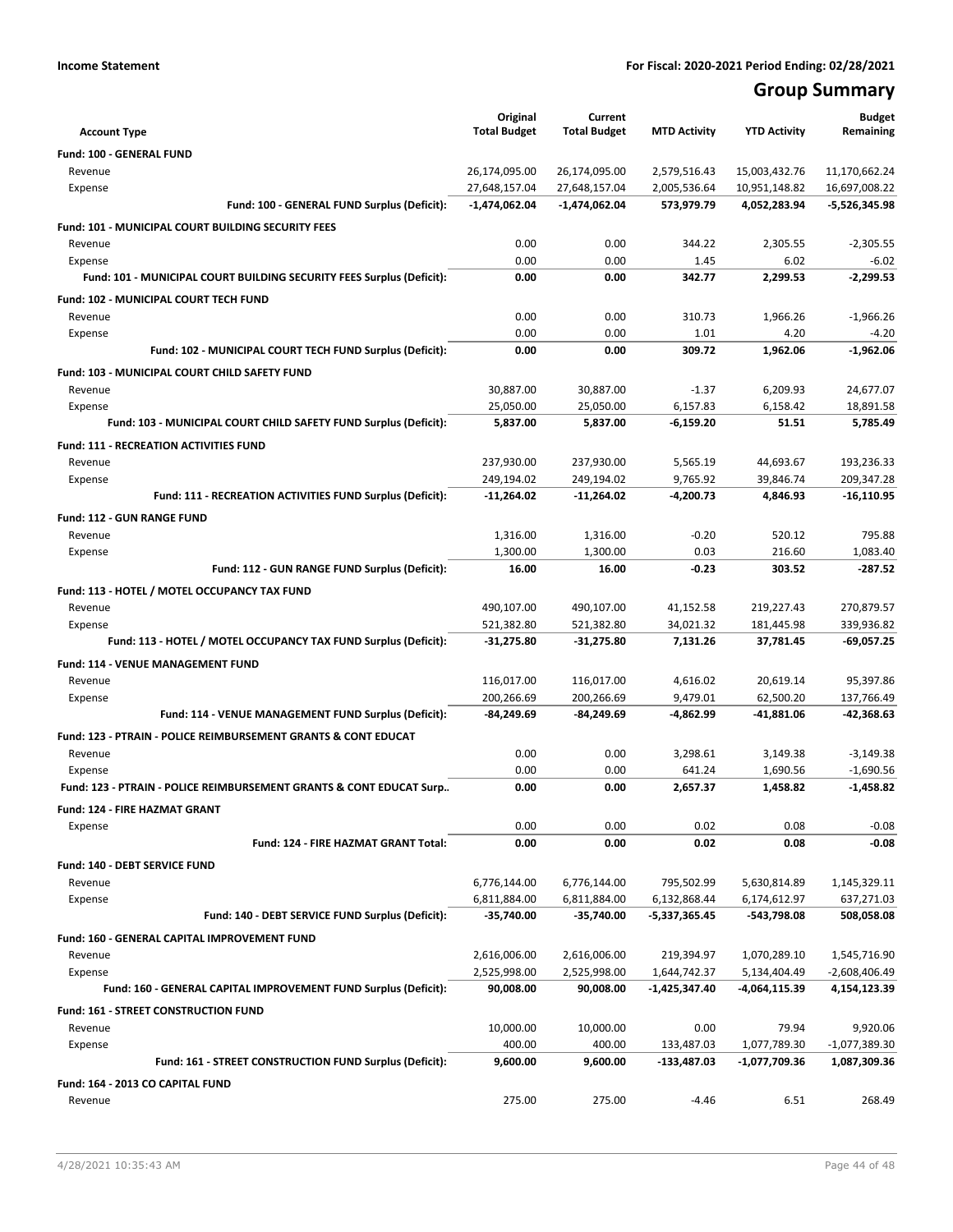| <b>Account Type</b>                                            | Original<br><b>Total Budget</b> | Current<br><b>Total Budget</b> | <b>MTD Activity</b>       | <b>YTD Activity</b>      | <b>Budget</b><br>Remaining |
|----------------------------------------------------------------|---------------------------------|--------------------------------|---------------------------|--------------------------|----------------------------|
| Expense                                                        | 15.00                           | 15.00                          | 0.66                      | 2.78                     | 12.22                      |
| Fund: 164 - 2013 CO CAPITAL FUND Surplus (Deficit):            | 260.00                          | 260.00                         | $-5.12$                   | 3.73                     | 256.27                     |
| Fund: 165 - 2014 GO FUND                                       |                                 |                                |                           |                          |                            |
| Revenue                                                        | 10,000.00                       | 10,000.00                      | 31.28                     | 288.11                   | 9,711.89                   |
| Fund: 165 - 2014 GO FUND Total:                                | 10,000.00                       | 10,000.00                      | 31.28                     | 288.11                   | 9,711.89                   |
| Fund: 171 - MAIN STREET SPECIAL REVENUE                        |                                 |                                |                           |                          |                            |
| Revenue                                                        | 0.00                            | 0.00                           | 0.00                      | 49,388.10                | -49,388.10                 |
| Expense                                                        | 0.00                            | 0.00                           | 10,000.00                 | 85,545.57                | $-85,545.57$               |
| Fund: 171 - MAIN STREET SPECIAL REVENUE Surplus (Deficit):     | 0.00                            | 0.00                           | $-10,000.00$              | $-36,157.47$             | 36,157.47                  |
| <b>Fund: 172 - MINOR GRANTS FUND</b>                           |                                 |                                |                           |                          |                            |
| Revenue                                                        | 0.00                            | 0.00                           | 0.00                      | 4,000.00                 | $-4,000.00$                |
| Fund: 172 - MINOR GRANTS FUND Total:                           | 0.00                            | 0.00                           | 0.00                      | 4,000.00                 | -4,000.00                  |
| Fund: 200 - WATER / WASTEWATER FUND                            |                                 |                                |                           |                          |                            |
| Revenue                                                        | 14,455,296.00                   | 14,020,046.00                  | 1,103,678.16              | 5,684,975.97             | 8,335,070.03               |
| Expense                                                        | 14,254,657.13                   | 14,687,282.13                  | 2,675,994.07              | 6,533,875.23             | 8,153,406.90               |
| Fund: 200 - WATER / WASTEWATER FUND Surplus (Deficit):         | 200,638.87                      | $-667,236.13$                  | -1,572,315.91             | -848,899.26              | 181,663.13                 |
| Fund: 210 - WATER IMPACT FEES                                  |                                 |                                |                           |                          |                            |
| Expense                                                        | 0.00                            | 0.00                           | 0.00                      | 217.72                   | $-217.72$                  |
| Fund: 210 - WATER IMPACT FEES Total:                           | 0.00                            | 0.00                           | 0.00                      | 217.72                   | $-217.72$                  |
| Fund: 216 - UTILIITY CIP FUND                                  |                                 |                                |                           |                          |                            |
| Revenue                                                        | 606,649.00                      | 606,649.00                     | 36,111.97                 | 196,407.32               | 410,241.68                 |
| Expense<br>Fund: 216 - UTILIITY CIP FUND Surplus (Deficit):    | 446,649.00<br>160,000.00        | 449,274.00<br>157,375.00       | 53,794.09<br>$-17,682.12$ | 167,472.10<br>28,935.22  | 281,801.90<br>128,439.78   |
|                                                                |                                 |                                |                           |                          |                            |
| <b>Fund: 217 - WASTEWATER RECLAMATION FUND</b>                 |                                 |                                |                           |                          |                            |
| Revenue<br>Expense                                             | 7,950.00<br>0.00                | 7,950.00<br>0.00               | 30.35<br>0.00             | 279.49<br>49,984.00      | 7,670.51<br>$-49,984.00$   |
| Fund: 217 - WASTEWATER RECLAMATION FUND Surplus (Deficit):     | 7,950.00                        | 7,950.00                       | 30.35                     | $-49,704.51$             | 57,654.51                  |
|                                                                |                                 |                                |                           |                          |                            |
| Fund: 300 - AIRPORT FUND<br>Revenue                            | 720,583.00                      | 720,583.00                     | 126,787.02                | 361,467.38               | 359,115.62                 |
| Expense                                                        | 1,672,234.14                    | 1,672,234.14                   | 133,324.53                | 686,888.31               | 985,345.83                 |
| Fund: 300 - AIRPORT FUND Surplus (Deficit):                    | -951,651.14                     | -951,651.14                    | $-6,537.51$               | -325,420.93              | -626,230.21                |
| Fund: 320 - AIRPORT TXDOT GRANT                                |                                 |                                |                           |                          |                            |
| Revenue                                                        | 0.00                            | 0.00                           | 0.00                      | 200,000.00               | $-200,000.00$              |
| Fund: 320 - AIRPORT TXDOT GRANT Total:                         | 0.00                            | 0.00                           | 0.00                      | 200,000.00               | -200,000.00                |
| Fund: 360 - AIRPORT CAPITAL FUND                               |                                 |                                |                           |                          |                            |
| Revenue                                                        | 1,595,850.00                    | 1,595,850.00                   | 123,796.63                | 626,373.71               | 969,476.29                 |
| Expense                                                        | 2,220,652.00                    | 2,220,652.00                   | 166.55                    | 685.49                   | 2,219,966.51               |
| Fund: 360 - AIRPORT CAPITAL FUND Surplus (Deficit):            | $-624,802.00$                   | $-624,802.00$                  | 123,630.08                | 625,688.22               | -1,250,490.22              |
| Fund: 362 - AIRPORT FBO FUEL                                   |                                 |                                |                           |                          |                            |
| Revenue                                                        | 409,650.00                      | 409,650.00                     | 23,458.25                 | 147,266.48               | 262,383.52                 |
| Expense                                                        | 0.00                            | 0.00                           | 878.96                    | 78,316.16                | $-78,316.16$               |
| Fund: 362 - AIRPORT FBO FUEL Surplus (Deficit):                | 409,650.00                      | 409,650.00                     | 22,579.29                 | 68,950.32                | 340,699.68                 |
| Fund: 400 - GOLF FUND                                          |                                 |                                |                           |                          |                            |
| Revenue                                                        | 191,588.00                      | 191,588.00                     | 5,849.23                  | 67,936.96                | 123,651.04                 |
| Expense                                                        | 246,068.81                      | 246,068.81                     | 14,834.69                 | 89,723.85                | 156,344.96                 |
| Fund: 400 - GOLF FUND Surplus (Deficit):                       | -54,480.81                      | -54,480.81                     | -8,985.46                 | -21,786.89               | -32,693.92                 |
| <b>Fund: 500 - SANITATION FUND</b>                             |                                 |                                |                           |                          |                            |
| Revenue                                                        | 4,980,495.00                    | 4,980,495.00                   | 418,171.85                | 2,071,548.47             | 2,908,946.53               |
| Expense                                                        | 5,527,391.08                    | 5,619,343.08                   | 440,957.83                | 1,946,289.61             | 3,673,053.47               |
| Fund: 500 - SANITATION FUND Surplus (Deficit):                 | -546,896.08                     | $-638,848.08$                  | -22,785.98                | 125,258.86               | -764,106.94                |
| Fund: 601 - CENTRAL SERVICE FUND                               |                                 |                                |                           |                          |                            |
| Revenue                                                        | 940,414.00                      | 940,414.00                     | 78,367.82                 | 391,839.10               | 548,574.90                 |
| Expense<br>Fund: 601 - CENTRAL SERVICE FUND Surplus (Deficit): | 1,040,226.62<br>-99,812.62      | 1,040,226.62<br>-99,812.62     | 86,447.66<br>$-8,079.84$  | 429,258.10<br>-37,419.00 | 610,968.52<br>-62,393.62   |
|                                                                |                                 |                                |                           |                          |                            |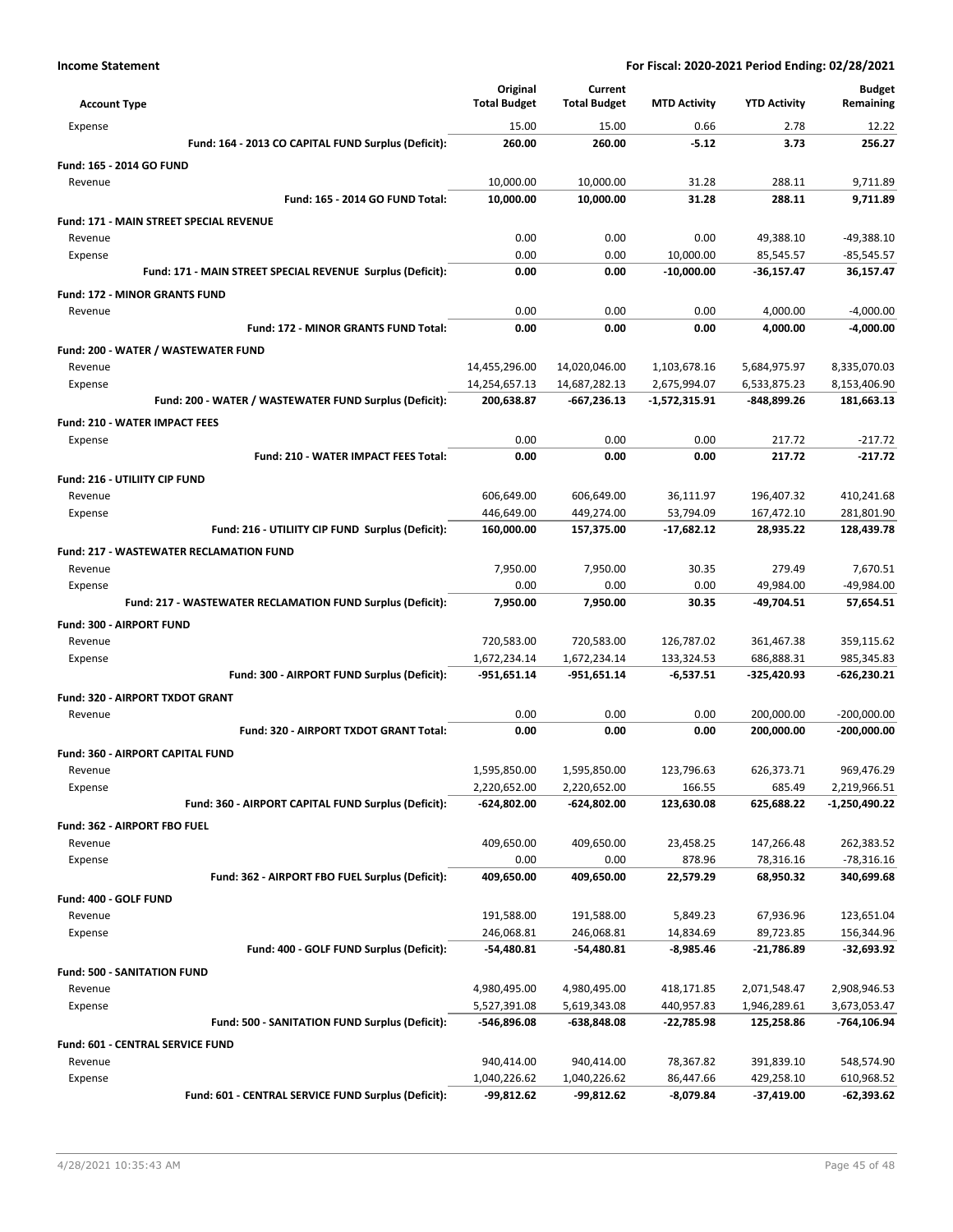| <b>Income Statement</b>                                                    | For Fiscal: 2020-2021 Period Ending: 02/28/2021 |                     |                     |                     |                  |
|----------------------------------------------------------------------------|-------------------------------------------------|---------------------|---------------------|---------------------|------------------|
|                                                                            | Original                                        | Current             |                     |                     | <b>Budget</b>    |
| <b>Account Type</b>                                                        | <b>Total Budget</b>                             | <b>Total Budget</b> | <b>MTD Activity</b> | <b>YTD Activity</b> | Remaining        |
| Fund: 602 - INSURANCE FUND                                                 |                                                 |                     |                     |                     |                  |
| Revenue                                                                    | 6,443,497.00                                    | 6,443,497.00        | 536,004.51          | 2,668,544.01        | 3,774,952.99     |
| Expense                                                                    | 6,483,654.00                                    | 6,483,654.00        | 452,029.79          | 3,230,473.00        | 3,253,181.00     |
| Fund: 602 - INSURANCE FUND Surplus (Deficit):                              | -40,157.00                                      | -40,157.00          | 83,974.72           | -561,928.99         | 521,771.99       |
| Fund: 604 - MIS FUND                                                       |                                                 |                     |                     |                     |                  |
| Revenue                                                                    | 758,375.00                                      | 758,375.00          | 70,889.56           | 354,447.80          | 403,927.20       |
| Expense                                                                    | 1,070,950.62                                    | 1,070,950.62        | 44,916.19           | 106,050.83          | 964,899.79       |
| Fund: 604 - MIS FUND Surplus (Deficit):                                    | $-312,575.62$                                   | -312,575.62         | 25,973.37           | 248,396.97          | -560,972.59      |
| Fund: 660 - VEHICLE REPLACEMENT FUND                                       |                                                 |                     |                     |                     |                  |
| Revenue                                                                    | 730,396.00                                      | 730,396.00          | 60,068.30           | 300,490.15          | 429,905.85       |
| Expense                                                                    | 720,397.00                                      | 720,397.00          | 15,133.50           | 116,911.09          | 603,485.91       |
| Fund: 660 - VEHICLE REPLACEMENT FUND Surplus (Deficit):                    | 9,999.00                                        | 9,999.00            | 44,934.80           | 183,579.06          | -173,580.06      |
| Fund: 800 - SPENCE FUND                                                    |                                                 |                     |                     |                     |                  |
| Revenue                                                                    | 6,000.00                                        | 6,000.00            | 23.49               | 216.35              | 5,783.65         |
| Expense                                                                    | 600.00                                          | 600.00              | 50.00               | 250.00              | 350.00           |
| Fund: 800 - SPENCE FUND Surplus (Deficit):                                 | 5,400.00                                        | 5,400.00            | $-26.51$            | $-33.65$            | 5,433.65         |
| Fund: 801 - JONES LIBRARY TRUST                                            |                                                 |                     |                     |                     |                  |
| Revenue                                                                    | 0.00                                            | 0.00                | $-2.23$             | 2.81                | $-2.81$          |
| Expense                                                                    | 0.00                                            | 0.00                | 0.32                | 1.36                | $-1.36$          |
| Fund: 801 - JONES LIBRARY TRUST Surplus (Deficit):                         | 0.00                                            | 0.00                | $-2.55$             | 1.45                | $-1.45$          |
| Fund: 809 - GREENVILLE IDC (L-3)                                           |                                                 |                     |                     |                     |                  |
| Revenue                                                                    | 0.00                                            | 0.00                | 0.00                | 124,521.10          | $-124,521.10$    |
| Expense                                                                    | 0.00                                            | 0.00                | 0.00                | 124,521.10          | $-124,521.10$    |
| Fund: 809 - GREENVILLE IDC (L-3) Surplus (Deficit):                        | 0.00                                            | 0.00                | 0.00                | 0.00                | 0.00             |
| Fund: 810 - SEIZURE FUNDS - STATE RULES                                    |                                                 |                     |                     |                     |                  |
| Revenue                                                                    | 3,000.00                                        | 3,000.00            | $-33.38$            | 44.21               | 2,955.79         |
| Expense                                                                    | 100.00                                          | 100.00              | 3,303.85            | 20,893.49           | $-20,793.49$     |
| Fund: 810 - SEIZURE FUNDS - STATE RULES Surplus (Deficit):                 | 2,900.00                                        | 2,900.00            | $-3,337.23$         | -20,849.28          | 23,749.28        |
| Fund: 811 - SEIZURE FUNDS - FED RULES                                      |                                                 |                     |                     |                     |                  |
| Revenue                                                                    | 2,500.00                                        | 2,500.00            | $-30.74$            | 38.96               | 2,461.04         |
| Expense                                                                    | 100.00                                          | 100.00              | 4.46                | 18.75               | 81.25            |
| Fund: 811 - SEIZURE FUNDS - FED RULES Surplus (Deficit):                   | 2,400.00                                        | 2,400.00            | $-35.20$            | 20.21               | 2,379.79         |
| Fund: 820 - TIRZ FUND (Tax Increment Reinvestment Zone)                    |                                                 |                     |                     |                     |                  |
| Revenue                                                                    | 751,638.00                                      | 751,638.00          | 84,059.20           | 415,485.99          | 336,152.01       |
| Expense                                                                    | 160,725.00                                      | 160,725.00          | 1,326.31            | 289,036.42          | $-128,311.42$    |
| Fund: 820 - TIRZ FUND (Tax Increment Reinvestment Zone) Surplus (Deficit): | 590,913.00                                      | 590,913.00          | 82,732.89           | 126,449.57          | 464,463.43       |
| Fund: 899 - POOLED CASH                                                    |                                                 |                     |                     |                     |                  |
| Revenue                                                                    | 0.00                                            | 0.00                | 0.01                | 0.01                | $-0.01$          |
| Fund: 899 - POOLED CASH Total:                                             | 0.00                                            | 0.00                | 0.01                | 0.01                | $-0.01$          |
| <b>Fund: 910 - ELECTRIC OPERATING FUND</b>                                 |                                                 |                     |                     |                     |                  |
| Revenue                                                                    | 65,117,571.00                                   | 65,117,571.00       | 65,598,007.40       | 83,348,667.07       | $-18,231,096.07$ |
| Expense                                                                    | 64,662,173.28                                   | 64,662,173.28       | 74,705,210.66       | 92,677,003.10       | -28,014,829.82   |
| Fund: 910 - ELECTRIC OPERATING FUND Surplus (Deficit):                     | 455,397.72                                      | 455,397.72          | -9,107,203.26       | $-9,328,336.03$     | 9,783,733.75     |
| <b>Fund: 911 - ELECTRIC DEBT REDUCTION</b>                                 |                                                 |                     |                     |                     |                  |
| Revenue                                                                    | 1,100.00                                        | 1,100.00            | $-1.39$             | 0.78                | 1,099.22         |
| Fund: 911 - ELECTRIC DEBT REDUCTION Total:                                 | 1,100.00                                        | 1,100.00            | $-1.39$             | 0.78                | 1,099.22         |
|                                                                            |                                                 |                     |                     |                     |                  |
| <b>Fund: 912 - ELECTRIC DEBT SERVICE</b><br>Revenue                        | 7,846,375.00                                    | 7,846,375.00        | 213,239.58          | 2,828,697.90        | 5,017,677.10     |
| Expense                                                                    | 7,856,075.00                                    | 7,856,075.00        | 3,116,625.00        | 3,116,625.00        | 4,739,450.00     |
| Fund: 912 - ELECTRIC DEBT SERVICE Surplus (Deficit):                       | -9,700.00                                       | $-9,700.00$         | -2,903,385.42       | -287,927.10         | 278,227.10       |
|                                                                            |                                                 |                     |                     |                     |                  |
| <b>Fund: 913 - ELECTRIC CONSTRUCTION FUND</b>                              | 600.00                                          | 600.00              | $-16.60$            | 9.54                | 590.46           |
| Revenue<br>Fund: 913 - ELECTRIC CONSTRUCTION FUND Total:                   | 600.00                                          | 600.00              | $-16.60$            | 9.54                | 590.46           |
|                                                                            |                                                 |                     |                     |                     |                  |
| Fund: 950 - CABLE / INTERNET                                               |                                                 |                     |                     |                     |                  |
| Revenue                                                                    | 6,394,735.00                                    | 6,394,735.00        | 499,484.92          | 2,890,468.67        | 3,504,266.33     |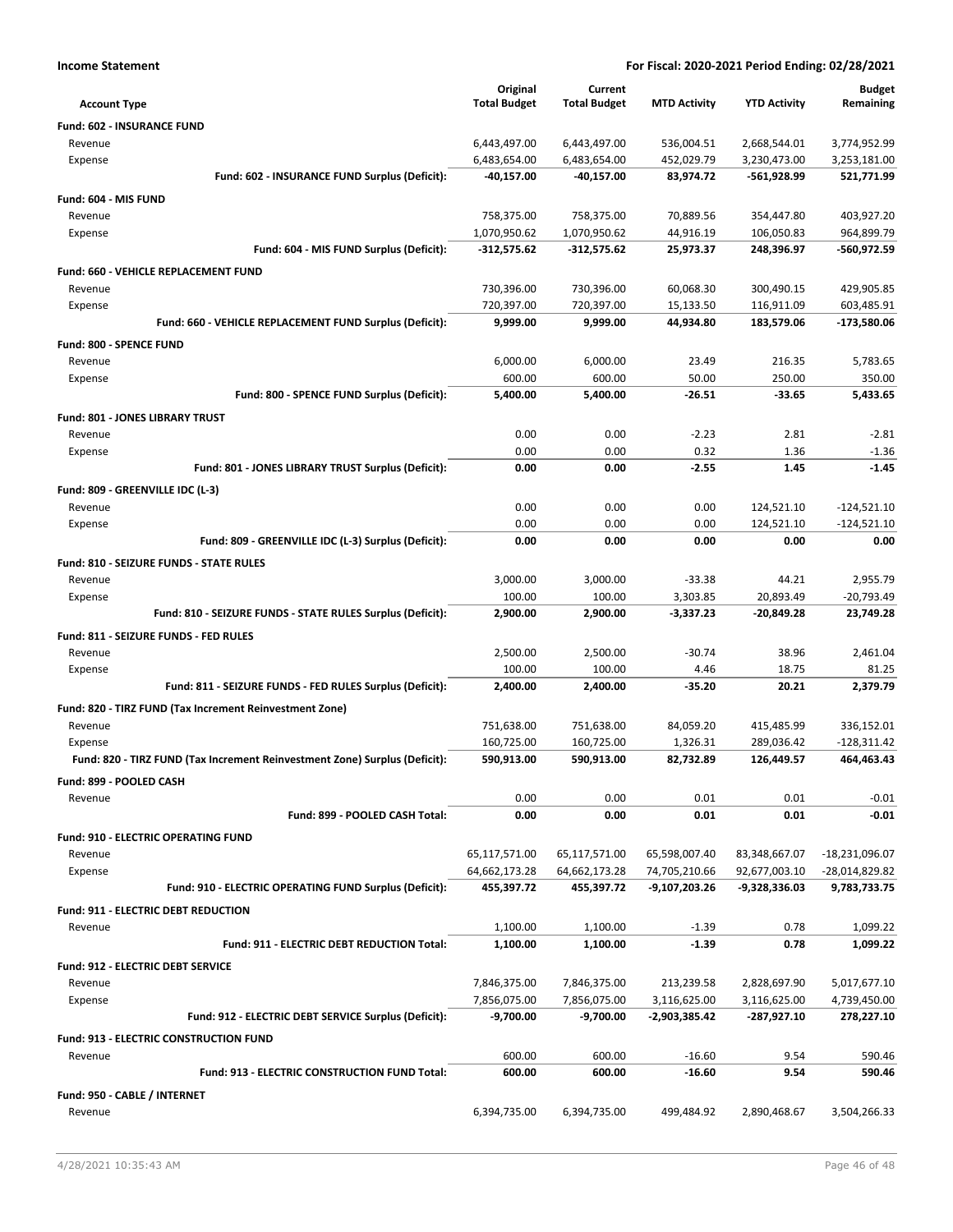| <b>Account Type</b> |                                                 | Original<br><b>Total Budget</b> | Current<br><b>Total Budget</b> | <b>MTD Activity</b> | <b>YTD Activity</b> | <b>Budget</b><br>Remaining |
|---------------------|-------------------------------------------------|---------------------------------|--------------------------------|---------------------|---------------------|----------------------------|
| Expense             |                                                 | 6,042,897.22                    | 6.042.897.22                   | 444.354.91          | 2.165.925.86        | 3,876,971.36               |
|                     | Fund: 950 - CABLE / INTERNET Surplus (Deficit): | 351.837.78                      | 351.837.78                     | 55.130.01           | 724.542.81          | $-372,705.03$              |
|                     | <b>Total Surplus (Deficit):</b>                 | $-1.962.159.45$                 | $-2.924.611.45$                | -19.548.385.44      | $-10.809.072.18$    |                            |